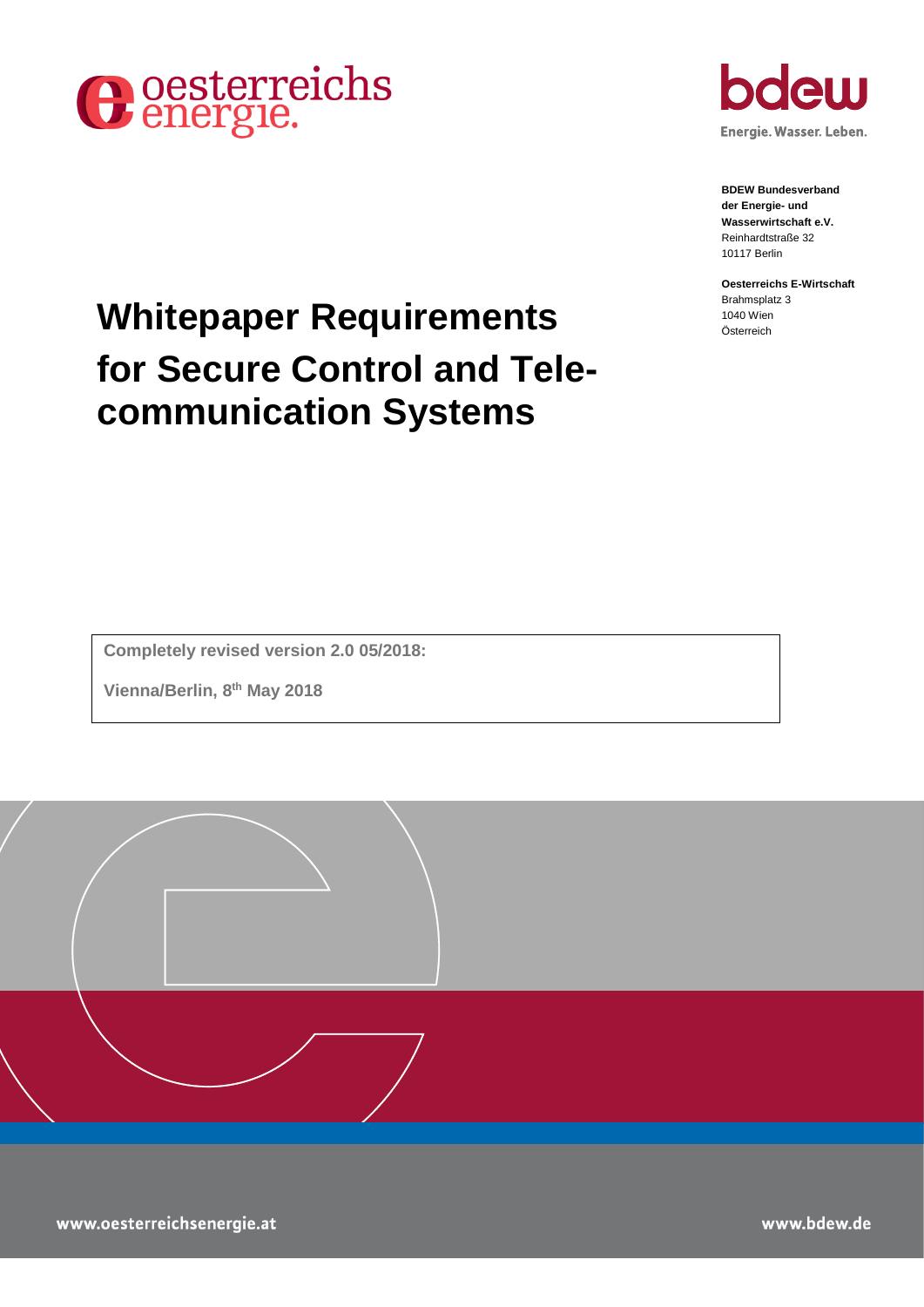



# **Change history**

| <b>Version</b> | <b>Date</b>   | <b>Comments (editor)</b>                                                                                        |
|----------------|---------------|-----------------------------------------------------------------------------------------------------------------|
| 1.0 final      | December 2011 | Project team Oesterreichs Energie / BDEW                                                                        |
| 1.1 final      | November 2014 | Adaptation of standard references to reflect<br>the contents of ISO/IEC 27002:2013 and<br>ISO/IEC TR 27019:2013 |
| 2.0            | May 2018      | Thorough update and revision (project team<br>Oesterreichs Energie / BDEW)                                      |

#### **Joint publishers:**

Oesterreichs E-Wirtschaft Brahmsplatz 3, 1040 Vienna, Austria

BDEW Bundesverband der Energie- und Wasserwirtschaft e.V. Reinhardtstraße 32, 10117 Berlin, Germany

#### **Contact:**

Armin Selhofer (Oesterreichs E-Wirtschaft) Kay Tidten (BDEW Bundesverband der Energie- und Wasserwirtschaft e.V.)

#### **Expert advice and support:**

Dr. Stephan Beirer (GAI NetConsult GmbH, Berlin/Germany)

Despite careful checking, we cannot assume responsibility for or guarantee the accuracy of all stated contents. Unless they are the result of wilful intent or gross negligence, the publishers assume no liability for the contents of this document.

This translation of the Whitepaper should be considered as courtesy translation. In principle, the German version takes precedence

This publication is protected by copyright. All rights reserved. © Berlin, Vienna 2018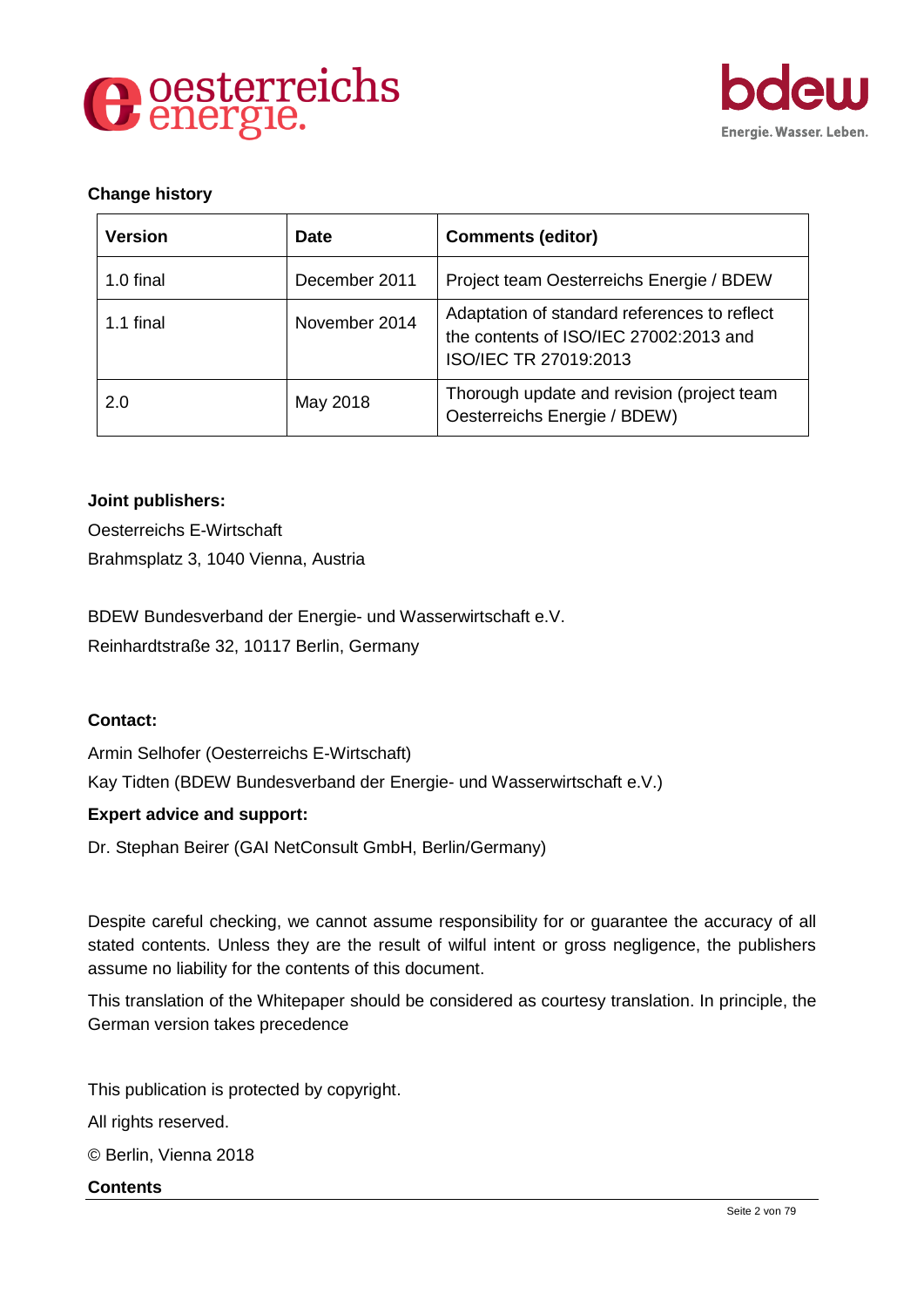# O oesterreichs



| 1      |       |  |  |  |
|--------|-------|--|--|--|
| 2      |       |  |  |  |
| 3      |       |  |  |  |
| 3.1    |       |  |  |  |
|        |       |  |  |  |
|        |       |  |  |  |
|        |       |  |  |  |
| 4      |       |  |  |  |
|        |       |  |  |  |
| 4.1.1  |       |  |  |  |
| 4.1.2  |       |  |  |  |
| 4.1.3  |       |  |  |  |
| 4.1.4  |       |  |  |  |
| 4.1.5  |       |  |  |  |
| 4.1.6  |       |  |  |  |
| 4.1.7  |       |  |  |  |
| 4.1.8  |       |  |  |  |
| 4.1.9  |       |  |  |  |
| 4.1.10 |       |  |  |  |
|        |       |  |  |  |
| 4.2.1  |       |  |  |  |
| 4.2.2  |       |  |  |  |
| 4.2.3  |       |  |  |  |
|        | 4.2.4 |  |  |  |
|        |       |  |  |  |
| 4.3.1  |       |  |  |  |
| 4.3.2  |       |  |  |  |
|        | 4.3.3 |  |  |  |
|        | 4.3.4 |  |  |  |
|        |       |  |  |  |
| 4.4.1  |       |  |  |  |
|        |       |  |  |  |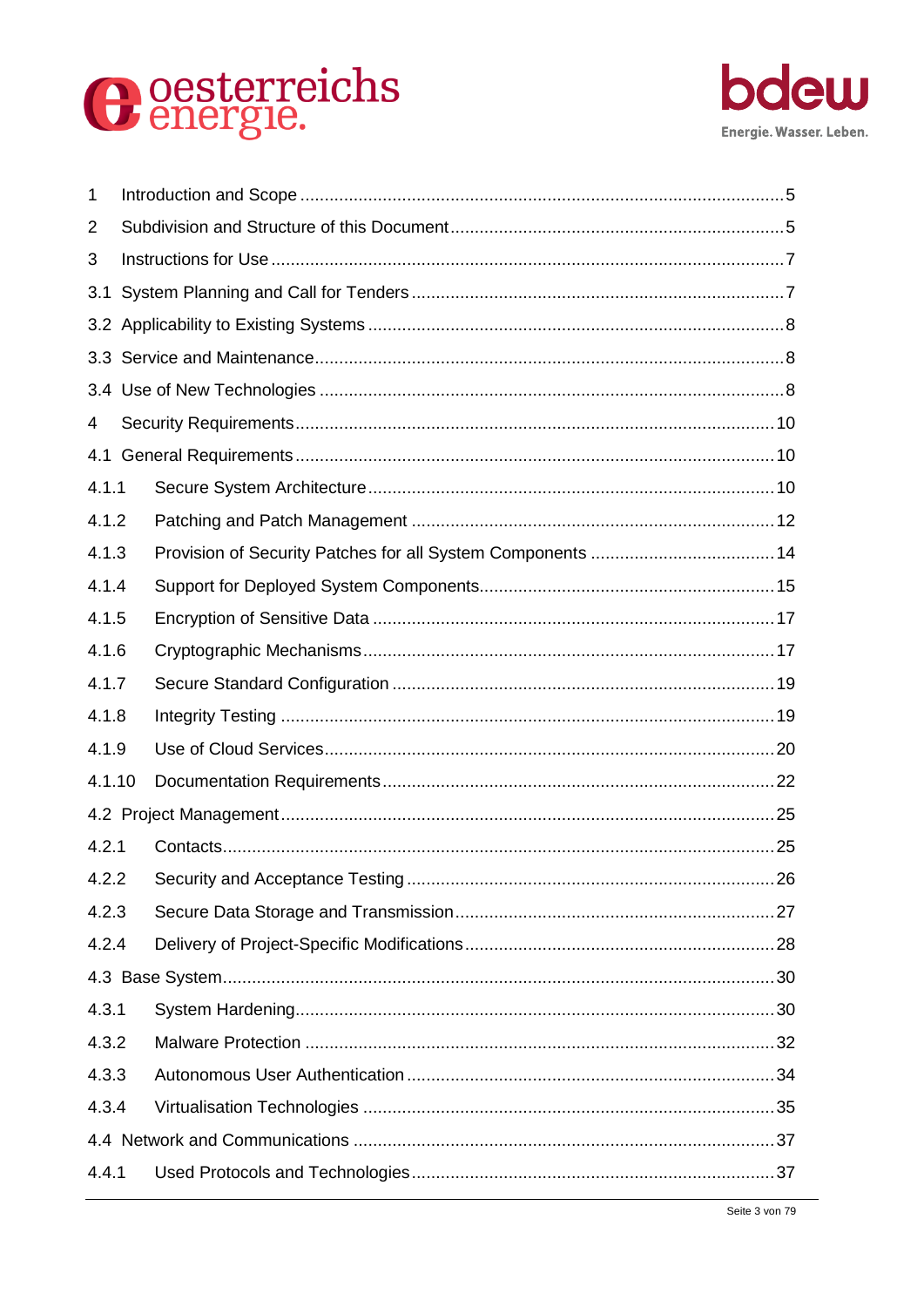



| 4.4.2 |       |                                                                           |  |  |
|-------|-------|---------------------------------------------------------------------------|--|--|
|       | 4.4.3 |                                                                           |  |  |
| 4.4.4 |       |                                                                           |  |  |
| 4.4.5 |       |                                                                           |  |  |
|       |       |                                                                           |  |  |
| 4.5.1 |       |                                                                           |  |  |
| 4.5.2 |       |                                                                           |  |  |
| 4.5.3 |       |                                                                           |  |  |
| 4.5.4 |       |                                                                           |  |  |
| 4.5.5 |       |                                                                           |  |  |
| 4.5.6 |       |                                                                           |  |  |
|       |       |                                                                           |  |  |
| 4.6.1 |       | Secure Development Standards, Quality Management and Approval Processes56 |  |  |
| 4.6.2 |       | Secure Development and Testing Systems, Integrity Testing58               |  |  |
|       |       |                                                                           |  |  |
| 4.7.1 |       |                                                                           |  |  |
| 4.7.2 |       |                                                                           |  |  |
| 4.7.3 |       |                                                                           |  |  |
| 4.7.4 |       |                                                                           |  |  |
|       |       |                                                                           |  |  |
| 4.8.1 |       |                                                                           |  |  |
| 4.8.2 |       |                                                                           |  |  |
| A     |       |                                                                           |  |  |
|       |       |                                                                           |  |  |
|       |       |                                                                           |  |  |
| B     |       |                                                                           |  |  |
| С     |       |                                                                           |  |  |
|       |       |                                                                           |  |  |
|       |       |                                                                           |  |  |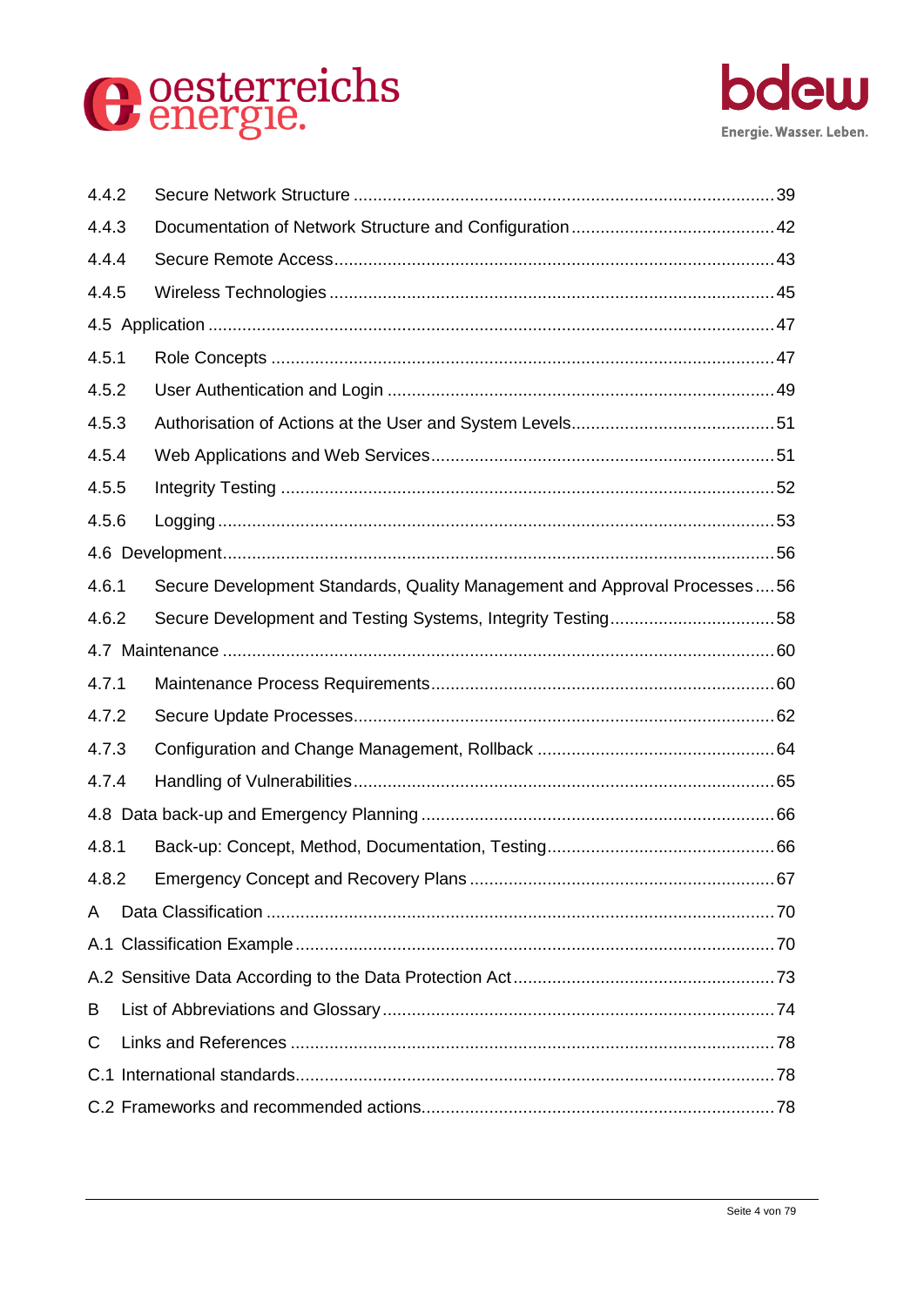



# <span id="page-4-0"></span>**1 Introduction and Scope**

This document defines fundamental security requirements for control and telecommunication systems used for process control in the energy sector. The document also provides implementation recommendations, listing up-to-date, industry-specific and expert-compiled recommendations for safeguarding information security.

The Whitepaper defines requirements for both individual components and systems / applications assembled from these components. To complement these requirements, the document also covers security requirements for maintenance processes, project management and development processes.

The document places prime focus on requirements related to the procurement phase of technical components and systems and to processes relevant to the project's implementation. Organisational requirements – such as in-company organisational security measures (e. g. the creation of a security organisation), adequate risk management or the establishment of a comprehensive security awareness among employees – are equally important, but not the focus of this Whitepaper. Please refer to the standards ISO/IEC 27001 and ISO/IEC 27019 where such requirements are covered in more detail.

This document constitutes a new edition of the BDEW Whitepaper and the associated Implementation Recommendations, fully revised and updated by Oesterreichs Energy and BDEW. Here, both documents have been merged and their contents comprehensively updated and amended to reflect the latest technological developments.

# <span id="page-4-1"></span>**2 Subdivision and Structure of this Document**

In this document, control and communication systems used for process control in the energy sector are described as "systems" resp. the "entire system". These systems usually consist of individual components. Such components could also be standalone devices intended for (partial) tasks related to process control and telecommunications in the energy sector.

The chapters 4.1 to 4.8 cover requirements for the entire system and individual components, structured by topic. In their respective sub-chapters, the first table specifies the actual security requirements, preceded by references to the so-called controls of the International Standards ISO/IEC 27002:2013 *Code of practice for information security controls* and its energy sector specific expansion ISO/IEC 27019:2017 *Information security controls for the energy utility industry.*  Please note that these references only cover the implementation guidance set out in these particular standards. While they can serve as a valuable reference and resource for implementing the Whitepaper requirements, the Whitepaper classification itself differs from that of the ISO/IEC 27000 standard series. So, the referenced ISO standard controls might only cover part of the respective Whitepaper requirements.

The "Additional information and notes" section in the following table contains general remarks and implementation examples that are relevant to all technology areas pertaining to process control in the energy sector. Further down, and where applicable, the document also lists specific implementation guidelines for the three key technology areas of the energy utility process environment: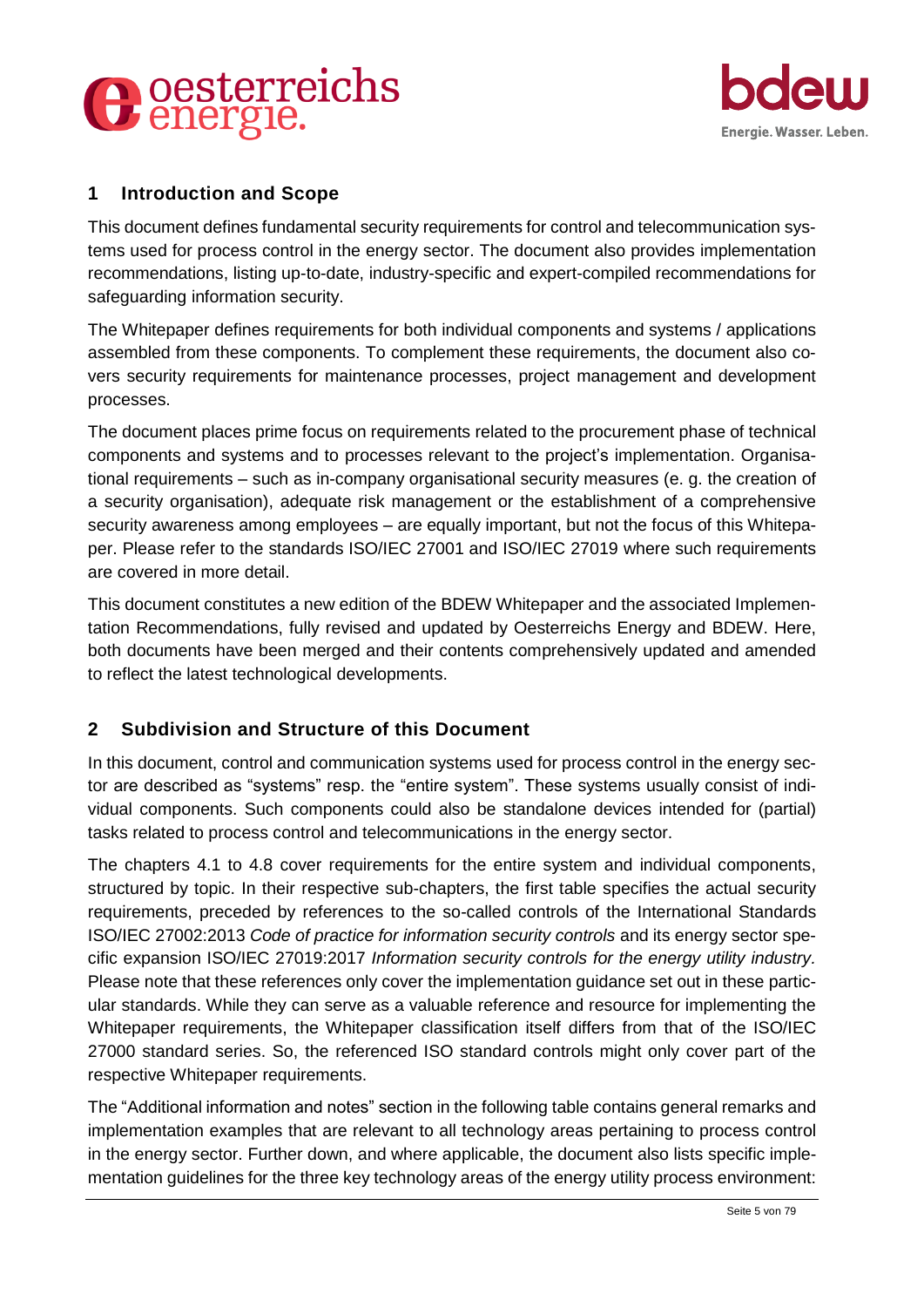



"operations management / control systems and system operations", "transmission technology / voice communications" and "secondary, automation and telecontrol technologies". The following categorisation applies:

| Technology cate-<br>gory                                                           | <b>Description and examples</b>                                                                                                                                                                                                                                    |  |
|------------------------------------------------------------------------------------|--------------------------------------------------------------------------------------------------------------------------------------------------------------------------------------------------------------------------------------------------------------------|--|
| <b>Operations man-</b><br>agement / control<br>systems and sys-<br>tem operations: | This relates to all centralised systems used for process<br>control and monitoring; process control operations man-<br>agement and associated / required supporting central IT<br>systems; applications and related central infrastructure.                        |  |
|                                                                                    | Examples:                                                                                                                                                                                                                                                          |  |
|                                                                                    | Central grid control and management systems                                                                                                                                                                                                                        |  |
|                                                                                    | Power plant control systems<br>$\bullet$                                                                                                                                                                                                                           |  |
|                                                                                    | Central systems used for monitoring and control<br>$\bullet$<br>of distributed generation and loads, e. g. virtual<br>power plants, storage management, central con-<br>trol room systems for hydroelectric plants or pho-<br>tovoltaic / wind power installations |  |
|                                                                                    | Systems for fault management and work force<br>management                                                                                                                                                                                                          |  |
|                                                                                    | Central metering and measurement manage-<br>$\bullet$<br>ment systems                                                                                                                                                                                              |  |
|                                                                                    | Data archiving systems<br>$\bullet$                                                                                                                                                                                                                                |  |
|                                                                                    | Central parameterisation, configuration and pro-<br>gramming systems                                                                                                                                                                                               |  |
|                                                                                    | Supporting systems required for operations of the<br>above-mentioned systems, e. g. programming<br>and parameterisation devices                                                                                                                                    |  |
| <b>Transmission</b><br>technology/<br>voice communi-                               | The transmission, telecommunications and network<br>technology deployed in process technology for voice and<br>data communications.                                                                                                                                |  |
| cations:                                                                           | Examples:                                                                                                                                                                                                                                                          |  |
|                                                                                    | Routers, switches and firewalls                                                                                                                                                                                                                                    |  |
|                                                                                    | Transmission technology-related network com-<br>ponents                                                                                                                                                                                                            |  |
|                                                                                    | Voice communication devices                                                                                                                                                                                                                                        |  |
|                                                                                    | Phone installations, VoIP systems and associ-<br>ated servers                                                                                                                                                                                                      |  |
|                                                                                    | Wireless digital systems                                                                                                                                                                                                                                           |  |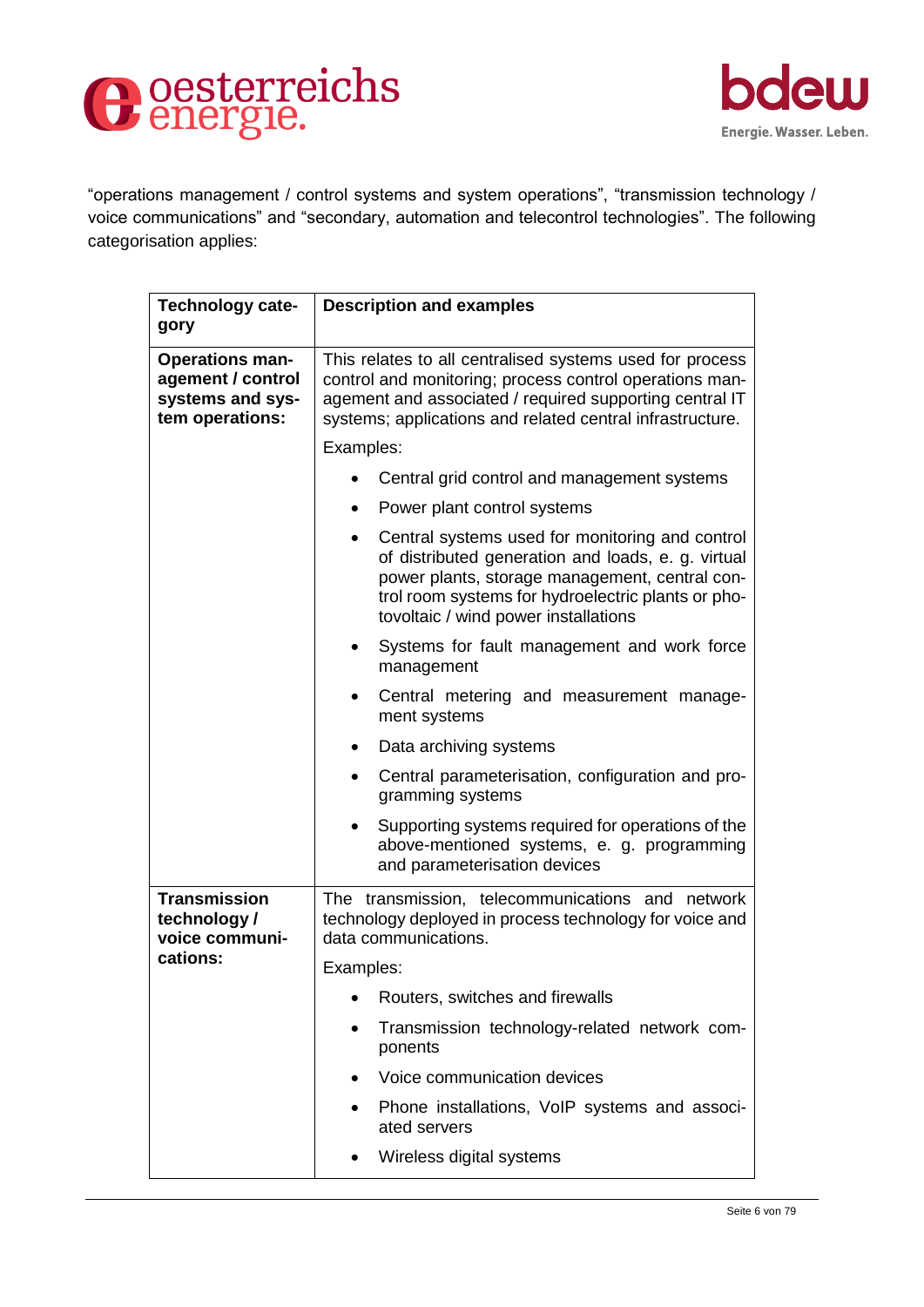



|                                                                    | Central management and monitoring systems of<br>the transmission, telecommunication and net-<br>work technology                                                                                                                                                                                        |  |
|--------------------------------------------------------------------|--------------------------------------------------------------------------------------------------------------------------------------------------------------------------------------------------------------------------------------------------------------------------------------------------------|--|
| Secondary, auto-<br>mation and tele-<br>control technolo-<br>gies: | This relates to process-oriented control and automation<br>technology as well as associated protection and safety<br>systems and telecontrol components. In particular, these<br>include the technology in substations as well as the au-<br>tomation technology in generation and storage facilities. |  |
|                                                                    | Examples:                                                                                                                                                                                                                                                                                              |  |
|                                                                    | Control and automation components                                                                                                                                                                                                                                                                      |  |
|                                                                    | Control and field devices                                                                                                                                                                                                                                                                              |  |
|                                                                    | Telecontrol devices                                                                                                                                                                                                                                                                                    |  |
|                                                                    | Programmable logic controllers, including digital<br>sensor and actor elements                                                                                                                                                                                                                         |  |
|                                                                    | Protection devices                                                                                                                                                                                                                                                                                     |  |
|                                                                    | Safety components                                                                                                                                                                                                                                                                                      |  |
|                                                                    | Digital measurement and metering installations                                                                                                                                                                                                                                                         |  |
|                                                                    | Synchronisation devices                                                                                                                                                                                                                                                                                |  |
|                                                                    | <b>Excitation systems</b>                                                                                                                                                                                                                                                                              |  |

# <span id="page-6-0"></span>**3 Instructions for Use**

#### <span id="page-6-1"></span>**3.1 System Planning and Call for Tenders**

This Whitepaper is for manufacturers, system integrators and external planners as well as inhouse planners, implementers and client-side operators.

For suppliers, these requirements and implementation recommendations should already prove helpful during product and system development and should therefore be referenced at an early stage. This is particularly important for the continuous development of systems and components across their entire lifecycle.

Clients are recommended to indicate the necessary security requirements early during the planning phase and based on a custom risk analysis. Based on these risk analysis results, clients should then specify how the separate requirements should be met for the intended system. The supplementary implementation recommendations listed in the chapters should prove especially helpful during this particular phase.

If the planned project is intended for tender, the identified security requirements need to be included in the technical specifications after the planning phase is concluded. The actual call for tenders should be supplemented by a copy of this Whitepaper and a definition of concrete re-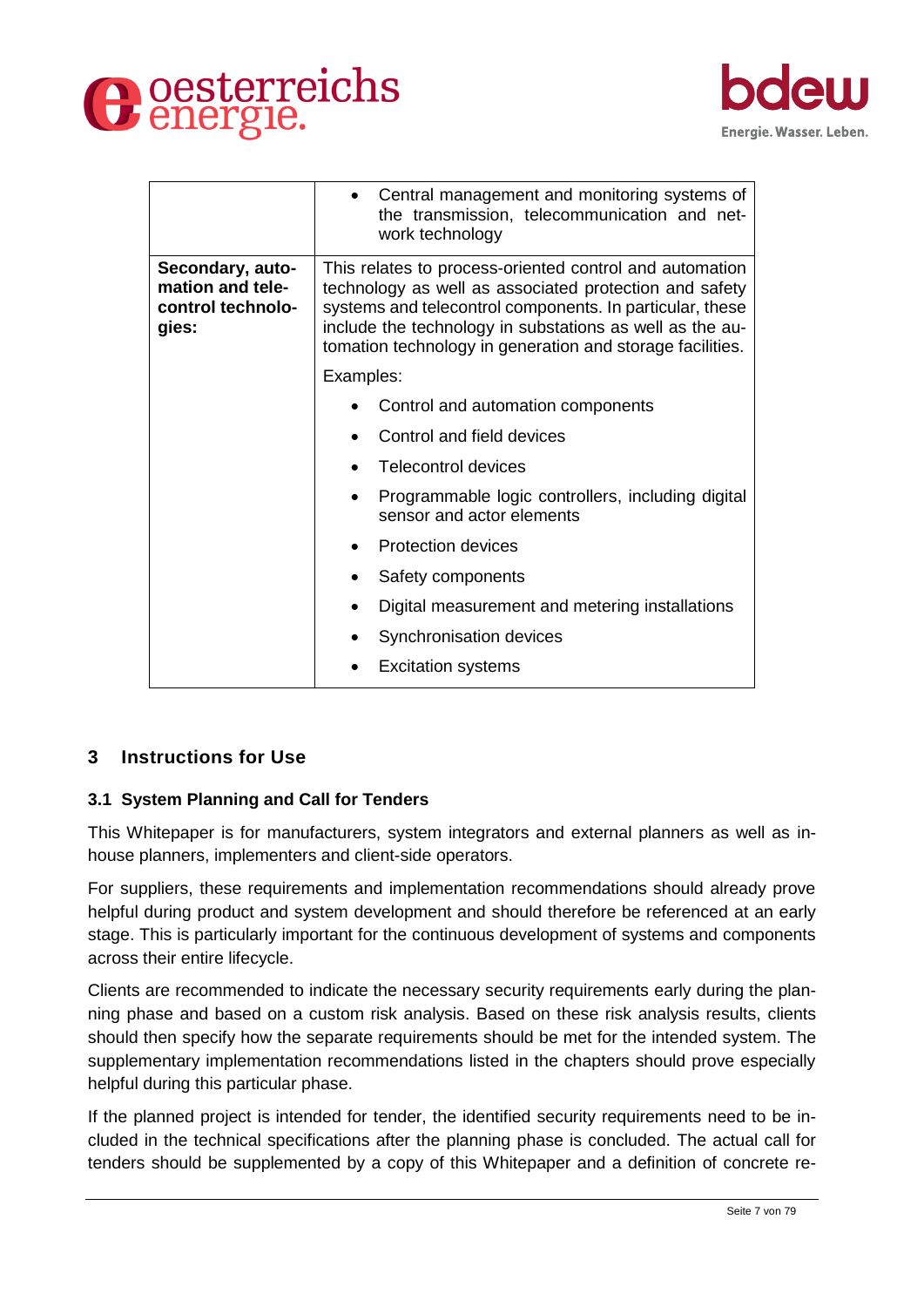



quirements and additional measures as well as implementation guidelines and permissible divergences and exceptions. In their bids, suppliers should include a detailed statement on how they intend to implement these technical and organisational requirements. Where applicable, they should also document necessary deviations and proposed alternatives. These need to be evaluated by the tendering party and taken into account during the selection process. Where suggested measures are rejected or not included, the planners, implementers resp. operators on the client's side should evaluate and document this fact as part of a risk analysis resp. review it as part of the risk management process.

The entire system's security concept should be audited during the concept and technical specifications phase as well as subsequent to any substantial changes by an external security expert.

# <span id="page-7-0"></span>**3.2 Applicability to Existing Systems**

The security measures described in this Whitepaper are recommended for all new control or telecommunication systems. Technological restrictions, however, might make it impossible to fully apply these measures to existing systems. At the same time, and especially in case of upgrades or expansions, all implementation options should be reviewed and evaluated as part of a risk analysis and – where applicable – additional security measures should be included.

#### <span id="page-7-1"></span>**3.3 Service and Maintenance**

Consideration of security is not restricted to the planning phase and project implementation, but also covers the entire system and product lifecycle. This is especially true for maintenance as well as ongoing further development and bug fixing.

To this end, and at the time of tender resp. at the time of the project's realisation, the client and system supplier or respective service providers need to agree procedures governing the relevant details of maintenance processes and security-specific services such as patch management, malware protection or system upgrades and migrations. As a rule, these procedures should be specified in maintenance contracts and binding migration concepts.

Maintenance services require the definition of, in particular, specific security requirements for the IT components used (and potentially also operated by) the service provider for maintenance. Any such agreements should include the right to audit to verify and review the correct implementation of the stated requirements.

#### <span id="page-7-2"></span>**3.4 Use of New Technologies**

The fast-paced development and application of new IT technologies from commercial and business IT is increasingly moving into the process technology domain. All these novel and promising technologies can lead to cost savings and functional improvements. At the same time, and prior to the introduction of any new technologies, it is important to examine and test related and relevant information security aspects and to subject them to a thorough risk evaluation. A range of topics deserve closer attention and examination:

- Consideration of known security flaws and vulnerabilities
- Assurance of stability and reliability during operations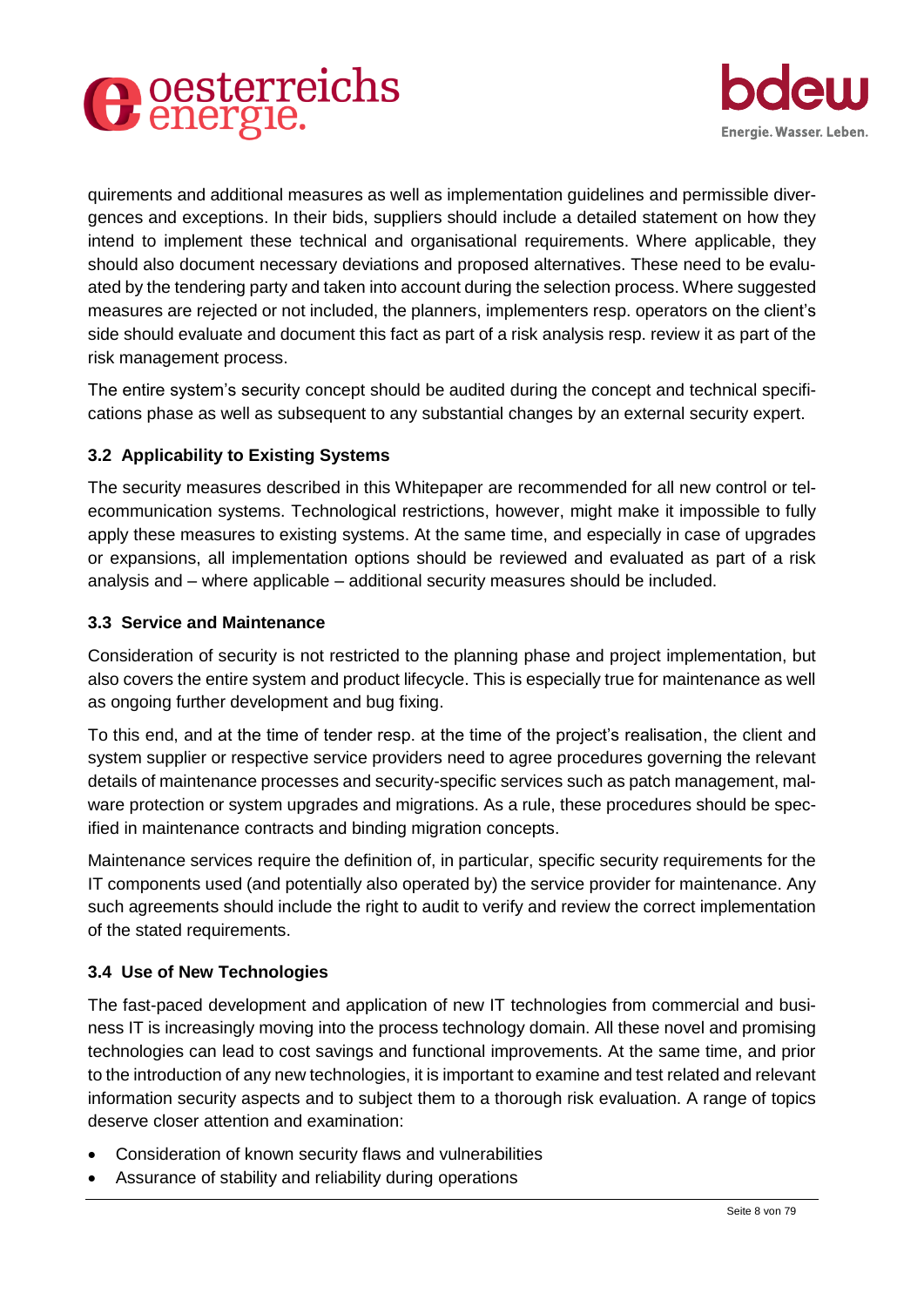



- Availability check of the product itself resp. the associated replacement part as well as software patches across the systems' entire lifecycle (where applicable)
- Assessment of the dependency on third-party products such as open source libraries or proprietary software
- The client's patch policy throughout the product lifecycle
- Review of adaptability across the entire lifecycle, e. g. to accommodate future cryptographic algorithms and key lengths
- Clarification of complexity, i.e. where it might affect the swift restoration of normal operations after disruptions and outages
- Fulfilment of the requirements for real-time operations
- Compliance with the safety requirements even for high system security settings
- Manufacturer expectations concerning the product's connection to public networks or similar (internet availability or cloud connectivity)
- Fulfilment of requirements for Critical Infrastructures resp. operators of essential services.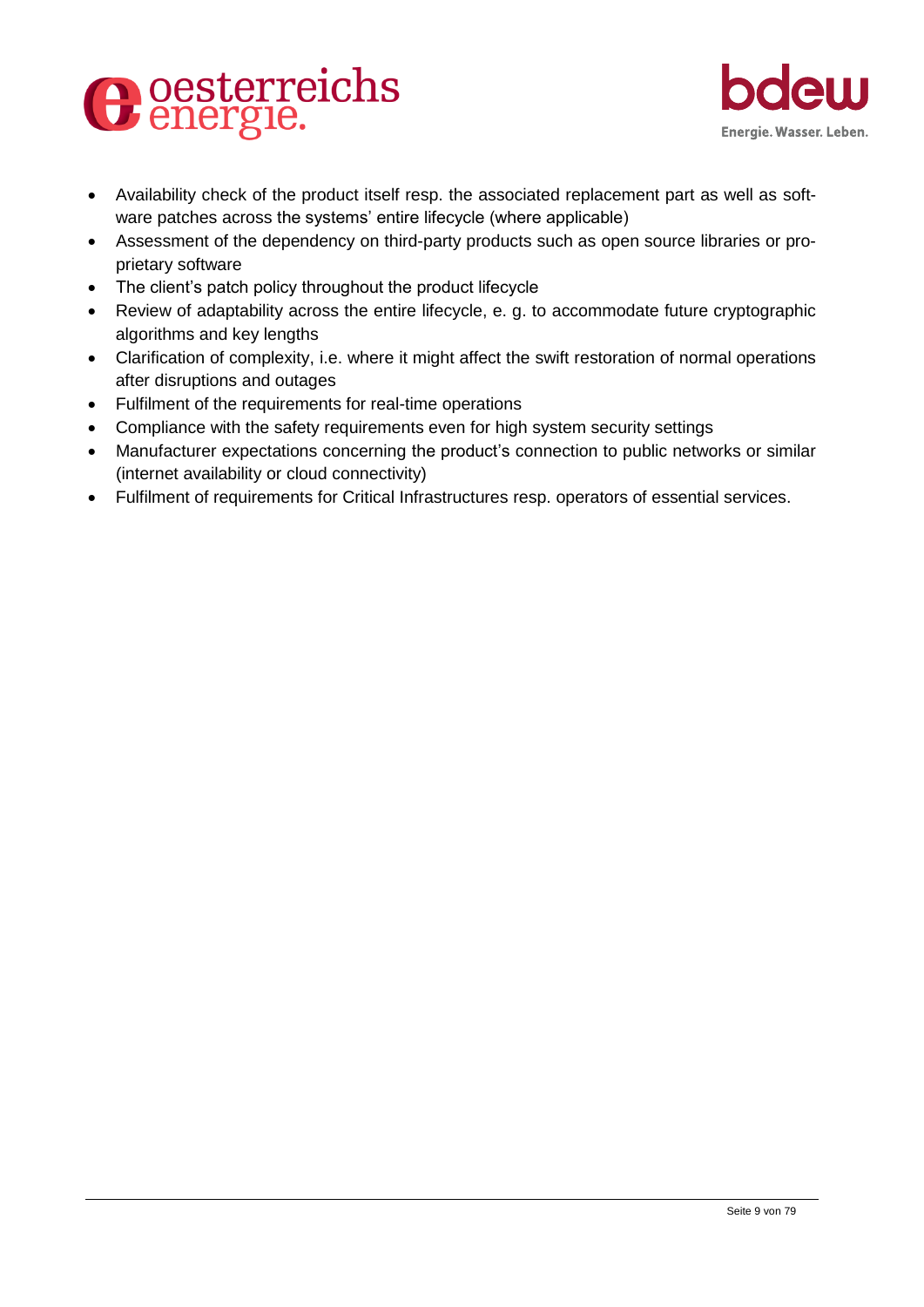



# <span id="page-9-0"></span>**4 Security Requirements**

#### <span id="page-9-1"></span>**4.1 General Requirements**

This chapter describes general and principal security requirements that are applicable to the entire project and all areas of technology.

<span id="page-9-2"></span>

| <b>Secure System Architecture</b><br>4.1.1 |  |
|--------------------------------------------|--|
|--------------------------------------------|--|

| <b>Security requirements</b> | ISO/IEC 27002:2013 / 27019:2017: 9.4.1, 13.1.3, 14.2.5, 14.2.7, 17.2.1                                                                                                                                                                                                                                                                                                                                  |
|------------------------------|---------------------------------------------------------------------------------------------------------------------------------------------------------------------------------------------------------------------------------------------------------------------------------------------------------------------------------------------------------------------------------------------------------|
|                              | Individual components and the entire system shall be designed and<br>developed to support secure operations. Secure system design princi-<br>ples include:                                                                                                                                                                                                                                              |
|                              | <b>Security by design:</b> The entire system and its individual components<br>are designed on the basis of and with a focus on security. Deliberate<br>attacks and unauthorised actions are explicitly taken into account while<br>any repercussions arising from a security event are minimised by the<br>system's inherent design.                                                                    |
|                              | Minimal need-to-know principle: Each component and each user is<br>only assigned the rights they need to execute a desired action. Appli-<br>cations and network services, for examples, are not run under admin-<br>istrator privileges, but only with the bare minimum of required system<br>access rights.                                                                                           |
|                              | <b>Defence-in-depth principle:</b> Security risks are not tackled via single<br>protection measures, but limited through the implementation of stag-<br>gered, multi-level and complementary security measures.                                                                                                                                                                                         |
|                              | <b>Redundancy principle:</b> The entire system is designed to ensure that<br>the failure of individual components does not impair security-related<br>functions. The system's design lowers the likelihood and impact of is-<br>sues caused by unrestricted requests for system resources such as e.<br>g. main memory (RAM) or network bandwidth (so-called resource con-<br>sumption or DoS attacks). |

| <b>Additional infor-</b><br>mation and notes: | Security requirement 4.1.1 is primarily for system designers and devel-<br>opers. It should serve as a general guideline for the entire system de-<br>sign and the related development process.                                                                                                                                                                                   |
|-----------------------------------------------|-----------------------------------------------------------------------------------------------------------------------------------------------------------------------------------------------------------------------------------------------------------------------------------------------------------------------------------------------------------------------------------|
|                                               | Beyond the above-stated, fundamental security principles, there are a<br>range of further sensible, additional design principles that deserve con-<br>sideration, a. o. access control, input sanitation and validation, default<br>deny etc.                                                                                                                                     |
|                                               | The redundancy principle should be considered a general design prin-<br>ciple that complements the defence-in-depth principle. It states that the<br>failure of individual system components or security functions should<br>never lead to a total system or security mechanism failure. For security<br>functions, this most of all means logical redundancy in the sense of the |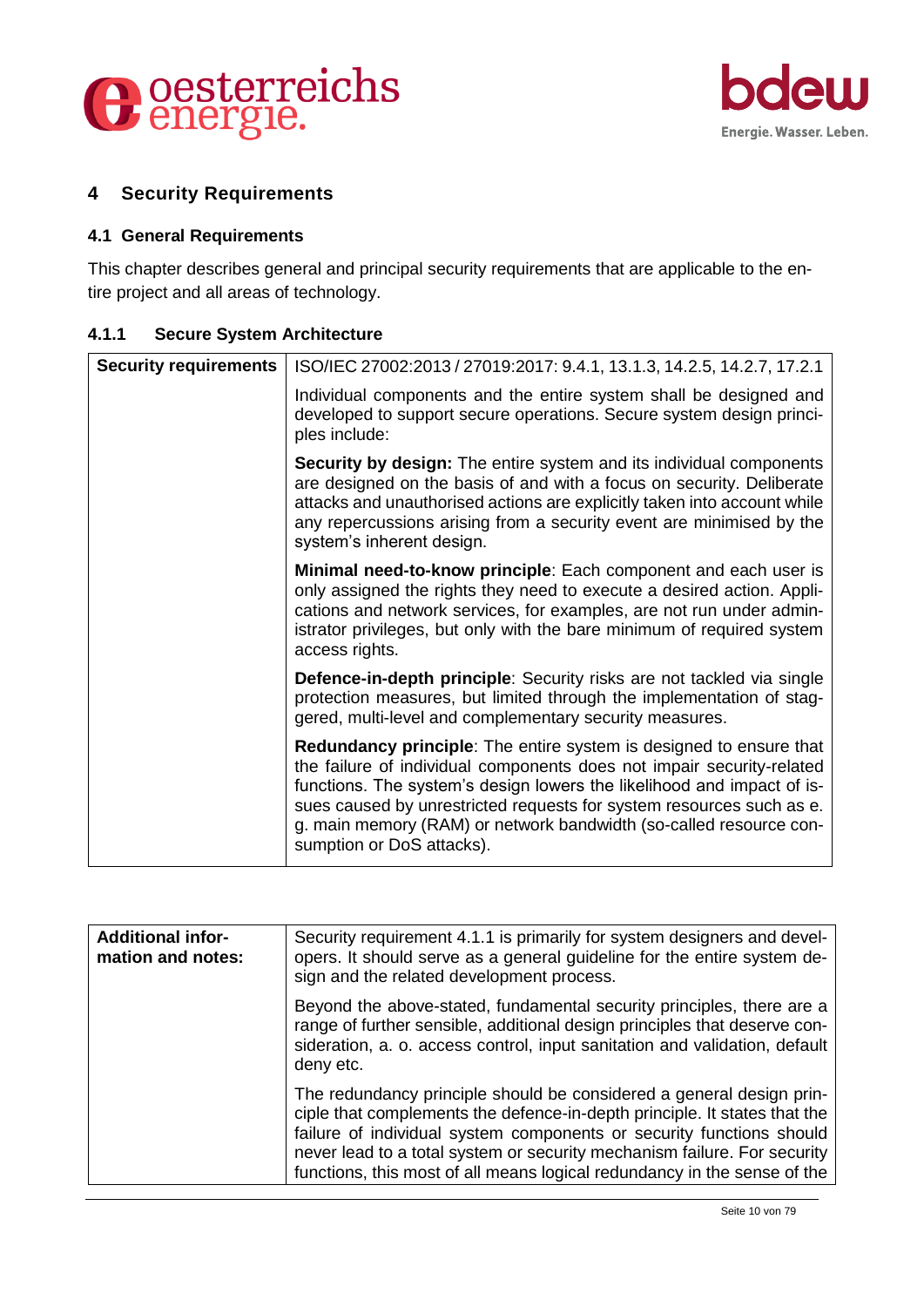



|                                                                                    | defence-in-depth principle, where the entire system needs to have sev-<br>eral, staggered security functions. At the same time, this does not nec-<br>essarily mean that all components should come in duplicate (hardware<br>redundancy).                                                                                                                                                                                               |
|------------------------------------------------------------------------------------|------------------------------------------------------------------------------------------------------------------------------------------------------------------------------------------------------------------------------------------------------------------------------------------------------------------------------------------------------------------------------------------------------------------------------------------|
|                                                                                    | Examples of suitable measures to create redundancy and implement<br>the defence-in-depth principle:                                                                                                                                                                                                                                                                                                                                      |
|                                                                                    | Implementation of runtime monitoring mechanisms, e. g. watch-<br>dogs, exception handling etc.<br>Real-time malware protection of the system components comple-<br>$\bullet$<br>mented by simultaneous scanning of all data interfaces and block-<br>ing of unnecessary interfaces like USB ports or removable storage<br>devices<br>Deactivation or, preferably, deinstallation of unnecessary services<br>$\bullet$<br>like e. g. DHCP |
|                                                                                    | Data consistency checks at both the external application interface<br>$\bullet$<br>and at interfaces between the different system modules within the<br>application                                                                                                                                                                                                                                                                      |
|                                                                                    | Communication gateways with application level verification func-<br>$\bullet$<br>tions, e. g. to filter for approved resp. unauthorised telegram types<br>Redundancy of transmission pathways plus prevention of connec-<br>٠<br>tions via the public internet                                                                                                                                                                           |
|                                                                                    | Verification of source addresses (IP addresses) of telecontrol tele-<br>grams not only at the substation's external interface (firewall), but<br>also by the target component<br>Independent, fault-tolerant implementation of critical plant safety<br>$\bullet$<br>functions                                                                                                                                                           |
|                                                                                    | The implementation of a secure system architecture should be de-<br>scribed in the system's documentation.                                                                                                                                                                                                                                                                                                                               |
| <b>Operations man-</b><br>agement / control<br>systems and sys-<br>tem operations: |                                                                                                                                                                                                                                                                                                                                                                                                                                          |
| <b>Transmission</b><br>technology / voice<br>communications:                       |                                                                                                                                                                                                                                                                                                                                                                                                                                          |
| Secondary,<br>automation and<br>telecontrol tech-<br>nologies:                     | $\overline{a}$                                                                                                                                                                                                                                                                                                                                                                                                                           |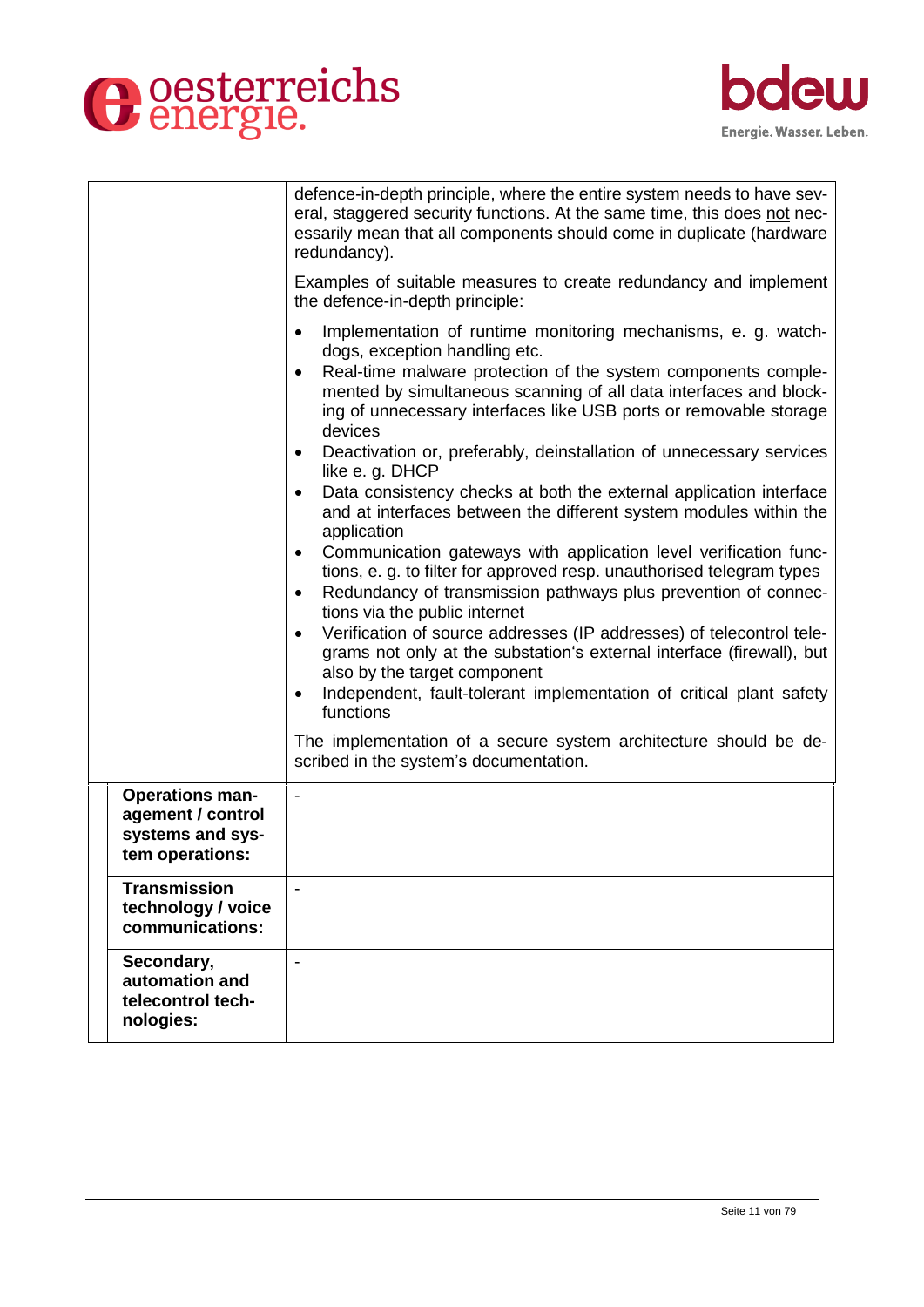



# <span id="page-11-0"></span>**4.1.2 Patching and Patch Management**

| <b>Security requirements</b> | ISO/IEC 27002:2013 / 27019:2017: 12.6.1                                                                                                                                                                                                                                                                                                                     |
|------------------------------|-------------------------------------------------------------------------------------------------------------------------------------------------------------------------------------------------------------------------------------------------------------------------------------------------------------------------------------------------------------|
|                              | All system components shall be patchable. The supplier shall support<br>a patch management process for both the individual components and<br>the entire system, designed to enable the control and management of<br>security patch testing, installation and documentation.                                                                                 |
|                              | The operator himself resp. the assigned service provider shall be able<br>to install the security patches and updates. Patch installations resp. un-<br>installs shall be authorised by the operator and shall not occur automat-<br>ically. Any installation resp. uninstall shall be recorded in a transparent<br>and tamper-proof way within the system. |
|                              | The integrity of security patches and updates shall be verifiable using<br>a cryptographic mechanism.                                                                                                                                                                                                                                                       |

| <b>Additional infor-</b><br>mation and notes: | Patching refers to the application of security-related and functional soft-<br>ware updates. This involves the correction of faults or errors as well as<br>the expansion, adaptation or optimisation of functionalities. Patching<br>occurs at the application level, but also on all underlying system com-<br>ponents (e. g. base and operating systems, databases, software librar-<br>ies and third-party components, firmware, BIOS and management in-<br>terfaces etc.).                                                                                                                                                                                                                                                                                                       |
|-----------------------------------------------|---------------------------------------------------------------------------------------------------------------------------------------------------------------------------------------------------------------------------------------------------------------------------------------------------------------------------------------------------------------------------------------------------------------------------------------------------------------------------------------------------------------------------------------------------------------------------------------------------------------------------------------------------------------------------------------------------------------------------------------------------------------------------------------|
|                                               | Any security patch installation and uninstall or rollback procedure<br>should be documented in detail for all system components. Where the<br>supplier does not provide entire systems, he should indicate the nec-<br>essary processes and requirements to install security patches and<br>other updates on the third-party components used by the system.                                                                                                                                                                                                                                                                                                                                                                                                                           |
|                                               | Ideally, patches should be applied without disrupting normal operations<br>and with minimal impact on the entire system's availability. For exam-<br>ple, a primary technical shutdown of the entire installation should be<br>avoided when patching secondary technical components. Where pos-<br>sible, patches should first be applied to inactive redundancy compo-<br>nents and only installed on the remaining components after a switch-<br>over process (switching of the active component in the redundancy sys-<br>tem) and after a subsequent basic functional test resp. trial run. In par-<br>ticular, higher-level systems without direct process integration should<br>be implemented in a way that would render an installation shutdown for<br>patching unnecessary. |
|                                               | The entire system should also be designed to reduce the number of<br>required security patches resp. patchable components as well as,<br>where applicable, necessary operation interruptions to a bare mini-<br>mum. This can be supported by comprehensive hardening measures<br>(see 4.3.1.).                                                                                                                                                                                                                                                                                                                                                                                                                                                                                       |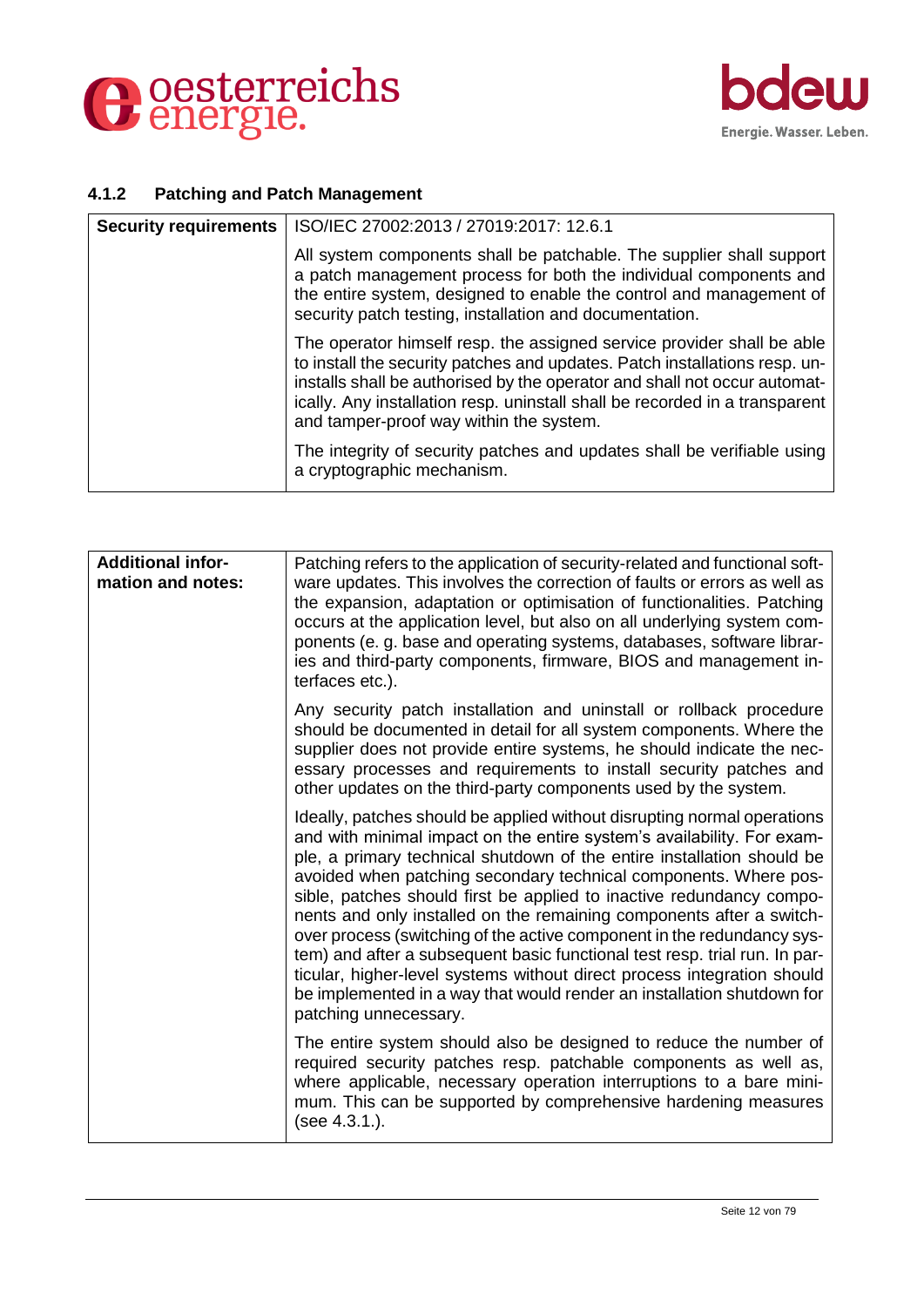



|                                                                                    | If and when the entire system resp. its components require functional<br>testing after an update, this should be automated, if possible, and cor-<br>responding mechanisms designed into the system. The supplier needs<br>to document both the necessary test cases and the expected results of<br>a successful test run (test book). Depending on system criticality, func-<br>tional testing might require a client-specific test system at the supplier's<br>location and an additional testing system at the client's location. |
|------------------------------------------------------------------------------------|--------------------------------------------------------------------------------------------------------------------------------------------------------------------------------------------------------------------------------------------------------------------------------------------------------------------------------------------------------------------------------------------------------------------------------------------------------------------------------------------------------------------------------------|
|                                                                                    | Fall-back resp. rollback options in case of faulty patches or failed tests<br>should be designed to facilitate a fast and easy return to the latest func-<br>tional version and configuration state.                                                                                                                                                                                                                                                                                                                                 |
|                                                                                    | Patch management should also cover embedded components, param-<br>eterisation and management systems as well as management inter-<br>faces.                                                                                                                                                                                                                                                                                                                                                                                          |
|                                                                                    | The patches require clear labelling and versioning by the supplier.<br>Where patches need specific firmware versions, compliance should be<br>verified and ensured separately.                                                                                                                                                                                                                                                                                                                                                       |
|                                                                                    | Processes executed as part of this patch management should meet<br>recognised operating and service management standards (like COBIT,<br>ITIL etc.).                                                                                                                                                                                                                                                                                                                                                                                 |
|                                                                                    | Usually, patch management requires administration tools and systems<br>for system and version management (e. g. central update servers, ver-<br>sioning and configuration management databases etc.). These should<br>be run on a separate infrastructure from the office IT.                                                                                                                                                                                                                                                        |
|                                                                                    | See also Fehler! Verweisquelle konnte nicht gefunden werden                                                                                                                                                                                                                                                                                                                                                                                                                                                                          |
| <b>Operations man-</b><br>agement / control<br>systems and sys-<br>tem operations: | Where possible, redundant components to ensure uninterrupted oper-<br>ations should be used.                                                                                                                                                                                                                                                                                                                                                                                                                                         |
| <b>Transmission</b><br>technology / voice<br>communications:                       | Network components and network elements, terminal devices and cen-<br>tral communications, management and monitoring systems should all<br>be included.                                                                                                                                                                                                                                                                                                                                                                              |
| Secondary, auto-<br>mation and tele-<br>control technolo-<br>gies:                 | The installation of security and firmware updates for process-related<br>components (e. g. controllers, PLCs, field units, protection devices)<br>might require a facility shutdown, e. g. during a revision. Ideally, such<br>components should be implemented and installed in a way that allows<br>for on-location patching with minimal testing efforts and without re-<br>moval of the actual components.                                                                                                                       |
|                                                                                    | Where process-related components are subject to heightened availa-<br>bility requirements or where no shutdown is possible for software<br>and/or firmware changes, it should be checked whether these compo-<br>nents might be suitable for patching during operations. Usually, this will<br>require a redundant operational set-up of the components in question.                                                                                                                                                                 |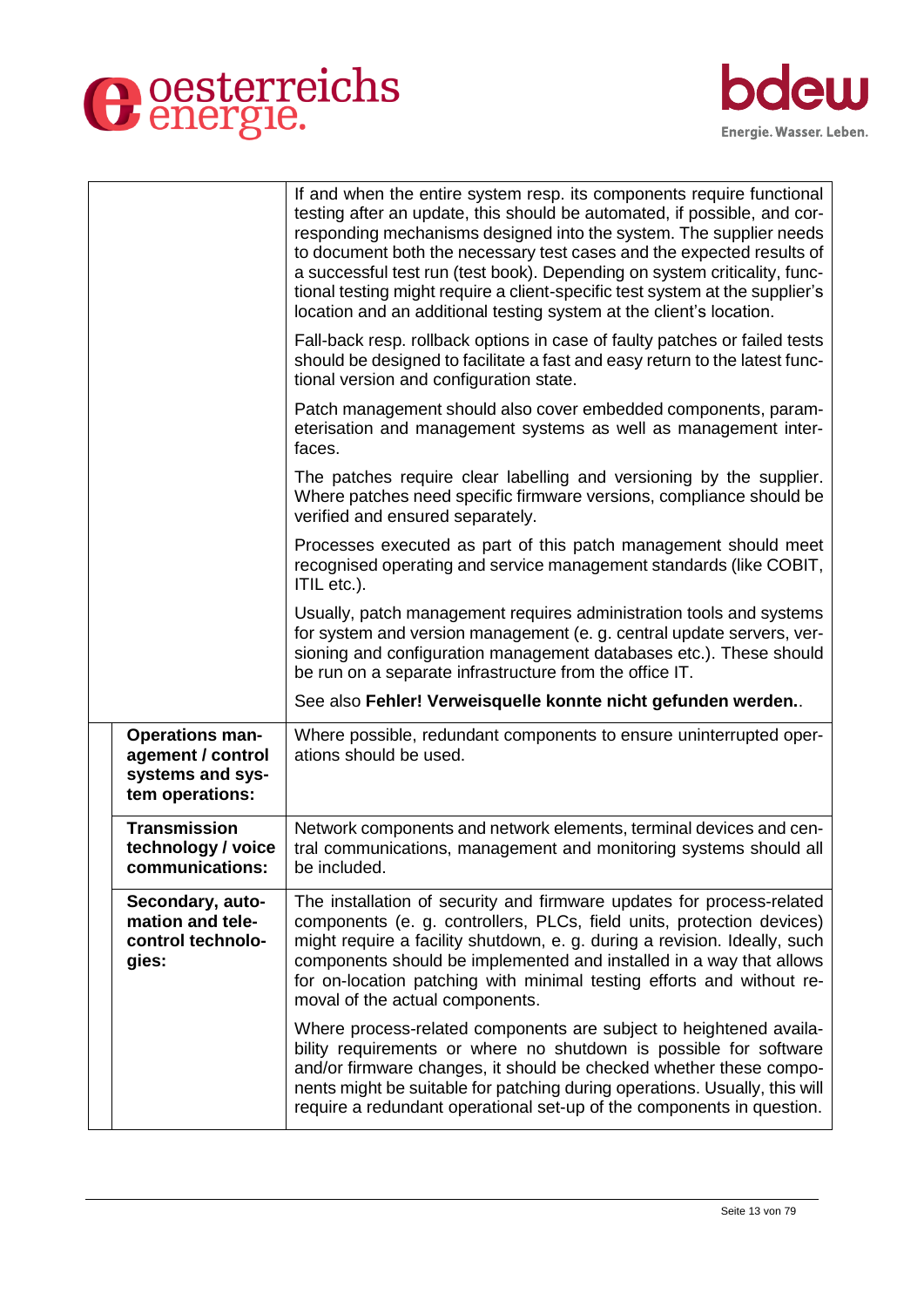



# <span id="page-13-0"></span>**4.1.3 Provision of Security Patches for all System Components**

| <b>Security requirements</b> | ISO/IEC 27002:2013 / 27019:2017: 12.5.1, 12.6.1                                                                                                                                                                                                                                                                                                                                                |
|------------------------------|------------------------------------------------------------------------------------------------------------------------------------------------------------------------------------------------------------------------------------------------------------------------------------------------------------------------------------------------------------------------------------------------|
|                              | The supplier shall ensure that security updates are available for all sys-<br>tem components throughout the entire contractually stipulated operat-<br>ing timeframe.                                                                                                                                                                                                                          |
|                              | The contractor shall obtain, test and – where necessary – forward up-<br>dates from the respective manufacturers for basic components that<br>were not developed by the contractor himself such as the operating<br>system, libraries or database management systems. All update testing,<br>approval and delivery shall take place within an adequate, contractually<br>stipulated timeframe. |

| <b>Additional infor-</b><br>mation and notes: | The patch provision process should cover all software and system com-<br>ponents included in delivery, e. g. base and operating systems, data-<br>bases, software libraries and third-party components, firmware, BIOS<br>and management interfaces etc.                                                                                                                                                                                                               |
|-----------------------------------------------|------------------------------------------------------------------------------------------------------------------------------------------------------------------------------------------------------------------------------------------------------------------------------------------------------------------------------------------------------------------------------------------------------------------------------------------------------------------------|
|                                               | Usually, security patches and updates need to be reviewed and ap-<br>proved individually by the supplier prior to installation. Depending on<br>system criticality, this might require a client-specific testing system at<br>the supplier's location and, where necessary, an additional testing sys-<br>tem at the client's location. Less critical applications might only require<br>generic approval of certain patch and update categories by the sup-<br>plier. |
|                                               | Where patches need to be reviewed and approved, the supplier should<br>look for information on existing security updates for all third-party com-<br>ponents and software products and then carry out a component-resp.<br>facility-specific relevance assessment. This evaluation, as well as the<br>results of the approval testing, should be documented by the supplier<br>and made available to the client.                                                       |
|                                               | Information on necessary updates should be made available to the cli-<br>ent in a frequent and timely manner. The following aspects deserve<br>consideration:                                                                                                                                                                                                                                                                                                          |
|                                               | The supplier should acquire all relevant security patches and sub-<br>ject them to the necessary approval and qualification testing.<br>The client should receive information on approved security patches<br>$\bullet$<br>soon after their publication, e. g. via e-mail, via a website or via a<br>support forum.<br>The client should be informed immediately of any critical vulnera-<br>bilities.                                                                 |
|                                               | Where a security patch is considered irrelevant for the given system<br>$\bullet$<br>environment, this should also be documented and communicated<br>to the client.                                                                                                                                                                                                                                                                                                    |
|                                               | Where a security patch is not approved by the client or supplier,<br>alternative measures should be developed.                                                                                                                                                                                                                                                                                                                                                         |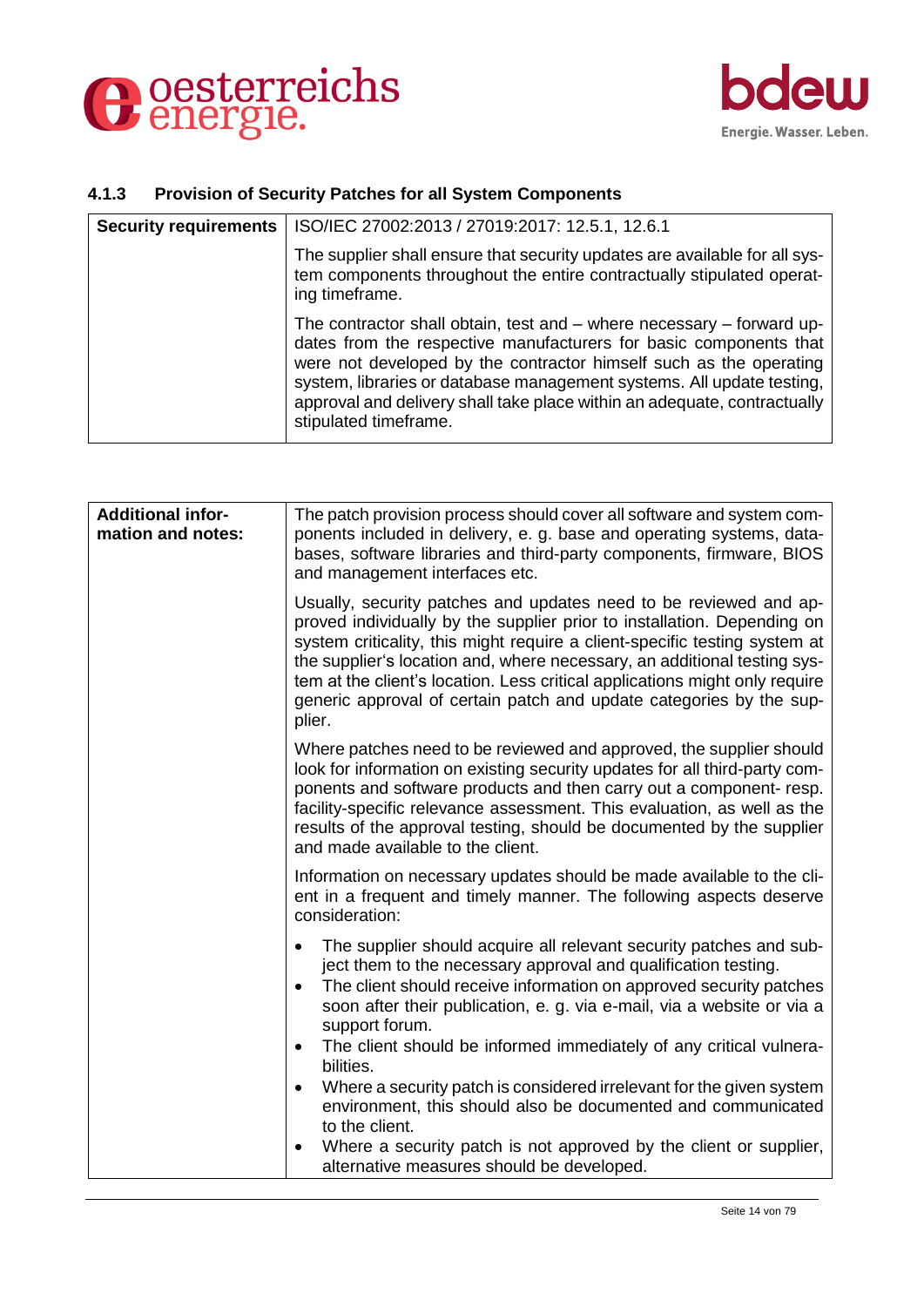



|                                                                                    | It should be explicitly documented whether a particular patch re-<br>quires interruption of operations, for example due to restarting ser-<br>vices or components.<br>Each patch should be accompanied by documentation to indicate<br>the addressed vulnerabilities and resulting changes.                                                                                                                                                                                                                                                                                                                                                                            |
|------------------------------------------------------------------------------------|------------------------------------------------------------------------------------------------------------------------------------------------------------------------------------------------------------------------------------------------------------------------------------------------------------------------------------------------------------------------------------------------------------------------------------------------------------------------------------------------------------------------------------------------------------------------------------------------------------------------------------------------------------------------|
|                                                                                    | It should be ensured that all available relevant and approved security<br>updates and security-related service packs are installed at cyclical in-<br>tervals to minimise any deviation from the latest supported release ver-<br>sion.                                                                                                                                                                                                                                                                                                                                                                                                                                |
|                                                                                    | For many control technology types and application scenarios it makes<br>sense to assume a longer-term operating timeframe of the entire sys-<br>tem or individual components (e. g. secondary / automation technology<br>components or telecontrol technologies). This timeframe usually ex-<br>ceeds the lifecycle of individual software products by far. Where system<br>components are used that most likely won't last the entire system's en-<br>visaged operating timeframe (e.g. typical PC-based components), the<br>system should be designed for easy replaceability, complemented by<br>a roughly outlined and contractually stipulated migration concept. |
|                                                                                    | Binding agreements should be made for procedures like testing, provi-<br>sion and approval of patches and updates as well as timelines and<br>deadlines, e. g. as part of a maintenance contract. If and where possi-<br>ble, this should also already cover foreseeable migration scenarios.                                                                                                                                                                                                                                                                                                                                                                          |
| <b>Operations man-</b><br>agement / control<br>systems and sys-<br>tem operations: |                                                                                                                                                                                                                                                                                                                                                                                                                                                                                                                                                                                                                                                                        |
| <b>Transmission</b><br>technology / voice<br>communications:                       |                                                                                                                                                                                                                                                                                                                                                                                                                                                                                                                                                                                                                                                                        |
| Secondary,<br>automation and<br>telecontrol tech-<br>nologies:                     | $\blacksquare$                                                                                                                                                                                                                                                                                                                                                                                                                                                                                                                                                                                                                                                         |

# <span id="page-14-0"></span>**4.1.4 Support for Deployed System Components**

| <b>Security requirements</b> | ISO/IEC 27002:2013 / 27019:2017: 12.6.1, 14.2.7                                                                                                                                                                                                                                                                                                                                                                                                                                |
|------------------------------|--------------------------------------------------------------------------------------------------------------------------------------------------------------------------------------------------------------------------------------------------------------------------------------------------------------------------------------------------------------------------------------------------------------------------------------------------------------------------------|
|                              | The supplier shall ensure that within the planned and contractually stip-<br>ulated operating timeframe, manufacturer support and security updates<br>are available for system components developed by both the supplier<br>and third-parties (e. g. operating system, database management sys-<br>tem etc.). A binding agreement should cover the discontinuation pro-<br>cedure as well as relevant minimum terms like e. g. last customer ship-<br>ping and end of support. |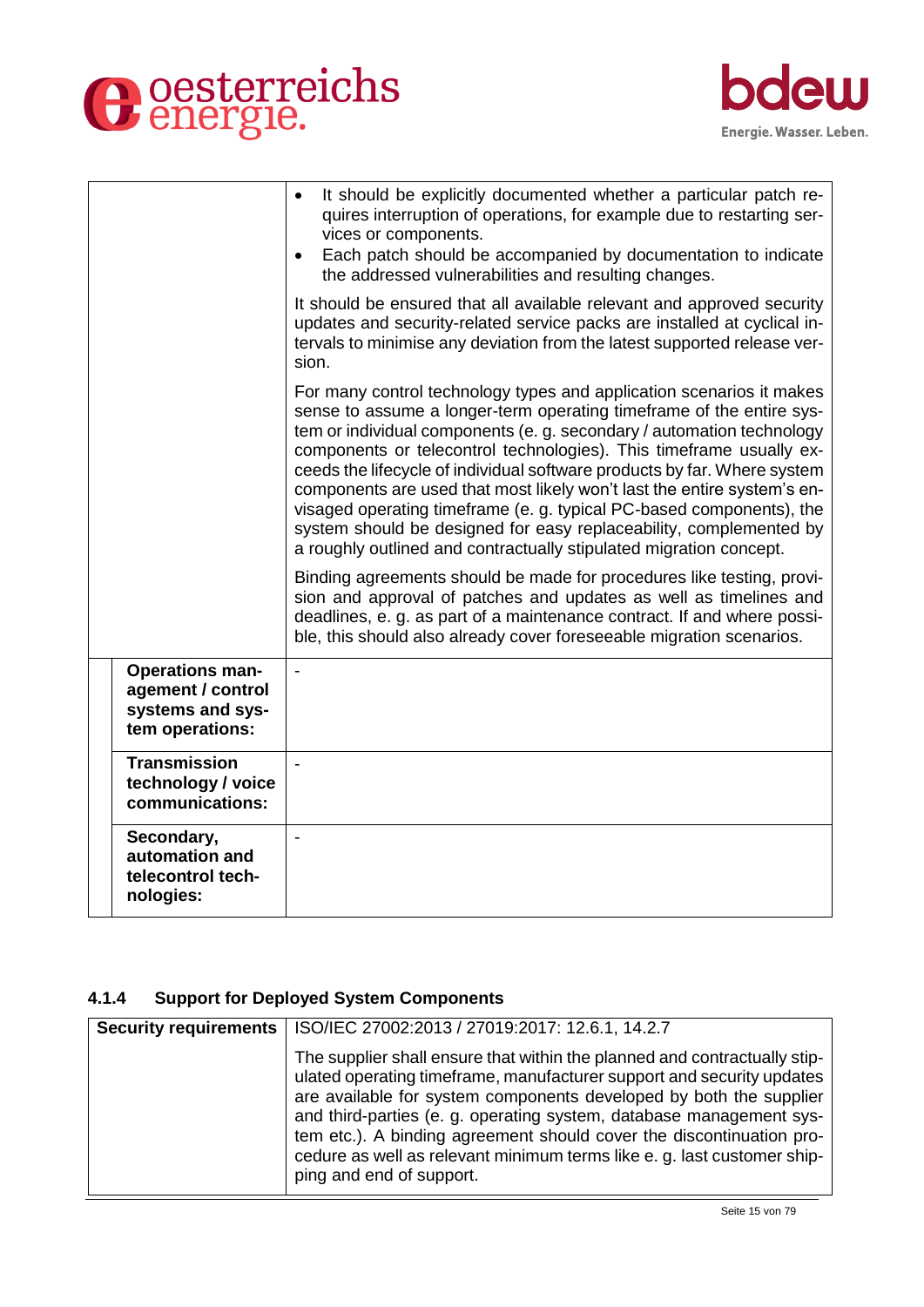



| <b>Additional infor-</b><br>mation and notes:                                      | Operating timeframes that exceed the lifecycle of system or software<br>components increase security risks and should therefore be absolutely<br>avoided. Suppliers should offer corresponding support for both their<br>own and third-party products and, at the time of signing the contract,<br>they should also be able to produce migration concepts for any prod-<br>ucts with long lifecycles. To begin with, third-party components (e. g.<br>operating system, protocol stacks etc.) should only be used if and<br>where they are up-to-date and supported throughout the entire planned<br>timeframe of operations. Due to the expected extended operating<br>timeframes of systems covered by this Whitepaper, suppliers are often<br>unable to provide such a guarantee. To reflect this particular concern,<br>they should include rough concepts and cost estimates for a migration<br>to newer versions. |
|------------------------------------------------------------------------------------|-------------------------------------------------------------------------------------------------------------------------------------------------------------------------------------------------------------------------------------------------------------------------------------------------------------------------------------------------------------------------------------------------------------------------------------------------------------------------------------------------------------------------------------------------------------------------------------------------------------------------------------------------------------------------------------------------------------------------------------------------------------------------------------------------------------------------------------------------------------------------------------------------------------------------|
|                                                                                    | Furthermore, and unless there are technical reasons to the contrary,<br>system and component versions should be up-to-date at the time of<br>commissioning.                                                                                                                                                                                                                                                                                                                                                                                                                                                                                                                                                                                                                                                                                                                                                             |
|                                                                                    | The client should specify the envisaged operating and support<br>timeframes of individual components in advance.                                                                                                                                                                                                                                                                                                                                                                                                                                                                                                                                                                                                                                                                                                                                                                                                        |
|                                                                                    | As part of the project's documentation, the suppler should record the<br>system and component versions as well as the corresponding support<br>periods.                                                                                                                                                                                                                                                                                                                                                                                                                                                                                                                                                                                                                                                                                                                                                                 |
|                                                                                    | The respective requirements should be defined and recorded in the<br>contract between client and supplier.                                                                                                                                                                                                                                                                                                                                                                                                                                                                                                                                                                                                                                                                                                                                                                                                              |
|                                                                                    | A particular challenge lies in the significant discrepancies between the<br>envisioned system lifecycle and the lifecycles of third-party software<br>components. A migration concept for these systems should be devel-<br>oped and included.                                                                                                                                                                                                                                                                                                                                                                                                                                                                                                                                                                                                                                                                          |
|                                                                                    | If the client insists on the use of specific products resp. versions in ten-<br>ders or projects, the client needs to honour this stated requirement.                                                                                                                                                                                                                                                                                                                                                                                                                                                                                                                                                                                                                                                                                                                                                                   |
| <b>Operations man-</b><br>agement / control<br>systems and sys-<br>tem operations: | $\qquad \qquad \blacksquare$                                                                                                                                                                                                                                                                                                                                                                                                                                                                                                                                                                                                                                                                                                                                                                                                                                                                                            |
| <b>Transmission</b><br>technology / voice<br>communications:                       |                                                                                                                                                                                                                                                                                                                                                                                                                                                                                                                                                                                                                                                                                                                                                                                                                                                                                                                         |
| Secondary,<br>automation and<br>telecontrol tech-<br>nologies:                     | $\blacksquare$                                                                                                                                                                                                                                                                                                                                                                                                                                                                                                                                                                                                                                                                                                                                                                                                                                                                                                          |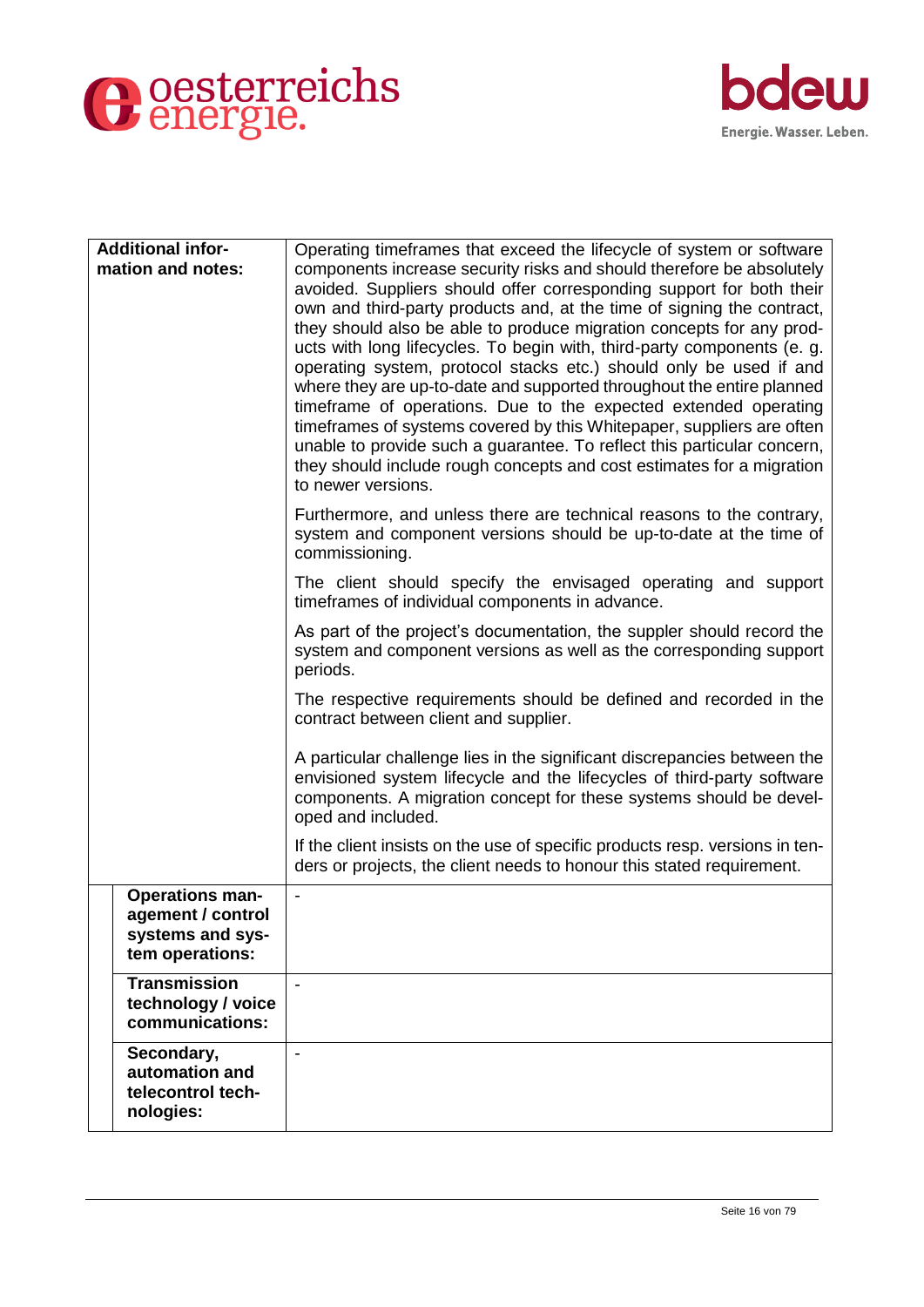



#### <span id="page-16-0"></span>**4.1.5 Encryption of Sensitive Data**

| <b>Security requirements</b>   ISO/IEC 27002:2013 / 27019:2017: 10.1.1, 12.4.2, 13.1.2, 18.1.3,<br>18.1.4 |
|-----------------------------------------------------------------------------------------------------------|
| Confidential data shall only be stored resp. transmitted encrypted.                                       |

| <b>Additional infor-</b><br>mation and notes: |                                                                                    | The protection of confidential data should take both information secu-<br>rity aspects and data protection requirements into account. The sup-<br>plier should provide a list of the data processed by the system as stand-<br>ard. The client determines which of these data should be considered<br>confidential. Where protection requirements are obvious (e. g. for au-<br>thentication information like passwords), the supplier should already<br>include respective measures in the standard configuration. |
|-----------------------------------------------|------------------------------------------------------------------------------------|---------------------------------------------------------------------------------------------------------------------------------------------------------------------------------------------------------------------------------------------------------------------------------------------------------------------------------------------------------------------------------------------------------------------------------------------------------------------------------------------------------------------|
|                                               |                                                                                    | Confidential data might, for example, include log files, passwords, pa-<br>rameterisation data or confidential data according to official regulations<br>or relevant legislation such as e. g. the Federal Data Protection Act or<br>the General Data Protection Regulation. Where applicable, the system<br>should also facilitate the secure, selective deletion of certain data, e. g.<br>via overwriting with random data or the anonymisation of specific data.                                                |
|                                               | <b>Operations man-</b><br>agement / control<br>systems and sys-<br>tem operations: |                                                                                                                                                                                                                                                                                                                                                                                                                                                                                                                     |
|                                               | <b>Transmission</b><br>technology / voice<br>communications:                       |                                                                                                                                                                                                                                                                                                                                                                                                                                                                                                                     |
|                                               | Secondary, auto-<br>mation and tele-<br>control technolo-<br>gies:                 |                                                                                                                                                                                                                                                                                                                                                                                                                                                                                                                     |

# <span id="page-16-1"></span>**4.1.6 Cryptographic Mechanisms**

| Security requirements   ISO/IEC 27002:2013 / 27019:2017: 10.1.1, 10.1.2, 13.1.4 ENR, 18.1.5                                                                                                                                                                                                                                                    |
|------------------------------------------------------------------------------------------------------------------------------------------------------------------------------------------------------------------------------------------------------------------------------------------------------------------------------------------------|
| When selecting cryptographic mechanisms, national legislation shall be<br>taken into account. Only approved mechanisms and minimum key<br>sizes shall be used that are considered secure for the foreseeable fu-<br>ture according to state-of-the-art technological knowledge. The supplier<br>shall not use custom cryptographic algorithms. |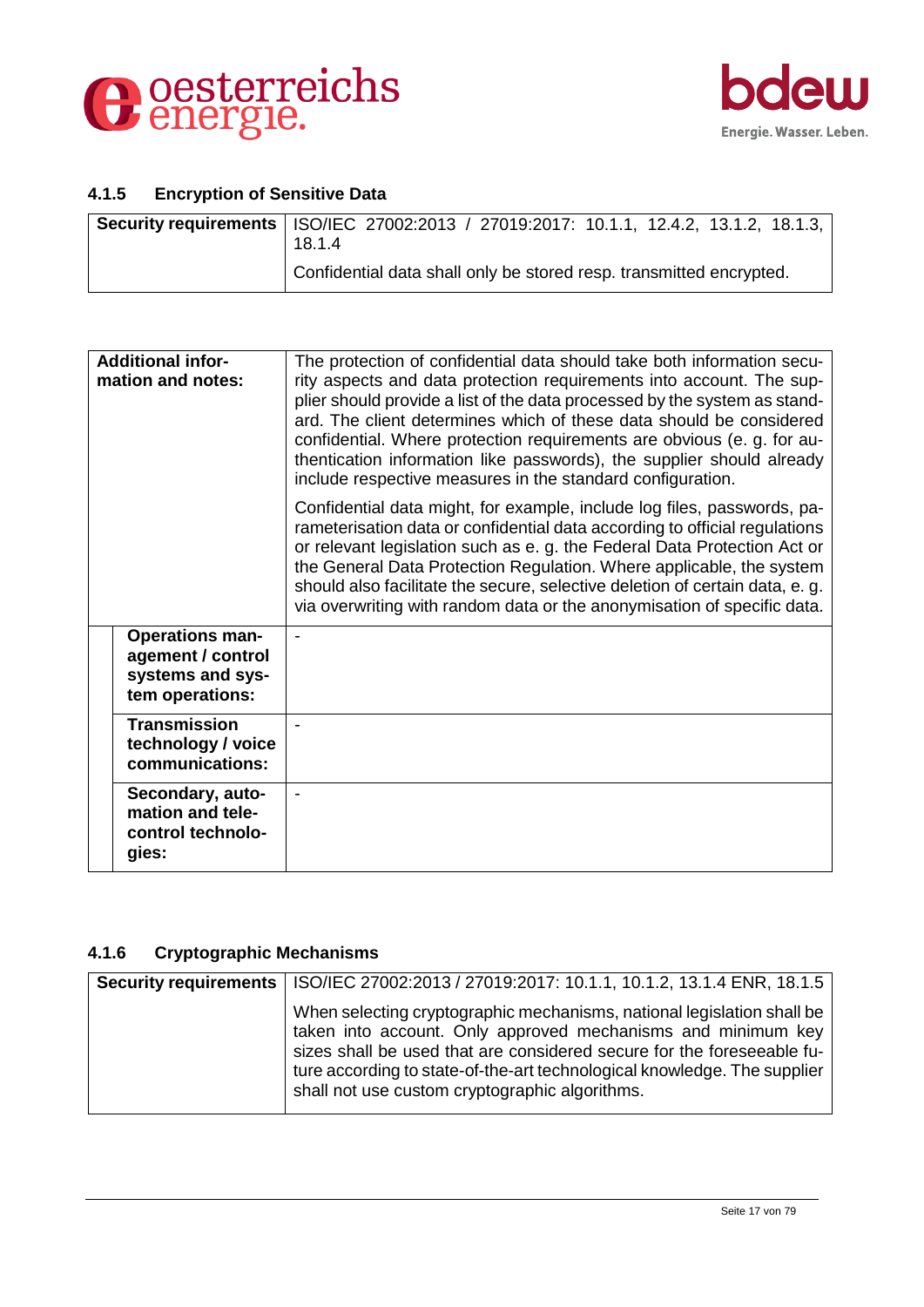

-



| <b>Additional infor-</b><br>mation and notes:                                      | The following directives and recommendations are considered state-<br>of-the-art for hashing, signatures and encryption as well as the related<br>key sizes <sup>1</sup> :                                                                                                                                                                                   |
|------------------------------------------------------------------------------------|--------------------------------------------------------------------------------------------------------------------------------------------------------------------------------------------------------------------------------------------------------------------------------------------------------------------------------------------------------------|
|                                                                                    | "BSI TR-02102 Cryptographic Mechanisms (BSI, Federal Office<br>for Information Security, Germany)                                                                                                                                                                                                                                                            |
|                                                                                    | "Bekanntmachung zur elektronischen Signatur nach dem Sig-<br>naturgesetz und der Signaturverordnung - Übersicht über ge-<br>eignete Algorithmen" (BNetzA, Federal Network Agency, Ger-<br>many). $2$                                                                                                                                                         |
|                                                                                    | Mechanisms or key sizes that deviate from these recommendations<br>should only be used after explicit approval by the client. This might be<br>of particular relevance for embedded components, which often have<br>resource restrictions and might require different algorithms and key<br>sizes.                                                           |
|                                                                                    | For its particular field of application, the IEC 62351 standard series de-<br>fines clear minimum requirements for supported cryptographic mecha-<br>nisms. During the selection of the mechanisms implemented and used<br>in the project, these requirements as well as the above-mentioned rec-<br>ommendations by the BSI and BNetzA should be consulted. |
|                                                                                    | Where the technology allows it, the selected cryptographic mecha-<br>nisms should be replaceable by a more up-to-date equivalent as part<br>of an update. Along similar lines, it should also be possible to deacti-<br>vate or uninstall out-of-date mechanisms.                                                                                            |
|                                                                                    | Where possible, the implementation of cryptographic mechanisms<br>should involve recognised libraries to avoid implementation errors. It<br>might be advisable to use cryptographic hardware modules like a<br>trusted platform module (TPM) for key management, random number<br>generation etc.                                                            |
| <b>Operations man-</b><br>agement / control<br>systems and sys-<br>tem operations: |                                                                                                                                                                                                                                                                                                                                                              |
| <b>Transmission</b><br>technology / voice<br>communications:                       | $\overline{a}$                                                                                                                                                                                                                                                                                                                                               |
| Secondary,                                                                         |                                                                                                                                                                                                                                                                                                                                                              |

<sup>&</sup>lt;sup>1</sup> Note: The translations of the documents should be considered as courtesy translations. In principle, the German versions take precedence.

 $2$  The signature law was replaced by the Trust Services Act. At the time of finalising this document, the algorithm catalogue published by the BNetzA and the preliminary version of the next catalogue, however, still referenced the name of the old law.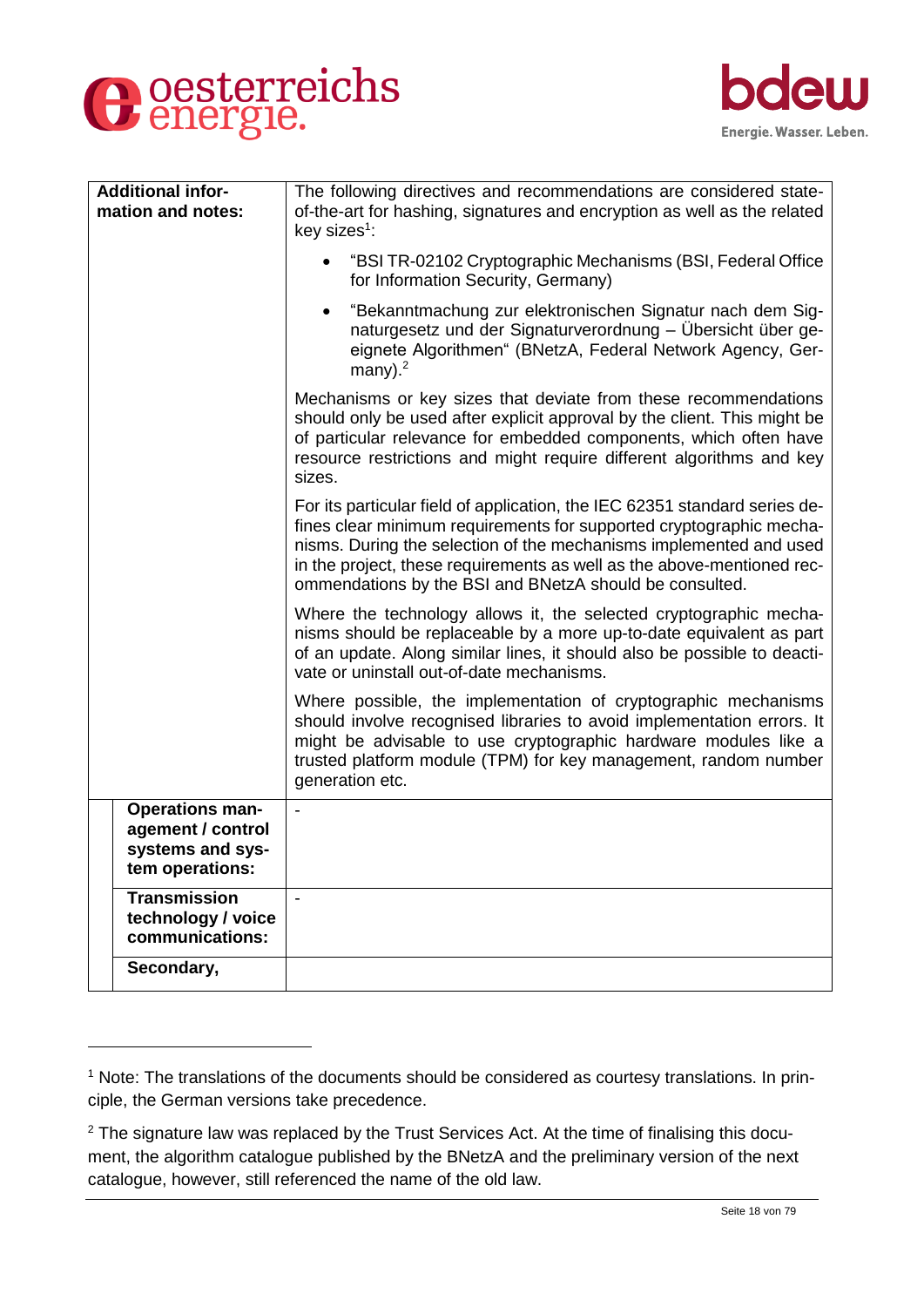



| automation and    |  |
|-------------------|--|
| telecontrol tech- |  |
| nologies:         |  |
|                   |  |

# <span id="page-18-0"></span>**4.1.7 Secure Standard Configuration**

| Security requirements   ISO/IEC 27002:2013 / 27019:2017: 9.4.4, 12.5.1, 14.3.1                                                                                                                                                                                                                                                                                                                                      |
|---------------------------------------------------------------------------------------------------------------------------------------------------------------------------------------------------------------------------------------------------------------------------------------------------------------------------------------------------------------------------------------------------------------------|
| After initial installation, resp. at start-up or restart, the entire system<br>shall be configured for a secure operating state. This defined basic<br>configuration shall be documented. Services and functions as well as<br>data that are only needed for development or testing shall be removed<br>demonstrably resp. permanently deactivated before delivery resp. be-<br>fore the switch to live operations. |

| <b>Additional infor-</b><br>mation and notes: |                                                                                    | If and where the operator's system environment requires further secu-<br>rity settings, configurations etc. that deviate from the standard installa-<br>tion, these should be explicitly documented. |
|-----------------------------------------------|------------------------------------------------------------------------------------|------------------------------------------------------------------------------------------------------------------------------------------------------------------------------------------------------|
|                                               | <b>Operations man-</b><br>agement / control<br>systems and sys-<br>tem operations: | ۰                                                                                                                                                                                                    |
|                                               | <b>Transmission</b><br>technology / voice<br>communications:                       |                                                                                                                                                                                                      |
|                                               | Secondary,<br>automation and<br>telecontrol tech-<br>nologies:                     |                                                                                                                                                                                                      |

# <span id="page-18-1"></span>**4.1.8 Integrity Testing**

| Security requirements   ISO/IEC 27002:2013 / 27019:2017: 12.5.1, 14.2.1, 14.2.4                                                                                              |
|------------------------------------------------------------------------------------------------------------------------------------------------------------------------------|
| It shall be possible to check system files, applications, configuration<br>files and application parameters for integrity, for example through cryp-<br>tographic checksums. |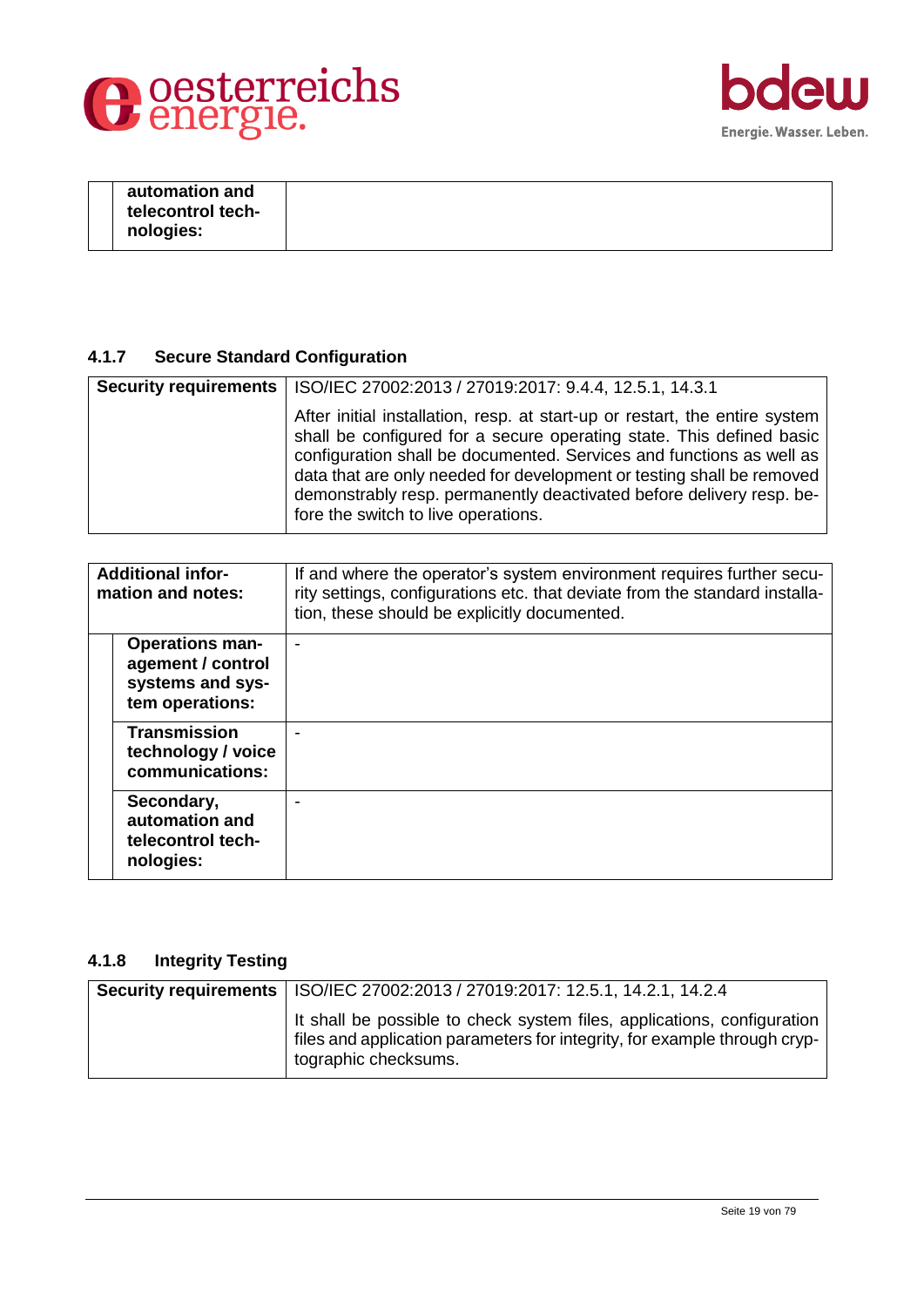



| <b>Additional infor-</b><br>mation and notes: |                                                                                    | A secure integrity testing option is required for the operating system's<br>system data; configuration files and application parameters; and firm-<br>ware parameters and firmware versions. To preclude resp. recognise<br>deliberate manipulations, such testing usually requires cryptograph-<br>ically calculated checksums. |
|-----------------------------------------------|------------------------------------------------------------------------------------|----------------------------------------------------------------------------------------------------------------------------------------------------------------------------------------------------------------------------------------------------------------------------------------------------------------------------------|
|                                               |                                                                                    | If and where possible, testing of patches and updates should use the<br>same mechanisms (see 4.1.2).                                                                                                                                                                                                                             |
|                                               |                                                                                    | Integrity testing at the higher system level should be considered a min-<br>imum requirement. In the medium term, efforts should be made to en-<br>able integrity testing of all components.                                                                                                                                     |
|                                               |                                                                                    | Such integrity checks are also of particular importance for change<br>management processes.                                                                                                                                                                                                                                      |
|                                               | <b>Operations man-</b><br>agement / control<br>systems and sys-<br>tem operations: | $\blacksquare$                                                                                                                                                                                                                                                                                                                   |
|                                               | <b>Transmission</b><br>technology /<br>voice communi-<br>cations:                  |                                                                                                                                                                                                                                                                                                                                  |
|                                               | Secondary,<br>automation and<br>telecontrol tech-                                  | Process-related components should at least include an integrity check<br>option in the configuration tool for parameterisation and firmware ver-<br>sions.                                                                                                                                                                       |
|                                               | nologies:                                                                          | Detailed comparability of parameterisation data, especially of offline<br>and online versions and archived parameterisations, should be a goal.                                                                                                                                                                                  |

# <span id="page-19-0"></span>**4.1.9 Use of Cloud Services**

| <b>Security requirements</b> | ISO/IEC 27002:2013 / 27019:2017: 15.1.1, 15.1.2, 15.2.1                                                                                                                                                                                                                              |
|------------------------------|--------------------------------------------------------------------------------------------------------------------------------------------------------------------------------------------------------------------------------------------------------------------------------------|
|                              | Where cloud services are used, the following requirements apply:                                                                                                                                                                                                                     |
|                              | a) Agreements shall be made with the cloud service provider<br>about security-related processes for cloud infrastructure oper-<br>ations.                                                                                                                                            |
|                              | b) Functions for the control of Critical Infrastructures, where ma-<br>nipulations could threaten the energy supply, shall not be real-<br>ised in external cloud services.                                                                                                          |
|                              | c) Downtime of a cloud service resp. access to this service shall<br>not lead to significant restrictions of the system's defined basic<br>function. Cloud service disruptions or outages shall also be<br>considered in the emergency concept and restoration plans<br>(see 4.8.2). |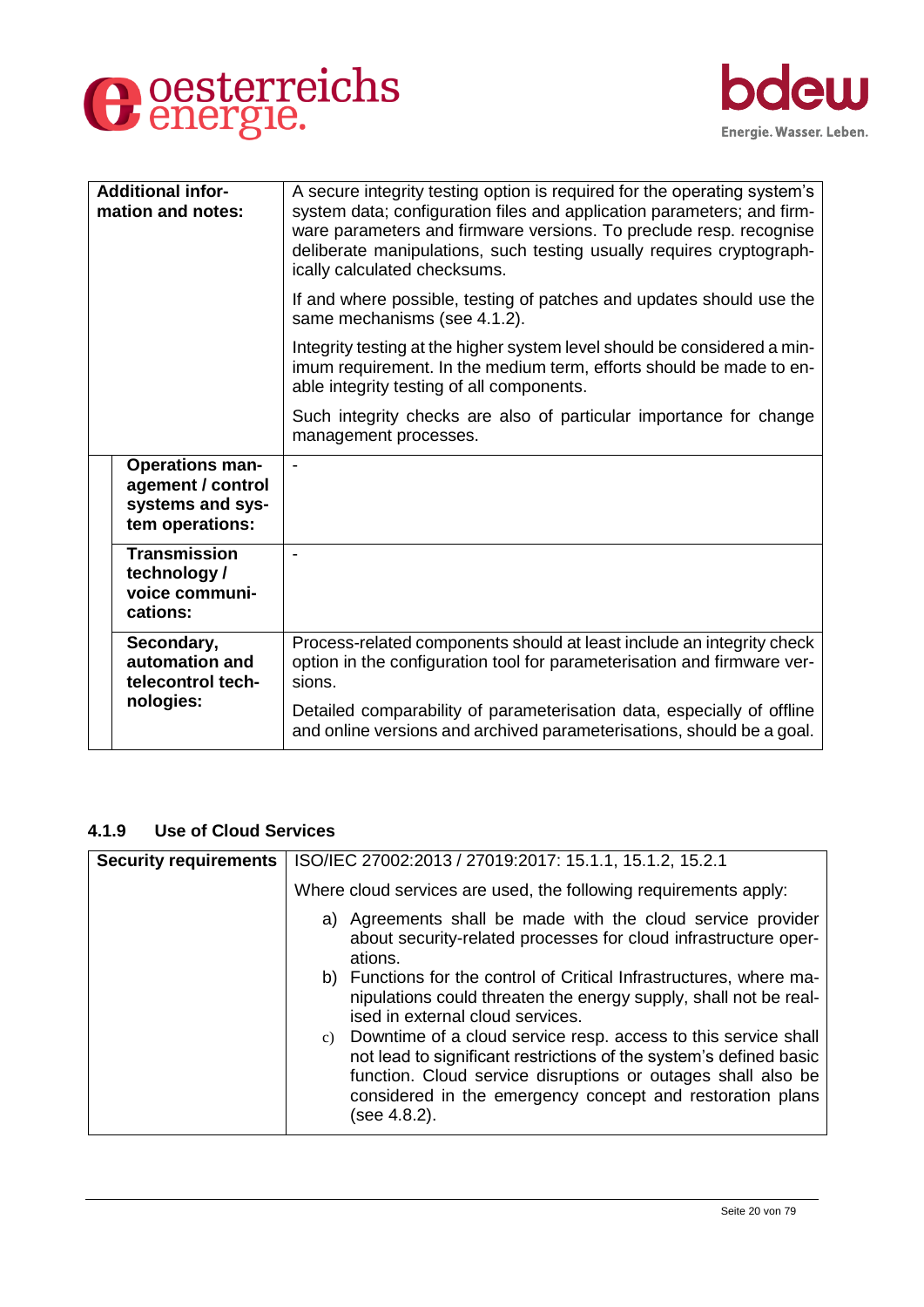# O oesterreichs



| <b>Additional infor-</b> | Here, cloud services refer to and include the dynamic use of shared                                                                                                                                                                                                                                                                                                                                                                                                                                                                                                                                                                                                                                                                                                                                                                                                                                                                                                                                           |
|--------------------------|---------------------------------------------------------------------------------------------------------------------------------------------------------------------------------------------------------------------------------------------------------------------------------------------------------------------------------------------------------------------------------------------------------------------------------------------------------------------------------------------------------------------------------------------------------------------------------------------------------------------------------------------------------------------------------------------------------------------------------------------------------------------------------------------------------------------------------------------------------------------------------------------------------------------------------------------------------------------------------------------------------------|
| mation and notes:        | IT resources and IT services like infrastructure (e. g. computing re-<br>sources, data storage), platforms (e. g. application servers, data-<br>bases), software and applications across a network.                                                                                                                                                                                                                                                                                                                                                                                                                                                                                                                                                                                                                                                                                                                                                                                                           |
|                          | While use of cloud services for the process control of energy supply is<br>not unacceptable per se, it requires a critical review as part of a risk<br>assessment, especially where public cloud services are concerned. A<br>corresponding risk analysis should include the evaluation of a cloud<br>reference architecture to ensure that all relevant aspects of cloud use<br>and its risks are thoroughly evaluated.                                                                                                                                                                                                                                                                                                                                                                                                                                                                                                                                                                                      |
|                          | When a cloud service is used, the data owner relinguishes the actual<br>data sovereignty to the cloud service provider. In terms of availability,<br>integrity and confidentiality, the owner needs to be able to rely on the<br>service's secure operations. Where data with heightened security re-<br>quirements regarding availability, integrity and confidentiality, are in-<br>volved, this requires special care in terms of data processing and stor-<br>age. At the same time, the cloud service provider's actual implemen-<br>tation of security-related processes for secure operations isn't always<br>transparent, a. o. when it comes to patch management, back-up, in-<br>frastructure protection, secure data transmission and client separation<br>within the cloud infrastructure. Where data are stored in a foreign<br>country, there is no way to assess or anticipate changes in local leg-<br>islation. Under certain circumstances, third-parties could gain access<br>to the data. |
|                          | It should be reviewed whether data processed or stored by a cloud<br>service needs to be included in the operator's back-up design.                                                                                                                                                                                                                                                                                                                                                                                                                                                                                                                                                                                                                                                                                                                                                                                                                                                                           |
|                          | Re: a)                                                                                                                                                                                                                                                                                                                                                                                                                                                                                                                                                                                                                                                                                                                                                                                                                                                                                                                                                                                                        |
|                          | The following issues, especially, require binding agreement:                                                                                                                                                                                                                                                                                                                                                                                                                                                                                                                                                                                                                                                                                                                                                                                                                                                                                                                                                  |
|                          | Access authentication/authorisation<br>Multi-client capability / separation of client data<br>Specification of data transmission parameters (encryption / in-<br>tegrity protection) and the communications link between client<br>and cloud service provider<br>Data back-up and recovery<br>Protection of the service provider's infrastructure<br>Secure data storage<br>Patch management of the cloud infrastructure<br>Human resources security<br>Physical security of data centres and access control<br>Location of the cloud provider's performance<br>Incident handling procedures<br>Malware protection<br>Assurance of data deletion<br><b>Emergency provisions</b><br>Option to audit the service provider                                                                                                                                                                                                                                                                                       |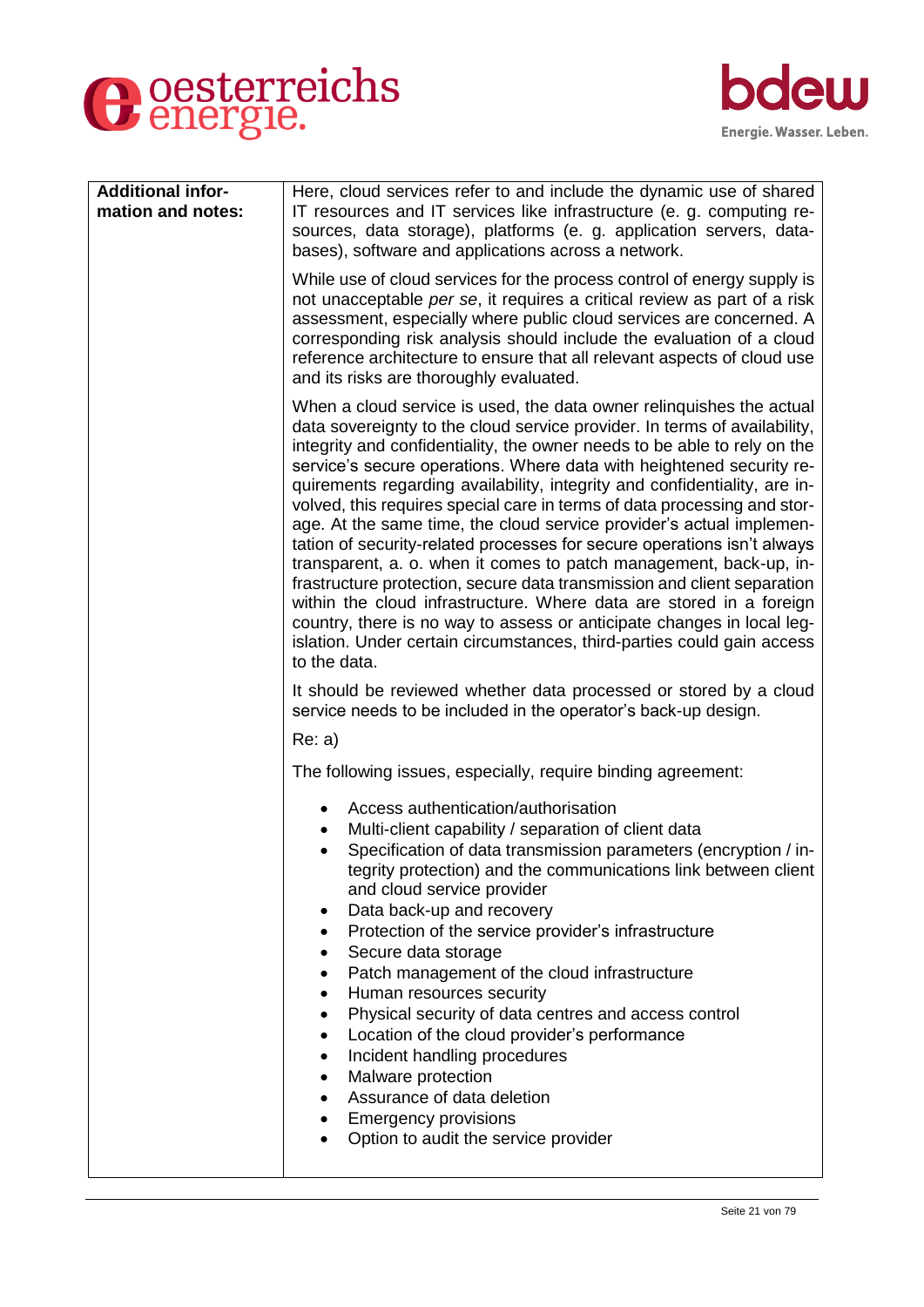



|                                                                                    | Recommendations on how to secure cloud services are defined in the<br>International Standards ISO/IEC 27017:2015 Code of practice for in-<br>formation security controls based on ISO/IEC 27002 for cloud services<br>and ISO/IEC 27018:2014 Code of practice for protection of personally<br>identifiable information (PII) in public clouds acting as PII processors.<br>Please note that, generally speaking, a cloud service provider's certi-<br>fication according these standards is not sufficient. Secure operations<br>will most likely require additional, binding agreements on the above-<br>stated issues. |
|------------------------------------------------------------------------------------|--------------------------------------------------------------------------------------------------------------------------------------------------------------------------------------------------------------------------------------------------------------------------------------------------------------------------------------------------------------------------------------------------------------------------------------------------------------------------------------------------------------------------------------------------------------------------------------------------------------------------|
|                                                                                    | Re: c)                                                                                                                                                                                                                                                                                                                                                                                                                                                                                                                                                                                                                   |
|                                                                                    | Cloud services may, for example, experience downtime due to disrup-<br>tions in internet resp. cloud access.                                                                                                                                                                                                                                                                                                                                                                                                                                                                                                             |
| <b>Operations man-</b><br>agement / control<br>systems and sys-<br>tem operations: | $\blacksquare$                                                                                                                                                                                                                                                                                                                                                                                                                                                                                                                                                                                                           |
| <b>Transmission</b><br>technology /<br>voice communi-<br>cations:                  |                                                                                                                                                                                                                                                                                                                                                                                                                                                                                                                                                                                                                          |
| Secondary,<br>automation and<br>telecontrol tech-<br>nologies:                     |                                                                                                                                                                                                                                                                                                                                                                                                                                                                                                                                                                                                                          |

# <span id="page-21-0"></span>**4.1.10 Documentation Requirements**

| <b>Security requirements</b> | ISO/IEC 27002:2013 / 27019:2017: 7.2.2, 12.1.1, 14.1.1, 14.2.7                                                                                                                                                                                                                                                                                                                                                     |
|------------------------------|--------------------------------------------------------------------------------------------------------------------------------------------------------------------------------------------------------------------------------------------------------------------------------------------------------------------------------------------------------------------------------------------------------------------|
|                              | At the latest, the client shall receive project-specific documentation at<br>the system's handover.                                                                                                                                                                                                                                                                                                                |
|                              | For individual components and entire systems, the documentation<br>shall cover a description of all security-related system settings and pa-<br>rameters as well as their standard values. Furthermore, the documen-<br>tation shall list and briefly describe security-specific implementation<br>details (like the employed cryptographic mechanisms).                                                           |
|                              | The documentation shall also comprise additional information on the<br>entire system's system architecture. This includes the system's basic<br>and fundamental structure as well as interactions between all involved<br>components. In particular, this part of the documentation shall highlight<br>security-related or sensitive system components as well as their mu-<br>tual dependencies and interactions. |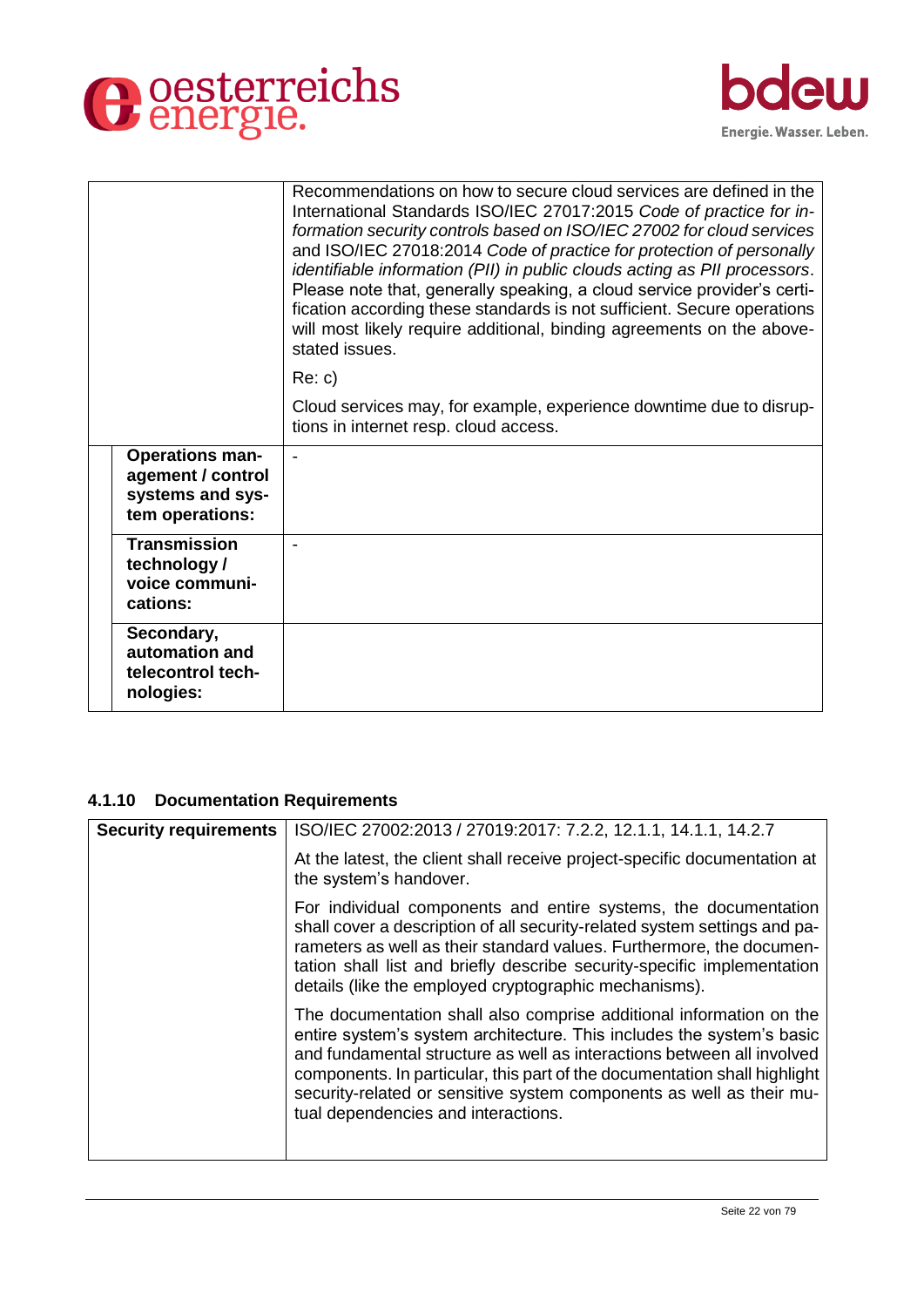



| <b>Additional infor-</b><br>mation and notes:                                      | The supplier should prepare security documentation that summarises<br>all IT security-related information. For example, and besides the actual<br>security configuration and associated parameters, the documentation<br>should also cover system and communication settings like the maxi-<br>mum number of simultaneously logged in users, the maximum number<br>of network connections, minimum network bandwidths etc. All docu-<br>mentation should be kept up-to-date throughout the entire lifecycle of<br>the project.<br>Normally, such documentation contains a general description valid for<br>all applications and configurations as well as a project-specific part de-<br>scribing the actual implementation, e. g. as an appendix to the required<br>technical specifications. All security-related descriptions should be |
|------------------------------------------------------------------------------------|--------------------------------------------------------------------------------------------------------------------------------------------------------------------------------------------------------------------------------------------------------------------------------------------------------------------------------------------------------------------------------------------------------------------------------------------------------------------------------------------------------------------------------------------------------------------------------------------------------------------------------------------------------------------------------------------------------------------------------------------------------------------------------------------------------------------------------------------|
|                                                                                    | made available as part of a separate document.<br>There should be separate documentation available for administrators<br>and system users. Both documentation types should, among others,<br>contain a list of the security-related settings and functions for the rele-<br>vant user group as well as notes on responsible, security-focused ac-<br>tions. The documentation of potentially confidential information, e. g.<br>access data like passwords or open ports, should not be included in<br>the general system and security documentation, but presented to the<br>client in a separate, secure format.                                                                                                                                                                                                                         |
|                                                                                    | The documentation should highlight consequences of glaringly inse-<br>cure configuration settings. Furthermore, all security-specific log and<br>audit messages should be explained, including potential causes and,<br>where applicable, suitable countermeasures.                                                                                                                                                                                                                                                                                                                                                                                                                                                                                                                                                                        |
|                                                                                    | If applicable, the documentation should also contain a description of<br>the prerequisites for secure system operations. These include, among<br>others, requirements related to type of users, the network environment,<br>any interactions and communications with other systems and networks<br>as well as requirements related to physical security and environmental<br>parameters like air conditioning, power supply, EMC protection, fire<br>safety and accident protection etc.                                                                                                                                                                                                                                                                                                                                                   |
|                                                                                    | This documentation should be kept up-to-date and always available, e.<br>g. for the on-call service.                                                                                                                                                                                                                                                                                                                                                                                                                                                                                                                                                                                                                                                                                                                                       |
|                                                                                    | A review of the documentation should be part of acceptance testing.                                                                                                                                                                                                                                                                                                                                                                                                                                                                                                                                                                                                                                                                                                                                                                        |
| <b>Operations man-</b><br>agement / control<br>systems and sys-<br>tem operations: |                                                                                                                                                                                                                                                                                                                                                                                                                                                                                                                                                                                                                                                                                                                                                                                                                                            |
| <b>Transmission</b><br>technology / voice<br>communications:                       |                                                                                                                                                                                                                                                                                                                                                                                                                                                                                                                                                                                                                                                                                                                                                                                                                                            |
| Secondary,<br>automation and                                                       | Generally, security-related parameters and messages require project-<br>specific documentation as part of the system's planning and design.                                                                                                                                                                                                                                                                                                                                                                                                                                                                                                                                                                                                                                                                                                |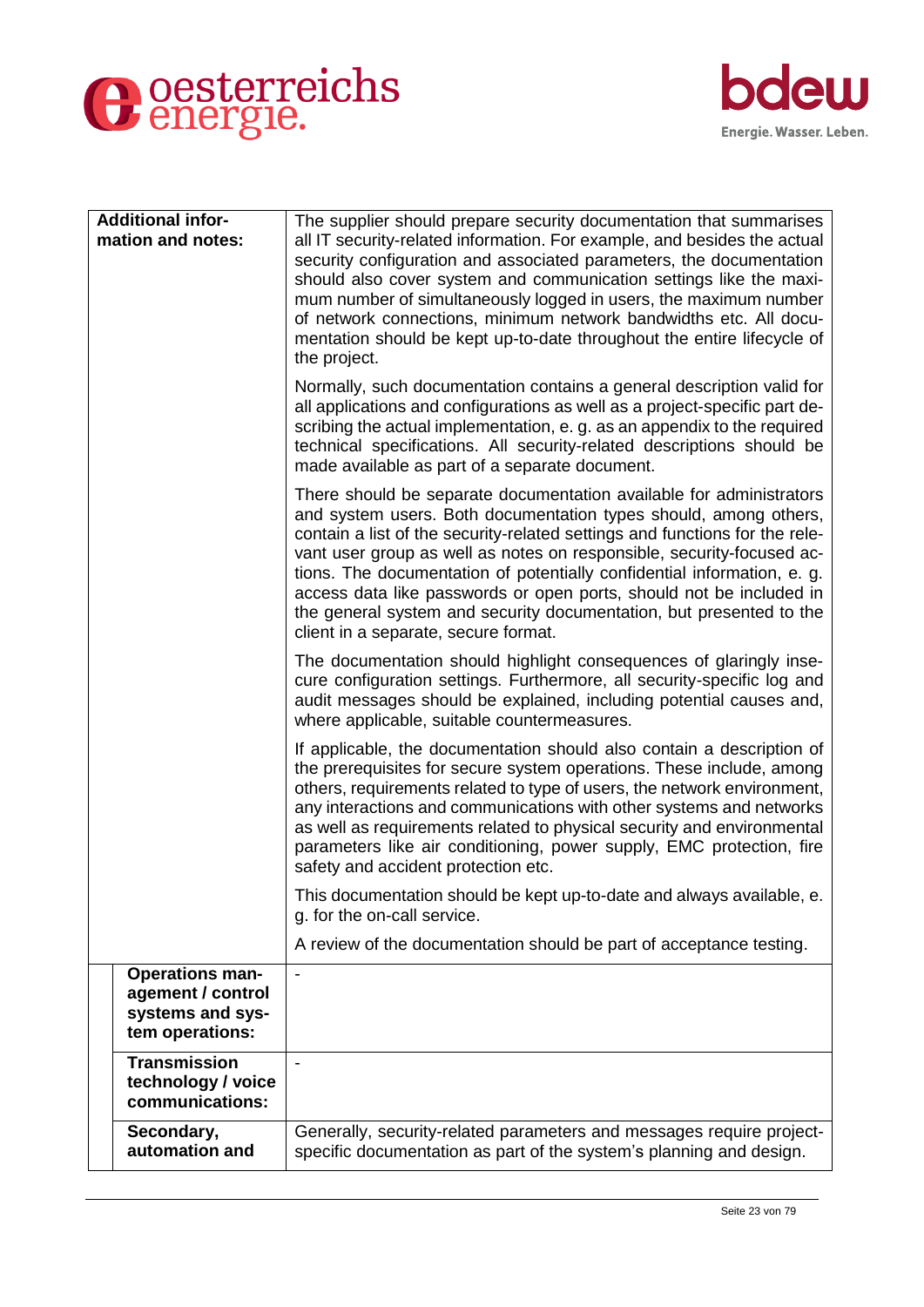



| telecontrol tech- |  |
|-------------------|--|
| nologies:         |  |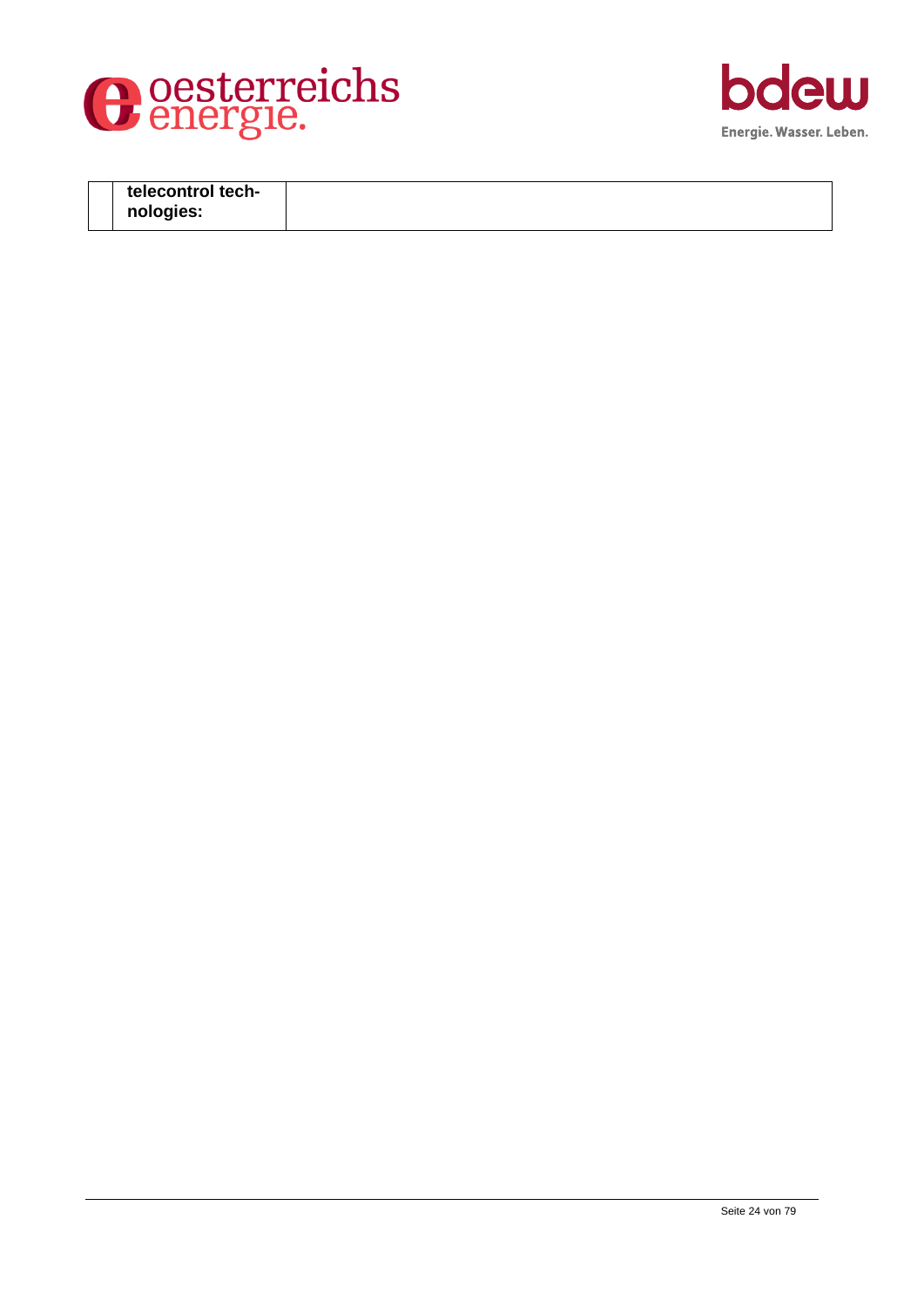



## <span id="page-24-0"></span>**4.2 Project Management**

This chapter defines the requirements for the project's management and procedures, especially where related to project-based activities tied to the planning, realisation and commissioning of systems and components. The chapter covers basic requirements for naming contacts and minimum operative measures that should be carried out as part of the projects' implementation. Definition of a project management method is not covered by this document.

#### <span id="page-24-1"></span>**4.2.1 Contacts**

| <b>Security requirements   ISO/IEC 27002:2013 / 27019:2017: 6.1.1, 6.1.5, 15.1.2</b>                                                                                                                              |
|-------------------------------------------------------------------------------------------------------------------------------------------------------------------------------------------------------------------|
| The supplier shall define a contact who is responsible for IT security  <br>during the tender process and the system development phase as well<br>as throughout the planned operations and maintenance timeframe. |

| <b>Additional infor-</b><br>mation and notes: |                                                                                    | Depending on company size, these tasks should be divided across the<br>different areas and project phases and assigned to several different em-<br>ployees. At the project level, however, a single person should be des-<br>ignated to serve as the client's primary contact.<br>In case of absence, a stand-in should be assigned. |
|-----------------------------------------------|------------------------------------------------------------------------------------|--------------------------------------------------------------------------------------------------------------------------------------------------------------------------------------------------------------------------------------------------------------------------------------------------------------------------------------|
|                                               | <b>Operations man-</b><br>agement / control<br>systems and sys-<br>tem operations: |                                                                                                                                                                                                                                                                                                                                      |
|                                               | <b>Transmission</b><br>technology/<br>voice communi-<br>cations:                   |                                                                                                                                                                                                                                                                                                                                      |
|                                               | Secondary,<br>automation and<br>telecontrol tech-<br>nologies:                     |                                                                                                                                                                                                                                                                                                                                      |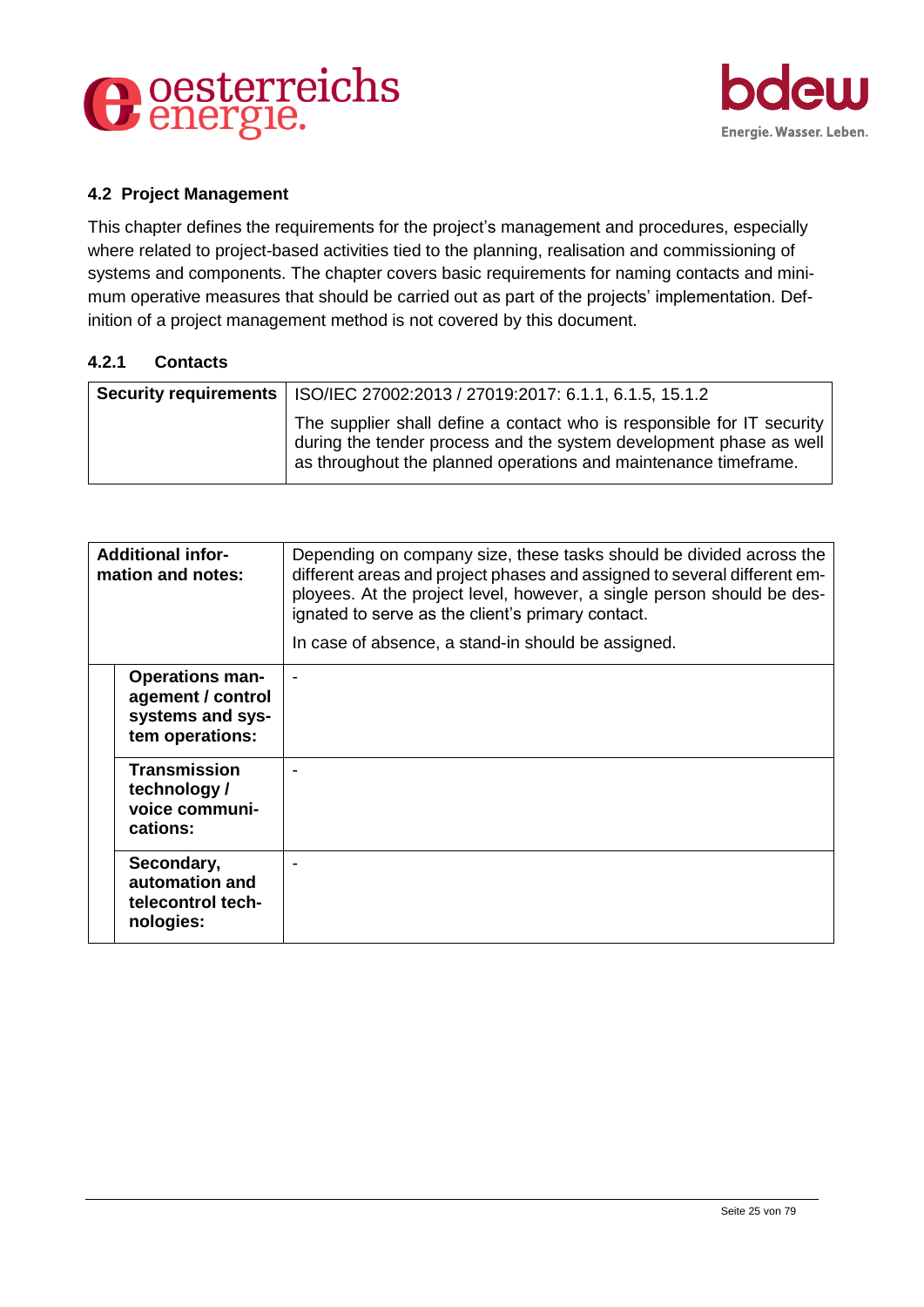



# <span id="page-25-0"></span>**4.2.2 Security and Acceptance Testing**

| <b>Security requirements</b> | ISO/IEC 27002:2013 / 27019:2017: 14.2.7, 14.2.8, 14.2.9, 15.2.1                                                                                                                                                                                                                                                                                                                                                                                                                                                   |
|------------------------------|-------------------------------------------------------------------------------------------------------------------------------------------------------------------------------------------------------------------------------------------------------------------------------------------------------------------------------------------------------------------------------------------------------------------------------------------------------------------------------------------------------------------|
|                              | Prior to delivery, the entire system's components and key functions<br>shall be subjected to security and stress testing by the contractor $-$ in<br>a representative configuration and by an organisational unit independ-<br>ent of the development team. The actual procedure shall be discussed<br>and agreed in coordination with the client. The results of these tests as<br>well as the associated documentation (software versions, test configu-<br>ration etc.) shall be made available to the client. |
|                              | In addition, the client shall have the right to undertake these tests him-<br>self or to have them carried out by an external service provider. The<br>type and scope of the acceptance tests shall be defined by the client.<br>For these tests, the client resp. the assigned service provider shall be<br>given system access with a maximum of technologically possible ac-<br>cess rights.                                                                                                                   |

| <b>Additional infor-</b><br>mation and notes:                                      | At the handover resp. acceptance of a system, evidence should be pro-<br>vided that the supplier has carried out comprehensive security testing.<br>The delivery documentation should include documentation of such se-<br>curity testing and be detailed enough for a qualified assessment.                                                                                                                                          |
|------------------------------------------------------------------------------------|---------------------------------------------------------------------------------------------------------------------------------------------------------------------------------------------------------------------------------------------------------------------------------------------------------------------------------------------------------------------------------------------------------------------------------------|
|                                                                                    | Independent of the supplier's security tests, the client should carry out<br>his own security checks as part of the acceptance and functional test-<br>ing. Depending on system complexity and criticality, the scope and<br>testing depth of these tests should range from simple, random samples<br>all the way to a full audit. Corresponding security checks should also<br>be repeated regularly during system operations phase. |
|                                                                                    | Security testing should include a check of the effective and full imple-<br>mentation of the agreed security measures and identify any existing or<br>inadequately met vulnerabilities in the current design.                                                                                                                                                                                                                         |
|                                                                                    | For standard components, a type test per product release is usually<br>sufficient. It should be verified, however, that the basic parameterisa-<br>tion (e. g. active network services and protocols) are as similar to the<br>client's actual operating environment as possible. To this end, the set-<br>tings at commissioning should be checked against a type test log.                                                          |
|                                                                                    | The security and requirement testing on both client and supplier side<br>should also involve load and stress tests.                                                                                                                                                                                                                                                                                                                   |
|                                                                                    | As part of the security and acceptance tests, the tested system's integ-<br>rity against unwanted changes should be reviewed. If necessary, a re-<br>install should be scheduled after testing.                                                                                                                                                                                                                                       |
| <b>Operations man-</b><br>agement / control<br>systems and sys-<br>tem operations: | Control systems and central operations management systems are of-<br>ten custom developments and should usually and explicitly undergo a<br>full audit as part of the acceptance process.                                                                                                                                                                                                                                             |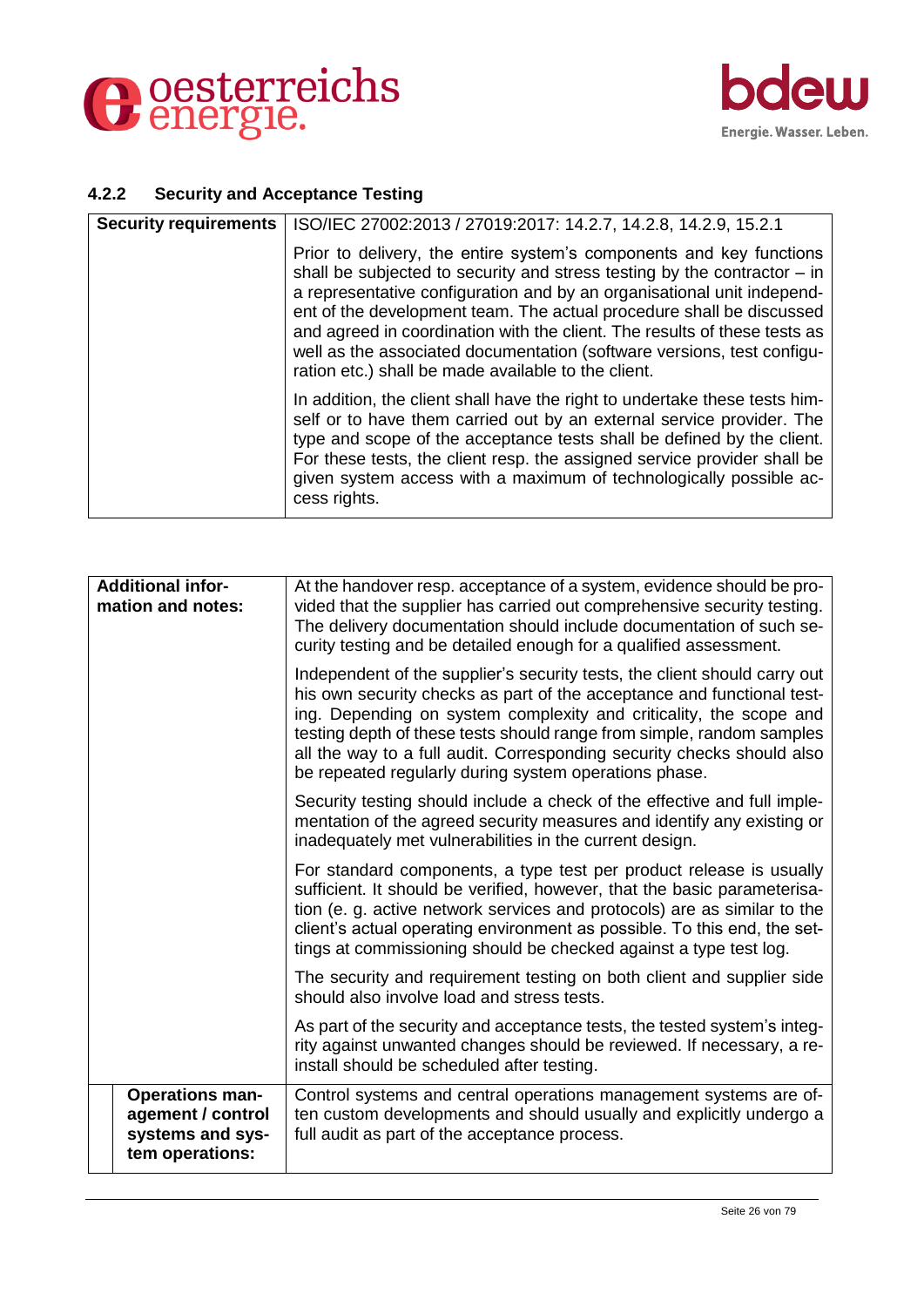



|  | <b>Transmission</b><br>technology / voice<br>communications: | Security testing should cover both network elements and terminal de-<br>vices as well as central servers, management and monitoring systems.<br>Most of the time, network elements and terminal devices only require<br>one-off security checks as part of a type test. |
|--|--------------------------------------------------------------|-------------------------------------------------------------------------------------------------------------------------------------------------------------------------------------------------------------------------------------------------------------------------|
|  | Secondary,<br>automation and<br>telecontrol tech-            | Normally, a one-off test as part of the type test for secondary, automa-<br>tion and telecontrol components should be sufficient. This might need<br>to be repeated after significant changes.                                                                          |
|  | nologies:                                                    | When dealing with small control systems, e. g. in substations, it should<br>be checked whether individual adjustments require acceptance testing<br>or whether a type test would be sufficient.                                                                         |

# <span id="page-26-0"></span>**4.2.3 Secure Data Storage and Transmission**

| <b>Security requirements</b> | ISO/IEC 27002:2013 / 27019:2017: 6.2.1, 8.3.3, 10.1.1, 13.2.2,<br>13.2.3, 13.2.4, 14.3.1                                                                                                                                                                                                                                                                                          |
|------------------------------|-----------------------------------------------------------------------------------------------------------------------------------------------------------------------------------------------------------------------------------------------------------------------------------------------------------------------------------------------------------------------------------|
|                              | Confidential client data that is required or processed during the devel-<br>opment and maintenance process shall be encrypted during transmis-<br>sion via insecure connections. When saved on mobile storage media<br>or systems, such data shall only be stored encrypted. The amount and<br>duration of data storage shall be limited to a contractually specified<br>minimum. |

| <b>Additional infor-</b><br>mation and notes: | All client information and data generated or made available to the sup-<br>plier as part of his work should be treated as confidential resp. internal<br>to the project until and unless they have been reclassified by the client <sup>3</sup> .<br>Only information that is obviously not confidential may be excluded. In<br>case of doubt, the supplier should ask the client for a classification. |
|-----------------------------------------------|---------------------------------------------------------------------------------------------------------------------------------------------------------------------------------------------------------------------------------------------------------------------------------------------------------------------------------------------------------------------------------------------------------|
|                                               | This applies to, for example, internal information and documents by the<br>client, but also to log files, error analyses and relevant system docu-<br>mentation.                                                                                                                                                                                                                                        |
|                                               | The contract should specify that the client/operator needs to be notified<br>immediately of any loss of data or data media resp. of any misuse or<br>unauthorised access.                                                                                                                                                                                                                               |
|                                               | An agreement between the client/operator and the supplier should clar-<br>ify which data are to be considered confidential resp. internal to the<br>project as well as the "necessary minimum" of data storage and type<br>of data retention and transmission.                                                                                                                                          |

-

<sup>3</sup> See appendix A, "Data Classification".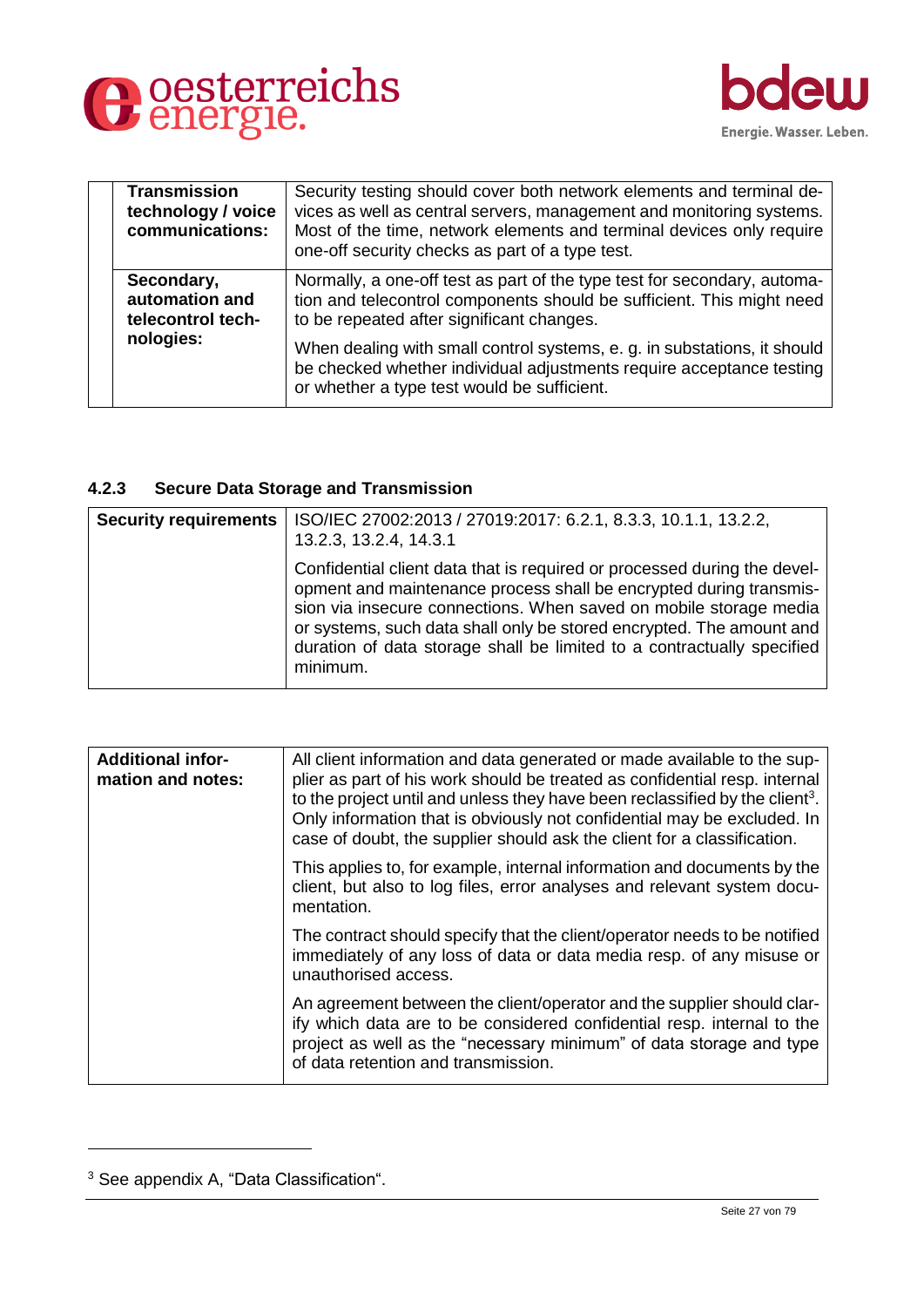



|  | <b>Operations man-</b><br>agement / control<br>systems and sys-<br>tem operations: | $\blacksquare$           |
|--|------------------------------------------------------------------------------------|--------------------------|
|  | <b>Transmission</b><br>technology /<br>voice communi-<br>cations:                  | $\overline{\phantom{0}}$ |
|  | Secondary,<br>automation and<br>telecontrol tech-<br>nologies:                     | $\overline{\phantom{0}}$ |

# <span id="page-27-0"></span>**4.2.4 Delivery of Project-Specific Modifications**

| <b>Security requirements</b> | ISO/IEC 27002:2013 / 27019:2017: 14.2.7                                                                                                                                                                                                                      |
|------------------------------|--------------------------------------------------------------------------------------------------------------------------------------------------------------------------------------------------------------------------------------------------------------|
|                              | For custom projects and project-resp. client-specific expansions, ad-<br>justments and engineering services, all project-specific parameterisa-<br>tions, changes and adaptations shall be comprehensively documented<br>and supplied to the client in full. |

| <b>Additional infor-</b><br>mation and notes: |                                                                                    | Where applicable, it is advisable to agree for the source code and re-<br>lated documentation to be deposited with a trustee. This safeguards<br>and enables security-critical updates, e. g. in case of the supplier's<br>bankruptcy. |
|-----------------------------------------------|------------------------------------------------------------------------------------|----------------------------------------------------------------------------------------------------------------------------------------------------------------------------------------------------------------------------------------|
|                                               |                                                                                    | If the supplier refuses to put the source code in escrow, both parties<br>should sign a service contract stating that a separate reference system<br>with the entire source code is kept at the client's location.                     |
|                                               |                                                                                    | The respective provisions should be included in the delivery resp. ser-<br>vice and maintenance contracts.                                                                                                                             |
|                                               | <b>Operations man-</b><br>agement / control<br>systems and sys-<br>tem operations: |                                                                                                                                                                                                                                        |
|                                               | <b>Transmission</b><br>technology / voice<br>communications:                       |                                                                                                                                                                                                                                        |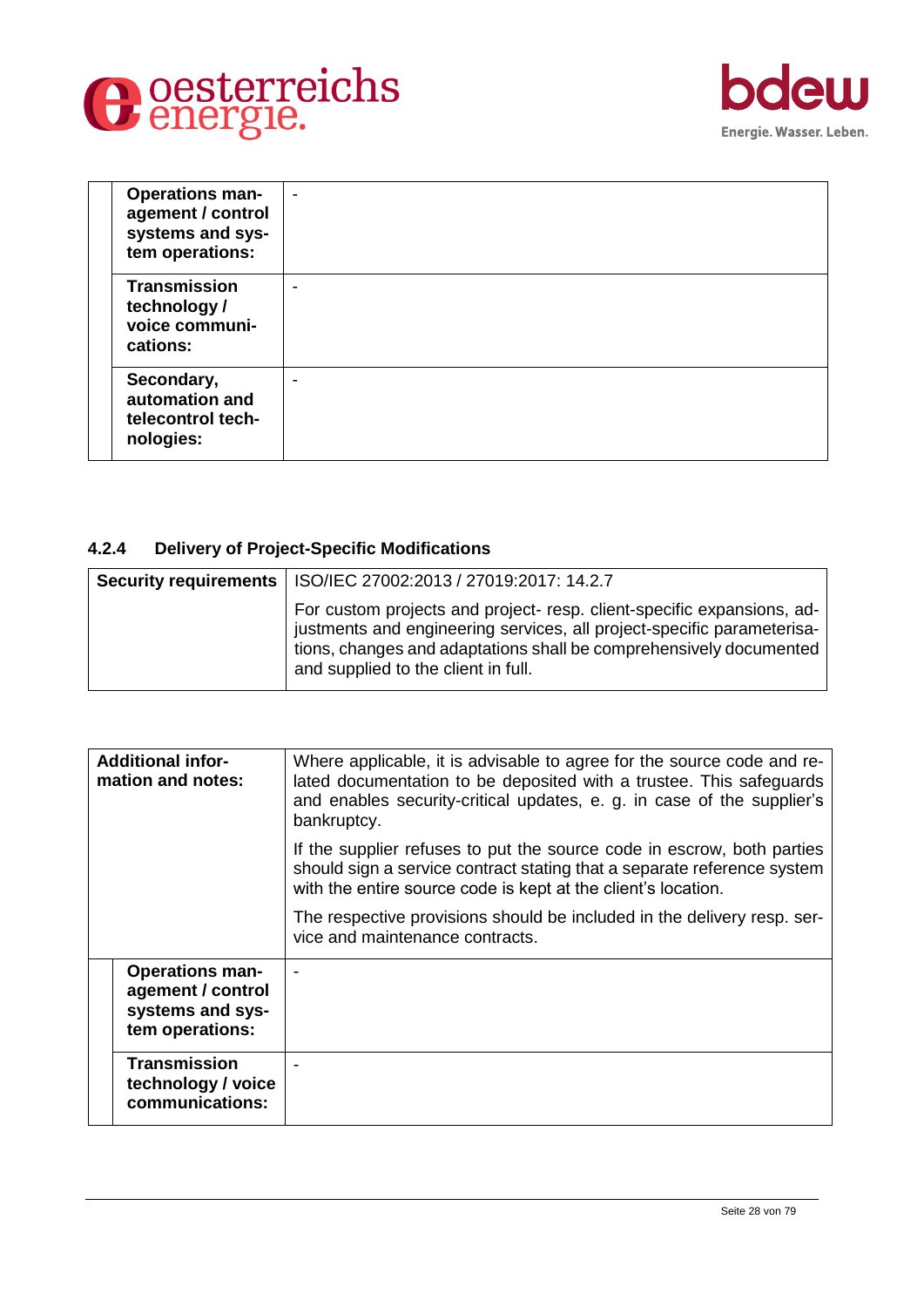



| Secondary, auto-<br>mation and tele-<br>control technolo- |  |
|-----------------------------------------------------------|--|
| gies:                                                     |  |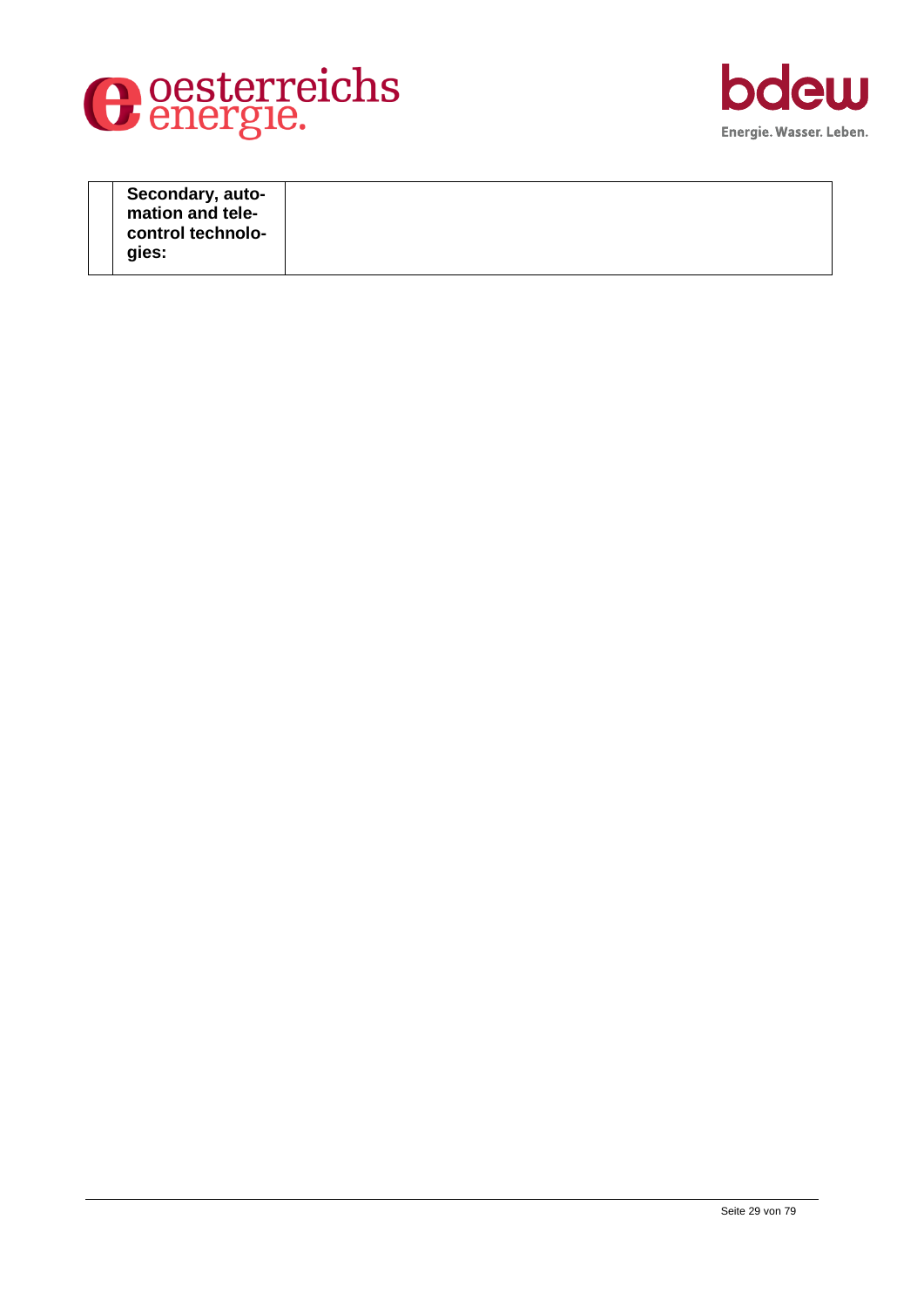



# <span id="page-29-0"></span>**4.3 Base System**

This chapter describes requirements to be implemented at the firmware, operating system and middleware system level, such as e. g. database and server services.

# <span id="page-29-1"></span>**4.3.1 System Hardening**

| <b>Security requirements</b> | ISO/IEC 27002:2013 / 27019:2017: 9.4.4, 12.6.2, 13.1.2, 14.2.4,<br>14.2.10 ENR                                                                                                                                                                                                                                                                                                                                                                                                                               |
|------------------------------|--------------------------------------------------------------------------------------------------------------------------------------------------------------------------------------------------------------------------------------------------------------------------------------------------------------------------------------------------------------------------------------------------------------------------------------------------------------------------------------------------------------|
|                              | All components of the base system shall be permanently hardened ac-<br>cording to recognised best practice guidelines and the latest service<br>packs and security patches shall be installed. Unnecessary users, de-<br>fault users, software, network protocols and services shall be unin-<br>stalled or - where an uninstall isn't possible - permanently deactivated<br>and protected from accidental reactivation. The entire system's secure<br>basic configuration shall be reviewed and documented. |

| <b>Additional infor-</b><br>mation and notes: | All standard components (operating system, firmware and, where ap-<br>plicable, used database systems and server services) should be hard-<br>ened according to recognised specifications.                                                                                                      |
|-----------------------------------------------|-------------------------------------------------------------------------------------------------------------------------------------------------------------------------------------------------------------------------------------------------------------------------------------------------|
|                                               | Applicable hardening measures include, a. o.:                                                                                                                                                                                                                                                   |
|                                               | Uninstall or deactivation of unnecessary software compo-<br>$\bullet$<br>nents and functions                                                                                                                                                                                                    |
|                                               | Deactivation of insecure resp. unnecessary system and<br>communication services                                                                                                                                                                                                                 |
|                                               | Deactivation resp. deletion of unnecessary standard users                                                                                                                                                                                                                                       |
|                                               | Change of all standard passwords                                                                                                                                                                                                                                                                |
|                                               | Deletion of temporary and installation files                                                                                                                                                                                                                                                    |
|                                               | Activation of security-enhancing configuration options                                                                                                                                                                                                                                          |
|                                               | Restriction of user and software rights to the necessary min-<br>imum                                                                                                                                                                                                                           |
|                                               | Deactivation of communications and media interfaces<br>(CD/DVD, USB, Bluetooth, Wi-Fi etc.) that are not required                                                                                                                                                                               |
|                                               | Deactivation of unused switch ports                                                                                                                                                                                                                                                             |
|                                               | Activation of application whitelisting                                                                                                                                                                                                                                                          |
|                                               | A collection of best practice hardening guides for different operating<br>systems, server services and standard applications can be found, for<br>example, at the Center for Internet Security (http://www.cisecurity.org)<br>or obtained from the relevant system resp. software manufacturer. |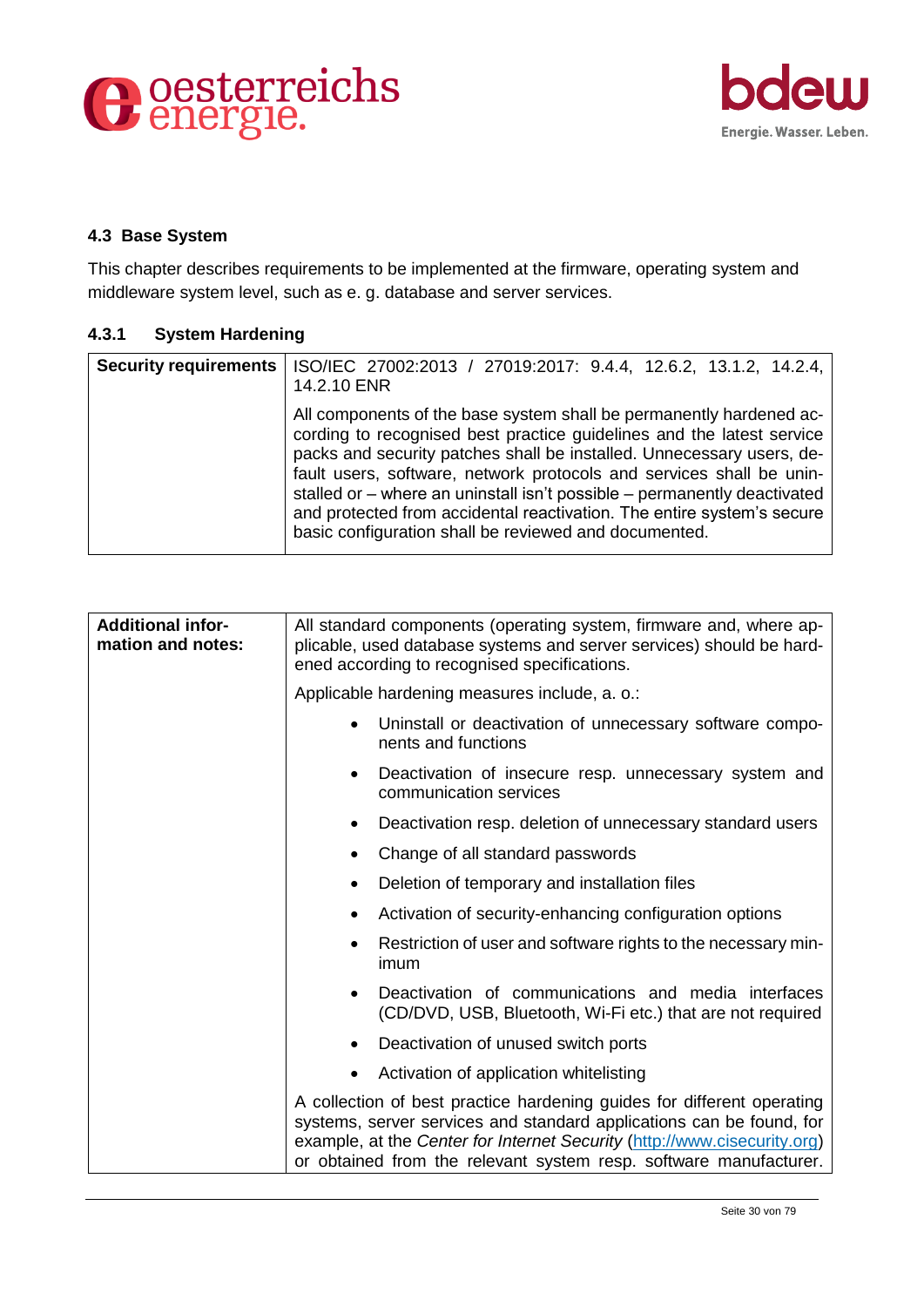

|                                                                                    | Where certain standard measures cannot be implemented due to tech-<br>nical reasons, this should be explicitly explained to the client, e. g. as<br>part of the functional specification phase.                                                                                                                                                                                                                                                                                                                                                                                                                                                                                                |
|------------------------------------------------------------------------------------|------------------------------------------------------------------------------------------------------------------------------------------------------------------------------------------------------------------------------------------------------------------------------------------------------------------------------------------------------------------------------------------------------------------------------------------------------------------------------------------------------------------------------------------------------------------------------------------------------------------------------------------------------------------------------------------------|
|                                                                                    | Where the application user does not require access to the operating<br>system, such access should be actively prevented. Where operating<br>system access is required, standard users should only receive re-<br>stricted user rights. In particular, any unauthorised manipulation of the<br>operating system, the application software and application data as well<br>as the application configuration and projection data needs to be pre-<br>vented effectively. During the implementation of access control<br>measures, particular attention should be paid to any way this could be<br>circumvented via auxiliary applications like web and help browsers, file<br>viewers or similar. |
|                                                                                    | If the supplier only delivers some of the entire system's components,<br>he should state and describe how the other partial components (e. g.<br>operating system or database system) could be hardened according to<br>recognised best practice guides – without impairing the function of the<br>entire system or system components delivered by the supplier.                                                                                                                                                                                                                                                                                                                               |
|                                                                                    | The basic configuration and hardening measures should be reviewed<br>and listed in the security documentation (e. g. installed software and<br>applications, active resp. deactivated ports and services, file shares,<br>system configuration settings etc.). If possible, the secure basic config-<br>uration should be verifiable by automated means.                                                                                                                                                                                                                                                                                                                                       |
|                                                                                    | System hardening measures should be reviewed according to a risk<br>assessment during regular security tests and, where necessary,<br>adapted in consultation with the supplier. As a rule, such a review<br>should be carried out by auditors independent from the supplier.                                                                                                                                                                                                                                                                                                                                                                                                                  |
| <b>Operations man-</b><br>agement / control<br>systems and sys-<br>tem operations: | In general, security tests should be repeated every year for relevant<br>operational management-related systems.                                                                                                                                                                                                                                                                                                                                                                                                                                                                                                                                                                               |
| <b>Transmission</b><br>technology / voice<br>communications:                       |                                                                                                                                                                                                                                                                                                                                                                                                                                                                                                                                                                                                                                                                                                |
| Secondary,<br>automation and<br>telecontrol tech-<br>nologies:                     | Of particular importance is the deactivation of any communication ser-<br>vices and parameterisation access on process-oriented components<br>like controllers, PLCs and automation components or gateways that<br>are not required for operations. Where applicable, existing standard<br>passwords should be changed to secure values and security-enhanc-<br>ing configuration options should be activated.                                                                                                                                                                                                                                                                                 |

bdew

Energie. Wasser. Leben.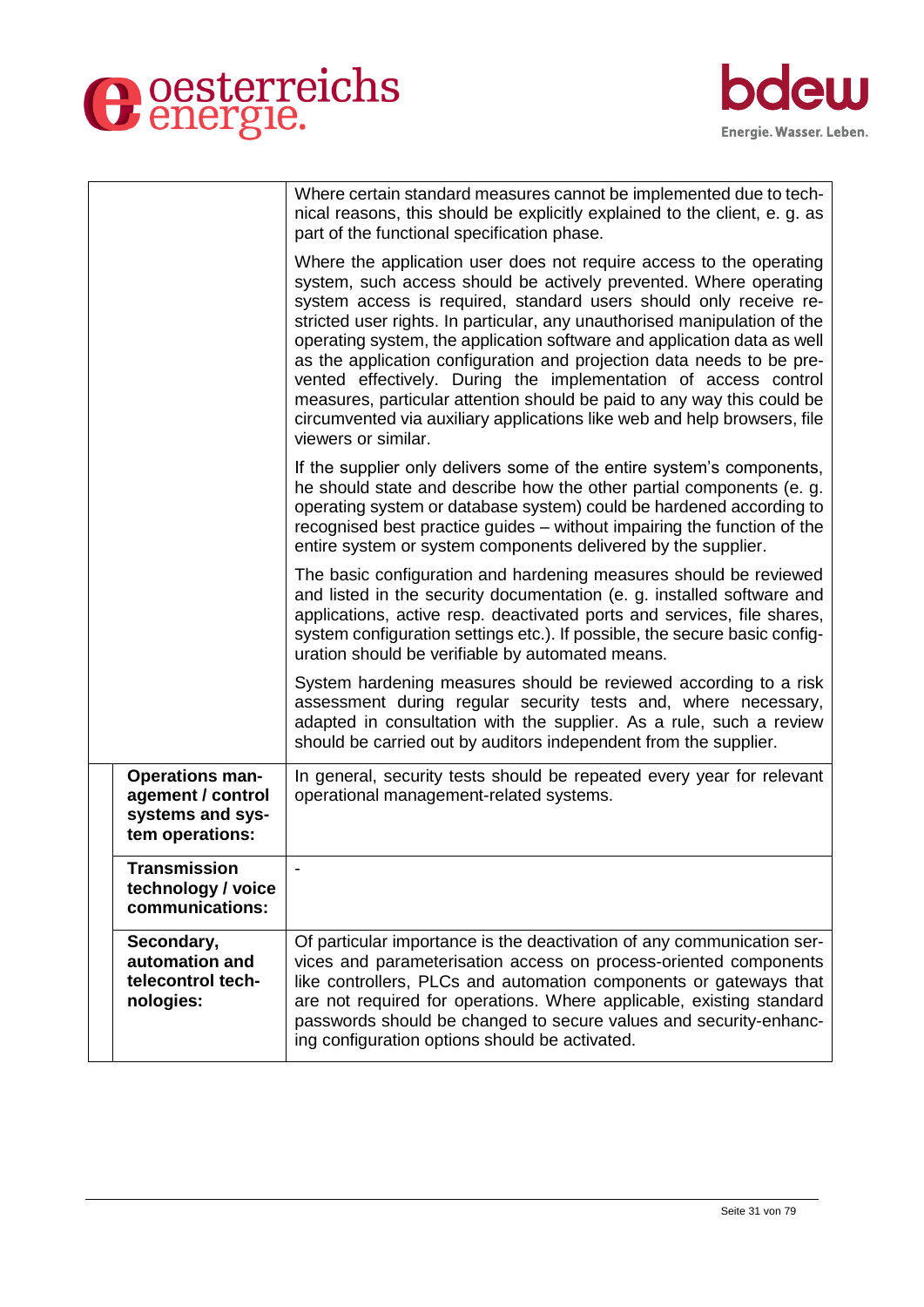



#### <span id="page-31-0"></span>**4.3.2 Malware Protection**

| <b>Security requirements</b> | ISO/IEC 27002:2013 / 27019:2017: 12.2.1                                                                                                                                                                                                                                                                                              |
|------------------------------|--------------------------------------------------------------------------------------------------------------------------------------------------------------------------------------------------------------------------------------------------------------------------------------------------------------------------------------|
|                              | All networked systems shall be equipped with malware protection at<br>the appropriate location. Alternatively to malware protection provided<br>on all system components, the supplier can submit a comprehensive<br>malware protection concept that provides equal protection.                                                      |
|                              | Where the use of a pattern-based solution is intended, these pattern<br>files shall be updateable in a timely and automated manner. Such up-<br>dates shall not take place via direct connection to update servers on<br>external networks like the internet. For terminal systems, the time of<br>updates needs to be configurable. |

| <b>Additional infor-</b><br>mation and notes: | Technical and organisational protection measures - within the system<br>and at the interfaces – designed to ensure lasting, effective protection<br>against malware infection while - at the same time - offering high sys-<br>tem availability should be provided. Interface protection also includes,<br>in particular, the logical and technical interfaces for data exchange<br>with external networks like office IT; remote access interfaces, remote<br>maintenance and process connections; and all stationary and mobile<br>HMIs, parameterisation notebooks and programming devices. |
|-----------------------------------------------|------------------------------------------------------------------------------------------------------------------------------------------------------------------------------------------------------------------------------------------------------------------------------------------------------------------------------------------------------------------------------------------------------------------------------------------------------------------------------------------------------------------------------------------------------------------------------------------------|
|                                               | In principle, and where corresponding protection software is available<br>on the market, all systems should come with the option to install and<br>operate malware protection. All other systems - in particular, compo-<br>nents using industrial embedded systems - require protected inter-<br>faces that minimise the danger of malware infection and malware-in-<br>duced disruptions or equivalent alternative measures.                                                                                                                                                                 |
|                                               | Often, it makes sense to use malware protection products that are al-<br>ready used by the company. Elevated protection requirements, how-<br>ever, might necessitate the use of other or additional products.                                                                                                                                                                                                                                                                                                                                                                                 |
|                                               | Malware protection should not only monitor media access, but also the<br>main memory (RAM).                                                                                                                                                                                                                                                                                                                                                                                                                                                                                                    |
|                                               | Where pattern-based protection software is used, the planned concept<br>for pattern updates should be reviewed accordingly. Where testing<br>and approval is required, the required time limits and cycles need to<br>be defined in a way that ensures a lasting, effective protection level.<br>Use of dedicated central and process network-internal update servers<br>should be the goal.                                                                                                                                                                                                   |
|                                               | Where pattern-based protection software is not an option, so-called<br>whitelisting solutions should be considered and reviewed. In this case,<br>the resulting protection level needs to be sufficiently high with the in-<br>tended whitelisting technology and configuration.                                                                                                                                                                                                                                                                                                               |
|                                               | The supplier should specify the protection software approved for use<br>and, where applicable, the necessary configuration options, e. g. the                                                                                                                                                                                                                                                                                                                                                                                                                                                  |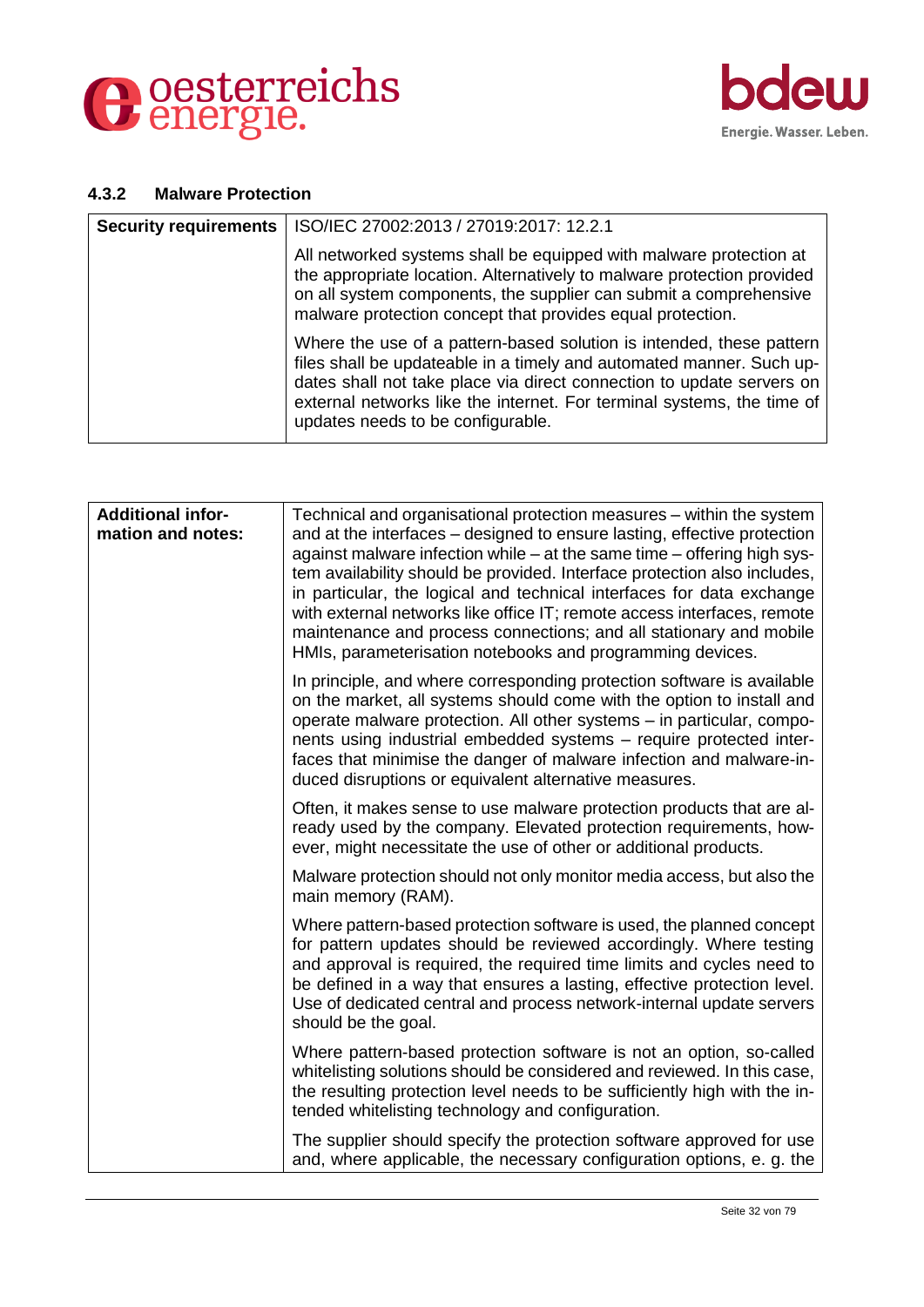



|                                                                                       | exclusion of certain directories, use of specific scan types or configu-<br>ration of whitelisting applications. On commissioning the basic system,<br>the supplier should explicitly test the protection software's compatibil-<br>ity with the entire system.                                                                               |
|---------------------------------------------------------------------------------------|-----------------------------------------------------------------------------------------------------------------------------------------------------------------------------------------------------------------------------------------------------------------------------------------------------------------------------------------------|
|                                                                                       | All systems and storage media delivered by the supplier should be<br>checked for malware infection before delivery resp. approval and<br>handover. For this purpose, offline scans of computer systems via an<br>operating system booted from an external medium are preferable.                                                              |
|                                                                                       | The emergency concept should also cover scenarios where errors in<br>the malware protection software's detection or configuration may<br>cause a system failure.                                                                                                                                                                              |
| <b>Operations</b><br>man-<br>agement / control<br>systems and sys-<br>tem operations: |                                                                                                                                                                                                                                                                                                                                               |
| <b>Transmission</b><br>technology / voice<br>communications:                          | Currently, use of malware protection software on network components<br>like switches, routers or network elements is rarely feasible. At the<br>same time, plans should include the installation of protection software<br>on (in particular) management and monitoring systems as well as con-<br>figuration and maintenance devices.        |
| Secondary,<br>automation<br>and<br>telecontrol<br>tech-<br>nologies:                  | In the substation and automation environment, this requirement ap-<br>plies in particular to substation operating stations, small control sys-<br>tems, close controls, field displays, maintenance devices etc. On au-<br>tomation components the use of malware protection software is cur-<br>rently not possible, at least in most cases. |
|                                                                                       | Since the update processes within the usually distributed substation<br>environment tend to be challenging, it is highly recommended to inte-<br>grate such malware protection into a centralised solution, where pos-<br>sible.                                                                                                              |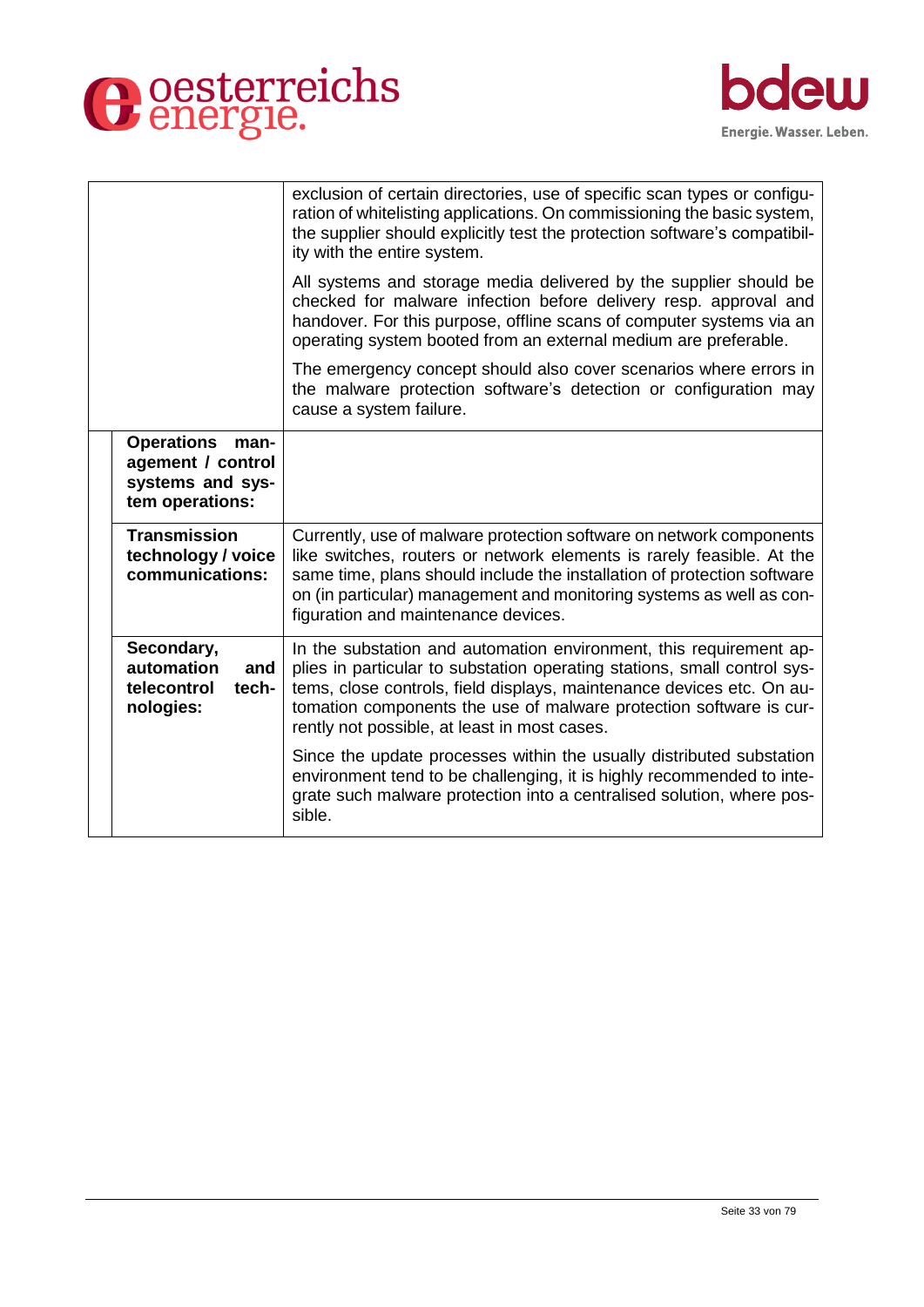



#### <span id="page-33-0"></span>**4.3.3 Autonomous User Authentication**

| <b>Security requirements   ISO/IEC 27002:2013 / 27019:2017: 9.2.1, 9.2.2, 9.4.2</b>                                                 |
|-------------------------------------------------------------------------------------------------------------------------------------|
| Data required for user identification and authentication shall not be ob-<br>I tained exclusively from outside the process network. |

| <b>Additional infor-</b><br>mation and notes:                                      | This requirement applies to all types of user identification and authen-<br>tication, e. g. at the operating system and application level.                                                                                                                                                                                                                                                                                                                                                                                                                                                                                                                                                                |
|------------------------------------------------------------------------------------|-----------------------------------------------------------------------------------------------------------------------------------------------------------------------------------------------------------------------------------------------------------------------------------------------------------------------------------------------------------------------------------------------------------------------------------------------------------------------------------------------------------------------------------------------------------------------------------------------------------------------------------------------------------------------------------------------------------|
|                                                                                    | Integration of the base system components into a central directory ser-<br>vice is advisable. This should be realised via process network-internal<br>directory servers. To this end, a custom directory service could be built,<br>but integration into an existing directory service is also an option. It<br>should be ensured that the selected structure does not lower the pro-<br>cess network's overall protection level and does not create any de-<br>pendencies on services outside the process network. Where a central<br>user management is employed, provisions should be made for local<br>emergency passwords that can be used in case of a disruption of the<br>user directory service. |
|                                                                                    | Where system use requires logging into an operating system, an ac-<br>count with low access privileges should be used for the purpose. Sys-<br>tem accounts should never be used for regular, non-administrative ap-<br>plication access.                                                                                                                                                                                                                                                                                                                                                                                                                                                                 |
| <b>Operations man-</b><br>agement / control<br>systems and sys-<br>tem operations: | $\blacksquare$                                                                                                                                                                                                                                                                                                                                                                                                                                                                                                                                                                                                                                                                                            |
| <b>Transmission</b><br>technology / voice<br>communications:                       |                                                                                                                                                                                                                                                                                                                                                                                                                                                                                                                                                                                                                                                                                                           |
| Secondary,<br>automation and<br>telecontrol tech-<br>nologies:                     | In principle, and especially for HMIs at the substation level and in au-<br>tomation environments, it should be possible to have multi-user mode<br>at the system and application level. Where necessary, integration into<br>central directory services should also be an option. Here, and in partic-<br>ular where distributed systems like e. g. substations are concerned, the<br>availability issues of central directory services require sufficient atten-<br>tion.                                                                                                                                                                                                                               |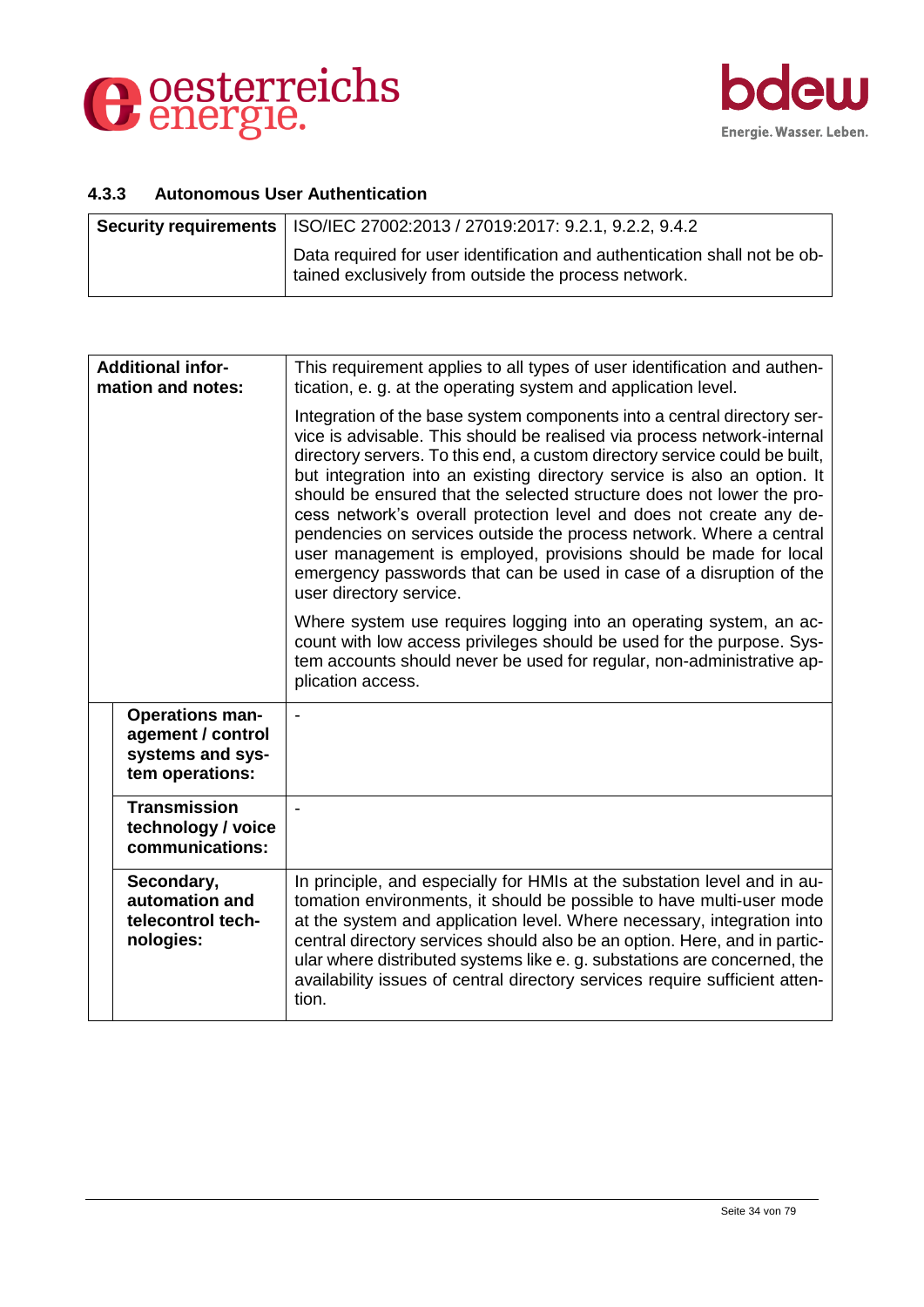



# <span id="page-34-0"></span>**4.3.4 Virtualisation Technologies**

| <b>Security requirements</b> | ISO/IEC 27002:2013 / 27019:2017: 12.1.3, 12.3.1, 12.6.1, 13.1.3,<br>17.2.1                                                                                                                                                                                                                                                                                                                                                     |
|------------------------------|--------------------------------------------------------------------------------------------------------------------------------------------------------------------------------------------------------------------------------------------------------------------------------------------------------------------------------------------------------------------------------------------------------------------------------|
|                              | The following requirements govern the use of virtualisation technolo-<br>gies:                                                                                                                                                                                                                                                                                                                                                 |
|                              | a) Virtualised components assigned to different security or trust<br>zones (e. g. internal components and DMZ components) shall<br>not be operated on the same virtualisation servers. It shall not<br>be possible to bypass the network segmentation of segregated<br>security zones via virtualisation servers.                                                                                                              |
|                              | Networks used for management and administration services as<br>b)<br>well as data storage of the virtualisation infrastructure shall be<br>segregated from other networks by firewalls with only the mini-<br>mum of required network services enabled in a restrictive man-<br>ner. Access to the management and administration services<br>and the above-mentioned networks shall be restricted to admin-<br>istrators only. |
|                              | c) The virtualisation layer, the management and administration in-<br>terfaces as well as the associated infrastructure shall be config-<br>ured, secured and hardened identically and according to man-<br>ufacturer recommendations. They shall also be included in the<br>patch management and backup concept.                                                                                                              |
|                              | d) The virtualisation servers shall have sufficient resources for op-<br>erating all of the virtualised components they are running. This<br>is especially important for high-load operating situations.                                                                                                                                                                                                                       |
|                              | e) Any outage of virtualisation servers or of other components of<br>the virtualisation infrastructure shall have no negative impact on<br>the defined availability requirements. Disruptions and outages<br>of the virtualisation environment shall also be covered and con-<br>sidered in the emergency concept and restoration plans (see<br>$4.8.2$ ).                                                                     |

| <b>Additional infor-</b><br>mation and notes: | The testing system should include the key components and functions<br>of the virtualisation infrastructure to ensure that the behaviour of the<br>virtual components in the testing environment does not deviate from<br>the productive environment.           |
|-----------------------------------------------|----------------------------------------------------------------------------------------------------------------------------------------------------------------------------------------------------------------------------------------------------------------|
|                                               | The advantages offered by virtualisation should certainly be exploited,<br>especially for back-ups, patch management and emergency and recov-<br>ery planning, e. g. by freezing and storing operating states of virtual<br>components (so-called snap shots). |
|                                               | Re: a)                                                                                                                                                                                                                                                         |
|                                               | Virtualised components used in process control and office IT should be<br>run on separate virtualisation servers.                                                                                                                                              |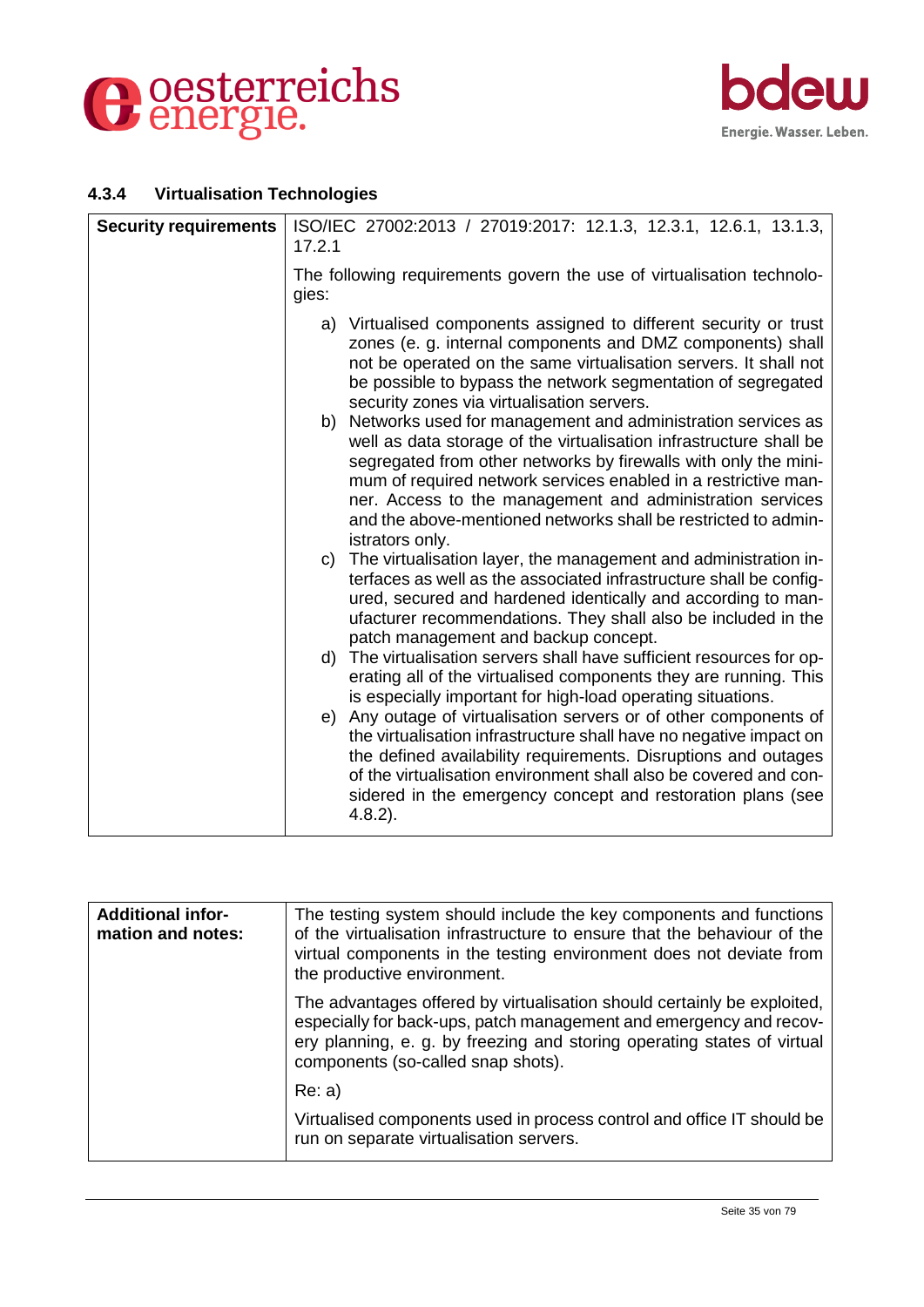



|                                                                                    | Development resp. testing and productive environments should also be<br>operated on different virtualisation servers.                                                                                                                                          |
|------------------------------------------------------------------------------------|----------------------------------------------------------------------------------------------------------------------------------------------------------------------------------------------------------------------------------------------------------------|
|                                                                                    | Re: d                                                                                                                                                                                                                                                          |
|                                                                                    | Efforts should be made to avoid any overbooking of resources like main<br>memory or mass storage. At no time should resource overbooking be<br>able to have a negative impact on the productive system's availability,<br>functional capacity and performance. |
| <b>Operations man-</b><br>agement / control<br>systems and sys-<br>tem operations: |                                                                                                                                                                                                                                                                |
| <b>Transmission</b><br>technology / voice<br>communications:                       |                                                                                                                                                                                                                                                                |
| Secondary,<br>automation and<br>telecontrol tech-<br>nologies:                     |                                                                                                                                                                                                                                                                |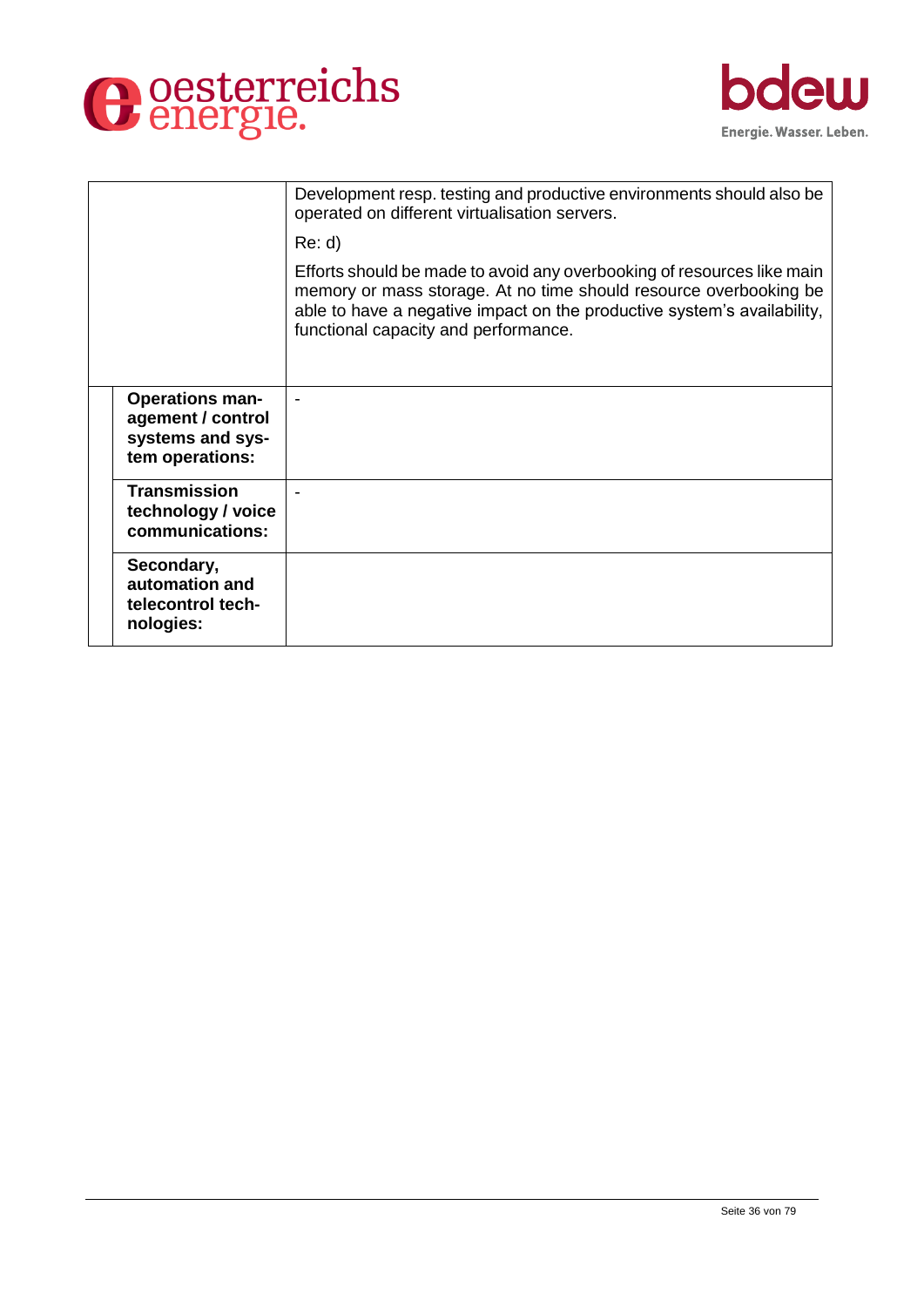



#### **4.4 Network and Communications**

This chapter describes the security requirements for network technology, network architecture and communication protocols and technologies.

#### **4.4.1 Used Protocols and Technologies**

| <b>Security requirements</b> | ISO/IEC 27002:2013 / 27019:2017: 9.4.1, 9.4.2, 10.1.1, 10.1.2, 12.9.1<br>ENR, 13.1.1, 13.1.2, 13.1.3, 13.1.4 ENR                                                                                                                                                                                                                                                                                                                                                                                                                                     |
|------------------------------|------------------------------------------------------------------------------------------------------------------------------------------------------------------------------------------------------------------------------------------------------------------------------------------------------------------------------------------------------------------------------------------------------------------------------------------------------------------------------------------------------------------------------------------------------|
|                              | a) In general, only secure communication standards and protocols<br>that include integrity protection, authentication and, if applicable,<br>encryption shall be used if and where the technology allows. This<br>is a non-negotiable requirement for any protocols used for remote<br>administration and parameterisation and shall also be taken into<br>account where non-standard resp. proprietary protocols are used.                                                                                                                          |
|                              | b) It shall be possible to integrate the entire system and any associ-<br>ated network components into the overall company's network con-<br>cept. Central administration for relevant network configuration pa-<br>rameters like IP addresses shall be possible. For administration and<br>monitoring secure protocols that ensure integrity protection, au-<br>thentication and encryption shall be used. Network components<br>shall be hardened, unnecessary services and protocols deactivated<br>and management interfaces protected via ACLs. |
|                              | c) Network components provided by the supplier shall be capable of<br>integrating into a central inventory and patch management.                                                                                                                                                                                                                                                                                                                                                                                                                     |
|                              | d) Where the technology allows it, WAN connections shall use the IP<br>protocol and unencrypted application protocols shall be secured by<br>encryption on the lower network layers (e. g. via TLS encryption or<br>encrypted VPN technology).                                                                                                                                                                                                                                                                                                       |
|                              | e) Where network infrastructure components are shared (e. g. by the<br>use of VLAN or MPLS technologies), the network with the highest<br>protection requirement level shall indicate the respective hardware<br>and parameterisation requirements. The shared use of network<br>components shall only be shared in case of different protection re-<br>quirements when this shared use can in no way decrease the pro-<br>tection level or availability.                                                                                            |

| <b>Additional infor-</b><br>mation and notes: | If and where the employed network protocol offers security-enhancing<br>options, these should be activated.                                                                                                                         |
|-----------------------------------------------|-------------------------------------------------------------------------------------------------------------------------------------------------------------------------------------------------------------------------------------|
|                                               | Generally, protocols using UDP as a transport protocol should be<br>avoided. This is especially true for any use beyond the limits of defined<br>security zones. Exceptions currently apply to the following standard<br>protocols: |
|                                               | PTP (Precision Time Protocol)<br>NTP / SNTP (Network Time Protocol / Simple Network Time Proto-<br>COI)<br>SNMP (Simple Network Management Protocol, version 3 or higher)                                                           |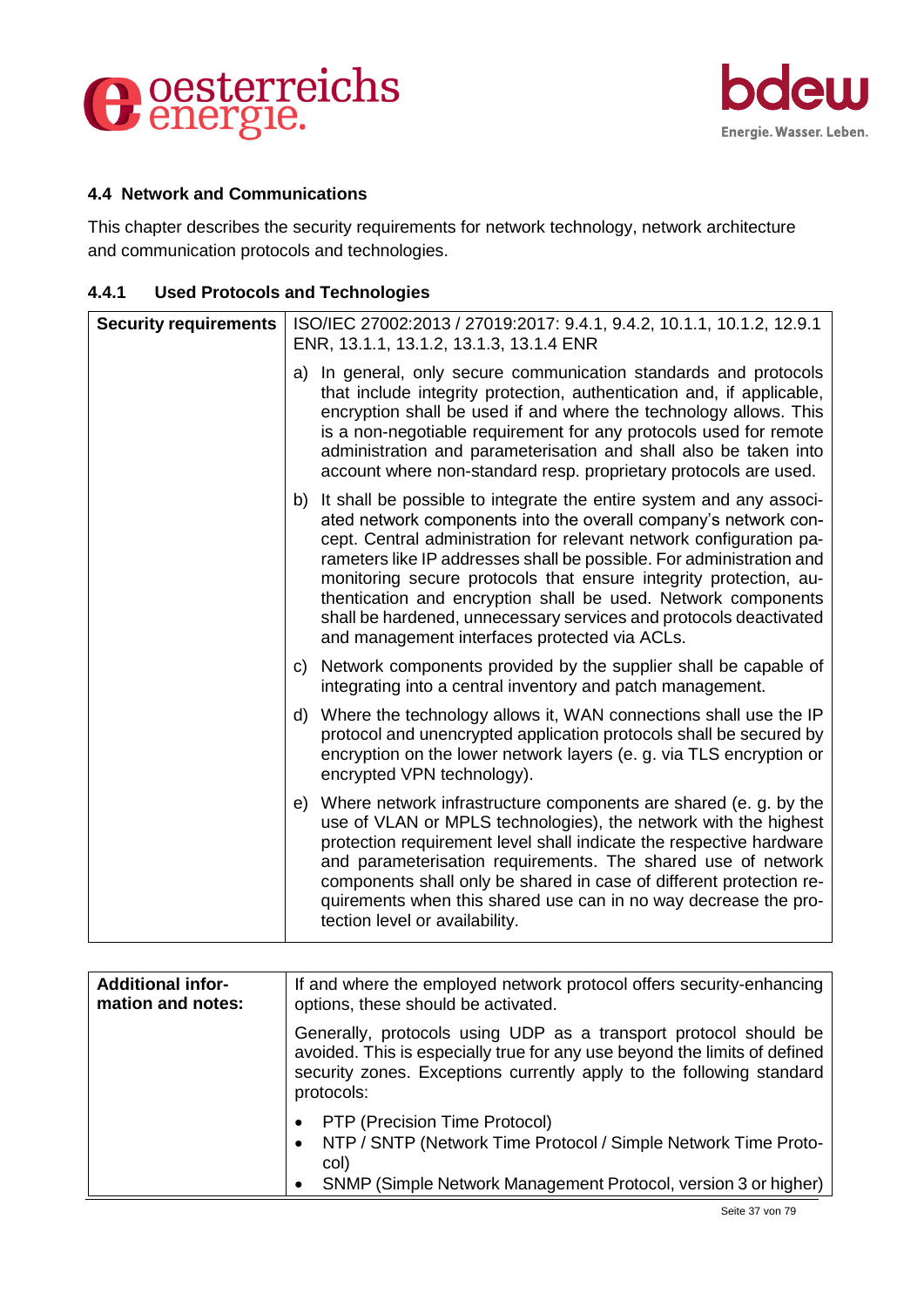



| RADIUS (Remote Authentication Dial In User Service)<br>$\bullet$                                                                                                                                                                                                                                                                                                                                                                                                                                                                                                                                                                        |
|-----------------------------------------------------------------------------------------------------------------------------------------------------------------------------------------------------------------------------------------------------------------------------------------------------------------------------------------------------------------------------------------------------------------------------------------------------------------------------------------------------------------------------------------------------------------------------------------------------------------------------------------|
| As a matter of principle, the use of protocols with dynamic port alloca-<br>tion (e. g. RPC/DCOM) beyond firewalls should be avoided.                                                                                                                                                                                                                                                                                                                                                                                                                                                                                                   |
| Of the OPC protocol family (often used for system coupling), only the<br>OPC-UA protocol version, which was developed under consideration<br>of security aspects, should be used. In this case, the following settings<br>should be activated:                                                                                                                                                                                                                                                                                                                                                                                          |
| The securityMode 'Sign' (messages are signed) or 'SignAndEn-<br>crypt' (messages are signed and encrypted) should be selected.<br>Among others, this enforces authentication at the application level.<br>The securityMode 'SignAndEncrypt' should be used where - be-<br>yond integrity concerns – confidential data requires protection. The<br>securityMode 'None' offers no protection whatsoever.                                                                                                                                                                                                                                  |
| When selecting a cryptographic method, the SecurityPolicy<br>٠<br>'Basic256SHA256' should be selected.                                                                                                                                                                                                                                                                                                                                                                                                                                                                                                                                  |
| User authentication: Authentication with as the 'anonymous' ac-<br>count should be disabled.                                                                                                                                                                                                                                                                                                                                                                                                                                                                                                                                            |
| In line with the given technical capabilities, standardised IEC protocols<br>should be used across the board. The private range of these commu-<br>nication protocols should only be used where necessary for technolog-<br>ical reasons. Without additional measures, the standard protocols IEC<br>60870-5-101/104 and IEC 61850 offer no secure integrity protection,<br>authentication or encryption. In such cases, the available extensions<br>according to IEC 62351 should be used. Potential limitations to error<br>diagnostics as well as the necessary key management infrastructure<br>and processes should be considered. |
| Re: a)                                                                                                                                                                                                                                                                                                                                                                                                                                                                                                                                                                                                                                  |
| For remote administration, the latest versions of the following protocols<br>should be used with activated security settings, where possible: SSH<br>(Secure Shell), SCP (Secure Copy), SFTP (SSH File Transfer Proto-<br>col), HTTPS (Hypertext Transfer Protocol Secure) resp. RDP (Remote<br>Desktop Protocol).                                                                                                                                                                                                                                                                                                                      |
| Switching operations and write access to data and variables should<br>only be possible after successful authentication and authorisation<br>check. Any parameterisation and engineering access should occur via<br>secured protocols and should also require successful authentication<br>and authorisation.                                                                                                                                                                                                                                                                                                                            |
| $Re: b$ and $c)$                                                                                                                                                                                                                                                                                                                                                                                                                                                                                                                                                                                                                        |
| Strict separation of the technical, commercial and VoIP networks as<br>well as the creation of a central network management system for the<br>process networks are recommended.                                                                                                                                                                                                                                                                                                                                                                                                                                                         |
|                                                                                                                                                                                                                                                                                                                                                                                                                                                                                                                                                                                                                                         |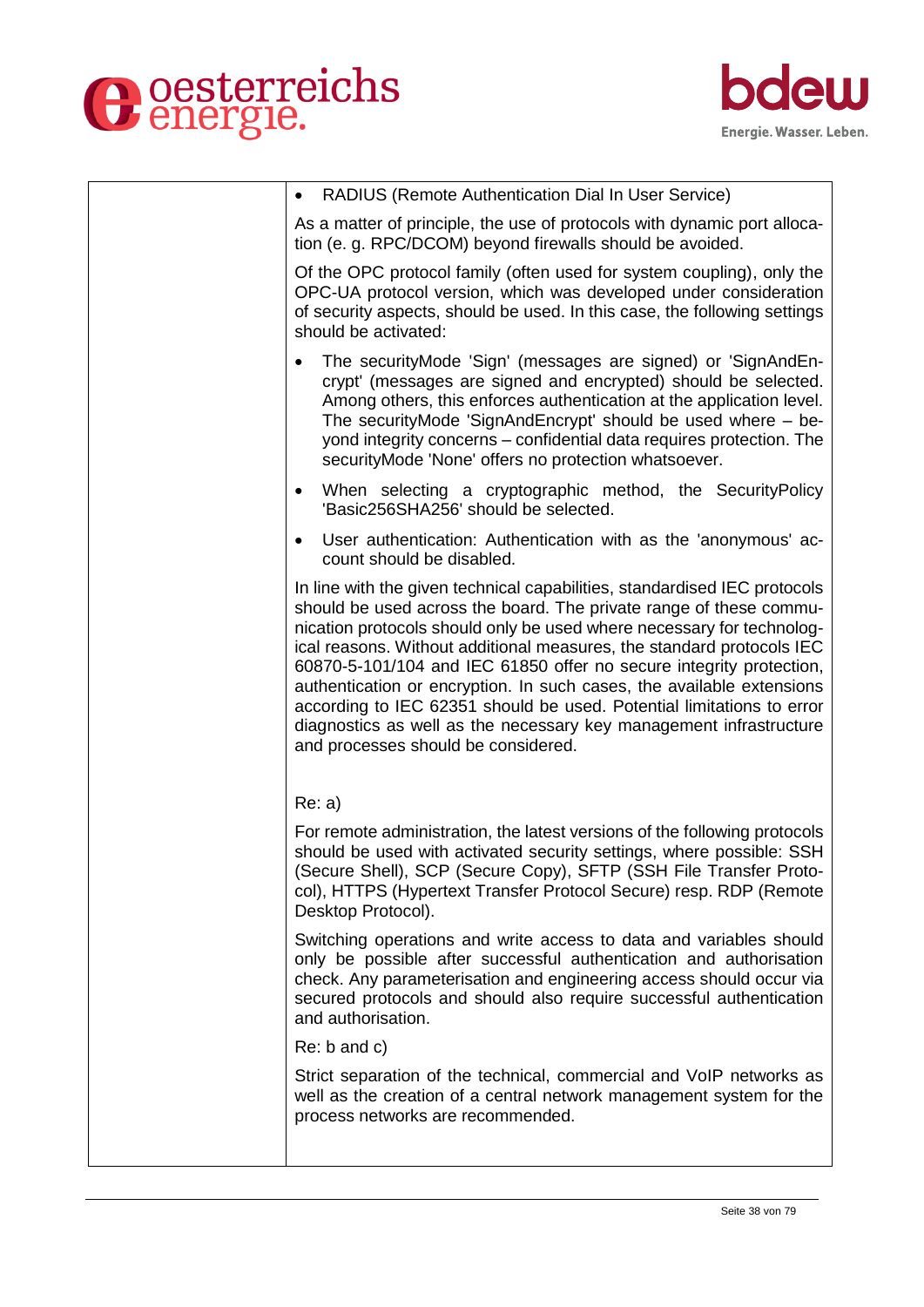



| <b>Operations man-</b><br>agement / control<br>systems and sys-<br>tem operations: | In particular, data connections to further control systems and automa-<br>tion/telecontrol components should require the use of standardised<br>protocols.                                                                                                                                                                                                                                                                                |
|------------------------------------------------------------------------------------|-------------------------------------------------------------------------------------------------------------------------------------------------------------------------------------------------------------------------------------------------------------------------------------------------------------------------------------------------------------------------------------------------------------------------------------------|
|                                                                                    | Communications within the control system are usually proprietary.<br>Equivalent security mechanisms are recommended.                                                                                                                                                                                                                                                                                                                      |
| <b>Transmission</b><br>technology / voice<br>communications:                       | Voice-over-IP communications, in particular, deserve<br>security<br>measures that safeguard confidential communications and guarantee<br>secure authentication of the communication partners and components<br>involved.                                                                                                                                                                                                                  |
| Secondary,<br>automation and<br>telecontrol tech-<br>nologies:                     | Communications between individual automation components often<br>take place via industry standards or proprietary manufacturer protocols<br>(e. g. Industrial Ethernet, Profinet, Profibus, etc.). Standard protocols<br>should be used to integrate these into the substation level or the control<br>system.                                                                                                                            |
|                                                                                    | Re: d                                                                                                                                                                                                                                                                                                                                                                                                                                     |
|                                                                                    | To date, most VPN tunnels still terminate on routers in the substation.<br>In future, and where possible, these should terminate directly on the<br>control units.                                                                                                                                                                                                                                                                        |
|                                                                                    | Re: e)                                                                                                                                                                                                                                                                                                                                                                                                                                    |
|                                                                                    | Where a shared network infrastructure is used in automation networks<br>for process communications and for other network communications<br>(such as e. g. parameterisation and administration communications),<br>special attention should be paid to the impact of network disruptions or<br>overload on the timing in process communications (example: IEC<br>61850, GOOSE and Sampled Values, VLAN use in substation automa-<br>tion). |
|                                                                                    |                                                                                                                                                                                                                                                                                                                                                                                                                                           |

#### **4.4.2 Secure Network Structure**

| <b>Security requirements</b> | ISO/IEC 27002:2013 / 27019:2017: 9.4.1, 12.9.1 ENR, 13.1.1,<br>13.1.2, 13.1.3, 13.1.4 ENR, 13.1.5 ENR                                                                                                                                                                                                                                                                                                                                                                                                                               |
|------------------------------|-------------------------------------------------------------------------------------------------------------------------------------------------------------------------------------------------------------------------------------------------------------------------------------------------------------------------------------------------------------------------------------------------------------------------------------------------------------------------------------------------------------------------------------|
|                              | a) Vertical network segmentation: Where applicable and technologi-<br>cally feasible, the system's underlying network structure shall be<br>divided into zones with different functions and protection require-<br>ments. Where the technology allows it, these network zones shall<br>be separated by firewalls, filtering routers or gateways. Communi-<br>cations with other networks shall only occur via the communication<br>protocols approved by the client and in compliance with the appli-<br>cable security guidelines. |
|                              | b) Horizontal network segmentation: Where applicable and techni-<br>cally feasible, the system's underlying network structure shall also<br>be subdivided horizontally, into independent zones (e. g. according<br>to sites) that are also separated by firewalls, filtering routers or<br>gateways.                                                                                                                                                                                                                                |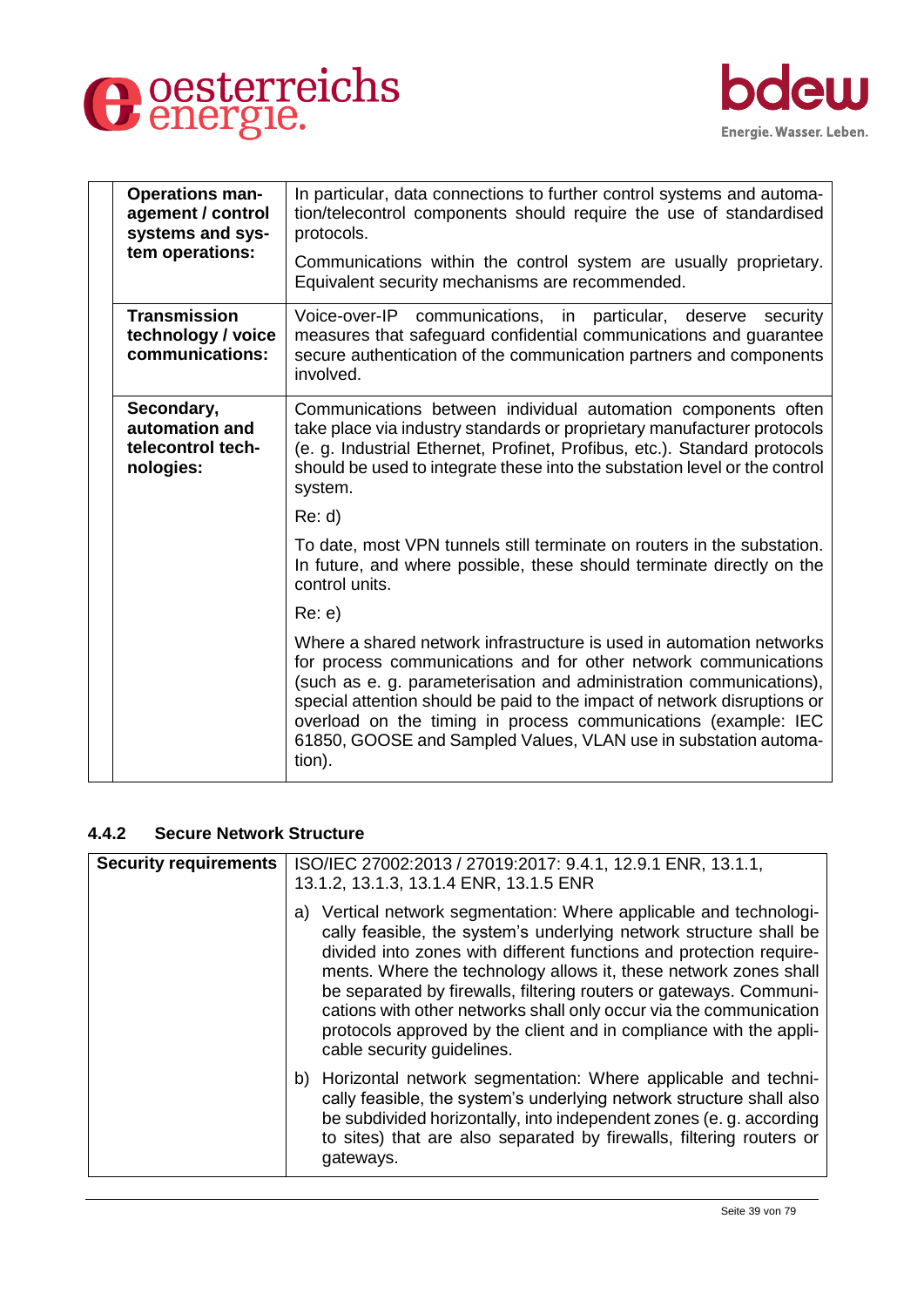



| <b>Additional infor-</b>                                                              | As a rule, implementation of these requirements is project-specific.                                                                                                                                                                                                                                                                                                                                                                                                                                                                                                                                                                                                                                                                                  |
|---------------------------------------------------------------------------------------|-------------------------------------------------------------------------------------------------------------------------------------------------------------------------------------------------------------------------------------------------------------------------------------------------------------------------------------------------------------------------------------------------------------------------------------------------------------------------------------------------------------------------------------------------------------------------------------------------------------------------------------------------------------------------------------------------------------------------------------------------------|
| mation and notes:                                                                     | Process control networks should be separated from office IT networks<br>via a firewall with restrictive rules. A DMZ should be planned for data<br>interfaces to third-party systems or internal networks and systems with<br>elevated exposure to external security threats (e. g. an office LAN with<br>internet access, distributed sites with reduced physical access protec-<br>tion etc.). As a rule, DMZ components should never have access to<br>internal system components in zones of a higher security level. Any<br>communications connection should always be initiated by the higher<br>security level towards the lower. Interactive remote access from a DMZ<br>via secured protocols is excepted from this stipulation (cf. 4.4.1). |
|                                                                                       | With the exception of WAN / long distance routes, technical networks<br>should only be located within the inner security area of the physical<br>object perimeter. Where technical systems are connected beyond<br>these security areas, VPN use should be considered.                                                                                                                                                                                                                                                                                                                                                                                                                                                                                |
|                                                                                       | Safety-related communications in the sense of functional resp. equip-<br>ment safety should only take place within closed network segments<br>built on dedicated hardware components. As a rule, configuration op-<br>tions of parameters governing the functional resp. equipment safety via<br>network access should be avoided. If and where these are absolutely<br>required, they should only be accessible via the above-stated closed<br>network segments.                                                                                                                                                                                                                                                                                     |
|                                                                                       | The client should check whether network and security components like<br>firewalls or VPN concentrators are part of the supplier's scope of de-<br>livery or should be provided in-house.                                                                                                                                                                                                                                                                                                                                                                                                                                                                                                                                                              |
|                                                                                       | Re: a)                                                                                                                                                                                                                                                                                                                                                                                                                                                                                                                                                                                                                                                                                                                                                |
|                                                                                       | Physical separation of functional tiers is preferable to logical separa-<br>tion. Where such physical separation isn't feasible, the residual risk<br>needs to be assessed.                                                                                                                                                                                                                                                                                                                                                                                                                                                                                                                                                                           |
|                                                                                       | For network separation, the use of gateways that perform a protocol<br>conversion and prohibit direct IP traffic should be considered.                                                                                                                                                                                                                                                                                                                                                                                                                                                                                                                                                                                                                |
| <b>Operations</b><br>man-<br>agement / control<br>systems and sys-<br>tem operations: | The creation of a DMZ structure and installation of firewall functionali-<br>ties is strongly recommended, especially at network transitions from<br>system-internal networks (e. g. control system LAN) to other internal<br>networks and WAN networks (e. g. for process coupling).                                                                                                                                                                                                                                                                                                                                                                                                                                                                 |
| <b>Transmission</b><br>technology / voice<br>communications:                          | Where possible, in-house infrastructure should be used. Where exter-<br>nally operated communications infrastructure is employed instead,<br>compliance with specified security standards should be written into the<br>contract and, if necessary, verified. The option of securing communi-<br>cations in the third-party network via an in-house VPN should be re-<br>viewed.                                                                                                                                                                                                                                                                                                                                                                      |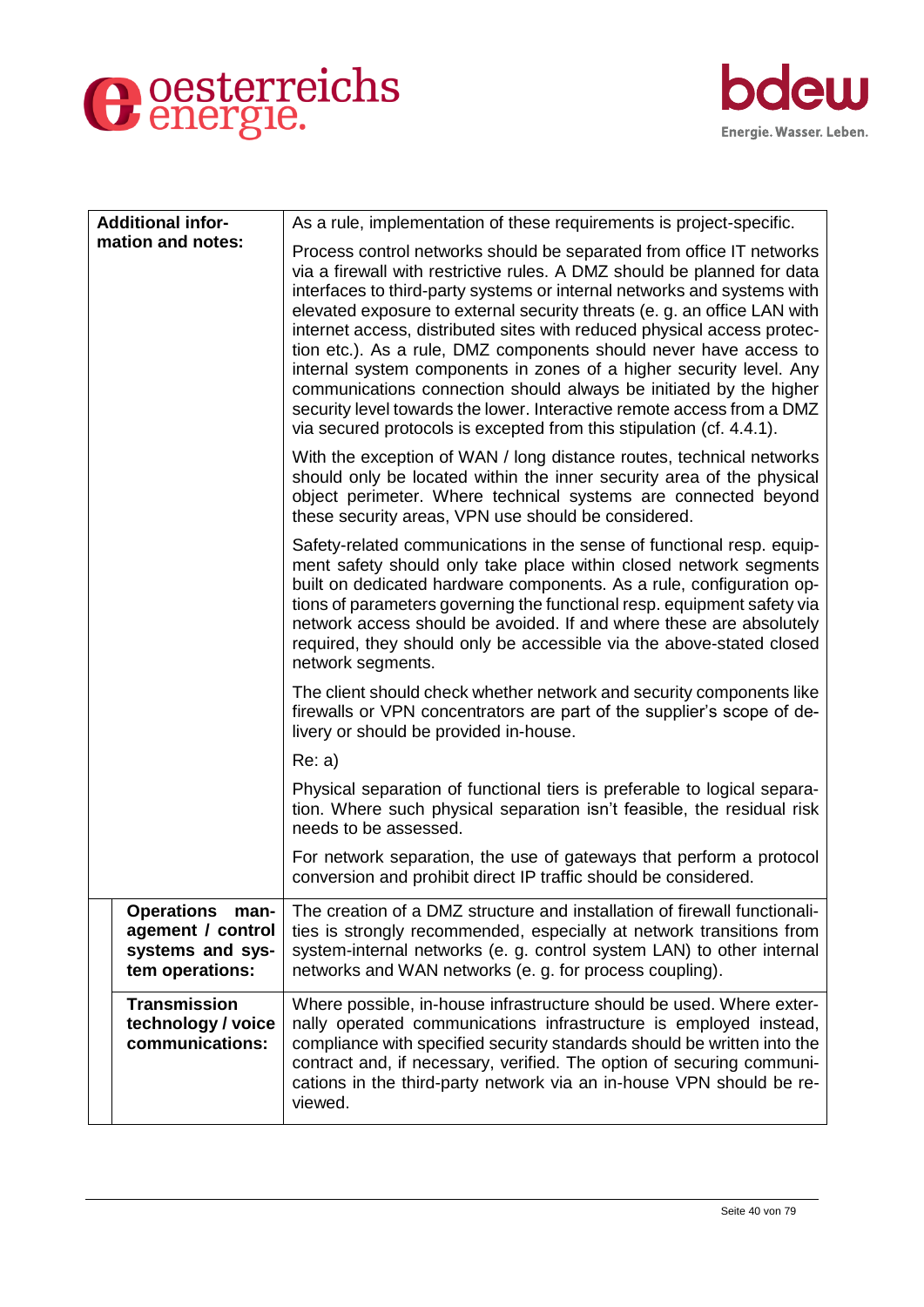



| Secondary,<br>automation and<br>telecontrol tech-<br>nologies: | At the interface between local networks (e.g. substation or facility LAN)<br>and other networks (e. g. control centre or neighbouring substation/fa-<br>cility), gateways with firewall functions at the network and application<br>layer (telegram / profile filtering) should be installed.                                                                                                                                                                                 |
|----------------------------------------------------------------|-------------------------------------------------------------------------------------------------------------------------------------------------------------------------------------------------------------------------------------------------------------------------------------------------------------------------------------------------------------------------------------------------------------------------------------------------------------------------------|
|                                                                | In general, the separation of different functions is recommended. Con-<br>trol centre applications should implement separate network compo-<br>nents for the terminal and system networks. Direct integration of pro-<br>tection devices into the general automation network should be avoided<br>where direct communication with other automation components is not<br>required for functional reasons. Where applicable, VLAN-based seg-<br>mentation should be considered. |
|                                                                | Direct connection of different facilities, systems and applications via a<br>shared facility network should be avoided. Instead, cross-system ac-<br>cess to components of the facility network via hardened gateway com-<br>ponents is recommended.                                                                                                                                                                                                                          |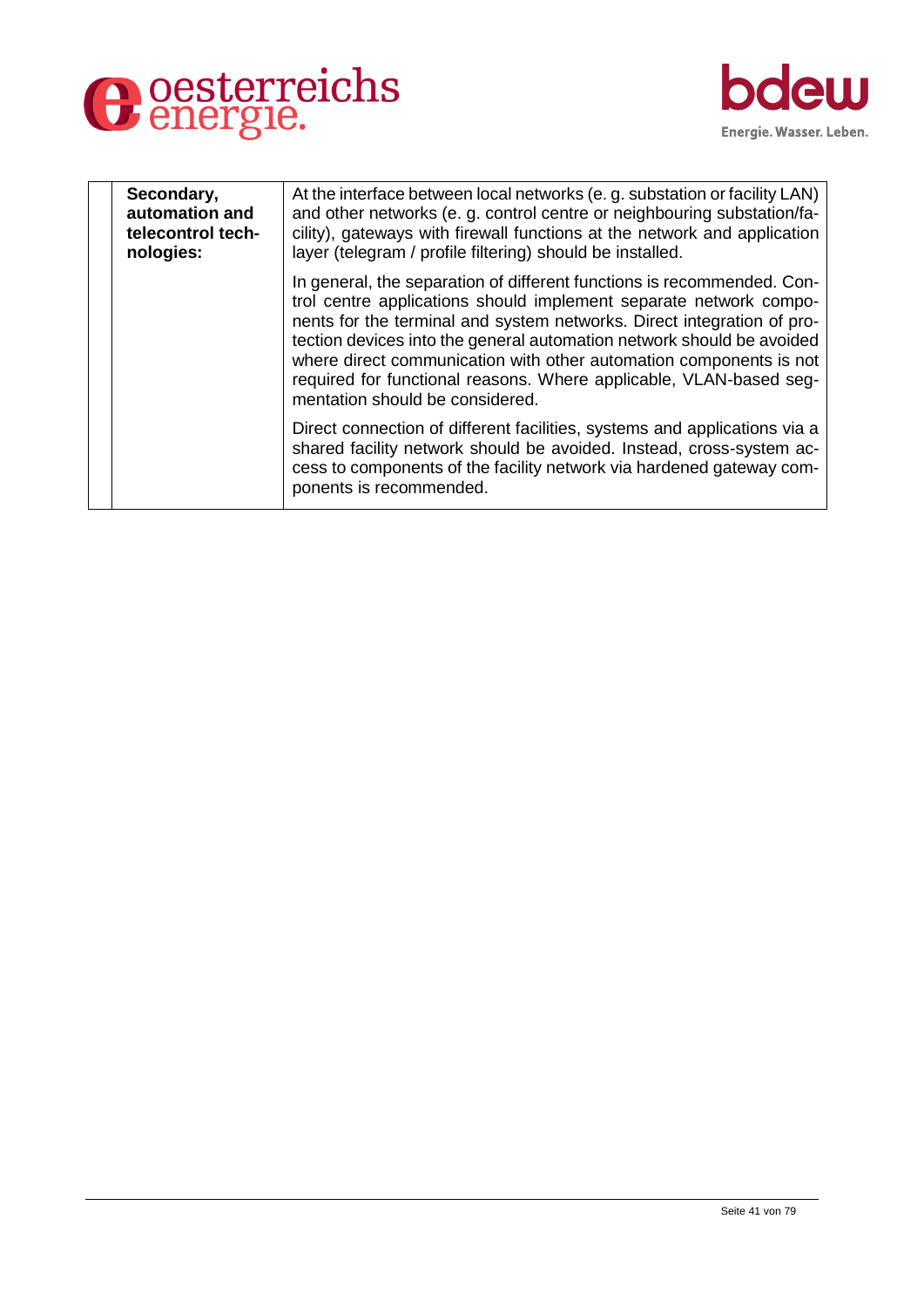



## **4.4.3 Documentation of Network Structure and Configuration**

| <b>Security requirements</b> | ISO/IEC 27002:2013 / 27019:2017: 8.1.1                                                                                                                                                                                                                                                                                                                                                                                                                                                                                                                                                                                                                 |
|------------------------------|--------------------------------------------------------------------------------------------------------------------------------------------------------------------------------------------------------------------------------------------------------------------------------------------------------------------------------------------------------------------------------------------------------------------------------------------------------------------------------------------------------------------------------------------------------------------------------------------------------------------------------------------------------|
|                              | The following shall be documented: network design and configuration;<br>all physical, virtual and logical network connections and the employed<br>protocols, IP addresses and ports; and any network perimeters that<br>are part of the system or interact with it. Any changes, e. g. via up-<br>dates, shall be included in the documentation as part of the overall<br>change management. This documentation shall also cover information<br>on normal and maximum expected data transmission rates, to allow<br>for limiting data transmission rates on the network components to pri-<br>oritize traffic and prevent DoS issues, where necessary. |

| <b>Additional infor-</b><br>mation and notes: |                                                                                    | Besides cable routing diagrams, the network documentation should<br>also describe the logical segmentation into security zones as well as<br>related information flows.                                                    |
|-----------------------------------------------|------------------------------------------------------------------------------------|----------------------------------------------------------------------------------------------------------------------------------------------------------------------------------------------------------------------------|
|                                               |                                                                                    | The documentation should be port-specific; cables should be labelled<br>with a cable-unique number and for both ends of the cable with unique<br>"end-point-numbers".                                                      |
|                                               |                                                                                    | Within the documentation, information should be separated in the illus-<br>tration layer to ensure that documents with different information con-<br>tents (e. g. network structure without IP addresses) can be provided. |
|                                               |                                                                                    | The maximum permitted network load should be indicated, i. e. the<br>level below which the entire system and the individual components are<br>expected to function reliably.                                               |
|                                               |                                                                                    | The latest version of the documentation should be available at any time<br>(especially when the affected network is not available), e. g. for the on-<br>call team.                                                        |
|                                               | <b>Operations man-</b><br>agement / control<br>systems and sys-<br>tem operations: | $\overline{\phantom{0}}$                                                                                                                                                                                                   |
|                                               | <b>Transmission</b><br>technology / voice<br>communications:                       |                                                                                                                                                                                                                            |
|                                               | Secondary,<br>automation and<br>telecontrol tech-                                  | To support correct implementation of this security requirement, com-<br>munications between the components in the substation and with the<br>field devices also require documentation.                                     |
|                                               | nologies:                                                                          | In the substation environment, "perimeter" denotes the "external inter-<br>face" between the individual substations and other networks (control<br>centre, remote diagnostics etc.).                                       |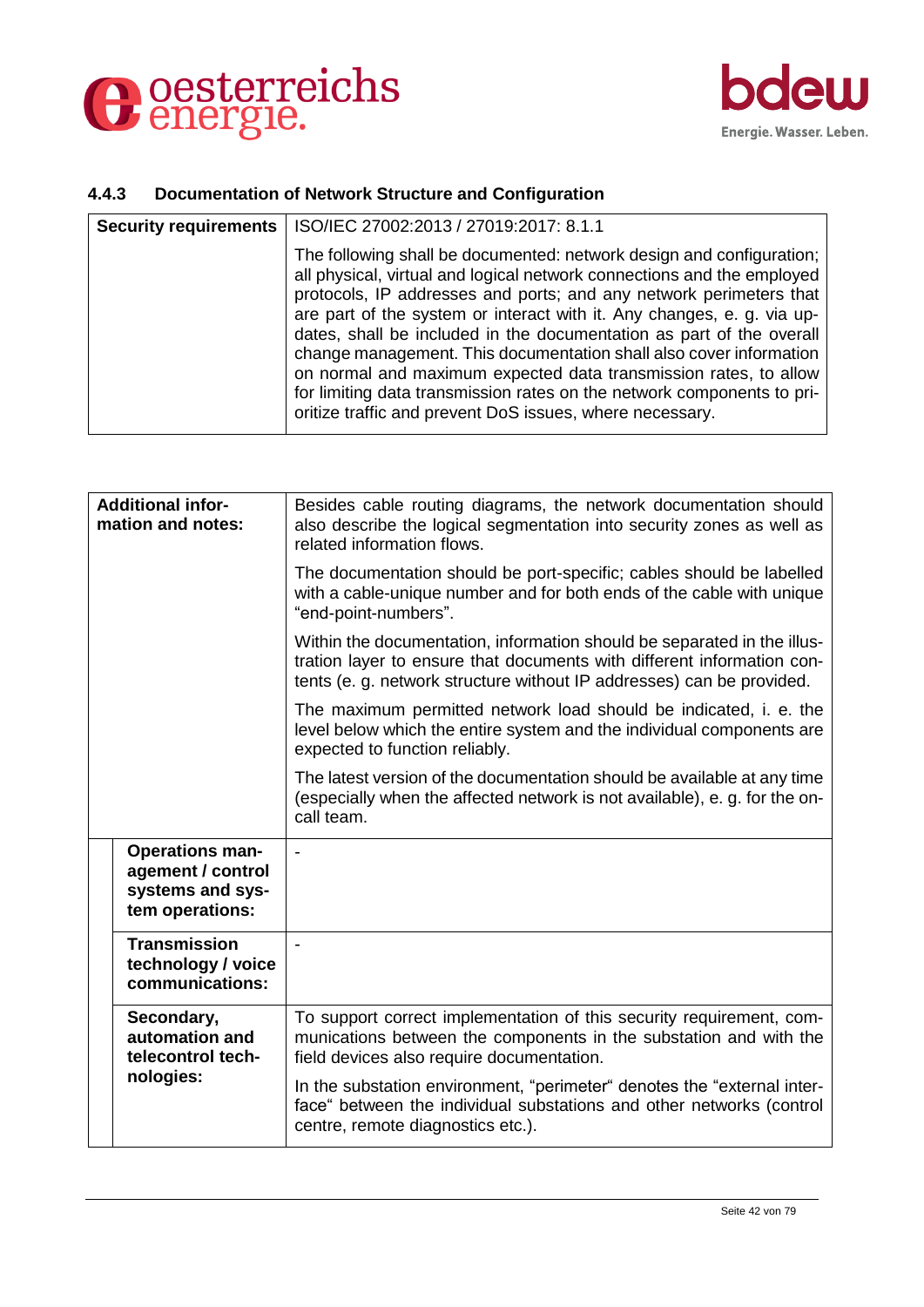



#### **4.4.4 Secure Remote Access**

| <b>Security requirements</b> | ISO/IEC 27002:2013 / 27019:2017: 9.1.2, 9.4.1, 9.4.2                                                                                                                                                                                                                                           |
|------------------------------|------------------------------------------------------------------------------------------------------------------------------------------------------------------------------------------------------------------------------------------------------------------------------------------------|
|                              | It shall be possible to administrate, maintain and configure all com-<br>a)<br>ponents via an out-of-band network, e. g. via local access, a serial<br>port, a network or direct control of the input devices (KVM).                                                                           |
|                              | b) Any remote access shall take place via centrally administrated ac-<br>cess servers that are under control of the system operator. These<br>access servers shall be operated within a DMZ and ensure isola-<br>tion of the process network. Here, two factor authentication is<br>mandatory. |
|                              | c) Strictly no direct dial in access to terminal devices.                                                                                                                                                                                                                                      |
|                              | d) Any remote access shall be logged centrally; recurring failed at-<br>tempts shall be reported.                                                                                                                                                                                              |
|                              | All remote access options shall be documented.<br>e)                                                                                                                                                                                                                                           |

| <b>Additional infor-</b><br>mation and notes: | Direct links to external networks or systems should be avoided, espe-<br>cially where systems with heightened security requirements are con-<br>cerned. As a rule, remote maintenance should not be able to bypass<br>network segmentation and the existing security mechanisms.                                                                                                                                                                                                                                                                                                                                     |
|-----------------------------------------------|----------------------------------------------------------------------------------------------------------------------------------------------------------------------------------------------------------------------------------------------------------------------------------------------------------------------------------------------------------------------------------------------------------------------------------------------------------------------------------------------------------------------------------------------------------------------------------------------------------------------|
|                                               | For remote access, always access servers controlled by the operator<br>should be used. This ensures that all internal security guidelines and<br>requirements are fulfilled at any time and in a verifiable manner. All<br>tools required for maintenance should be operable within resp. together<br>with the access server environment and support multi-user operations.<br>Access servers should be hardened, equipped with malware protection<br>and always kept up-to-date with the latest software versions. Further-<br>more, it should be possible to log and monitor the remote maintenance<br>activities. |
|                                               | Additional access points (manual connection resp. separation or timed<br>separation) into the respective technical network or network segment<br>that can be activated separately are recommended. If possible, a dis-<br>tinct, logically separated remote access and server should be supplied<br>for each network zone and each service provider. All remote access<br>should be subject to at least the same security requirements as local<br>maintenance access.                                                                                                                                               |
|                                               | The operator should log all relevant connection data, e. g. the time of<br>establishment/disconnection of the connection resp. the maintenance<br>session, the network addresses of the dial-in and target systems, user<br>IDs etc. Where applicable, logging should also cover relevant actions<br>in the direction of transmission and reception.                                                                                                                                                                                                                                                                 |
|                                               | Standardised and, depending on the application environment, central-<br>ised remote access infrastructures and processes are recommended<br>for all service providers.                                                                                                                                                                                                                                                                                                                                                                                                                                               |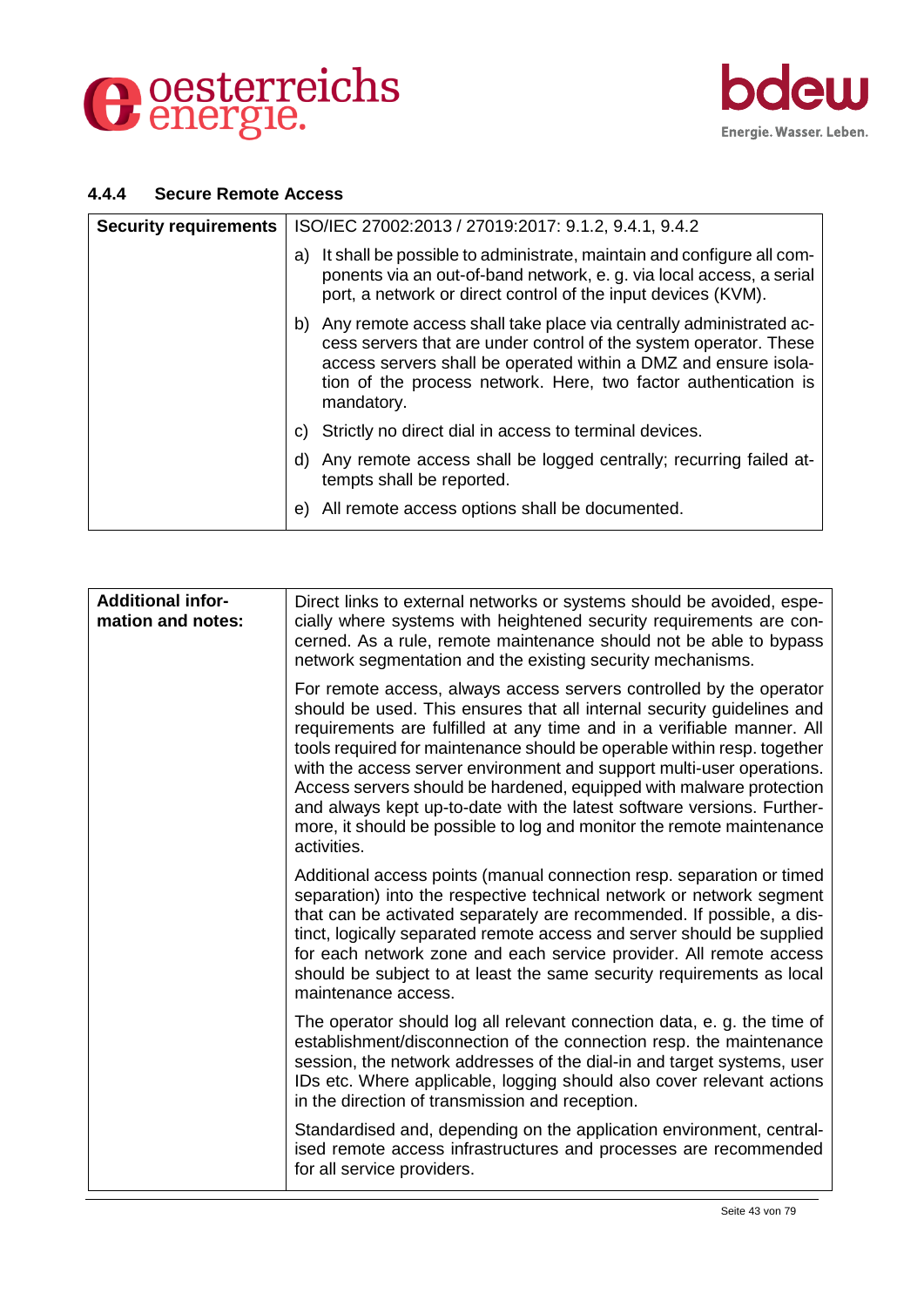



|                                                                                    | Where remote access affects components that are already in use by<br>other users, the respective legal framework, e. g. the Data Protection<br>Act or the Works Constitution Act, needs to be referenced and taken<br>into account. Usually, this means clearly signalling the user that remote<br>access is in process. |
|------------------------------------------------------------------------------------|--------------------------------------------------------------------------------------------------------------------------------------------------------------------------------------------------------------------------------------------------------------------------------------------------------------------------|
| <b>Operations man-</b><br>agement / control<br>systems and sys-<br>tem operations: |                                                                                                                                                                                                                                                                                                                          |
| Transmission<br>technology / voice<br>communications:                              |                                                                                                                                                                                                                                                                                                                          |
| Secondary,<br>automation and<br>telecontrol tech-<br>nologies:                     |                                                                                                                                                                                                                                                                                                                          |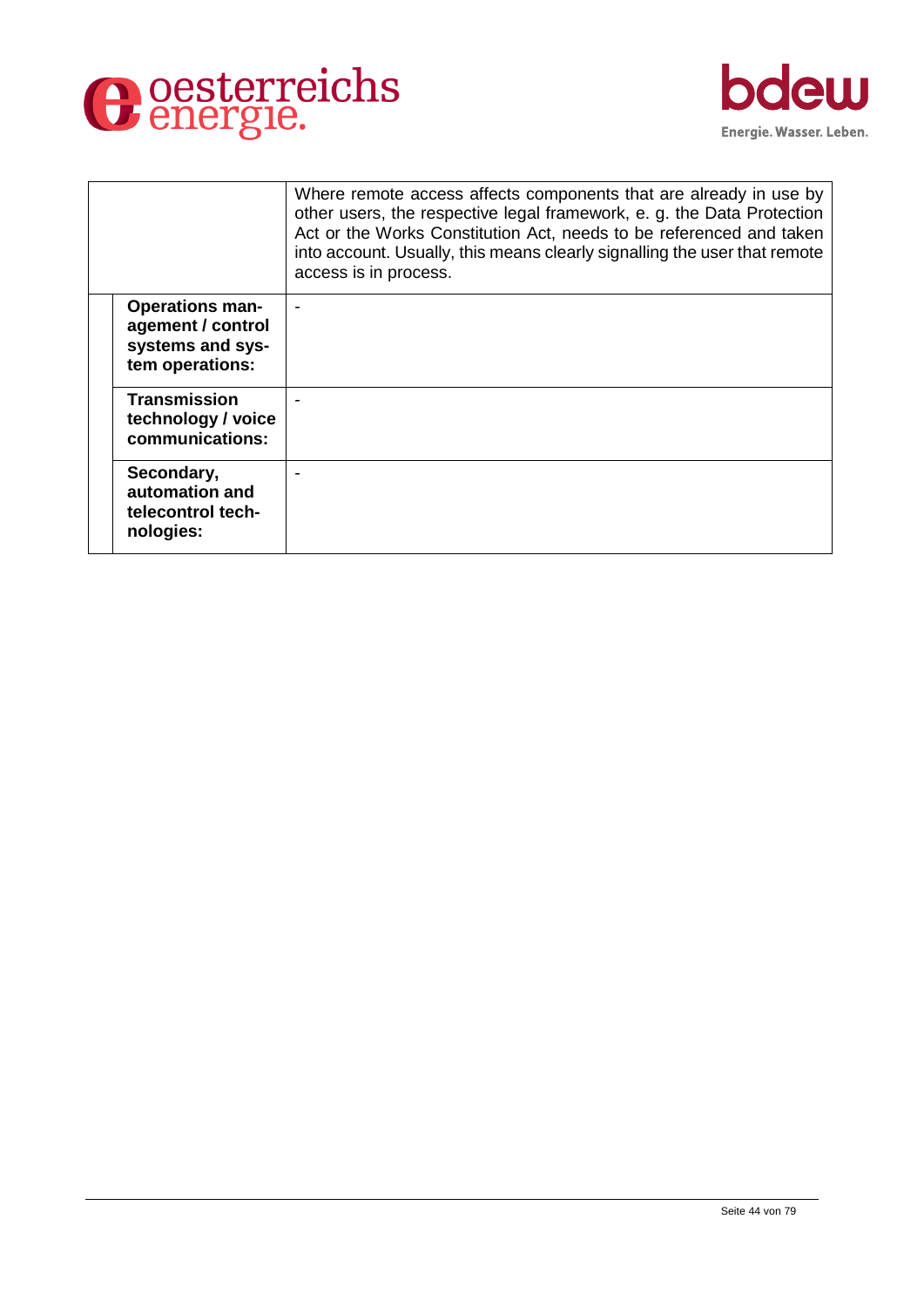



## **4.4.5 Wireless Technologies**

| <b>Security requirements</b> | ISO/IEC 27002:2013 / 27019:2017: 10.1.1, 13.1.1, 13.1.2, 13.1.3                                                                                                                                                                                                         |
|------------------------------|-------------------------------------------------------------------------------------------------------------------------------------------------------------------------------------------------------------------------------------------------------------------------|
|                              | Short-range wireless technologies (e. g. Wi-Fi, Bluetooth, ZigBee,<br>RFID etc.) shall only be used after assessment of the related risks,<br>under consideration of the following minimum-security measures and<br>after consultation with and approval by the client: |
|                              | Wireless transmission technology shall to be secured with state-<br>of-the-art measures.                                                                                                                                                                                |
|                              | Wi-Fi technology shall only be operated in dedicated network seg-<br>ments that are separated by firewalls and application proxies.                                                                                                                                     |
|                              | Wi-Fi networks shall be configured in a way that ensures that ex-<br>$\bullet$<br>isting Wi-Fi networks are not affected, disrupted or impaired.                                                                                                                        |

| <b>Additional infor-</b><br>mation and notes:                                      | As a rule, wireless technologies should only be employed where abso-<br>lutely necessary and after explicit approval by the client.                                                                                                                                                                                                                                                                        |
|------------------------------------------------------------------------------------|------------------------------------------------------------------------------------------------------------------------------------------------------------------------------------------------------------------------------------------------------------------------------------------------------------------------------------------------------------------------------------------------------------|
|                                                                                    | In general, potential access to other communication networks through<br>wireless technologies should be prevented by reliable measures.                                                                                                                                                                                                                                                                    |
|                                                                                    | Special attention should be paid to the use of wireless peripheral de-<br>vices and input devices like keyboards, computer mice and monitoring<br>installations like cameras.                                                                                                                                                                                                                              |
|                                                                                    | As a rule, safety-related communications via wireless communication<br>technologies should be avoided and only carried out after an explicit<br>risk analysis. In some cases, this might require special assemblies and<br>specific protection against external radio interference.                                                                                                                        |
|                                                                                    | For further advice on the secure use of Wi-Fi, Bluetooth and RFID,<br>please refer to the NIST documents "NIST Special Publication 800-<br>153 - Guidelines for Securing Wireless Local Area Networks<br>(WLANs)", "NIST Special Publication 800-121 - Guide to Bluetooth<br>Security" and "NIST Special Publication 800-98 - Guidelines for Se-<br>curing Radio Frequency Identification (RFID) Systems". |
| <b>Operations man-</b><br>agement / control<br>systems and sys-<br>tem operations: | $\blacksquare$                                                                                                                                                                                                                                                                                                                                                                                             |
| <b>Transmission</b><br>technology/<br>voice communi-<br>cations:                   | In the voice communications environment, special attention should be<br>paid to the protection of wireless/cordless telephones.                                                                                                                                                                                                                                                                            |
| Secondary,<br>automation and                                                       |                                                                                                                                                                                                                                                                                                                                                                                                            |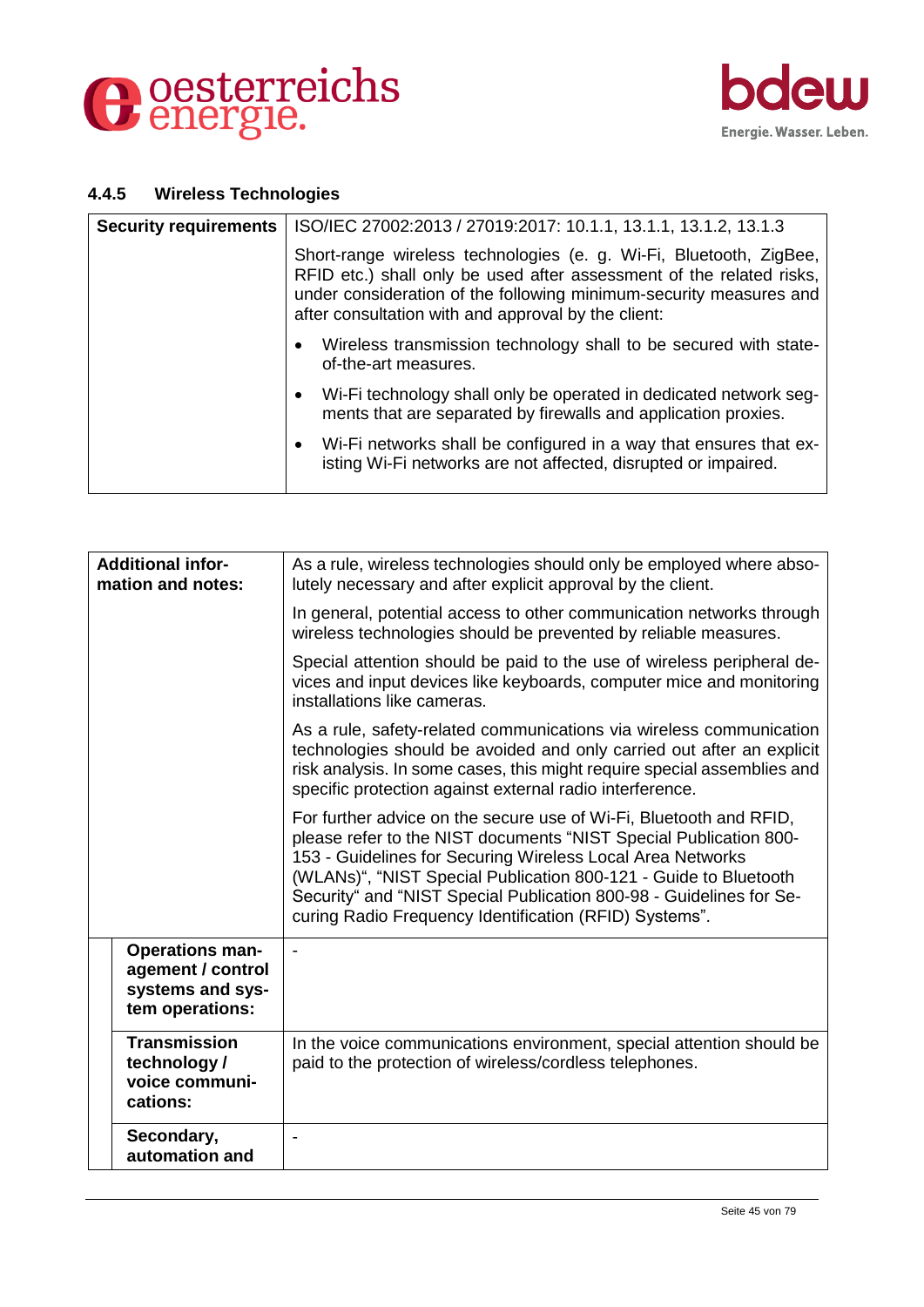



| telecontrol tech- |  |
|-------------------|--|
| nologies:         |  |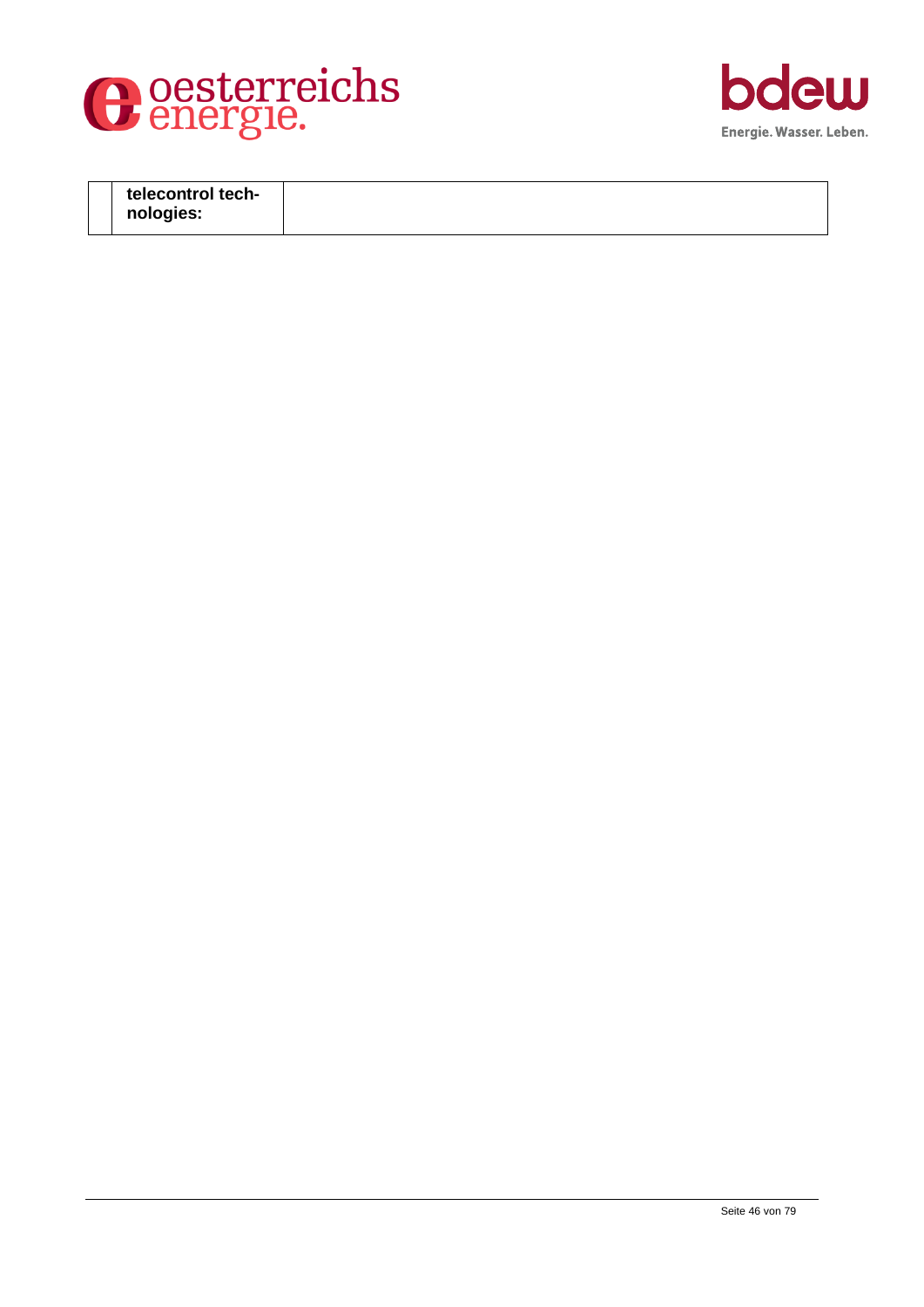



## **4.5 Application**

This chapter focuses on security requirements on the application level.

## **4.5.1 Role Concepts**

| <b>Security requirements</b> | ISO/IEC 27002:2013 / 27019:2017: 6.1.2, 9.2.1, 9.2.3, 9.2.6, 9.4.1                                                                                                                                                                                                                                                                                                                                |
|------------------------------|---------------------------------------------------------------------------------------------------------------------------------------------------------------------------------------------------------------------------------------------------------------------------------------------------------------------------------------------------------------------------------------------------|
|                              | The entire system shall support granular access control to data and<br>resources. To this end, it shall support user concept that covers at least<br>the following user roles:                                                                                                                                                                                                                    |
|                              | Administrator: user who installs, maintains and manages the<br>system. Among others, this gives the administrator the right to<br>change security and system configurations.                                                                                                                                                                                                                      |
|                              | User: User who operates the system according to the intended<br>usage scenario, including the right to change operationally rel-<br>evant settings.                                                                                                                                                                                                                                               |
|                              | Read-only user: User permitted to access the system status<br>$\bullet$<br>and pre-defined operating data without the right to make any<br>changes.                                                                                                                                                                                                                                               |
|                              | The standard access rights shall reflect a secure system configuration.<br>Only the administrator role shall be able to read and change security-<br>related system settings and configuration values. Regular system use<br>shall only require user or read-only user rights. It shall be possible to<br>deactivate user accounts individually without having to remove them<br>from the system. |

| <b>Additional infor-</b><br>mation and notes: | User roles facilitate the consistent and easy allocation of access rights<br>to individual users. Role concepts also help to prevent unintended op-<br>erating errors.                                                                                                                                                                                                   |
|-----------------------------------------------|--------------------------------------------------------------------------------------------------------------------------------------------------------------------------------------------------------------------------------------------------------------------------------------------------------------------------------------------------------------------------|
|                                               | The client should assigns rights to specific roles or at least approves<br>the rights allocation.                                                                                                                                                                                                                                                                        |
|                                               | In some cases, it might be helpful to use the role concept to enforce<br>additional oversight via a dual control principle, e.g.:                                                                                                                                                                                                                                        |
|                                               | • role "change of parameterisations"<br>role "approval of parameterisation changes"<br>$\bullet$                                                                                                                                                                                                                                                                         |
|                                               | The system should not only specify user-associated rights, but also<br>system-associated rights resp. roles to assign specific rights or limita-<br>tions to the different work stations (maintenance, back office, system<br>administration etc.) irrespective of user. Such system-related rights<br>and roles must always supersede user-associated rights and roles. |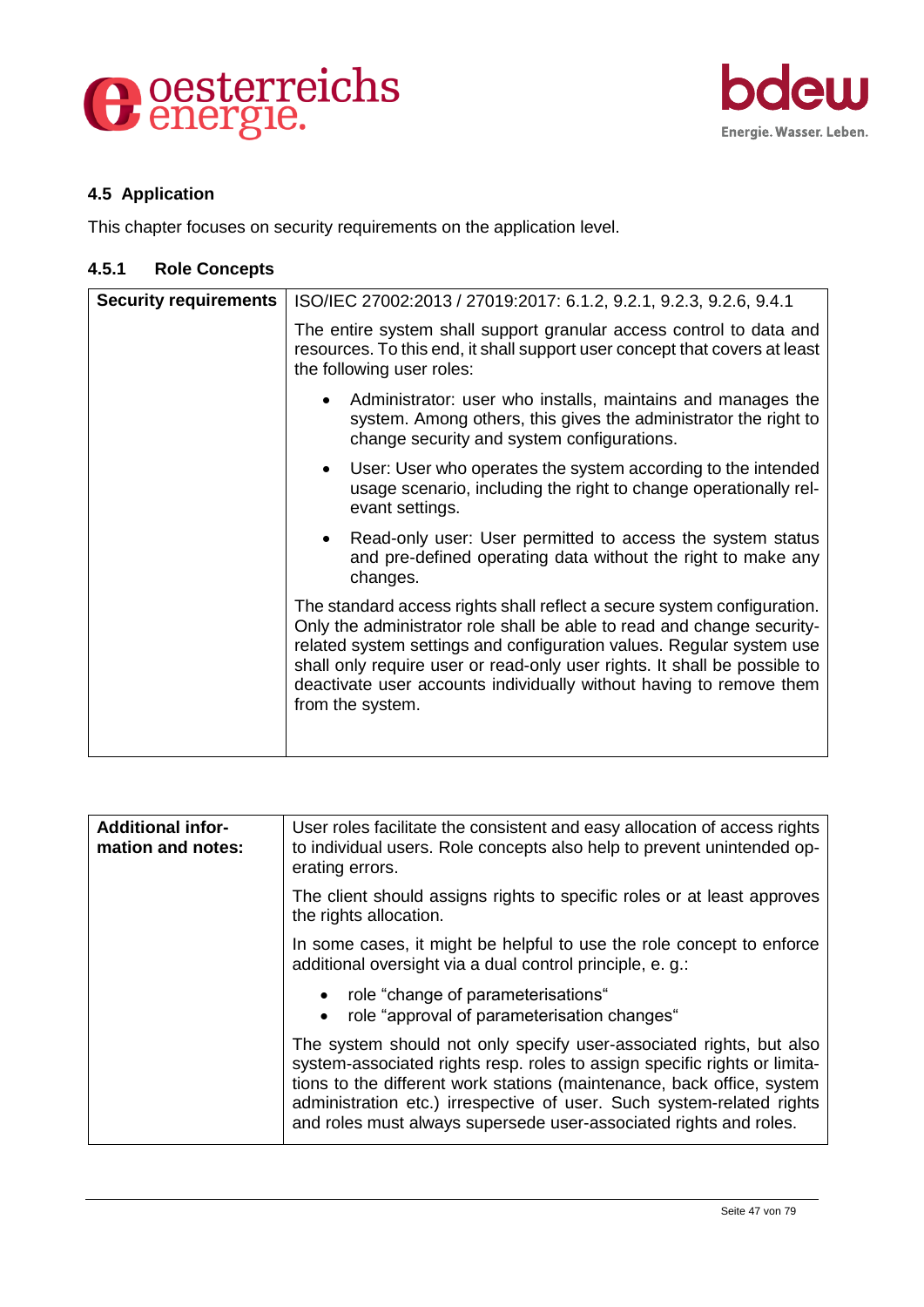



|                                                                  | Access rights should not only work on the operating and user interface,<br>but also require consistent integration across the entire application<br>and, where applicable, into the operating system and data base level.<br>Where necessary, an option to restrict roles and/or allocated rights to<br>specific timeframes should also be included.                       |
|------------------------------------------------------------------|----------------------------------------------------------------------------------------------------------------------------------------------------------------------------------------------------------------------------------------------------------------------------------------------------------------------------------------------------------------------------|
|                                                                  | The IEC 62351-8 and 62351-90-1 standards describe role-based ac-<br>cess control for control systems of the energy sector and may be con-<br>sulted for role concept implementation.                                                                                                                                                                                       |
|                                                                  | The roles defined in the system should be aligned to the organisational<br>structure and adaptable in case of change.                                                                                                                                                                                                                                                      |
| <b>Operations man-</b><br>agement / control<br>systems and sys-  | Examples of user roles in operational management and control system<br>environments include:<br>Administrator                                                                                                                                                                                                                                                              |
| tem operations:                                                  | Parameterisation/engineering<br>$\bullet$<br>Operating/switching rights<br>$\bullet$<br>Observation/monitoring<br>$\bullet$<br>Data testing/quality assurance<br>$\bullet$                                                                                                                                                                                                 |
| <b>Transmission</b><br>technology/<br>voice communi-<br>cations: | This is of special relevance to management systems. Examples of ap-<br>plicable user roles in the transmission technology environment include:<br>Administrator<br>$\bullet$<br>• Configuration<br>Observation/monitoring<br>$\bullet$                                                                                                                                     |
| Secondary,<br>automation and<br>telecontrol tech-<br>nologies:   | The substation environment requires tailored and graduated roles, es-<br>pecially for substation HMIs. Examples of applicable user roles in the<br>substation environment include (the terms in brackets indicate map-<br>ping examples corresponding to the roles defined in IEC 62351-8):                                                                                |
|                                                                  | Administrator (INSTALLER / SECADM)<br>$\bullet$<br>Operating/switching rights (OPERATOR)<br>$\bullet$<br>Observation/monitoring (VIEWER)<br>$\bullet$<br>Parameterisation (ENGINEER)<br>$\bullet$<br>Changing of operating parameters<br>$\bullet$<br>Diagnosis (without parameterisation or switching rights)<br>$\bullet$<br>Data testing/quality assurance<br>$\bullet$ |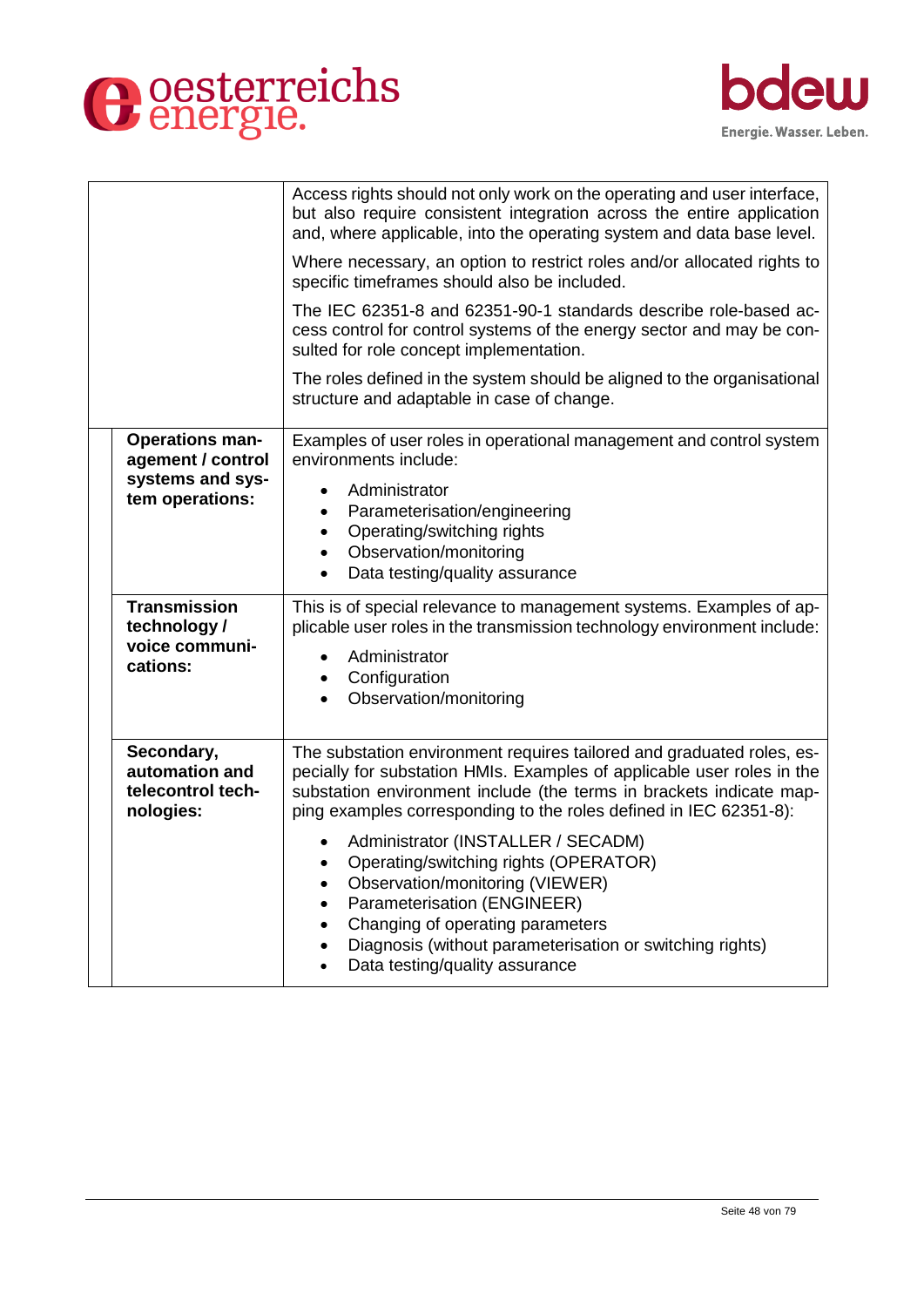



#### **4.5.2 User Authentication and Login**

| <b>Security requirements</b> | ISO/IEC 27002:2013 / 27019:2017: 9.3.1, 9.4.2, 9.2.1, 9.2.2, 9.4.3,<br>12.4.1                                                                                                                                              |
|------------------------------|----------------------------------------------------------------------------------------------------------------------------------------------------------------------------------------------------------------------------|
|                              | The application shall use personal users to identify and authenticate<br>each individual user; group accounts require special permission by<br>the client and shall only be used in narrowly defined exceptional<br>cases. |
|                              | a) Without successful user authentication, the system shall only allow<br>a range of narrowly defined actions.                                                                                                             |
|                              | b) The system shall support a state-of-the-art password policy.                                                                                                                                                            |
|                              | c) Where technologically possible, strong two factor authentication<br>shall be employed, e. g. via tokens or smart cards.                                                                                                 |
|                              | d) Data required for user identification and authentication shall not be<br>obtained exclusively from outside the process network (see also<br>(4.3.3).                                                                    |
|                              | e) Any successful or failed login attempts shall be centrally logged. It<br>shall also be possible to centrally alarm in case of unsuccessful<br>login attempts.                                                           |

| <b>Additional infor-</b><br>mation and notes: | All passwords and other authentication information need to be crypto-<br>graphically secured for transmission and storage on the system (see<br>also Fehler! Verweisquelle konnte nicht gefunden werden. and<br>Fehler! Verweisquelle konnte nicht gefunden werden.). |
|-----------------------------------------------|-----------------------------------------------------------------------------------------------------------------------------------------------------------------------------------------------------------------------------------------------------------------------|
|                                               | The operator should ensure that a password policy is defined and im-<br>plemented accordingly.                                                                                                                                                                        |
|                                               | All standard user accounts of all applications and systems should be<br>deactivated straight after system handover.                                                                                                                                                   |
|                                               | Where applicable, the following should be realised, with special em-<br>phasis on the requirements for secure operations and availability:                                                                                                                            |
|                                               | The system should implement mechanisms that enable the se-<br>cure and transparent handover of user sessions during opera-<br>tions.                                                                                                                                  |
|                                               | Where possible and appropriate, user sessions should be<br>closed after a pre-defined period of inactivity.                                                                                                                                                           |
|                                               | Once a pre-configurable number of failed login attempts has<br>been exceeded, the system should trigger a warning and, if nec-<br>essary or relevant, suspend the related account.                                                                                    |
|                                               | Re: a)                                                                                                                                                                                                                                                                |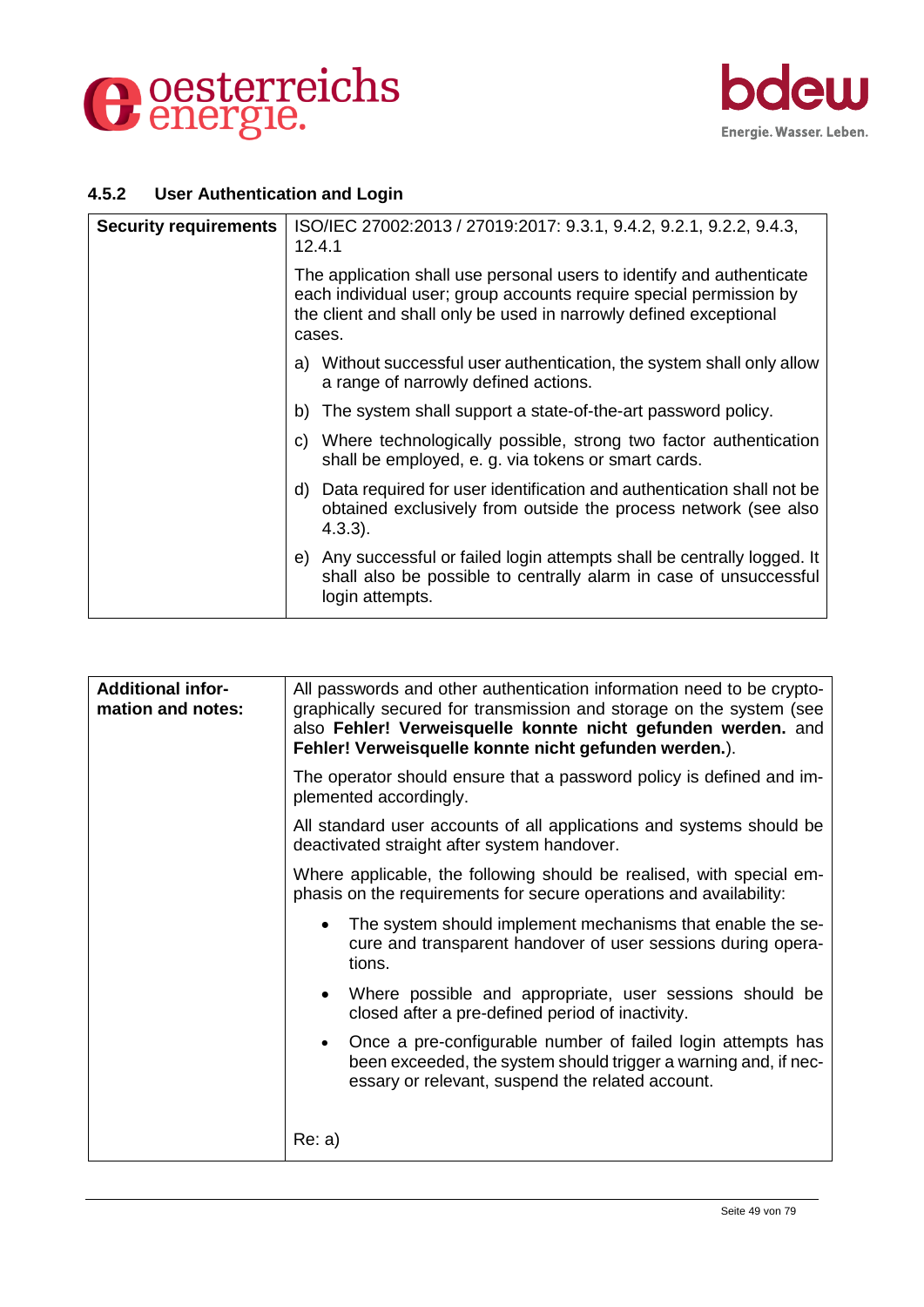



|                                                                                    | The operator should specify in detail which actions are permitted on the<br>system without successful user authentication.                                                                                                                                                                                                                                                         |
|------------------------------------------------------------------------------------|------------------------------------------------------------------------------------------------------------------------------------------------------------------------------------------------------------------------------------------------------------------------------------------------------------------------------------------------------------------------------------|
|                                                                                    | Re: b)                                                                                                                                                                                                                                                                                                                                                                             |
|                                                                                    | As part of the application configuration, the application administrator<br>should have maximum configuration flexibility regarding the required<br>password complexity (in line with the company's own password policy).<br>Parameters to be defined include, among others:                                                                                                        |
|                                                                                    | Minimum password length<br>$\bullet$<br>Minimum number of specific characters/character types, e. g.<br>$\bullet$<br>upper and lower-case letters, numbers, special characters etc.<br>Period of validity<br>$\bullet$<br>Prevention of previous password use when the password is<br>changed<br>Maximum number of password changes per unit of time (e.g.<br>per day)             |
|                                                                                    | Re: c)                                                                                                                                                                                                                                                                                                                                                                             |
|                                                                                    | Remote workstations, especially, should use two factor authentication.                                                                                                                                                                                                                                                                                                             |
|                                                                                    | Re: d                                                                                                                                                                                                                                                                                                                                                                              |
|                                                                                    | A cryptographically secured connection to a central, process network-<br>internal directory service should be considered.                                                                                                                                                                                                                                                          |
| <b>Operations man-</b><br>agement / control<br>systems and sys-<br>tem operations: | To safequard continuous system monitoring by the operating personnel<br>and safe operations management, the required systems (e. g. HMI/con-<br>trol system operating station) should include an option for the secure<br>and transparent handover of user sessions during operations, e. g. at<br>a shift change. Respective logging requirements should also be con-<br>sidered. |
| <b>Transmission</b><br>technology / voice<br>communications:                       |                                                                                                                                                                                                                                                                                                                                                                                    |
| Secondary,                                                                         | Re: a)                                                                                                                                                                                                                                                                                                                                                                             |
| automation and<br>telecontrol tech-<br>nologies:                                   | Some of the currently prevalent technology requires a local login via<br>group accounts. In the medium term, efforts should be made to elimi-<br>nate the use of group accounts.                                                                                                                                                                                                   |
|                                                                                    | Re: d                                                                                                                                                                                                                                                                                                                                                                              |
|                                                                                    | Usually not required for local access in the substation environment.                                                                                                                                                                                                                                                                                                               |
|                                                                                    | Re: e)                                                                                                                                                                                                                                                                                                                                                                             |
|                                                                                    | Due to availability issues, use of central directory services might not be<br>feasible with state-of-the-art technology on HMI systems, either, espe-<br>cially in the distributed substation environment.                                                                                                                                                                         |
|                                                                                    | Here, efforts should be made to facilitate future integration in directory<br>services.                                                                                                                                                                                                                                                                                            |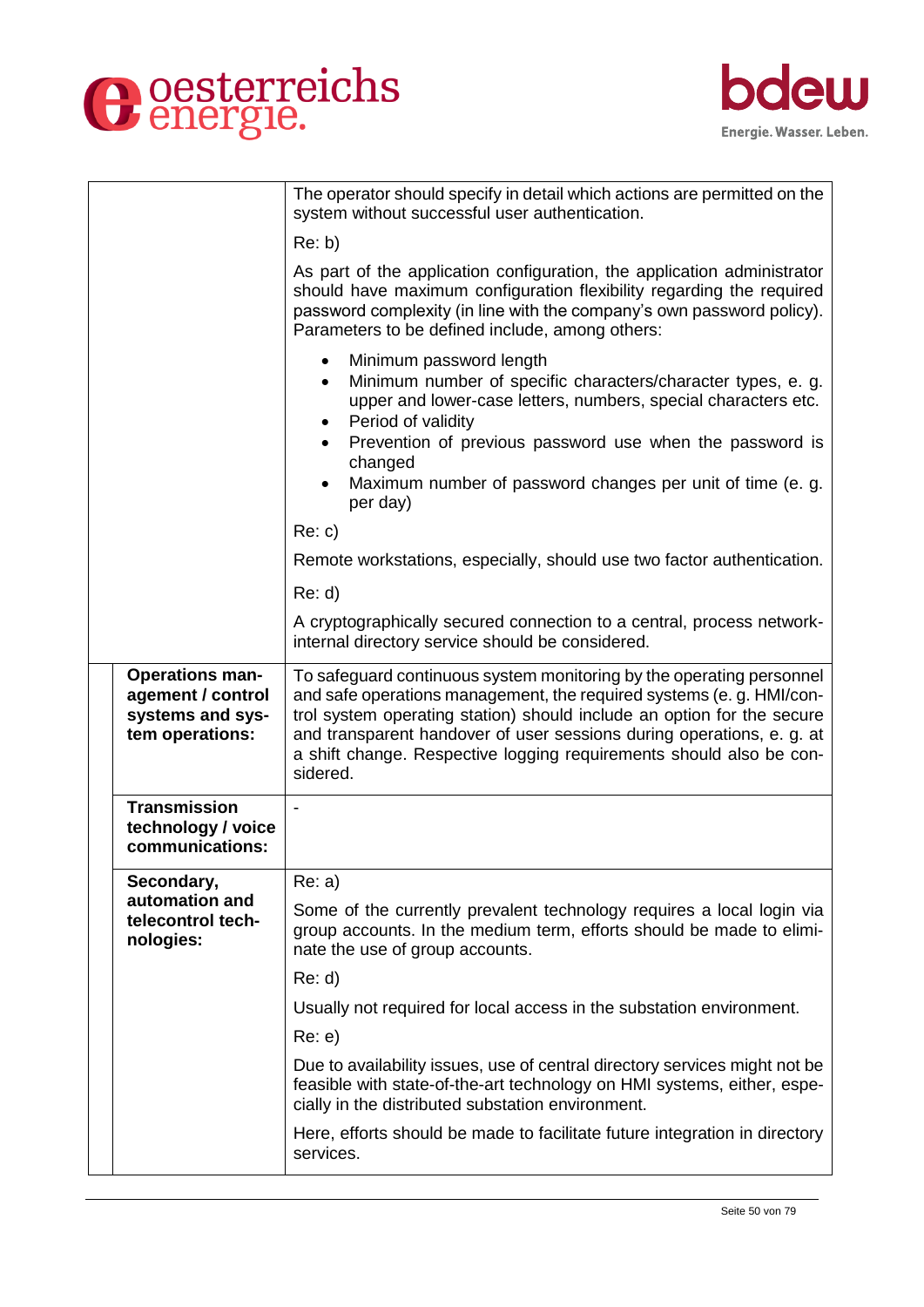



## **4.5.3 Authorisation of Actions at the User and System Levels**

| <b>Security requirements</b>   ISO/IEC 27002:2013 / 27019:2017: 9.4.1, of.4.4                                                                                                                                                                                   |
|-----------------------------------------------------------------------------------------------------------------------------------------------------------------------------------------------------------------------------------------------------------------|
| Certain security-related or safety-critical actions shall require prior au-<br>thorisation of the requesting user resp. the requesting system compo-<br>nent. Such actions might also include a read-out of process data points<br>or configuration parameters. |

| <b>Additional infor-</b><br>mation and notes: |                                                                                    | The security-related or safety-critical actions need to be specified by<br>the client/system operator. The respective actions then require central<br>logging, including the stated user ID. |
|-----------------------------------------------|------------------------------------------------------------------------------------|----------------------------------------------------------------------------------------------------------------------------------------------------------------------------------------------|
|                                               | <b>Operations man-</b><br>agement / control<br>systems and sys-<br>tem operations: |                                                                                                                                                                                              |
|                                               | <b>Transmission</b><br>technology/<br>voice communi-<br>cations:                   |                                                                                                                                                                                              |
|                                               | Secondary,<br>automation and<br>telecontrol tech-<br>nologies:                     | Not usually required for protection and substation control technology;<br>potential use should be reviewed by the client/operator.                                                           |

## **4.5.4 Web Applications and Web Services**

| <b>Security requirements   ISO/IEC 27002:2013 / 27019:2017: 14.2.5</b>                                                                                                                                                                                               |
|----------------------------------------------------------------------------------------------------------------------------------------------------------------------------------------------------------------------------------------------------------------------|
| For web applications, web interfaces and web services, the recom-<br>mendations of the OWASP TOP 10 and OWASP Application Security<br>Verification Standard projects as well as the BSI Guideline on the<br>Development of Secure Web Applications shall be applied. |
| Any deviations from these guidelines require justification and prior<br>approval by the client.                                                                                                                                                                      |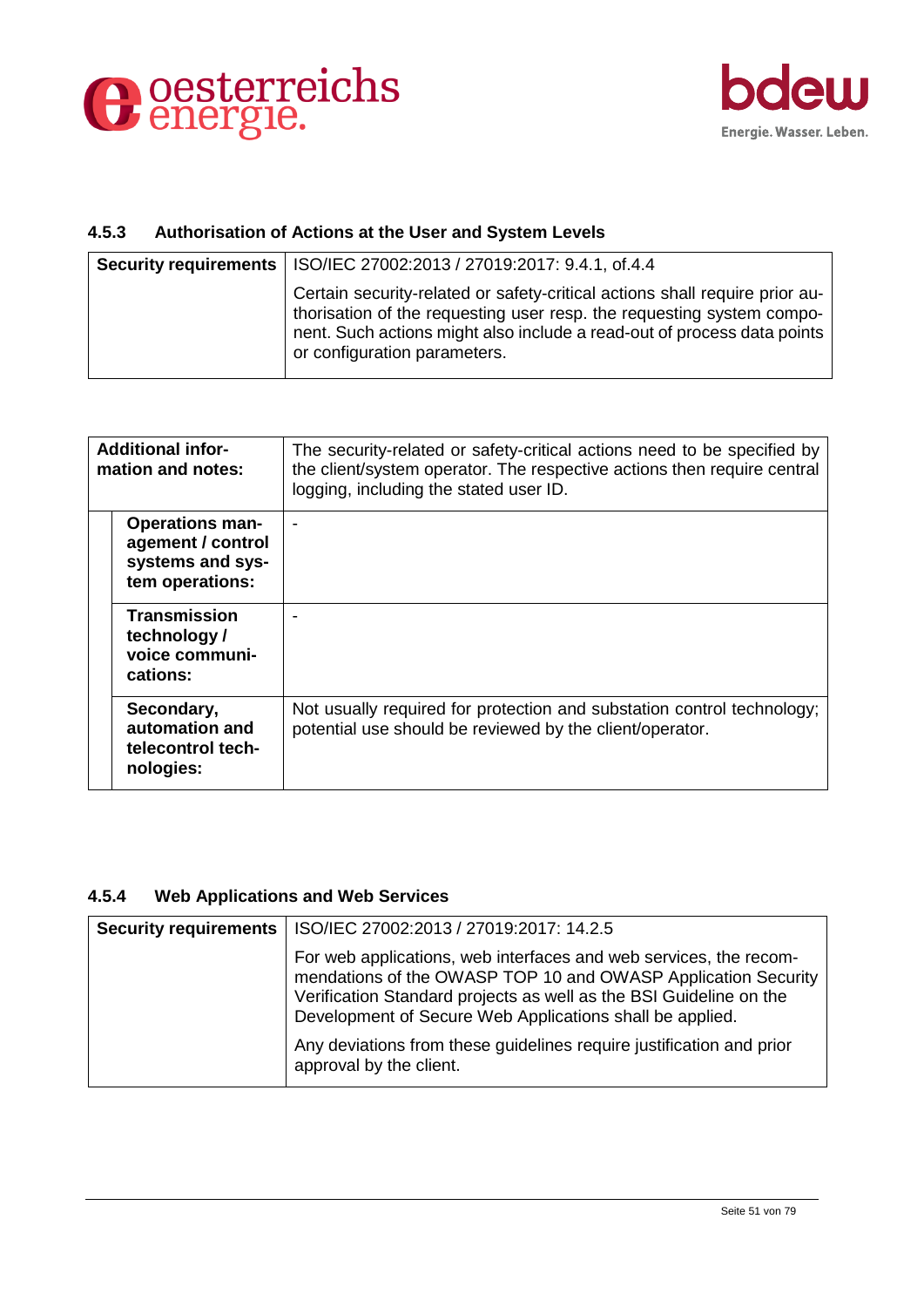



| <b>Additional infor-</b><br>mation and notes:                                      | As a rule, the introduction of web applications should only be permitted<br>in accordance with and after explicit approval by the client/operator.                                                                                                                   |
|------------------------------------------------------------------------------------|----------------------------------------------------------------------------------------------------------------------------------------------------------------------------------------------------------------------------------------------------------------------|
|                                                                                    | Where the employed system components feature browser interfaces<br>(e. g. for parameterisation), they also require secure implementation.<br>Otherwise, these interfaces should be deactivated.                                                                      |
|                                                                                    | Of all the OWASP Application Security Verification Standard project<br>requirements, at least Level L2 (standard) for process control environ-<br>ments in the energy sector and at least Level L3 (advanced) for Critical<br>Infrastructures should be implemented. |
| <b>Operations man-</b><br>agement / control<br>systems and sys-<br>tem operations: |                                                                                                                                                                                                                                                                      |
| <b>Transmission</b><br>technology /<br>voice communi-<br>cations:                  |                                                                                                                                                                                                                                                                      |
| Secondary,<br>automation and<br>telecontrol tech-<br>nologies:                     |                                                                                                                                                                                                                                                                      |

#### **4.5.5 Integrity Testing**

| Security requirements   ISO/IEC 27002:2013 / 27019:2017: 14.2.5                                                                                                                       |
|---------------------------------------------------------------------------------------------------------------------------------------------------------------------------------------|
| The integrity of data processed as part of security-related activities<br>shall be verified prior to processing (e.g. checked for plausibility, cor-<br>rect syntax and value range). |

| <b>Additional infor-</b><br>mation and notes: | The integrity of the processed data needs to be assured at all times. A<br>consistent input data set should always lead to a consistent output data<br>set. It is especially important to prevent any inconsistent interim states.                                                                                                                                                                                                                                                                                                            |
|-----------------------------------------------|-----------------------------------------------------------------------------------------------------------------------------------------------------------------------------------------------------------------------------------------------------------------------------------------------------------------------------------------------------------------------------------------------------------------------------------------------------------------------------------------------------------------------------------------------|
|                                               | Data from external systems or data entered via user interfaces should<br>always be checked for consistency and validity (e. g. type, length, vol-<br>ume, syntax, value range, plausibility, age). This is especially important<br>where faulty or manipulated data could jeopardise secure system op-<br>erations (e. g. during a parameterisation import). Such checks should<br>also be carried out within the application resp. within the system, for<br>example at the interface between application components or software<br>modules. |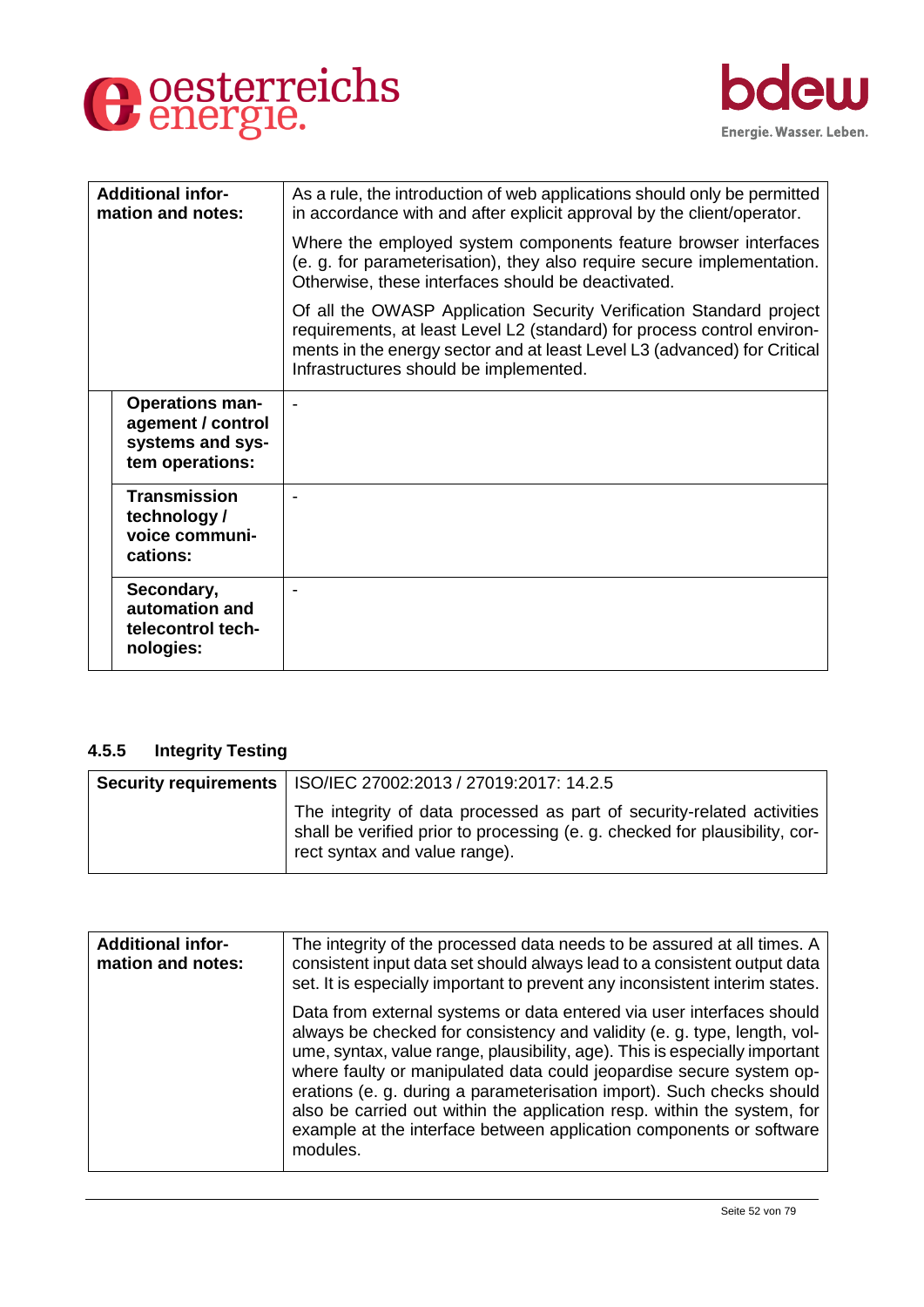



|                                                                                    | Examples:                                                                                                                        |
|------------------------------------------------------------------------------------|----------------------------------------------------------------------------------------------------------------------------------|
|                                                                                    | Verification of the possible settings range of an operating re-<br>source                                                        |
|                                                                                    | Verification of a parameterisation's "last modified" date to warn<br>before a potentially more up-to-date version is overwritten |
| <b>Operations man-</b><br>agement / control<br>systems and sys-<br>tem operations: |                                                                                                                                  |
| <b>Transmission</b><br>technology /<br>voice communi-<br>cations:                  |                                                                                                                                  |
| Secondary,<br>automation and<br>telecontrol tech-<br>nologies:                     |                                                                                                                                  |

## **4.5.6 Logging**

| <b>Security requirements</b> | ISO/IEC 27002:2013 / 27019:2017: 12.4.1, 12.4.2, 12.4.3, 12.4.4,<br>18.1.3                                                                                                                                                                                                                                                     |
|------------------------------|--------------------------------------------------------------------------------------------------------------------------------------------------------------------------------------------------------------------------------------------------------------------------------------------------------------------------------|
|                              | a) The entire system shall have a uniform system time as well as an<br>option for synchronising this system time with an external secure<br>time source.                                                                                                                                                                       |
|                              | b) The system shall log user actions as well as security-related ac-<br>tions, events and errors in a format that is suitable for later and<br>central processing. For a configurable minimum time period, these<br>logs shall record date and time, the users and systems involved as<br>well as the actual event and result. |
|                              | c) Log files shall be stored centrally at a freely configurable location.<br>A mechanism for the automated transfer of the log file to central<br>components shall be available.                                                                                                                                               |
|                              | d) The log file shall be protected from subsequent modification.                                                                                                                                                                                                                                                               |
|                              | e) Older entries shall be overwritten on the log file overflow. The sys-<br>tem shall send an alert before the log storage runs out of space.                                                                                                                                                                                  |
|                              | It shall be possible to include security-related log messages in a<br>f)<br>pre-existing alarm management.                                                                                                                                                                                                                     |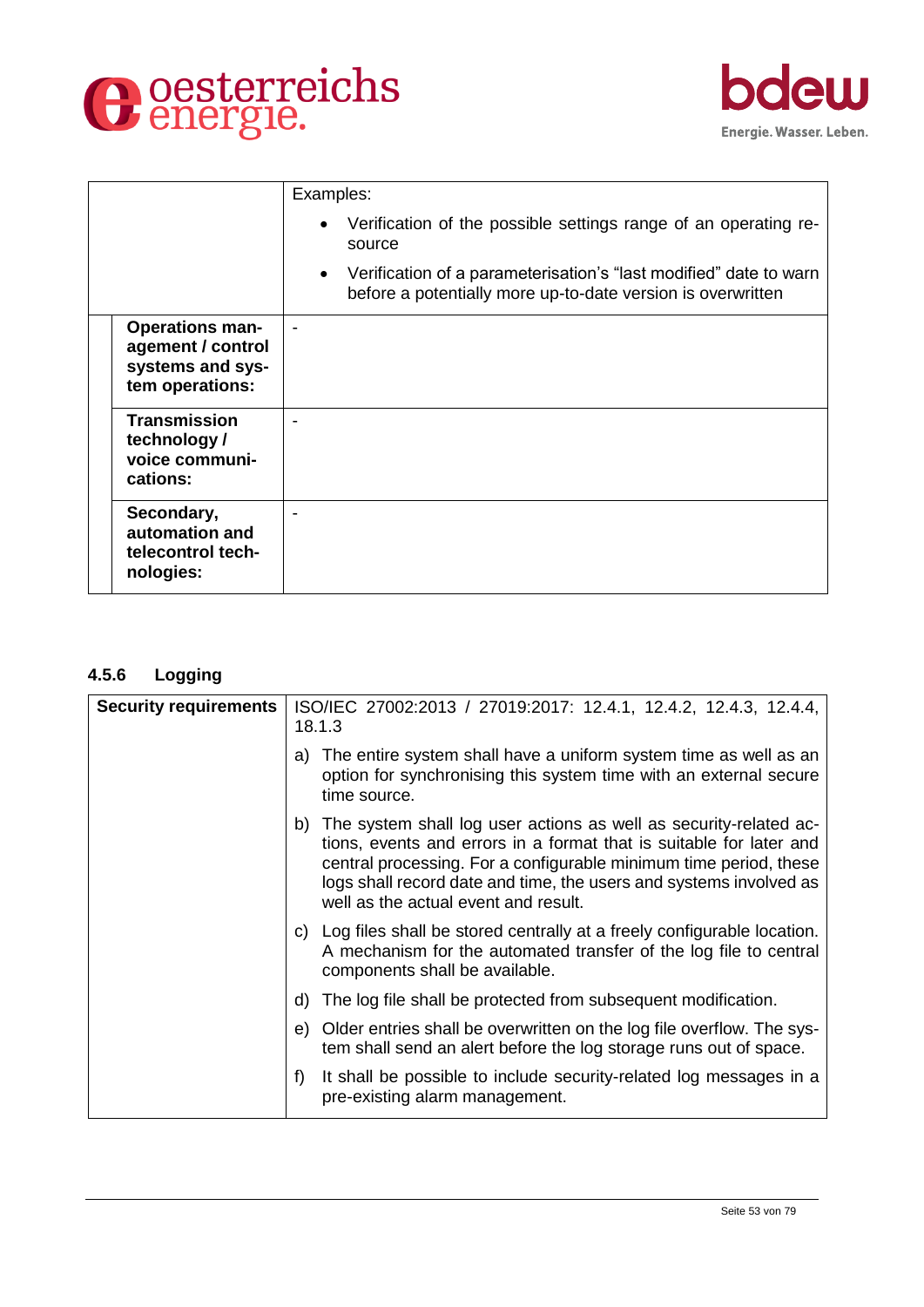



| <b>Additional infor-</b><br>mation and notes:                | Operative, regulatory or legal requirements might include a logging ob-<br>ligation.                                                                                                                                                                                    |
|--------------------------------------------------------------|-------------------------------------------------------------------------------------------------------------------------------------------------------------------------------------------------------------------------------------------------------------------------|
|                                                              | To ensure effective log file administration, the related criteria should be<br>specified in a logging operating concept. The client should define tar-<br>gets for the minimum period resp. the minimum number of stored log<br>messages for local and central storage. |
|                                                              | Configuration and modification of event logging should be as straight-<br>forward as possible.                                                                                                                                                                          |
|                                                              | Security-related events should be marked as such in the system logs<br>to facilitate automatic analysis. Examples include: commands rejected<br>due to time discrepancies/command age, login attempts with an incor-<br>rect password.                                  |
|                                                              | Re: a)                                                                                                                                                                                                                                                                  |
|                                                              | For system time, either local time, CET or UTC should be chosen.<br>Where systems are directly or indirectly linked to external partners, the<br>respective time standard should be selected in consultation with these<br>partners.                                    |
|                                                              | For the use of the NTP protocol cryptographic authentication according<br>to RFC 2030 / RFC 1305 should be employed.                                                                                                                                                    |
|                                                              | Loss of the time signal's availability resp. the external time synchroni-<br>sation should have no or only carefully defined repercussions on con-<br>trol technology functions. Where necessary, a redundant time source<br>should be included.                        |
|                                                              | Re: e)                                                                                                                                                                                                                                                                  |
|                                                              | This requirement does not apply directly if and where a ring buffer<br>mechanism is used. In this case, the minimum size of this ring buffer<br>should be specified and storage on a central log server (see c)) ar-<br>ranged.                                         |
| <b>Operations man-</b>                                       |                                                                                                                                                                                                                                                                         |
| agement / control<br>systems and sys-<br>tem operations:     |                                                                                                                                                                                                                                                                         |
| <b>Transmission</b><br>technology / voice<br>communications: | $\blacksquare$                                                                                                                                                                                                                                                          |
| Secondary,                                                   | Re: a)                                                                                                                                                                                                                                                                  |
| automation and<br>telecontrol tech-<br>nologies:             | For substation applications, UTC should be used internally, while in-<br>and output should be represented in the configurable local time.                                                                                                                               |
|                                                              | Re: b)                                                                                                                                                                                                                                                                  |
|                                                              | Logging could, for example, take place in the operating log.                                                                                                                                                                                                            |
|                                                              | Re: c)                                                                                                                                                                                                                                                                  |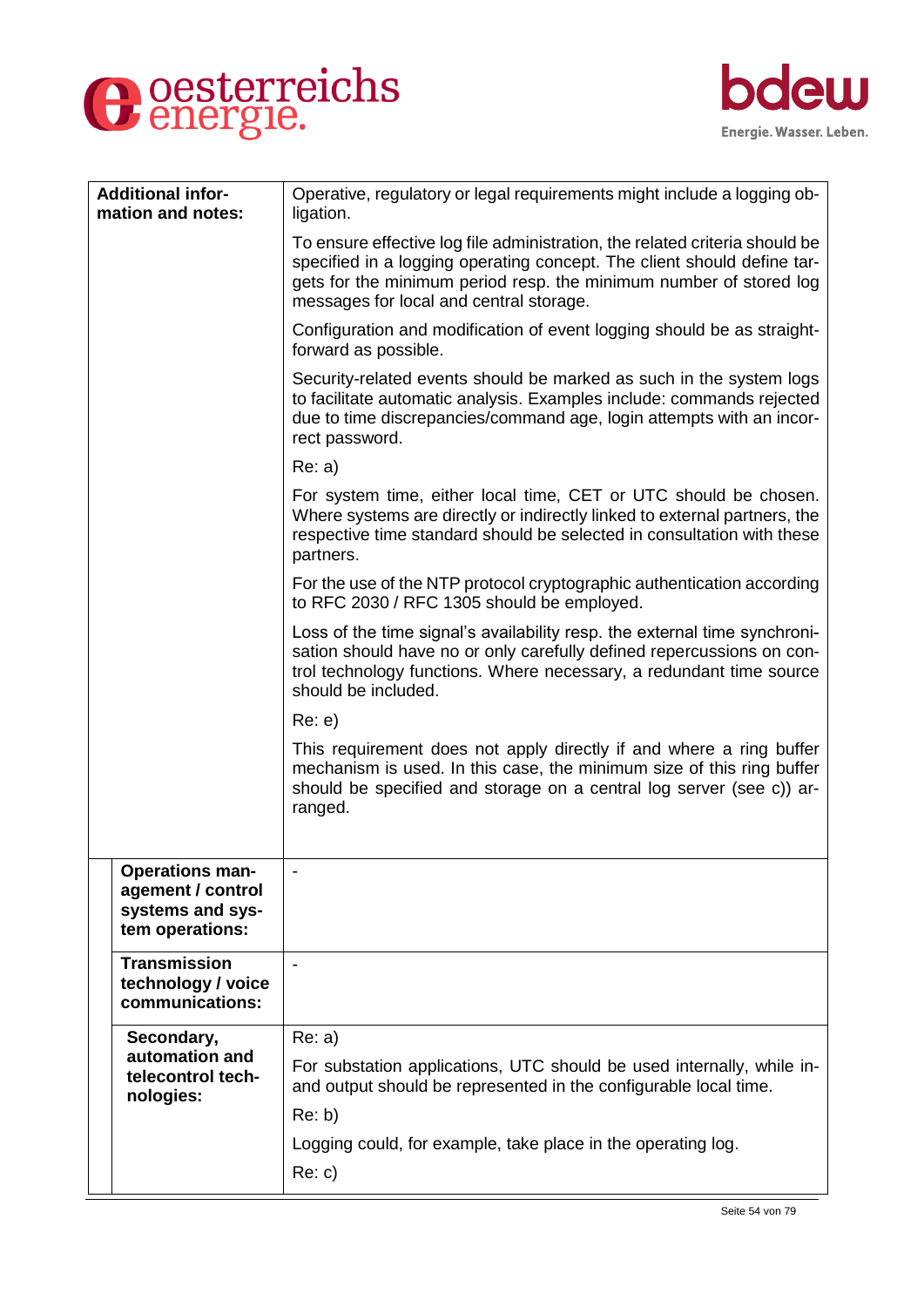



| Logging related to protection and automation components usually hap-<br>pens on the level of the superordinate systems.                                    |
|------------------------------------------------------------------------------------------------------------------------------------------------------------|
| In the distributed substation environments, storage within the substa-<br>tion and synchronisation resp. transmission to a central site is advisa-<br>ble. |
| Re: d                                                                                                                                                      |
| see c)                                                                                                                                                     |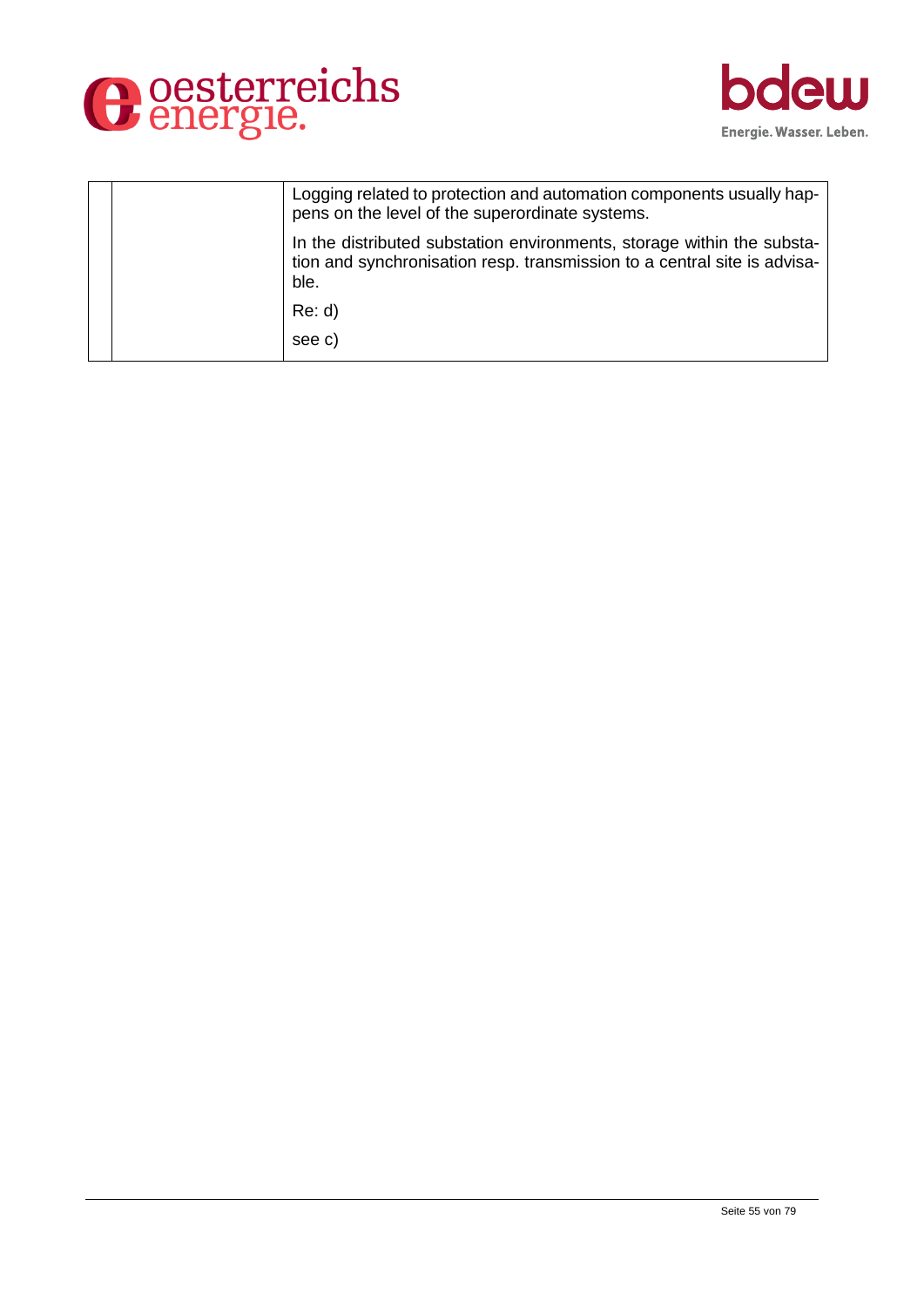



#### **4.6 Development**

This chapter describes requirements pertaining to hardware and software development. Where standard components like e. g. operating systems or database systems are used, this chapter applies to the integration of these standard components into the entire system and/or the respective component.

## **4.6.1 Secure Development Standards, Quality Management and Approval Processes**

| <b>Security requirements</b> | ISO/IEC 27002:2013 / 27019:2017: 9.4.5, 14.2.2, 14.2.3, 14.2.4,<br>14.2.5, 14.2.6, 14.2.7, 14.2.8, 14.2.9, 14.3.1                                                                                                                                                                                                                                 |
|------------------------------|---------------------------------------------------------------------------------------------------------------------------------------------------------------------------------------------------------------------------------------------------------------------------------------------------------------------------------------------------|
|                              | a) The system shall be developed by reliable and professionally<br>trained employees. Where the development or parts thereof are<br>subcontracted to a third party, this requires written permission by<br>the client. The subcontractor shall meet at least the same security<br>requirements as the supplier.                                   |
|                              | b) The supplier shall develop the system in line with recognised de-<br>velopment standards and quality management/assurance pro-<br>cesses. As part of the development process, the following security-<br>related development steps require special attention:                                                                                  |
|                              | Definition of the security requirements                                                                                                                                                                                                                                                                                                           |
|                              | Threat modelling and risk analysis<br>٠                                                                                                                                                                                                                                                                                                           |
|                              | Deduction of requirements for system design and imple-<br>mentation                                                                                                                                                                                                                                                                               |
|                              | Secure programming                                                                                                                                                                                                                                                                                                                                |
|                              | <b>Requirement testing</b>                                                                                                                                                                                                                                                                                                                        |
|                              | Security checks before commissioning                                                                                                                                                                                                                                                                                                              |
|                              | c) Testing shall be subject to the dual control principle: Development<br>and testing shall be carried out by different people. Testing plans<br>and procedures as well as expected and actual test results shall to<br>be documented and comprehensible. It shall be ensured that they<br>can be reviewed by the client as needed.               |
|                              | d) The supplier shall have a documented development security pro-<br>cess in place that covers physical, organisational and personal se-<br>curity and protects the system's integrity and confidentiality. The<br>effectiveness of the above-stated process may be verified by an<br>external audit.                                             |
|                              | e) The supplier shall have a programming guideline in place that ex-<br>plicitly covers security-related requirements, e.g. avoiding insecure<br>programming techniques and functions or the verification of input<br>data to avoid buffer overflow errors. Where possible, security-en-<br>hancing compiler options and libraries shall be used. |
|                              | The approval of the system resp. of updates/security patches<br>f)<br>needs to follow a specified and documented approval process.                                                                                                                                                                                                                |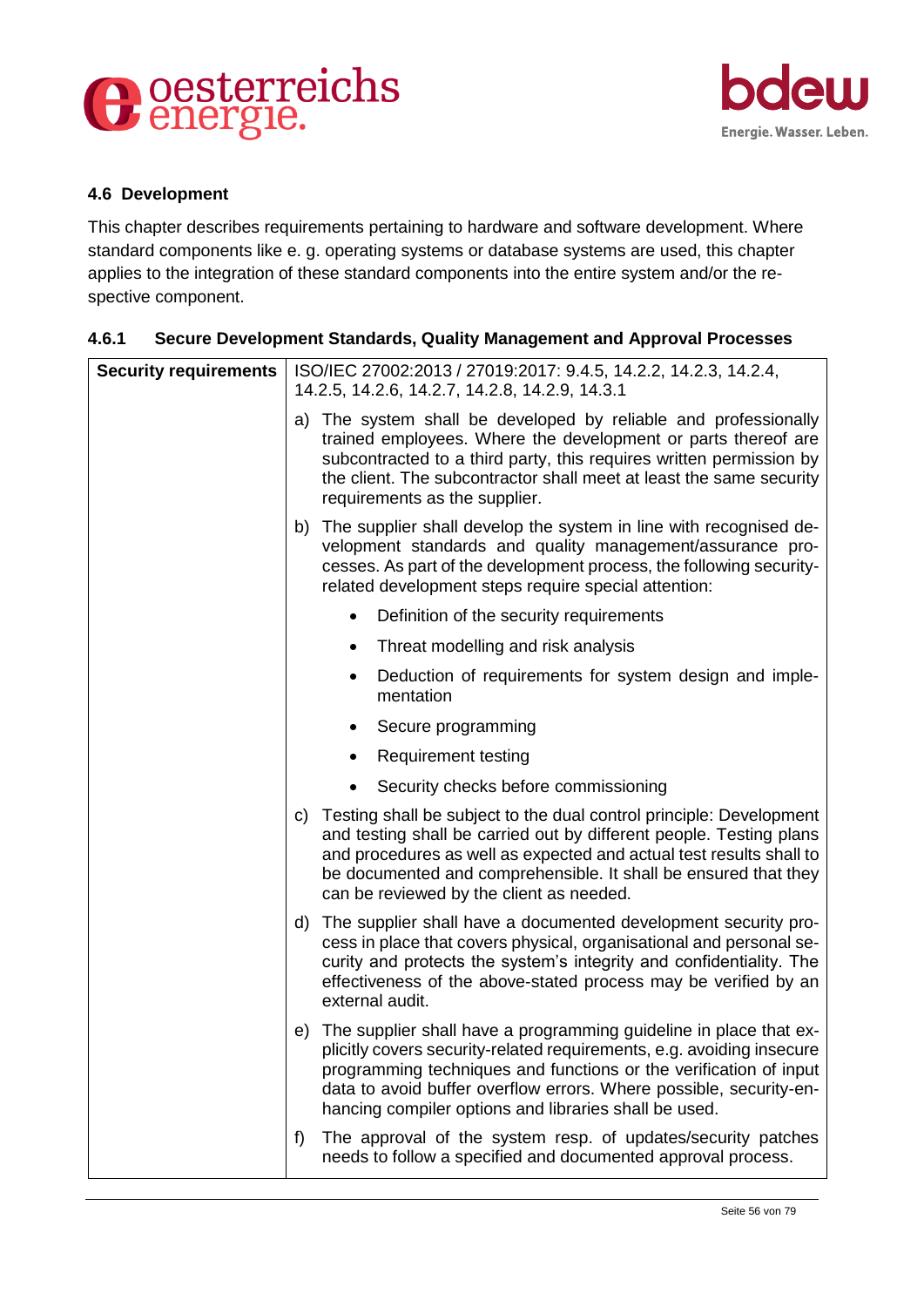



| <b>Additional infor-</b><br>mation and notes:                                      | The development process should reflect recognised standards and<br>process models. All processes and activities require comprehensive<br>documentation.                                                                                                                                             |
|------------------------------------------------------------------------------------|-----------------------------------------------------------------------------------------------------------------------------------------------------------------------------------------------------------------------------------------------------------------------------------------------------|
|                                                                                    | Secure software development is not necessarily contingent on any par-<br>ticular development model, yet might require - where applicable - ad-<br>aptation of the necessary security-related development steps and ac-<br>tivities and their integration into the existing development methodology. |
|                                                                                    | Re: a)                                                                                                                                                                                                                                                                                              |
|                                                                                    | Assigning project-specific development tasks to sub-contractors, in<br>particular, requires written approval by the client/operator since specif-<br>ics of the client's/operator's installations may not be subjected to un-<br>protected dissemination.                                           |
|                                                                                    | Re: b)                                                                                                                                                                                                                                                                                              |
|                                                                                    | As far as possible, development and testing should take place on ded-<br>icated testing and development systems not connected to the produc-<br>tive system.                                                                                                                                        |
|                                                                                    | Re: d                                                                                                                                                                                                                                                                                               |
|                                                                                    | Routine checks of the source code using automated testing tools<br>should be carried out. If possible, this verification process should be<br>integrated automatically into the development process.                                                                                                |
| <b>Operations man-</b><br>agement / control<br>systems and sys-<br>tem operations: |                                                                                                                                                                                                                                                                                                     |
| <b>Transmission</b><br>technology / voice<br>communications:                       |                                                                                                                                                                                                                                                                                                     |
| Secondary,<br>automation and<br>telecontrol tech-<br>nologies:                     |                                                                                                                                                                                                                                                                                                     |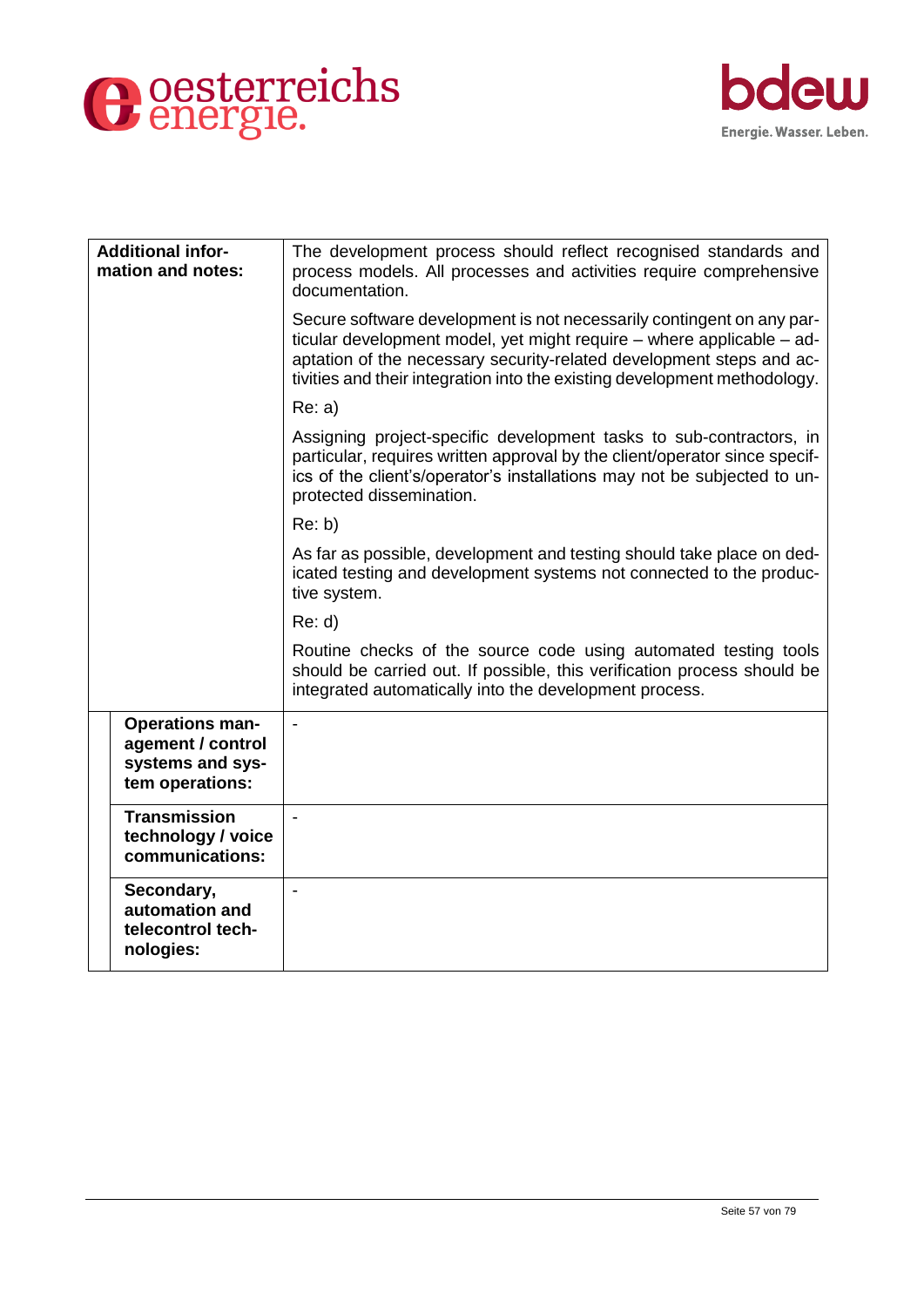



#### **4.6.2 Secure Development and Testing Systems, Integrity Testing**

| <b>Security requirements</b> | ISO/IEC 27002:2013 / 27019:2017: 9.4.5, 12.1.4, 14.2.7, 14.3.1                                                                                                                                                                                                                                                                                                                                                        |
|------------------------------|-----------------------------------------------------------------------------------------------------------------------------------------------------------------------------------------------------------------------------------------------------------------------------------------------------------------------------------------------------------------------------------------------------------------------|
|                              | a) Development shall take place on secure systems; the development<br>environment, source code and binary data all shall be protected<br>from external access. All development systems shall be hardened<br>according to recognised state-of-the-art and best practice specifi-<br>cations. Up-to-date malware protection shall be employed on the<br>systems and all the latest security patches shall be installed. |
|                              | b) Development and testing of the system, updates, extensions and<br>security patches shall take place in a testing environment that is<br>separated from the productive system.                                                                                                                                                                                                                                      |
|                              | c) No source code (except for interpreted scripting languages) shall<br>be stored on productive systems.                                                                                                                                                                                                                                                                                                              |
|                              | d) It shall be possible to check the integrity of source code and binary<br>data for unauthorised changes, for example via secure check-<br>sums.                                                                                                                                                                                                                                                                     |
|                              | e) A version history that tracks any changes to the software shall be<br>kept for all employed software.                                                                                                                                                                                                                                                                                                              |

| <b>Additional infor-</b><br>mation and notes: | The development systems and environments as well as the testing sys-<br>tems should feature state-of-the-art security measures and always be<br>kept separate from the general company network.                                                                                                                                                                                                                                                                                               |
|-----------------------------------------------|-----------------------------------------------------------------------------------------------------------------------------------------------------------------------------------------------------------------------------------------------------------------------------------------------------------------------------------------------------------------------------------------------------------------------------------------------------------------------------------------------|
|                                               | Access to insecure networks, e. g. for internet and e-mail use, should<br>not be possible on the above-stated systems. Where such access<br>might be necessary for development purposes, the systems accessing<br>such insecure networks should be comprehensively isolated from the<br>development environment, e. g. via use of virtualisation or proxy solu-<br>tions. It should be ensured that any potential risk from internet or e-mail<br>connections is kept to an absolute minimum. |
|                                               | The development systems and environments as well as the testing sys-<br>tems should be equipped with secure logical access protection as well<br>as measures to prevent unauthorised physical access.                                                                                                                                                                                                                                                                                         |
|                                               | Re: c)                                                                                                                                                                                                                                                                                                                                                                                                                                                                                        |
|                                               | Provision for sufficient protection against unauthorised changes should<br>be employed, e. g. code signing.                                                                                                                                                                                                                                                                                                                                                                                   |
|                                               | As a rule, a testing system should be included (e. g. a test system of<br>redundant components).                                                                                                                                                                                                                                                                                                                                                                                              |
|                                               | For the purpose of error correction, it might prove necessary to simulate<br>the respective system conditions to verify that the error has indeed<br>been eliminated. In some cases, the testing system might not be able<br>to reproduce these conditions or error analysis might only make sense                                                                                                                                                                                            |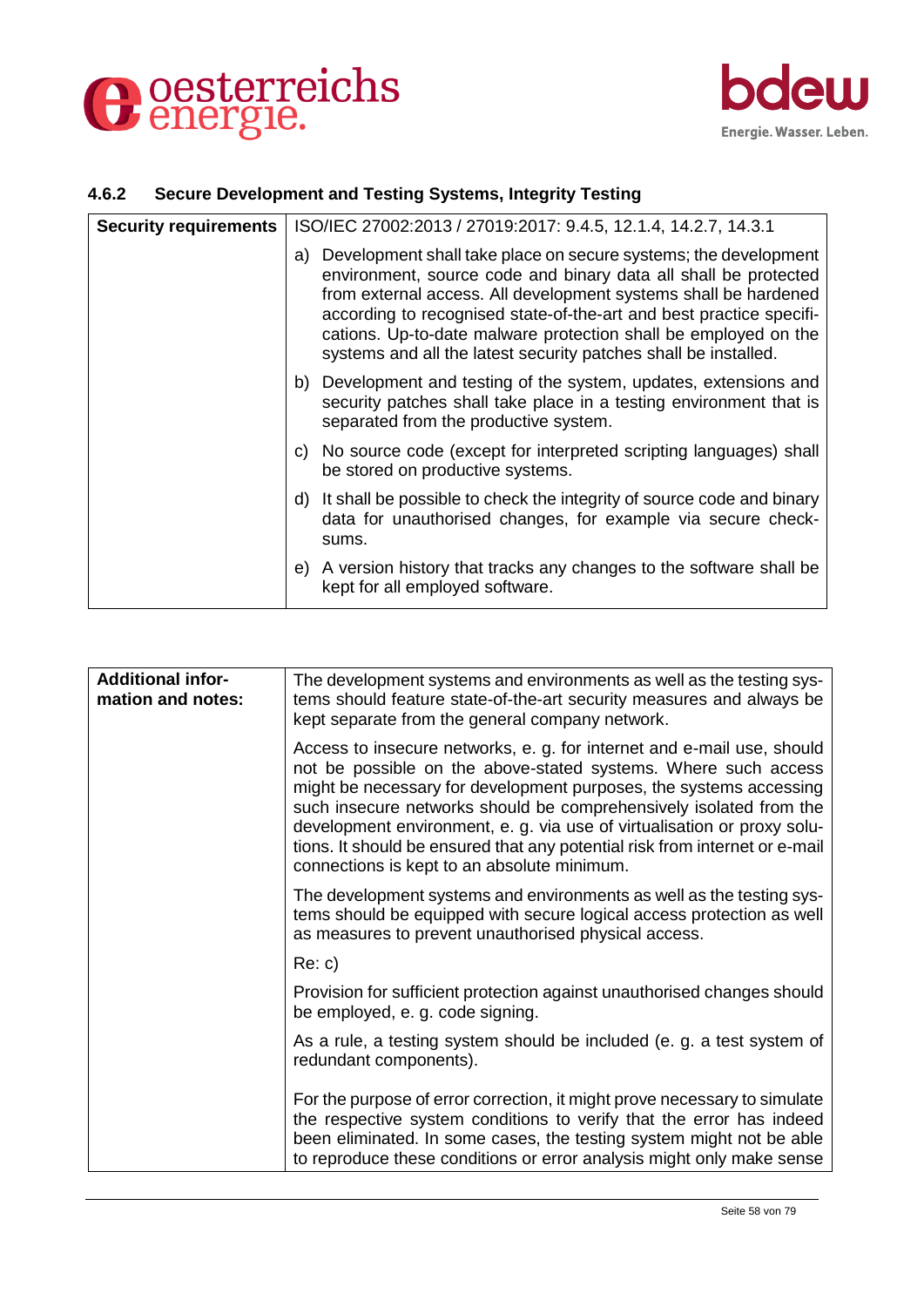



|                                                                  | on the productive system. This, however, usually only involves debug-<br>ging – a full development cycle on the productive system, including ap-<br>plication compiling, could cause extensive disruptions. It also markedly<br>complicates the correct version and change control. |
|------------------------------------------------------------------|-------------------------------------------------------------------------------------------------------------------------------------------------------------------------------------------------------------------------------------------------------------------------------------|
|                                                                  | Any debugging and testing on the productive system should always be<br>preceded by an individual risk assessment and formal approval by the<br>operator.                                                                                                                            |
| <b>Operations man-</b>                                           | Re: b)                                                                                                                                                                                                                                                                              |
| agement / control<br>systems and sys-<br>tem operations:         | Before commissioning, development may take place on what will later<br>be the productive systems. After commissioning, this should no longer<br>be an option.                                                                                                                       |
|                                                                  | Re: c)                                                                                                                                                                                                                                                                              |
|                                                                  | A temporary source code installation could facilitate debugging. After<br>successful bug fixing, the source code should be removed again to pre-<br>vent potential manipulation of the control system application.                                                                  |
|                                                                  | A further option involves use of a network-based debugger. However,<br>the respective service should only be activated temporarily and pro-<br>tected from unauthorised access.                                                                                                     |
| <b>Transmission</b><br>technology/<br>voice communi-<br>cations: |                                                                                                                                                                                                                                                                                     |
| Secondary,                                                       | Re: b)                                                                                                                                                                                                                                                                              |
| automation and<br>telecontrol tech-<br>nologies:                 | As a rule, all system development, testing etc. takes place at the sup-<br>plier's location. Where applicable, a client-related testing environment<br>could be kept ready there.                                                                                                   |
|                                                                  | Before commissioning, development may take place on what will later<br>be the productive systems. After commissioning, this should no longer<br>be an option.                                                                                                                       |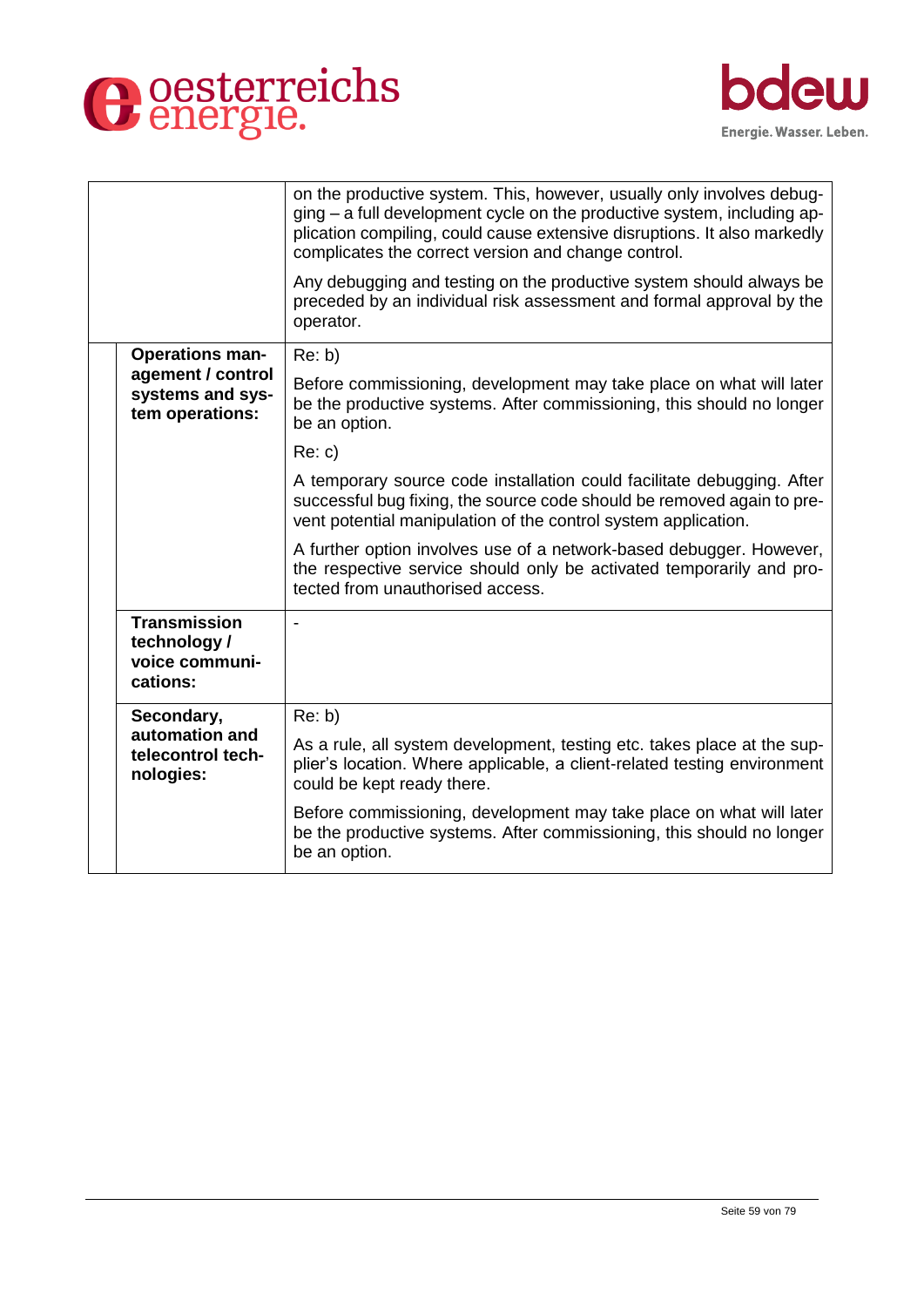



#### **4.7 Maintenance**

-

This chapter describes security requirements pertaining to maintenance processes. For the purpose of this document, "maintenance" denotes all service measures to be commissioned by the client/operator including, but not limited to, maintenance activities, incident analyses, troubleshooting and debugging, improvements, adaptations etc.<sup>4</sup>.

#### **4.7.1 Maintenance Process Requirements**

| <b>Security requirements</b> | ISO/IEC 27002:2013 / 27019:2017: 9.1.2, 9.2.1, 9.2.2, 15.1.1, 15.1.2                                                                                                                                                                                                                                                                                                                                                                                                                                                                                                                    |
|------------------------------|-----------------------------------------------------------------------------------------------------------------------------------------------------------------------------------------------------------------------------------------------------------------------------------------------------------------------------------------------------------------------------------------------------------------------------------------------------------------------------------------------------------------------------------------------------------------------------------------|
|                              | a) Any remote and on-site access shall only be carried out by a pre-<br>defined and properly trained group of people and only originating<br>from secured systems. Access systems and IT infrastructures<br>used for remote and on-site access need to be hardened accord-<br>ing to recognised state-of-the-art standards and best practice<br>specifications. Up-to-date malware protection shall be employed<br>and all the latest security patches shall be installed.                                                                                                              |
|                              | b) A pre-defined maintenance process shall be established to ensure<br>that maintenance personnel only receives access to the systems,<br>services and data as well as the respective physical premises that<br>are actually required to carry out the related maintenance activities.                                                                                                                                                                                                                                                                                                  |
|                              | c) Interactive remote access shall occur via personalised accounts<br>and using two factor authentication. Special user IDs shall be es-<br>tablished for automated processes - these shall only be able to ex-<br>ecute specific functions and not have interactive access.                                                                                                                                                                                                                                                                                                            |
|                              | d) Technical measures shall ensure that remote access is only possi-<br>ble if and where the responsible operator has explicitly approved<br>this access. Each remote access session by external service pro-<br>viders shall require individual approval and disconnection. Sessions<br>shall automatically disconnect after a reasonable amount of time.<br>Access systems used for remote access, in particular, shall be log-<br>ically or physically isolated from other networks during remote ac-<br>cess. Here, a physical separation is preferable to logical uncou-<br>pling. |

| <b>Additional infor-</b> | These requirements should already be factored into the project design                                                        |
|--------------------------|------------------------------------------------------------------------------------------------------------------------------|
| mation and notes:        | and maintenance agreements in collaboration between client and sup-                                                          |
|                          | plier resp. service provider. Data privacy and confidentiality agree-<br>ments should also be covered and agreed in writing. |

<sup>&</sup>lt;sup>4</sup> Note: The definition of "maintenance" in this Whitepaper differs from the definition used in DIN 31051.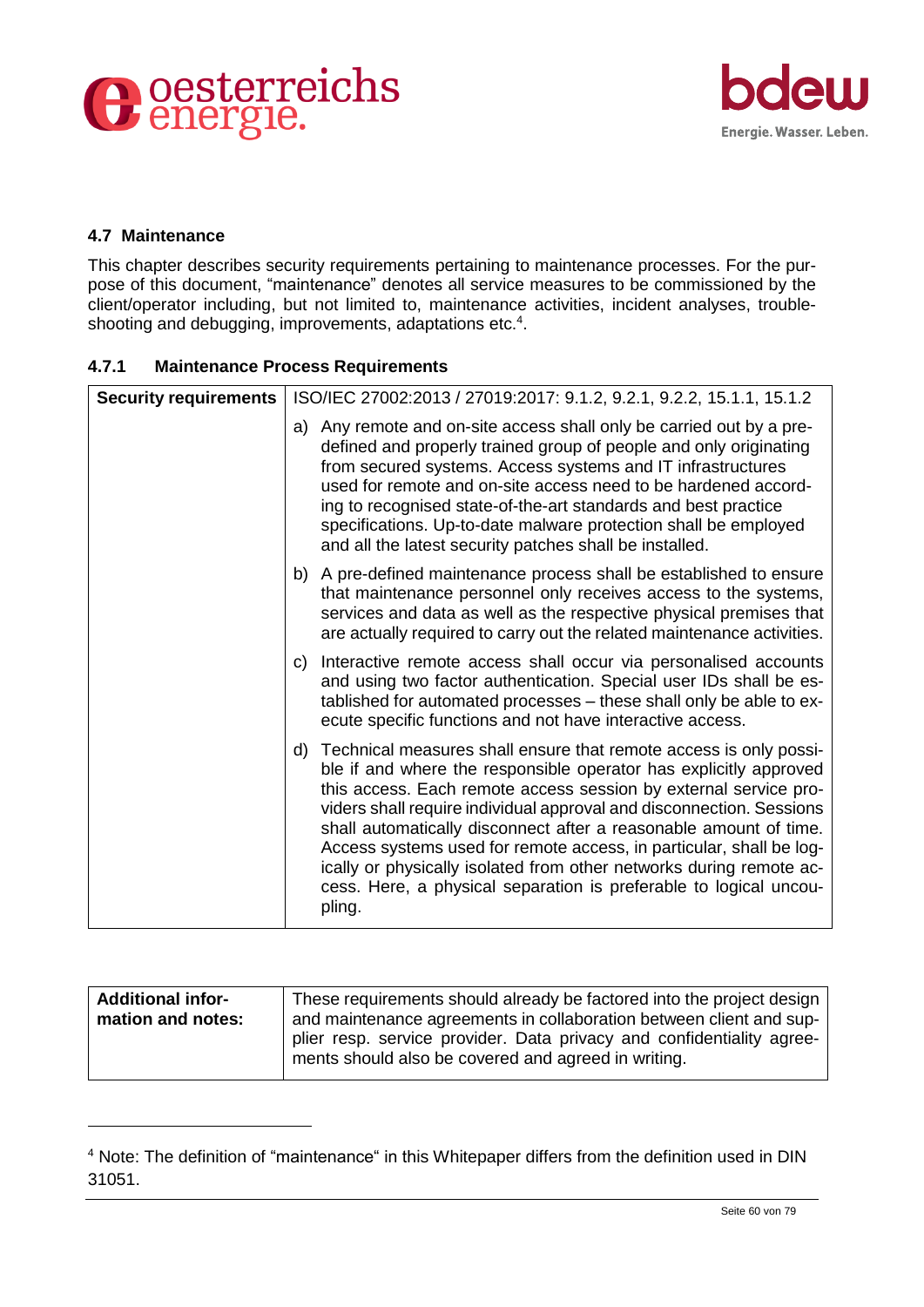



| Among others, this requirement aims to prevent any unauthorised and<br>undetected third-party remote access. As a rule, operational manage-<br>ment, e. g. at the control room, should be notified of any maintenance<br>work, for example by connecting or disconnecting the remote mainte-<br>nance access. This also applies to maintenance access by in-house<br>staff. Especially for access by external service providers, this could be<br>achieved by filing the authentication token with the control room. |
|----------------------------------------------------------------------------------------------------------------------------------------------------------------------------------------------------------------------------------------------------------------------------------------------------------------------------------------------------------------------------------------------------------------------------------------------------------------------------------------------------------------------|
| On-site maintenance by service technicians poses a serious security<br>risk. Where possible, contractors should not be allowed to connect their<br>own hardware to the process network (e. g. maintenance notebooks,<br>but also storage media like USB sticks). Instead, they should use hard-<br>ware provided by the client for this purpose. Where use of the sup-<br>plier's own hardware cannot be avoided, this should require explicit<br>approval by the client.                                            |
| To protect the systems for remote and on-site maintenance, the follow-<br>ing aspects are of particular importance:                                                                                                                                                                                                                                                                                                                                                                                                  |
| The maintenance systems should be equipped with secure log-<br>ical access protection and also be secured against unauthor-<br>ised physical access.                                                                                                                                                                                                                                                                                                                                                                 |
| The maintenance systems should be hardened according to<br>$\bullet$<br>state-of-the-art standards and recognised best practice specifi-<br>cations.                                                                                                                                                                                                                                                                                                                                                                 |
| Remote maintenance access should only take place from a se-<br>$\bullet$<br>cured DMZ environment protected against unauthorised ac-<br>cess.                                                                                                                                                                                                                                                                                                                                                                        |
| Mobile systems for on-site maintenance should be secured with<br>$\bullet$<br>a restrictively configured firewall software.                                                                                                                                                                                                                                                                                                                                                                                          |
| During maintenance access, the maintenance systems should<br>٠<br>have up-to-date malware protection as well as the latest secu-<br>rity patches in place.                                                                                                                                                                                                                                                                                                                                                           |
| The supplier should be obliged to provide proof that he has imple-<br>mented an adequate internal security guideline for this service. This<br>security guideline should cover at least the following aspects:                                                                                                                                                                                                                                                                                                       |
| Access control and protection<br>Secure authentication on the device<br>Secure storage of customer data<br>Data medium encryption<br>$\bullet$<br>Specification of data transmission (encryption / integrity protec-<br>tion)<br>Data back-up and recovery<br>٠<br>Patch management<br>$\bullet$<br>Malware protection<br>Secure measures to erase customer data                                                                                                                                                     |
|                                                                                                                                                                                                                                                                                                                                                                                                                                                                                                                      |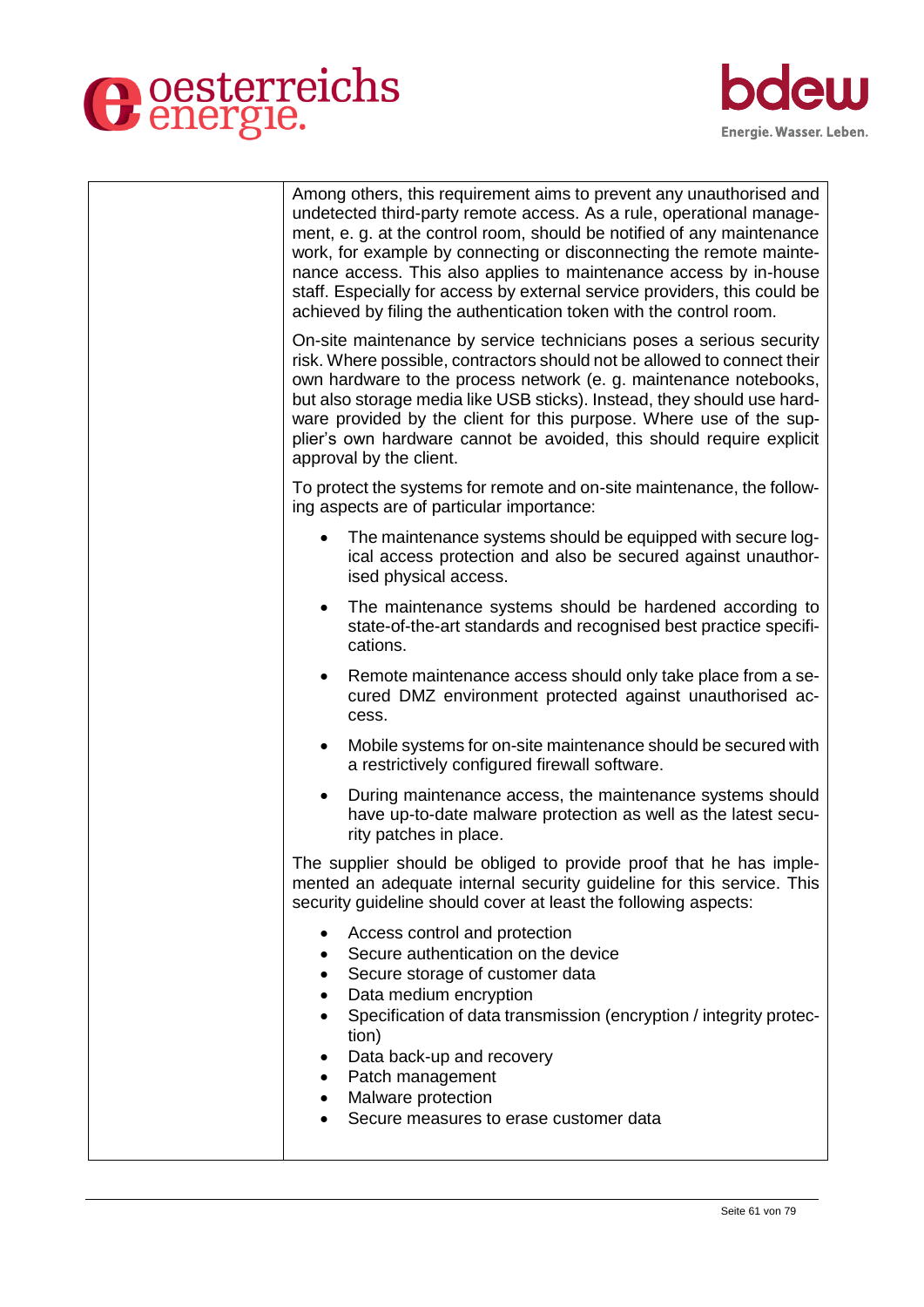



|                                                                                    | For activities associated with Critical Infrastructures, maintenance per-<br>sonnel also need to meet the applicable legal requirements, e. g. via a<br>security check. Where the supplier's resp. service provider's mainte-<br>nance personnel require maintenance access to Critical Systems,<br>these maintenance employees should be named individually. |
|------------------------------------------------------------------------------------|---------------------------------------------------------------------------------------------------------------------------------------------------------------------------------------------------------------------------------------------------------------------------------------------------------------------------------------------------------------|
|                                                                                    | Maintenance process requirements should be specified in a contract.<br>A respective, where applicable mutual, security arrangement should<br>be established by the client and demonstrably be brought to the atten-<br>tion of the service technicians.                                                                                                       |
|                                                                                    | See also Fehler! Verweisquelle konnte nicht gefunden werden.                                                                                                                                                                                                                                                                                                  |
| <b>Operations man-</b><br>agement / control<br>systems and sys-<br>tem operations: |                                                                                                                                                                                                                                                                                                                                                               |
| <b>Transmission</b><br>technology /<br>voice communi-<br>cations:                  |                                                                                                                                                                                                                                                                                                                                                               |
| Secondary,<br>automation and<br>telecontrol tech-<br>nologies:                     |                                                                                                                                                                                                                                                                                                                                                               |

#### **4.7.2 Secure Update Processes**

| Security requirements   ISO/IEC 27002:2013 / 27019:2017: 12.5.1, 14.2.2, 14.2.3, 14.2.7,<br>14.2.9                                                         |
|------------------------------------------------------------------------------------------------------------------------------------------------------------|
| The provision and installation of updates, extensions and patches<br>needs to occur according to a defined process and in coordination with<br>the client. |

| <b>Additional infor-</b><br>mation and notes: | Energy supply systems are of great economic, sociological and socie-<br>tal significance. To ensure their secure and reliable operations, fast<br>reaction times as well as a defined and controlled maintenance pro-<br>cess tend to be essential. |
|-----------------------------------------------|-----------------------------------------------------------------------------------------------------------------------------------------------------------------------------------------------------------------------------------------------------|
|                                               | The supplier should always verify and approve any updates and<br>patches. These should also be tested on a separate testing system<br>prior to installation.                                                                                        |
|                                               | A multi-step approach is recommended, especially for custom soft-<br>ware and developments:<br>1. The supplier bases his test on the underlying standard product.                                                                                   |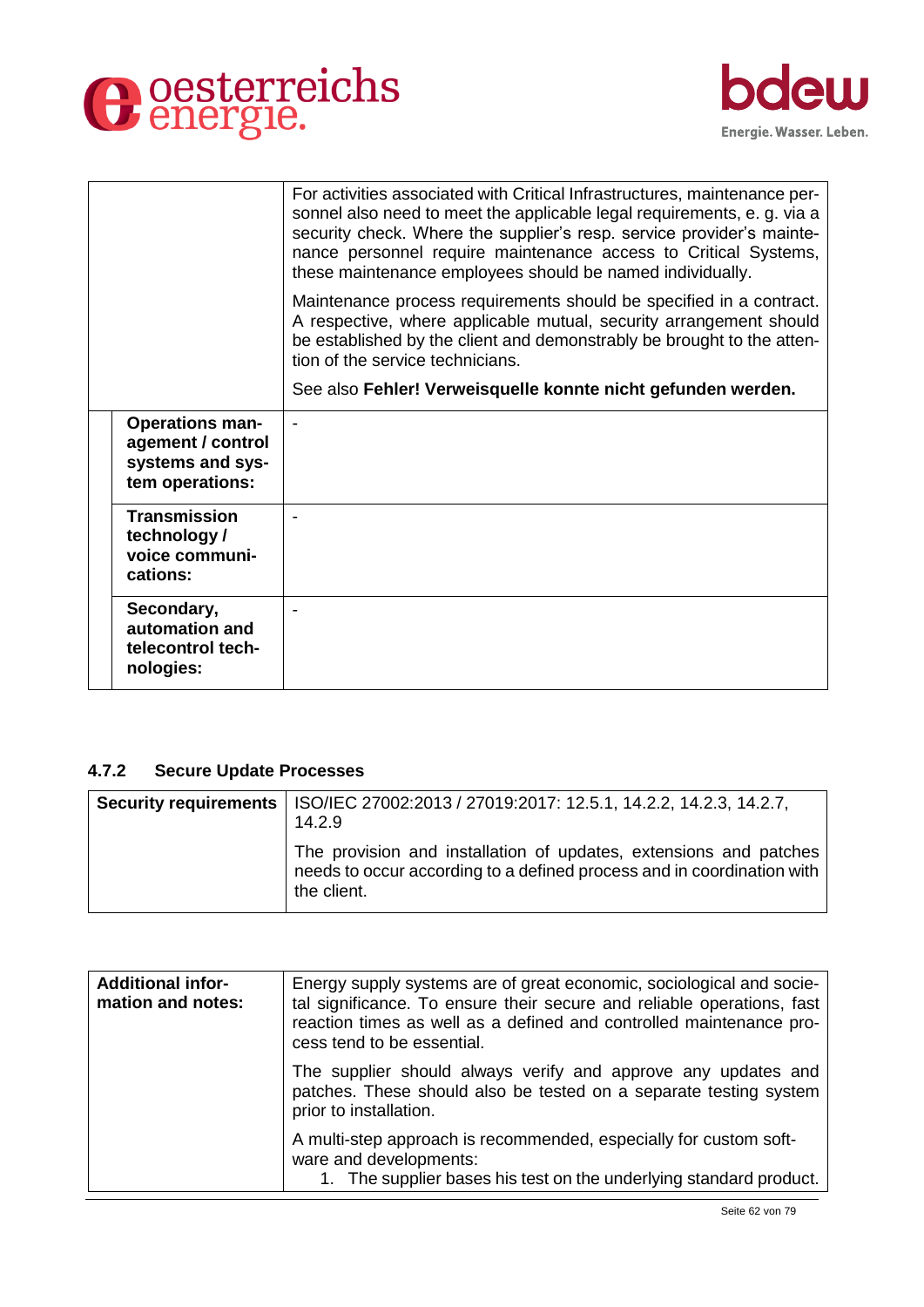



|                                                                                    | 2. Testing and approval by the supplier are carried out in a testing<br>environment that mirrors the operator's system as closely as<br>possible.<br>3. If necessary, the operator – or the supplier on behalf of the op-<br>erator – tests updates and patches on their own system accord-<br>ing to a pre-defined testing schedule. |
|------------------------------------------------------------------------------------|---------------------------------------------------------------------------------------------------------------------------------------------------------------------------------------------------------------------------------------------------------------------------------------------------------------------------------------|
|                                                                                    | Under certain circumstances, a multi-step commissioning process<br>should be considered that supports ongoing operations in case of error<br>(see 4.1.2.).                                                                                                                                                                            |
|                                                                                    | Depending on the affected systems 'criticality, and as part of the overall<br>maintenance process, the operator should review whether certain<br>changes should always be made on-site and not via remote access.                                                                                                                     |
| <b>Operations man-</b><br>agement / control<br>systems and sys-<br>tem operations: | $\blacksquare$                                                                                                                                                                                                                                                                                                                        |
| <b>Transmission</b><br>technology /<br>voice communi-<br>cations:                  |                                                                                                                                                                                                                                                                                                                                       |
| Secondary,<br>automation and<br>telecontrol tech-<br>nologies:                     |                                                                                                                                                                                                                                                                                                                                       |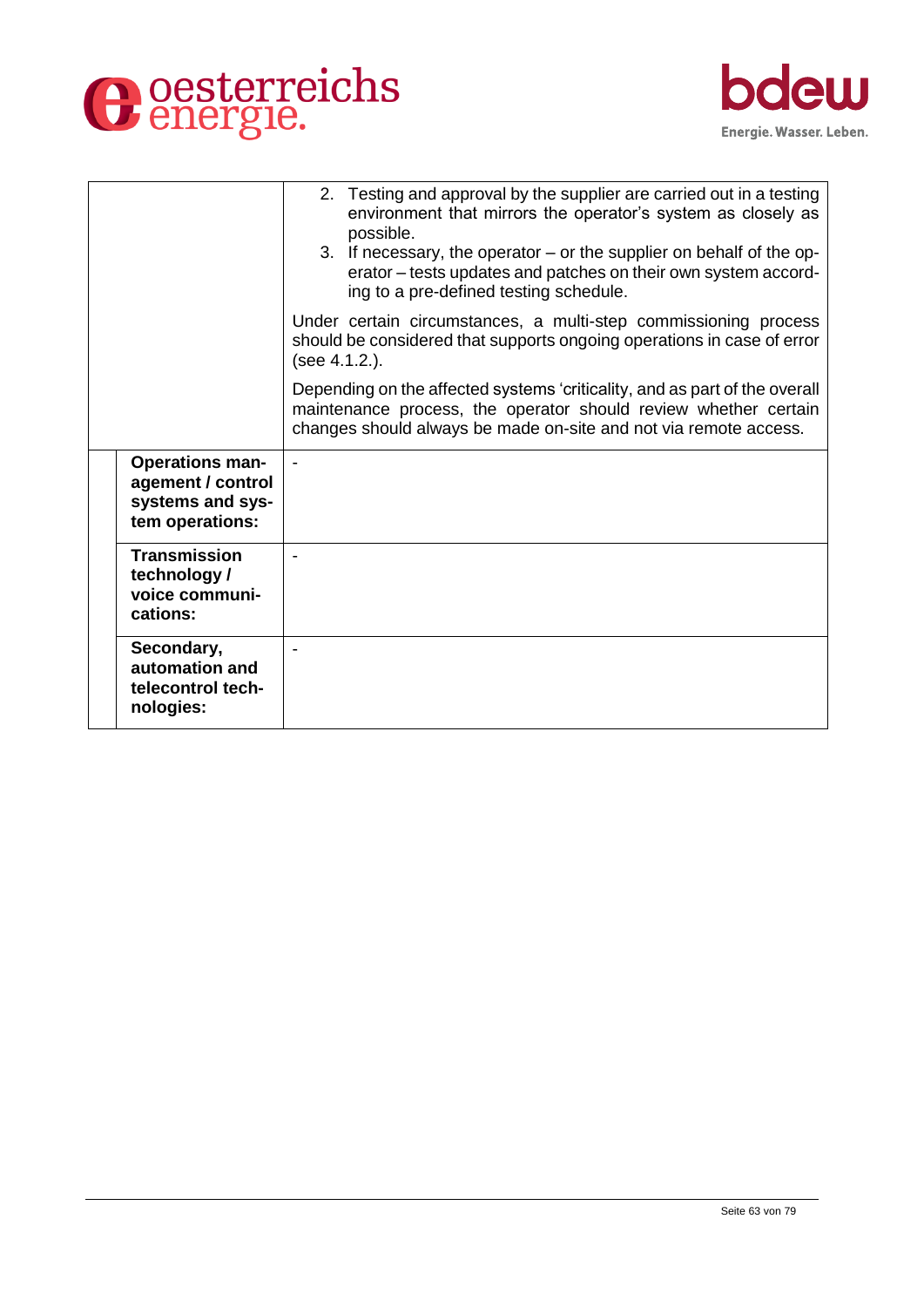



## **4.7.3 Configuration and Change Management, Rollback**

| <b>Security requirements</b> | ISO/IEC 27002:2013 / 27019:2017: 12.1.2, 12.5.1, 12.6.2, 12.9.1<br>ENR, 14.2.2, 14.2.9,                  |
|------------------------------|----------------------------------------------------------------------------------------------------------|
|                              | The system shall be developed and operated with a configuration<br>a)<br>and change management in place. |
|                              | The system shall support rollback to a pre-defined number of con-<br>b)<br>figuration states.            |

| <b>Additional infor-</b><br>mation and notes: |                                                                | Where non-trivial configuration or parameterisation changes can be<br>expected during system operations, the system should support a sat-<br>isfactory configuration and change management. In particular, it<br>should be possible to roll back to a pre-defined number of previous<br>configuration states.             |
|-----------------------------------------------|----------------------------------------------------------------|---------------------------------------------------------------------------------------------------------------------------------------------------------------------------------------------------------------------------------------------------------------------------------------------------------------------------|
|                                               |                                                                | These requirements apply to both the supplier and the client/operator.<br>The necessary processes for a suitable configuration and change<br>management should be defined and realised by the operator.                                                                                                                   |
|                                               |                                                                | Re: b)                                                                                                                                                                                                                                                                                                                    |
|                                               |                                                                | Backup of at least one prior dataset (parameterisation and firmware<br>state, data model etc.) as well as a rollback option should be included<br>in the design. All changes should be documented.                                                                                                                        |
|                                               | <b>Operations man-</b><br>agement / control                    | Provisions should also be made for a rollback option for dynamic and<br>static data at the application level.                                                                                                                                                                                                             |
|                                               | systems and sys-<br>tem operations:                            | For software and system changes, all changes and extensions require<br>project-specific administration.                                                                                                                                                                                                                   |
|                                               | <b>Transmission</b><br>technology / voice<br>communications:   |                                                                                                                                                                                                                                                                                                                           |
|                                               | Secondary,<br>automation and<br>telecontrol tech-<br>nologies: | Due to the restricted non-volatile memory of current device technology,<br>rollback options on the protection and automation component level are<br>often not feasible (yet). However, it should be possible to back up pa-<br>rameterisation and firmware states via the devices' operating and<br>maintenance software. |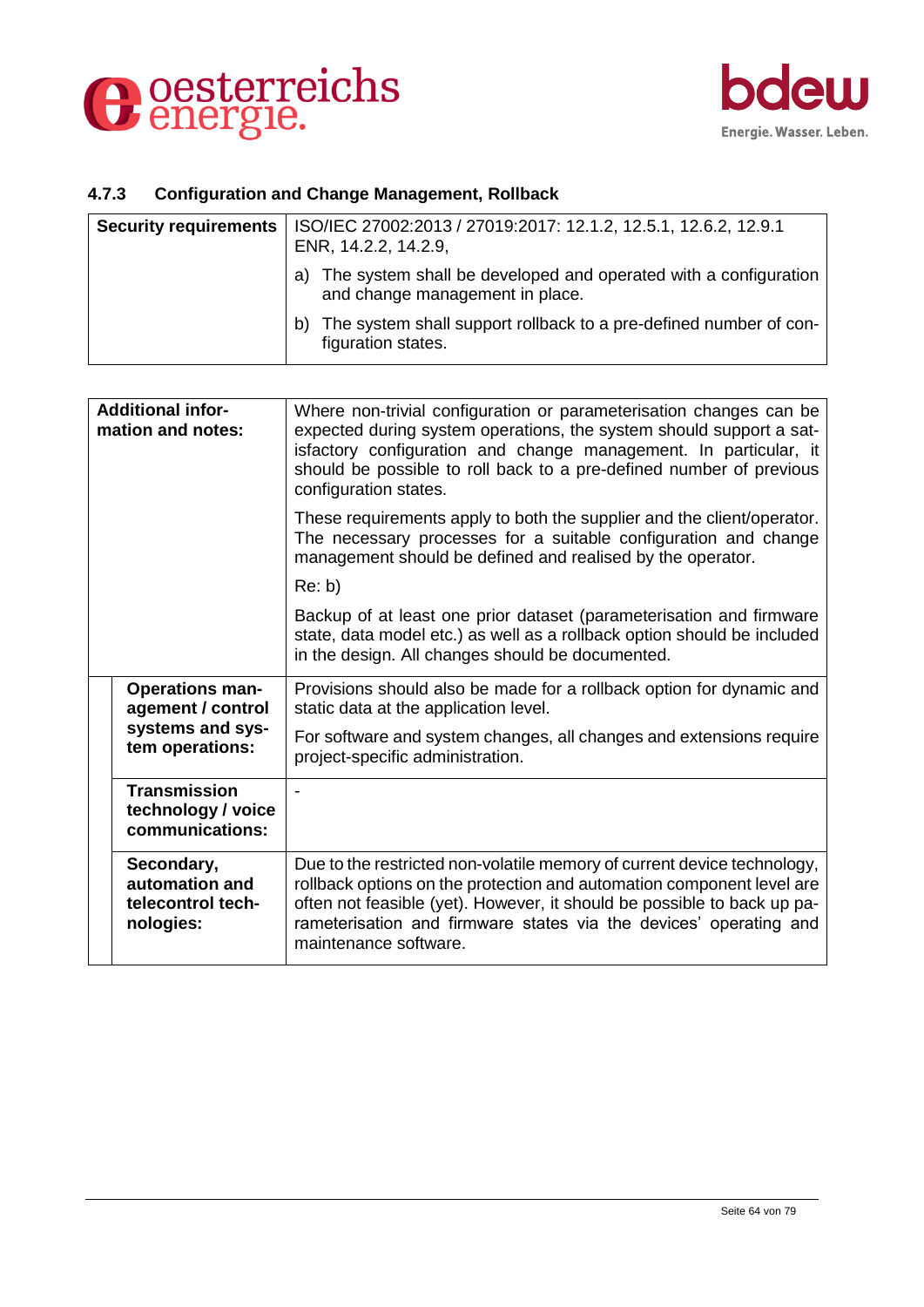



#### **4.7.4 Handling of Vulnerabilities**

| <b>Security requirements</b> | ISO/IEC 27002:2013 / 27019:2017: 12.6.1, 16.1.2, 16.1.3                                                                                                                                                                                                                                                                                                                                                                                                                                                                                                                                                                                                                                                                                                                                                                                       |
|------------------------------|-----------------------------------------------------------------------------------------------------------------------------------------------------------------------------------------------------------------------------------------------------------------------------------------------------------------------------------------------------------------------------------------------------------------------------------------------------------------------------------------------------------------------------------------------------------------------------------------------------------------------------------------------------------------------------------------------------------------------------------------------------------------------------------------------------------------------------------------------|
|                              | The supplier shall have a documented vulnerability handling process<br>in place. Within this process, all concerned – including external parties<br>- shall be able to report actual or potential vulnerabilities. In addition,<br>the supplier shall stay up-to-date on current security issues that might<br>affect the system or individual components. The vulnerability handling<br>process defines how and in what timeframe a known or reported vul-<br>nerability shall be reviewed, classified, remedied and reported to all<br>affected clients, including respective recommended measures. When<br>the supplier finds out about a vulnerability, he shall inform the client in<br>a timely manner and under consideration of the necessary confiden-<br>tially restrictions, even when no patch to fix the issue is available yet. |

| <b>Additional infor-</b><br>mation and notes: |                                                                                       | The to-be-agreed vulnerability management processes should specify,<br>among others, how the client is informed in a timely manner about cur-<br>rent security issues that could potentially affect his system or system<br>components. |
|-----------------------------------------------|---------------------------------------------------------------------------------------|-----------------------------------------------------------------------------------------------------------------------------------------------------------------------------------------------------------------------------------------|
|                                               |                                                                                       | Where an industry CERT exists, this should also be factored into the<br>vulnerability management processes.                                                                                                                             |
|                                               |                                                                                       | As a rule, information and reporting on security flaws and vulnerabilities<br>is considered a service by the supplier. Its specific scope should be<br>further defined in a service and maintenance contract.                           |
|                                               | <b>Operations</b><br>man-<br>agement / control<br>systems and sys-<br>tem operations: |                                                                                                                                                                                                                                         |
|                                               | <b>Transmission</b><br>technology / voice<br>communications:                          |                                                                                                                                                                                                                                         |
|                                               | Secondary,<br>automation and<br>telecontrol tech-<br>nologies:                        |                                                                                                                                                                                                                                         |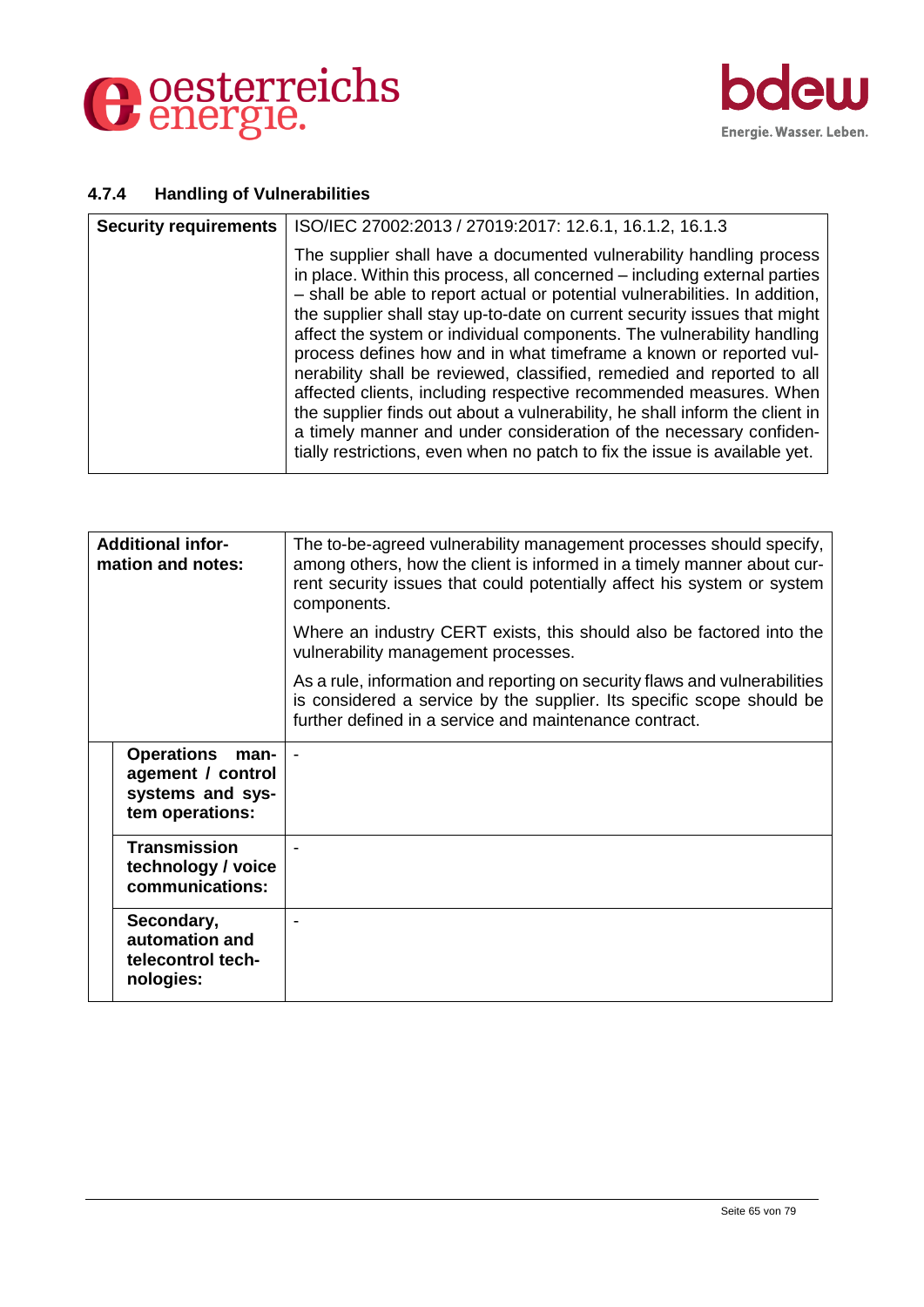



## **4.8 Data back-up and Emergency Planning**

This chapter describes requirements related to data back-up and emergency planning.

## **4.8.1 Back-up: Concept, Method, Documentation, Testing**

| Security requirements | ISO/IEC 27002:2013 / 27019:2017: 12.1.1, 12.3.1                                                                                                                                                                                                                                                                                                                                                            |
|-----------------------|------------------------------------------------------------------------------------------------------------------------------------------------------------------------------------------------------------------------------------------------------------------------------------------------------------------------------------------------------------------------------------------------------------|
|                       | Documented and tested procedures for data back-up and recovery of<br>the individual components resp. the entire system and the respective<br>configurations shall exist. There shall be the possibility for central<br>back-up of the configuration parameters of distributed components.<br>After relevant system updates, the documentation and procedures<br>shall be updated and retested accordingly. |

| The back-up should comprise all relevant data, including e. g. static<br>data (parameters, application and system configurations) and dynamic<br>data (manual settings and updates etc.). Process data aren't usually<br>saved as part of regular back-ups. In certain circumstances, archive<br>data like long-term archives and the system installations could also be<br>included in the back-up. |
|------------------------------------------------------------------------------------------------------------------------------------------------------------------------------------------------------------------------------------------------------------------------------------------------------------------------------------------------------------------------------------------------------|
| The precise scope of the backed-up data should be defined by the<br>client.                                                                                                                                                                                                                                                                                                                          |
| Maximum back-up and restore times should also be specified. The<br>back-up procedure should be designed to accommodate the back-up<br>and restore of the data volumes expected during the planned system<br>runtime in the defined periods.                                                                                                                                                          |
| The back-up/restore procedure should always be able to ensure con-<br>sistent datasets for the entire system.                                                                                                                                                                                                                                                                                        |
| The back-up process should include mechanisms for verifying the in-<br>tegrity and consistency of a back-up against the current dataset.                                                                                                                                                                                                                                                             |
| The back-up procedure should take the protection requirements of the<br>respective data into account, e. g. through use of encryption.                                                                                                                                                                                                                                                               |
| The data back-up and restore procedure requires extensive documen-<br>tation.                                                                                                                                                                                                                                                                                                                        |
| As part of the acceptance testing, a full back-up and restore should be<br>carried out with realistic data volumes. These tests should be repeated<br>by the operator at regular intervals.                                                                                                                                                                                                          |
| In particular, a cyclical back-up of all manually entered data ("permit to<br>work", "removed from operation", "control inhibit" etc.) should be in-<br>cluded in backup schedule.                                                                                                                                                                                                                   |
|                                                                                                                                                                                                                                                                                                                                                                                                      |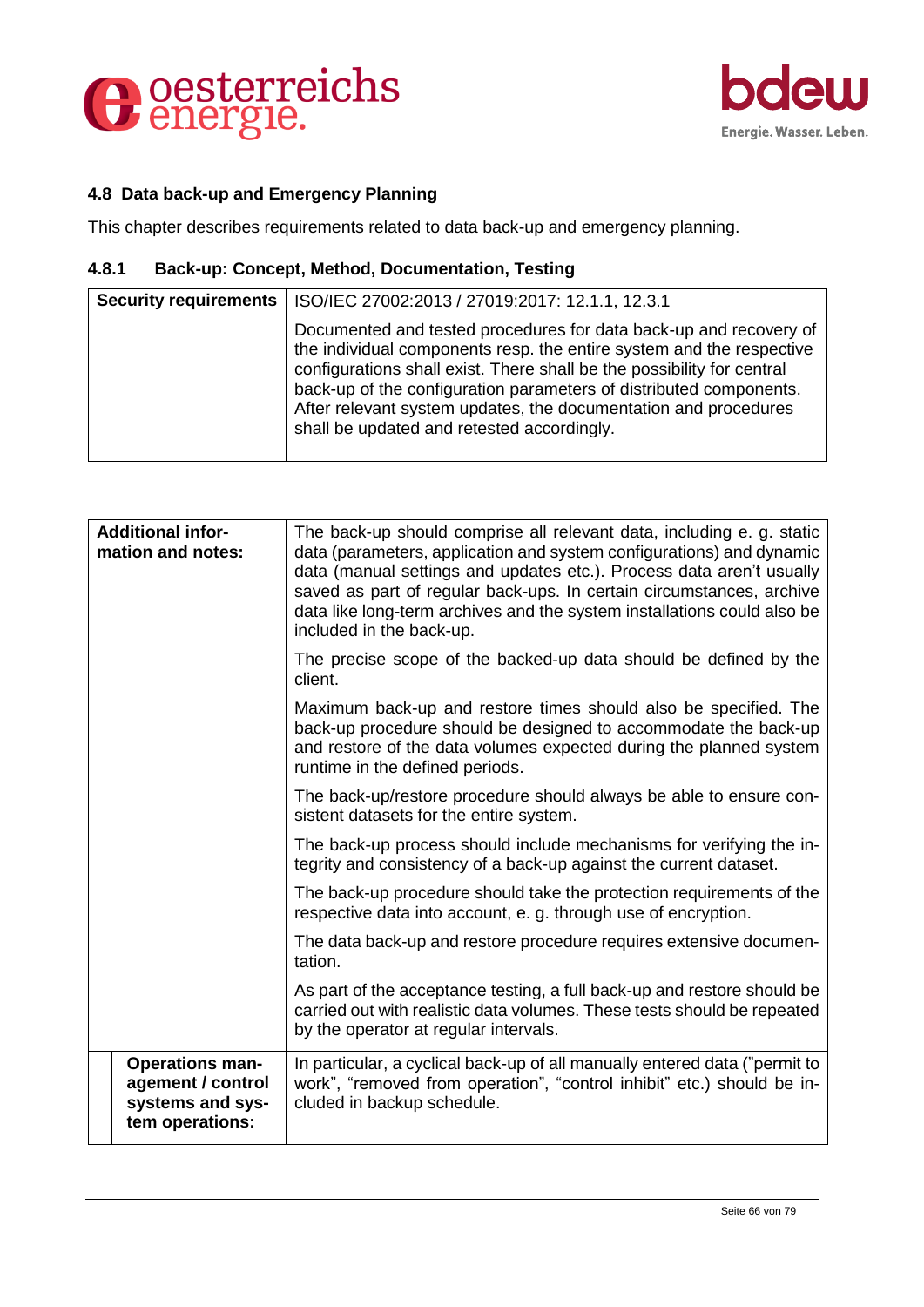



| <b>Transmission</b><br>technology / voice<br>communications:   | For process-oriented components and embedded systems, the follow-<br>ing applies: For component replacement or major malfunctions proce-<br>dures for the timely import of volatile data (e. g. parameterisation data)<br>into replacement devices should be described and tested. An im- |
|----------------------------------------------------------------|-------------------------------------------------------------------------------------------------------------------------------------------------------------------------------------------------------------------------------------------------------------------------------------------|
| Secondary,<br>automation and<br>telecontrol tech-<br>nologies: | port/export option for the parameterisation data is usually sufficient.                                                                                                                                                                                                                   |

## **4.8.2 Emergency Concept and Recovery Plans**

| Security requirements   ISO/IEC 27002:2013 / 27019:2017: 17.1.1, 17.2.1                                                                                                                                                                                                                                                                      |
|----------------------------------------------------------------------------------------------------------------------------------------------------------------------------------------------------------------------------------------------------------------------------------------------------------------------------------------------|
| The supplier shall provide documented and tested procedures and re-<br>covery plans – including expected restoration times – for relevant<br>emergency and crisis scenarios. After relevant system updates, this<br>documentation and these procedures shall be updated and retested<br>as part of the approval process for release changes. |

| <b>Additional infor-</b><br>mation and notes: | The operator resp. client should identify and evaluate relevant emer-<br>gency and crisis scenarios as part of a business emergency and con-<br>tinuity management. To this end, functions and applications should be<br>classified according to their importance for business processes, with<br>particular attention to a secure operations management. For the iden-<br>tified scenarios, emergency concepts and recovery plans should be<br>developed. The system design should also factor in the defined maxi-<br>mum downtime and recovery periods stated in the emergency con-<br>cept. |
|-----------------------------------------------|-------------------------------------------------------------------------------------------------------------------------------------------------------------------------------------------------------------------------------------------------------------------------------------------------------------------------------------------------------------------------------------------------------------------------------------------------------------------------------------------------------------------------------------------------------------------------------------------------|
|                                               | The supplier should make provisions for the mechanisms required for<br>recovery and emergency operations of the relevant scenarios and<br>make the necessary information available as part of the project and<br>system documentation. A detailed documentation of the emergency<br>procedures should be available.                                                                                                                                                                                                                                                                             |
|                                               | Where services by the supplier are required for recovery and emer-<br>gency operations, this should be agreed by contract.                                                                                                                                                                                                                                                                                                                                                                                                                                                                      |
|                                               | As part of the approval process, both emergency operations and re-<br>covery from relevant disruption scenarios should be thoroughly tested.<br>The respective restore times should be established and compared to<br>the maximum acceptable periods defined in the emergency concept.                                                                                                                                                                                                                                                                                                          |
|                                               | Under certain circumstances, a procedure for restoring the entire sys-<br>tem from individual components under consideration of the, in some<br>cases, required restores of backups of parameterisation and operation                                                                                                                                                                                                                                                                                                                                                                           |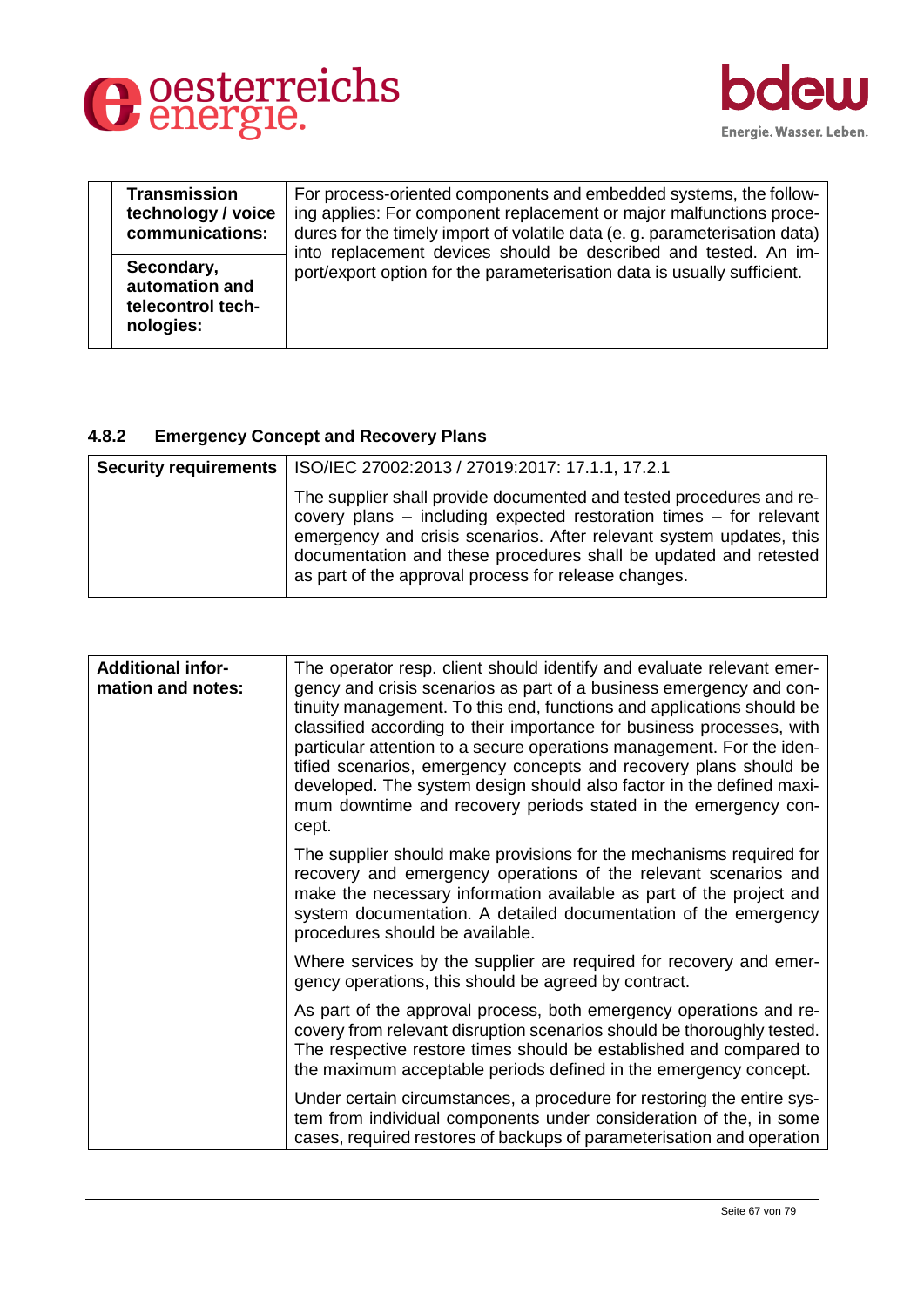



|                                                                                    | data filed in the system resp. security documentation, could be suffi-<br>cient. This should be reviewed by the client.         |
|------------------------------------------------------------------------------------|---------------------------------------------------------------------------------------------------------------------------------|
|                                                                                    | The operator should review and, where necessary, update the recov-<br>ery planning and emergency concepts at regular intervals. |
| <b>Operations man-</b><br>agement / control<br>systems and sys-<br>tem operations: |                                                                                                                                 |
| <b>Transmission</b><br>technology / voice<br>communications:                       |                                                                                                                                 |
| Secondary,<br>automation and<br>telecontrol tech-<br>nologies:                     |                                                                                                                                 |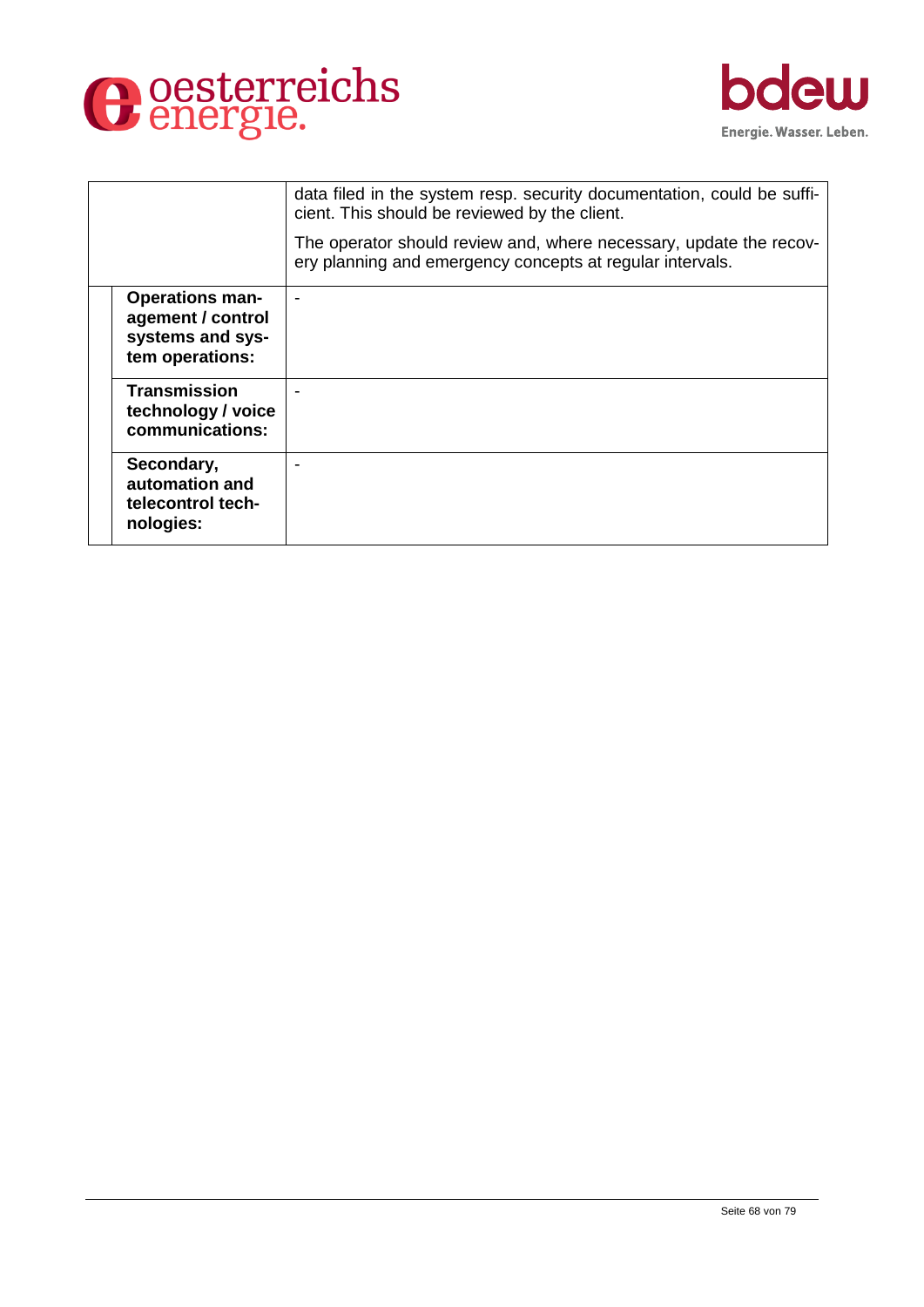



# Appendix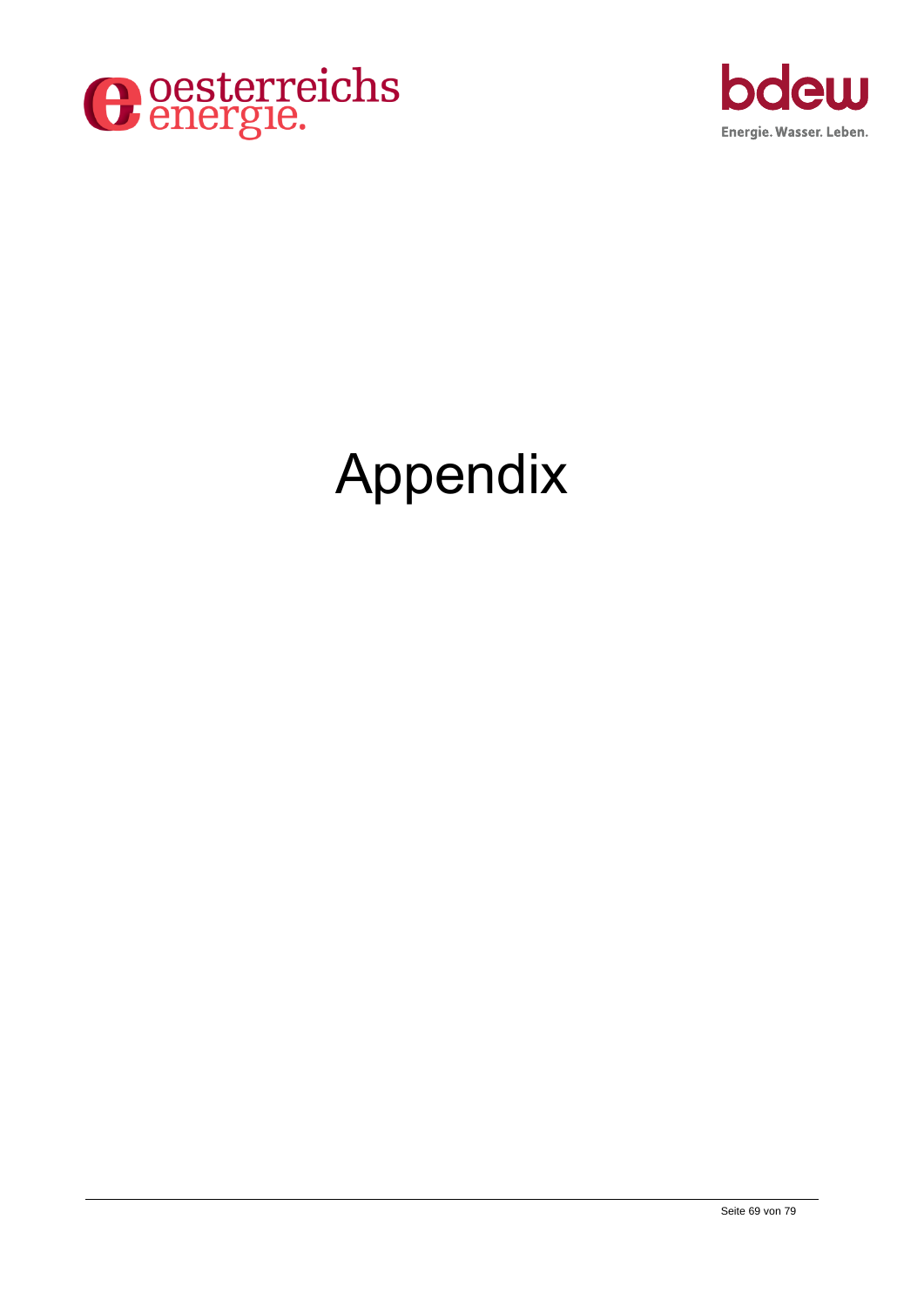



## **A Data Classification**

## **A.1 Classification Example**

Within a company, data can be divided into different confidentiality levels. Depending on their respective sensitivity and confidentiality, such data have different protection requirements and security levels. To ensure a consistent, adequate approach across all areas of business, the company should introduce and adopt a classification guideline. Its contents and aims can be summarised as follows:

- clear and consistent criteria for classifying data into defined confidentiality levels
- controlled identification and labelling of classified data
- consistent and satisfactory handling of classified data (e. g. during storage and back-up, electronic or postal transmission, personal conversations or deletion)

The following example illustrates a potential data classification scheme:

#### **Class 1: Public Data**

Class 1 data are public data that don't require any special protection. This includes and comprises any and all information already derived from publicly accessible sources or – if the company itself is the subject of this information – actively and lawfully published by the company itself.

#### **Class 2: Internal Data**

Class 2 data are internal data. This includes and comprises all data that doesn't obviously fall into either of the other two information classes or lacks obvious classification criteria. In addition, all data by partners and clients should be classified as – at least – internal or higher.

#### **Class 3: Confidential Data**

Class 3 data are confidential data. This generally includes and comprises any and all information that could cause lasting damage to the company and customer confidence when disseminated to or accessed by unauthorised third parties. Furthermore, this also includes all data that require confidentiality for legal, contractual or regulatory reasons. Examples of confidential data include:

- general company and trade secrets
- calculations and calculation frameworks relevant to market competition
- contracts or draft contracts
- technical information on Critical Infrastructures or other sensitive systems
- personally identifiable information such as e. g. religious affiliation, union membership, health information
- data handling or processing on behalf of a client that is subject to confidentiality requirements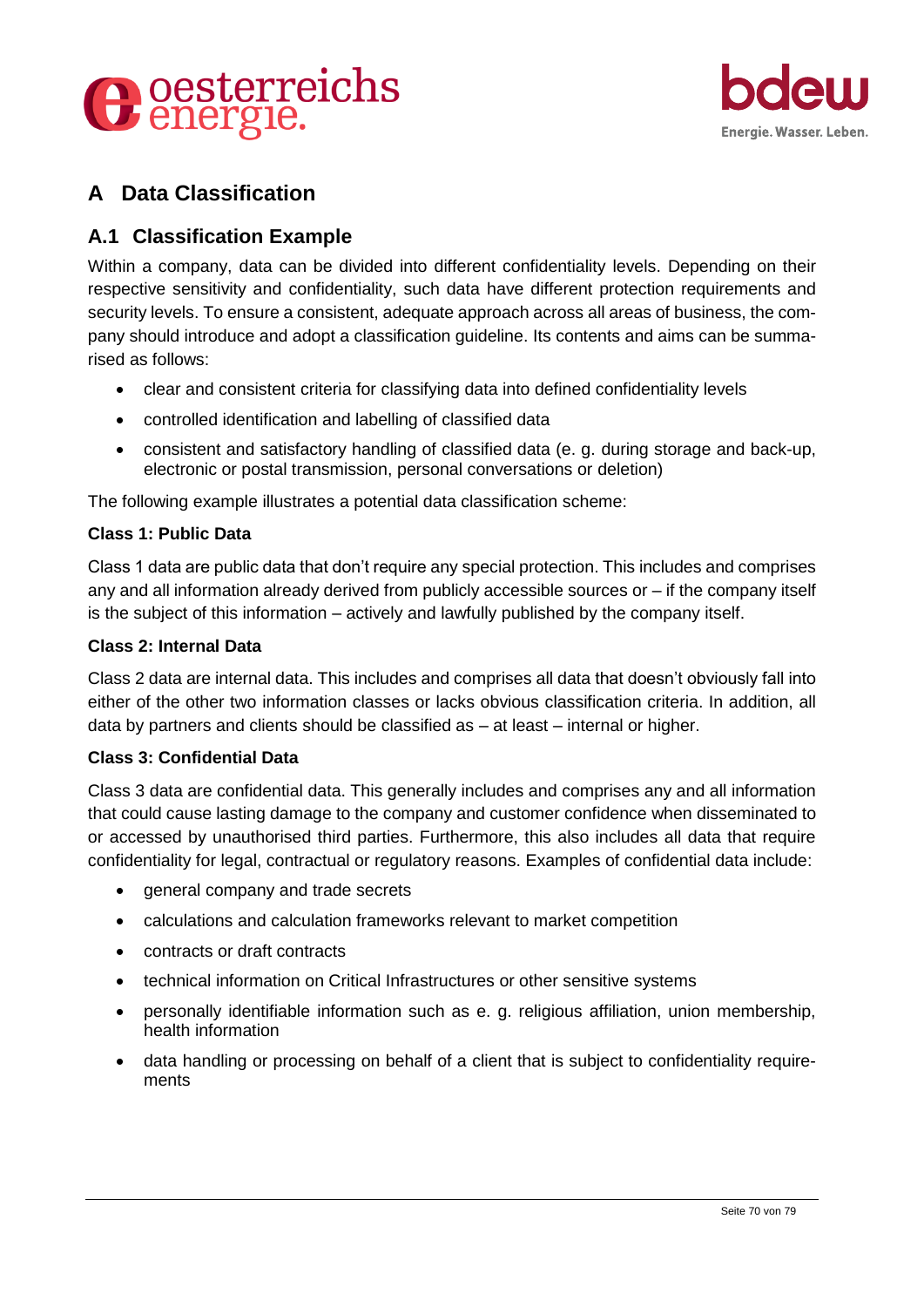



Where it is deemed necessary by a company, further confidentiality classes can be defined and added. For example, if and where the company in question processes data that has an official security rating of "classified" resp. "classified confidential" or higher for legal reasons.

The following table provides a sample overview of how to label and handle classified data:

| <b>Classifica-</b><br>tion | <b>Activity</b>            | Labelling | <b>Handling</b>                                                                                                                                                                                                                                                                                 |
|----------------------------|----------------------------|-----------|-------------------------------------------------------------------------------------------------------------------------------------------------------------------------------------------------------------------------------------------------------------------------------------------------|
|                            | filing /<br>storage        | none      | no guidelines                                                                                                                                                                                                                                                                                   |
|                            | printing                   | none      | no guidelines                                                                                                                                                                                                                                                                                   |
| <b>Public</b>              | transmission<br>/ mailing  | none      | no guidelines<br>-                                                                                                                                                                                                                                                                              |
|                            | spoken com-<br>munications | none      | no guidelines                                                                                                                                                                                                                                                                                   |
|                            | destruction                |           | no guidelines                                                                                                                                                                                                                                                                                   |
|                            | filing /<br>storage        | none      | no special guidelines within the company<br>outside the company, it is down to the re-<br>$\overline{\phantom{a}}$<br>spective person's own judgement to en-<br>sure adequate access protection                                                                                                 |
|                            | printing                   | none      | no special guidelines within the company<br>outside the company, all printing must be<br>supervised                                                                                                                                                                                             |
| <b>Internal</b>            | transmission<br>/ mailing  | none      | no special guidelines within the company<br>for fax transmissions to recipients outside<br>the company, the sender needs to either<br>coordinate the time of transmission and<br>require a receipt or ensure that only au-<br>thorised recipients have access to the fax<br>machine in question |
|                            | spoken com-<br>munications | none      | no special guidelines within the company<br>or over the phone<br>outside the company, efforts should be<br>made to prevent potential eavesdropping<br>by other parties in public space (train, air-<br>port etc.)                                                                               |
|                            | destruction                |           | data must be destroyed in the provided<br>data destruction containers                                                                                                                                                                                                                           |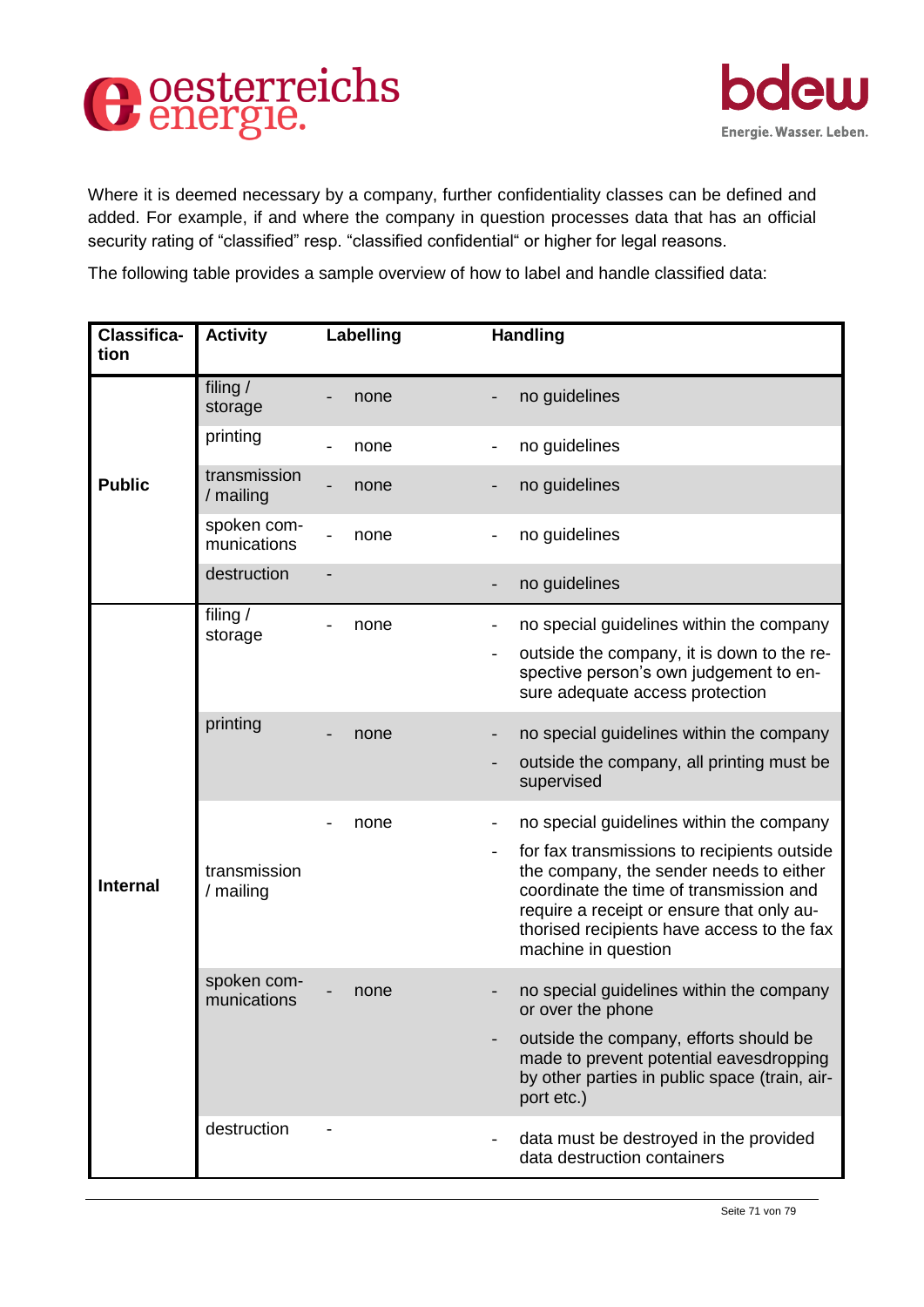



| <b>Classifica-</b><br>tion | <b>Activity</b>            | Labelling                                                                                                                                                                                                    | <b>Handling</b>                                                                                                                                                                          |
|----------------------------|----------------------------|--------------------------------------------------------------------------------------------------------------------------------------------------------------------------------------------------------------|------------------------------------------------------------------------------------------------------------------------------------------------------------------------------------------|
|                            | filing /<br>storage        | mark storage<br>medium as                                                                                                                                                                                    | electronic data must be encrypted within<br>the given technological scope                                                                                                                |
|                            |                            | "confidential"                                                                                                                                                                                               | paper copies must only be stored in sep-<br>arate, lockable units                                                                                                                        |
|                            |                            |                                                                                                                                                                                                              | taking a paper hard copy out of the com-<br>pany requires individual approval                                                                                                            |
|                            | printing                   | mark docu-<br>ments medium<br>as "confiden-<br>tial"                                                                                                                                                         | absolutely no unsupervised printing<br>use of encrypted network printers that re-<br>quire a PIN for the print job or of local sin-<br>gle-user printers unconnected to the net-<br>work |
| Confiden-<br>tial          | transmission<br>/ mailing  | mark docu-<br>ments medium<br>as "confiden-<br>tial"<br>when mailed by<br>post: do not la-<br>bel the outer<br>envelope, but<br>include addi-<br>tional inner en-<br>velope marked<br>as "confiden-<br>tial" | encrypted transmissions only – even<br>within the company<br>include no confidential contents in unen-<br>crypted elements of the transmission (e.<br>g. e-mail header)                  |
|                            | spoken com-<br>munications | verbal alert be-<br>fore the actual<br>conversation<br>that the follow-<br>ing will cover<br>and contain<br>confidential in-<br>formation                                                                    | strictly no confidential conversations in<br>public space<br>no use of unencrypted phone connec-<br>tions<br>if necessary, ban of mobile phones and<br>similar devices in meeting rooms  |
|                            | destruction                |                                                                                                                                                                                                              | use of the provided data destruction con-<br>tainers<br>use of secure deletion methods for elec-<br>tronically stored information                                                        |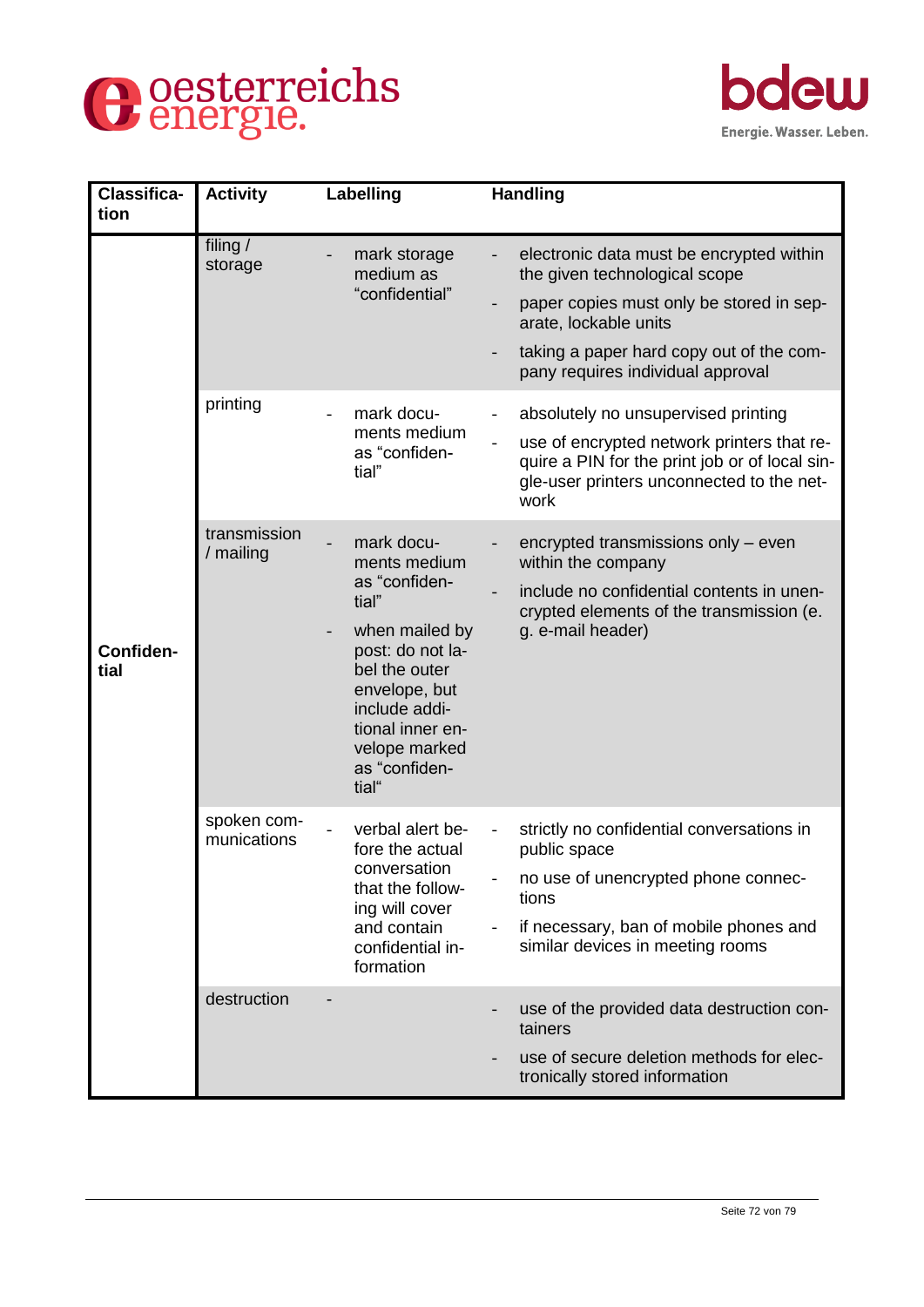



## **A.2 Sensitive Data According to the Data Protection Act**

Any data that can be used to identify a natural person – directly or by association – are considered personally identifiable data. Such data enjoy special protection to allow the affected person to exercise their right to informational autonomy and decide for themselves who, what, where and when gets to access their personal data.

At the EU level, data protection is governed by the General Data Protection Regulation. Countryspecific legislation covers the respective actual implementation requirements. These usually also include detailed guidelines on the collection, storage, processing, transfer and destruction of data as well as the documentation of these procedures.

It should thus be decided whether a separate classification such as "personally identifiable information" (PII) is required to ensure the lawful handling of such data. Furthermore, projects planning to process PII data should consider involving a potential data protection officer or expert according to the EU General Data Protection Regulation from an early stage.

Manufacturers and suppliers are requested to supply the technical and organisational requirements of the existing data protection regulations as operative functions of their products.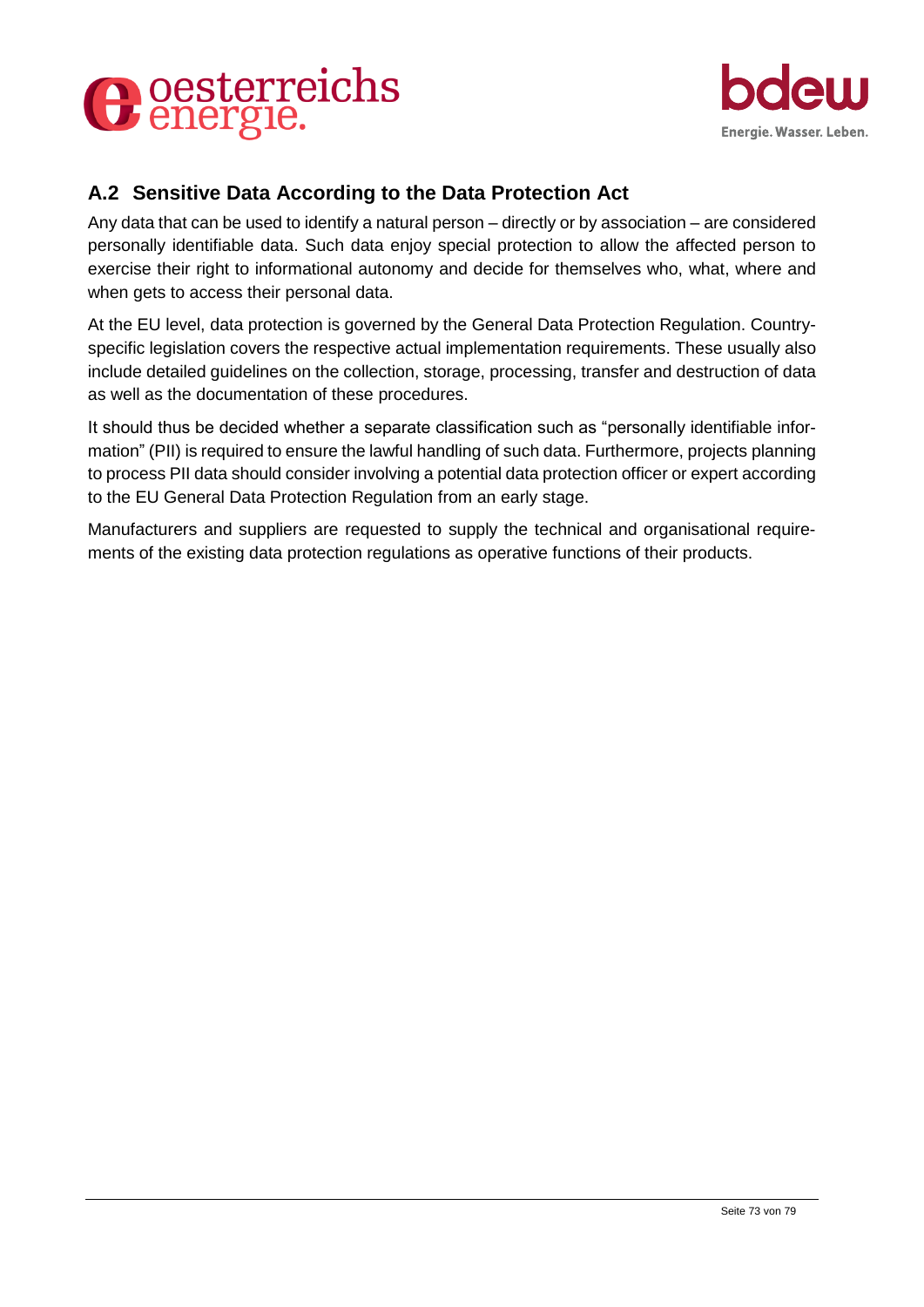



# **B List of Abbreviations and Glossary**

| Two factor authenti-<br>cation | Authentication using two different authentication mechanisms, e.<br>g. password and smart card                                                                                                 |
|--------------------------------|------------------------------------------------------------------------------------------------------------------------------------------------------------------------------------------------|
| 3rd party products             | Standard software resp. hardware used by the system supplier, e.<br>g. database, compiler, computer, network components etc.                                                                   |
| <b>ACL</b>                     | Access control list                                                                                                                                                                            |
| <b>Application</b>             | Application software                                                                                                                                                                           |
| <b>Application proxy</b>       | Proxy system that monitors and filters data traffic at the applica-<br>tion protocol layer                                                                                                     |
| <b>Authentication</b>          | Process to verify the identity of a person or system component                                                                                                                                 |
| <b>Base system</b>             | Operating system / firmware and middleware including base com-<br>ponents such as e. g. X11 or database systems, network services<br>and related libraries                                     |
| <b>User role</b>               | Group of users allocated certain rights based on their assigned<br>task(s). A user can be assigned several roles.                                                                              |
| <b>BIOS</b>                    | Basic Input/Output System, firmware of an x86 system                                                                                                                                           |
| <b>BNetzA</b>                  | Bundesnetzagentur, the German Federal Network Agency                                                                                                                                           |
| <b>BSI</b>                     | Bundesamt für Sicherheit in der Informationstechnik, Germany's<br><b>Federal Office for Information Security</b>                                                                               |
| <b>Change manage-</b><br>ment  | Management process for controlling and managing the testing,<br>application and documentation of hard- and software updates,<br>configuration modifications and other changes                  |
| <b>CET</b>                     | Central European Time                                                                                                                                                                          |
| <b>COBIT</b>                   | Control Objectives for Information and Related Technologies, an<br>internationally recognized IT governance framework                                                                          |
| <b>DCOM</b>                    | Distributed Component Object Model                                                                                                                                                             |
| <b>DHCP</b>                    | <b>Dynamic Host Configuration Protocol</b>                                                                                                                                                     |
| <b>Directory Service</b>       | A service that provides a network with a central collection of cer-<br>tain data, e. g. user names, rights etc.                                                                                |
| <b>DMZ</b>                     | Demilitarised zone – an isolated network area located between<br>security zones with different protection levels. Location of security<br>systems that handle communications between the zones |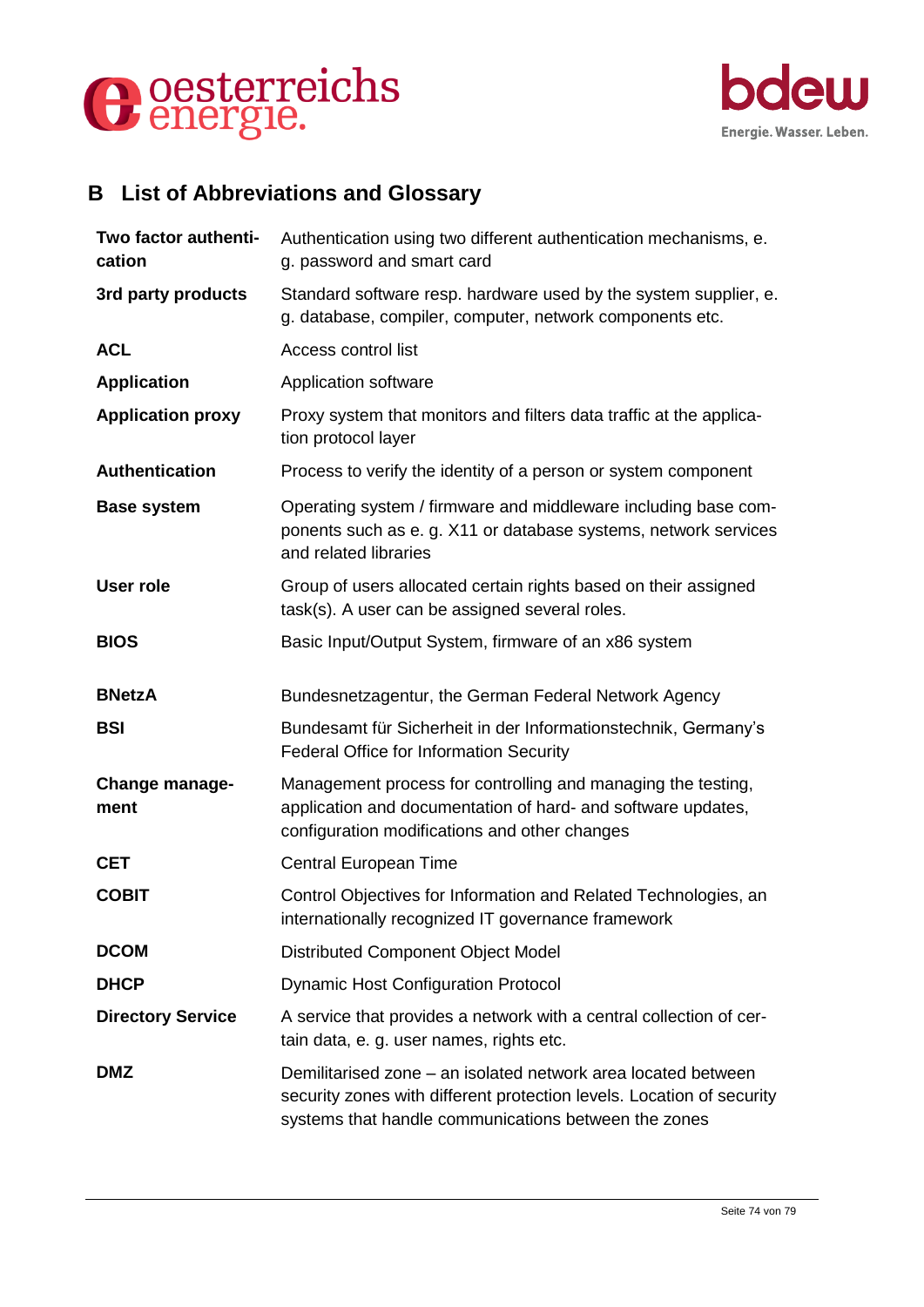



| <b>DoS</b> attack        | So-called denial of service attack on a system or system compo-<br>nent aiming to incapacitate the target, e. g. by using all the availa-<br>ble processing power or network capacity                                     |
|--------------------------|---------------------------------------------------------------------------------------------------------------------------------------------------------------------------------------------------------------------------|
| <b>EMC</b>               | Electromagnetic compatibility                                                                                                                                                                                             |
| Gateway                  | Gateways enable connections between components or networks<br>based on different protocols                                                                                                                                |
| <b>Entire system</b>     | In this document, all hard- and software components delivered by<br>the contractor, e. g. applications, operating systems, firmware,<br>computer systems and network infrastructure                                       |
| <b>GOOSE</b>             | <b>Generic Object Oriented Substation Events</b>                                                                                                                                                                          |
| HMI                      | Human machine interface                                                                                                                                                                                                   |
| <b>HTTPS</b>             | <b>Hypertext Transfer Protocol Secure</b>                                                                                                                                                                                 |
| <b>IEC</b>               | International Electrotechnical Commission                                                                                                                                                                                 |
| IP                       | <b>Internet Protocol</b>                                                                                                                                                                                                  |
| <b>ISO</b>               | International Organization for Standardization                                                                                                                                                                            |
| <b>ISO/IEC 27002</b>     | ISO/IEC standard for information security                                                                                                                                                                                 |
| <b>ISO/IEC 27019</b>     | Sector-specific ISO/IEC information security standard for energy<br>utilities                                                                                                                                             |
| IT                       | Information technology                                                                                                                                                                                                    |
| <b>ITIL</b>              | IT Infrastructure Library, a collection of best resp. good practices<br>covered in a series of publications on the potential implementation<br>of an IT service management - by now, a de facto international<br>standard |
| <b>KVM</b>               | <b>Keyboard Video Mouse</b>                                                                                                                                                                                               |
| <b>LAN</b>               | <b>Local Area Network</b>                                                                                                                                                                                                 |
| Lifecycle                | Lifecycle of a system starting with planning and call for tenders<br>through implementation, commissioning and actual operations all<br>the way to dismantling and disposal                                               |
| <b>MPLS</b>              | Multiprotocol Label Switching                                                                                                                                                                                             |
| <b>NIST</b>              | National Institute of Standards and Technology                                                                                                                                                                            |
| <b>Network perimeter</b> | Network system that marks the transition to an external network,<br>e. g. a router, firewall or remote access system                                                                                                      |
| <b>NTP</b>               | <b>Network Time Protocol</b>                                                                                                                                                                                              |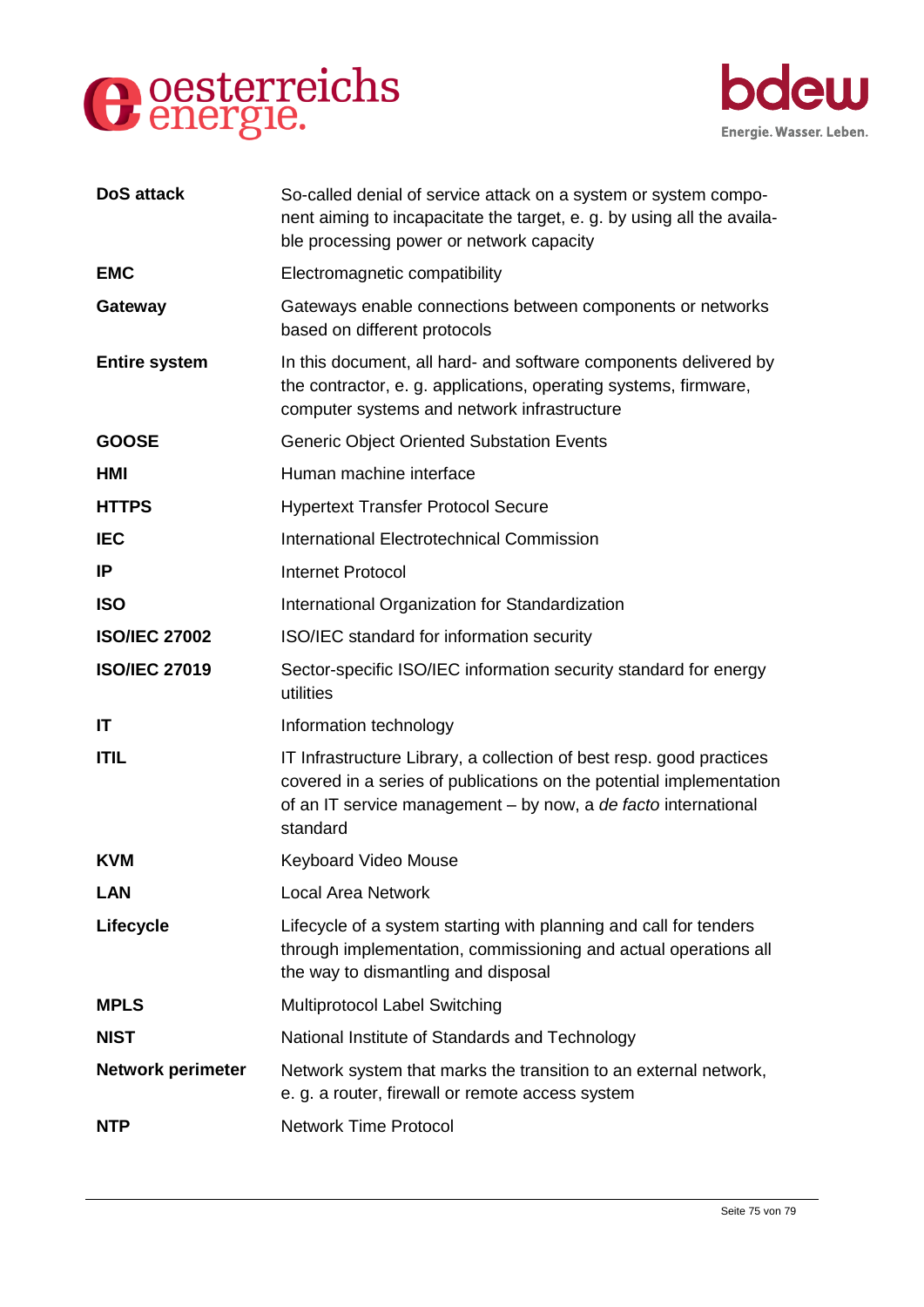



| Out-of-band com-<br>munications | Communications not using the primary communication link in-<br>tended for application data communications                                                       |
|---------------------------------|-----------------------------------------------------------------------------------------------------------------------------------------------------------------|
| <b>OPC</b>                      | Communications interface frequently used in automation technol-<br>ogy                                                                                          |
| <b>Patch management</b>         | Management process for controlling and managing the testing, in-<br>stallation, distribution and documentation of security patches                              |
| <b>Profibus</b>                 | Process Field Bus; field bus communications standard in automa-<br>tion technology                                                                              |
| <b>Profinet</b>                 | Industry Ethernet standard, a. o. for real-time communications                                                                                                  |
| <b>Proxy</b>                    | Computer system that conveys – and, if necessary, also monitors<br>and filters – the data traffic between two separate data networks                            |
| <b>RDP</b>                      | <b>Remote Desktop Protocol</b>                                                                                                                                  |
| <b>Rollback</b>                 | The full and comprehensive reset of an IT system to a defined<br>previous state, e. g. prior to a software update or after a failed<br>change                   |
| <b>Role</b>                     | See user role                                                                                                                                                   |
| <b>RPC</b>                      | <b>Remote Procedure Call</b>                                                                                                                                    |
| <b>Safety</b>                   | freedom from risk which is not tolerable                                                                                                                        |
| <b>SCP</b>                      | Secure copy                                                                                                                                                     |
| <b>SFTP</b>                     | <b>SSH File Transfer Protocol</b>                                                                                                                               |
| <b>SNMP</b>                     | Simple Network Management Protocol                                                                                                                              |
| <b>SNTP</b>                     | Simple Network Time Protocol                                                                                                                                    |
| <b>PLC</b>                      | Programmable logic controller                                                                                                                                   |
| <b>SSH</b>                      | Secure Shell Protocol, encrypted terminal protocol                                                                                                              |
| <b>Stress test</b>              | Test designed to verify the behaviour of a soft- or hardware com-<br>ponent under high load resp. processing data outside its stated<br>specification           |
| <b>System</b>                   | See Entire System                                                                                                                                               |
| <b>TCP</b>                      | <b>Transmission Control Protocol</b>                                                                                                                            |
| <b>Telnet</b>                   | Unencrypted network protocol for character-oriented data ex-<br>change via a TCP connection; often used for interactive access at<br>the operating system level |
| <b>TLS</b>                      | <b>Transport Layer Security</b>                                                                                                                                 |
| <b>UDP</b>                      | User Datagram Protocol                                                                                                                                          |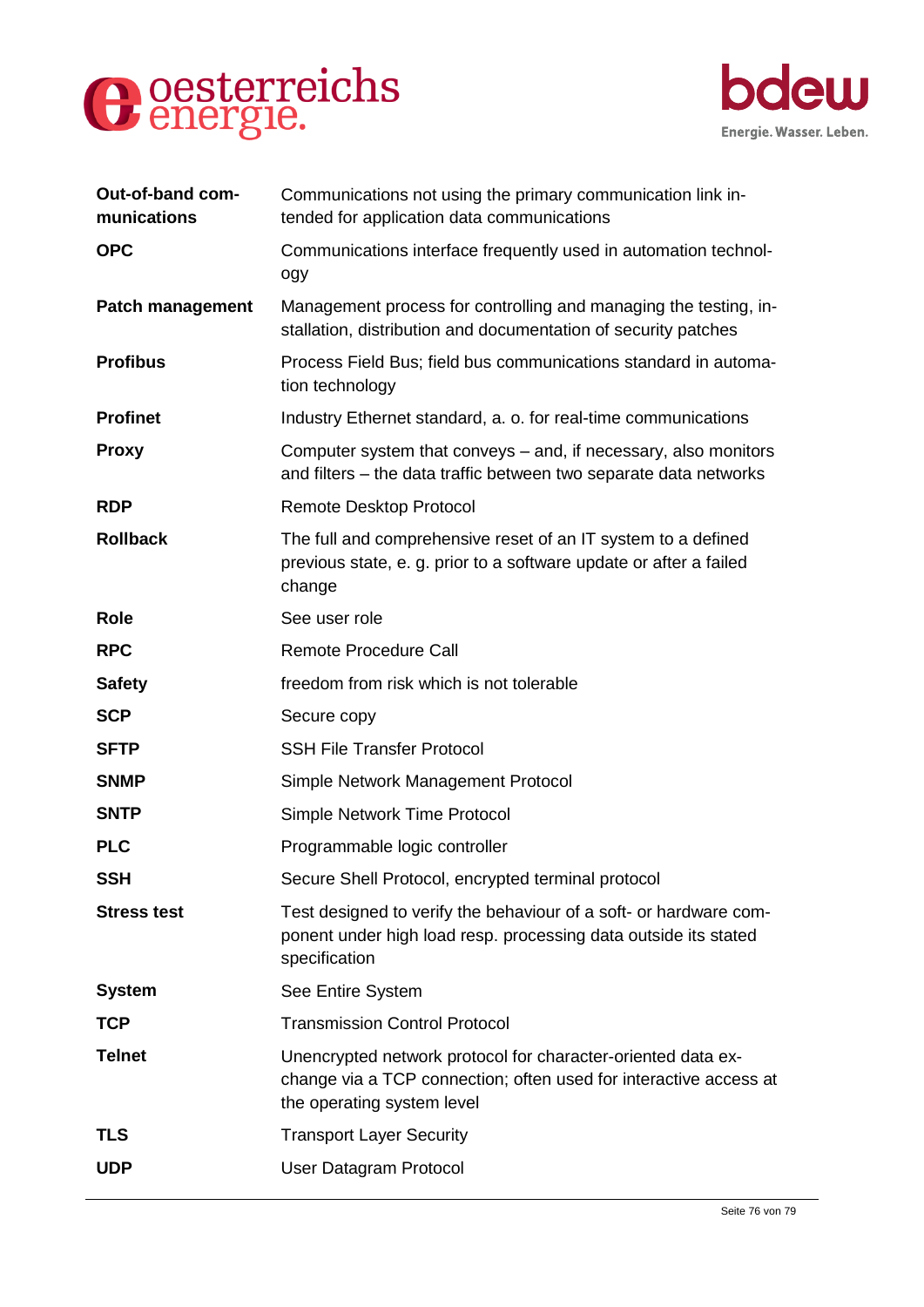



| <b>USB</b>  | Universal Serial Bus                                                                             |
|-------------|--------------------------------------------------------------------------------------------------|
| <b>UTC</b>  | Universal Time Coordinated, coordinated global time                                              |
| <b>VLAN</b> | Virtual Local Area Network, method for using different logic net-<br>works on a physical network |
| <b>VPN</b>  | <b>Virtual Private Network</b>                                                                   |
| <b>WAN</b>  | Wide Area Network                                                                                |
| Wi-Fi       | <b>Wireless LAN</b>                                                                              |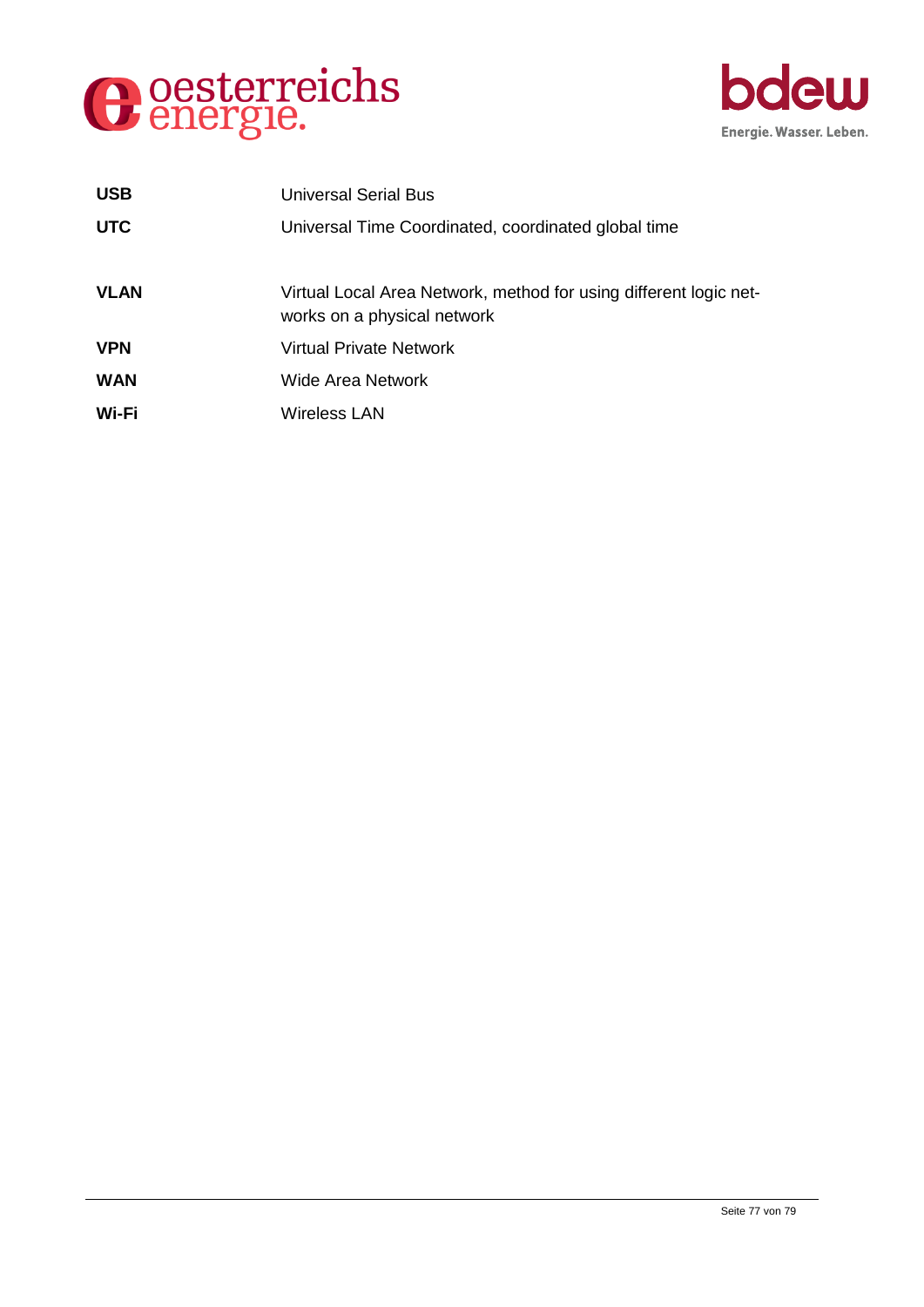



## **C Links and References**

### **C.1 International standards**

**ISO/IEC 27000 series "Information technology — Security techniques — Information security management systems":**

ISO/IEC 27001: "Information technology — Security techniques — Information security management systems – Requirements"

ISO/IEC 27002 "Information technology — Security techniques — Code of practice for information security management"

ISO/IEC 27019 "Information technology — Security techniques — Information security controls for the energy utility industry"

#### **IEC 62351 series "Power systems management and associated information exchange data and communications security":**

IEC/IS 62351-3: Security for profiles including TCP/IP

IEC/TS 62351-4: Security for profiles including MMS and derivatives

IEC/TS 62351-5: Security for IEC 60870-5 and derivatives

IEC/TS 62351-6: Security for IEC 61850 profiles

IEC/TS 62351-7: Network and System Management (NSM) data object models

IEC/TS 62351-8: Role-Based Access Control

IEC/IS 62351-9: Key Management

IEC/TR 62351-10: Security Architecture

IEC/TR 62351-12: Resilience and Security Recommendations for Power Systems with DER

IEC/TR 62351-90-1: Guidelines for Using Part 8 Roles

## **C.2 Frameworks and recommended actions**

#### **BSI - Bundesamt für Sicherheit in der Informationstechnik (German Federal Office for Information Security)**

ICS Security Compendium

ICS Security Compendium - Test recommendations and requirements for product suppliers of components